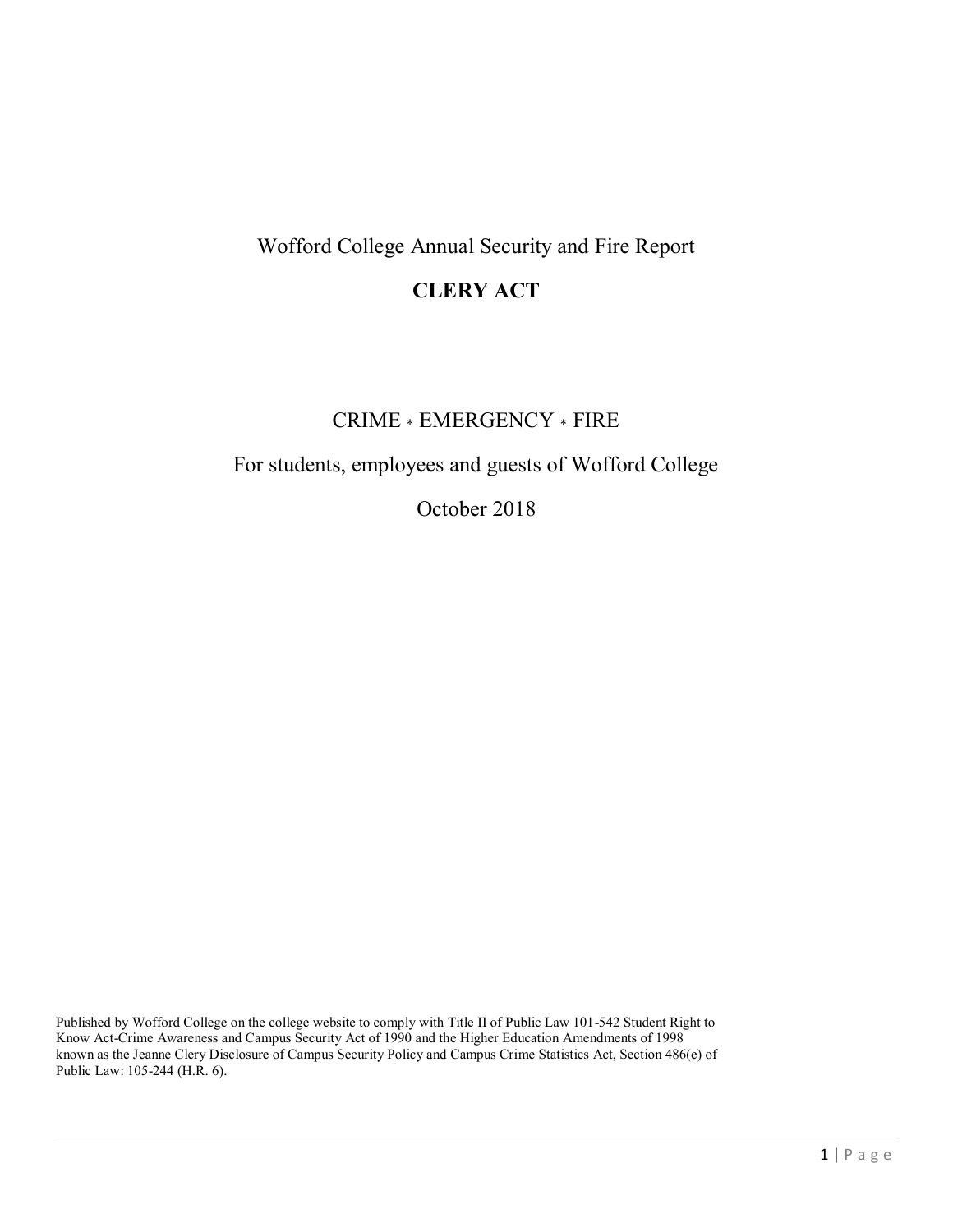## **Table of Contents**

| Introduction to Annual Security and Fire Safety Reporting<br>Requirements and the Jeanne Clery Act | 3      |
|----------------------------------------------------------------------------------------------------|--------|
|                                                                                                    | 3      |
| Campus Safety Arrest Authority and Relationships with other Agencies                               |        |
| <b>Campus Safety Services</b>                                                                      | 4      |
| Crime Prevention/Safety Services                                                                   | 4      |
| <b>Emergency Call Boxes</b>                                                                        | 5      |
| <b>Building Access Policy</b>                                                                      | 6      |
| Crime or Emergency Reporting                                                                       | 6      |
| <b>Campus Security Authorities</b>                                                                 | 6      |
| <b>Confidential Reporting Procedures</b>                                                           | $\tau$ |
| Weapons on Campus                                                                                  | 7      |
| Missing Residential Student Policy                                                                 | 7      |
| Drug and Alcohol Policy                                                                            | 10     |
| Sexual and Gender-Based Misconduct Policy                                                          | 15     |
| <b>Sexual Assault Education Programs</b>                                                           | 45     |
| Sex Offender Registry                                                                              | 47     |
| Discrimination and Harassment Policy                                                               | 47     |
| Emergency Notification to the Campus Community                                                     | 52     |
| <b>Emergency Response and Evacuation Testing</b>                                                   | 53     |
| Campus Crime Log                                                                                   | 54     |
| <b>Annual Fire Safety Report</b>                                                                   | 63     |
| Fire Drills                                                                                        | 64     |
| College Policies on Prohibited Items                                                               | 64     |
| Procedures for Residence Facilities Evacuation                                                     | 64     |
| Reporting Fires on Campus                                                                          | 66     |
| Fires - On-Campus Student Housing Facilities Three-Year Fire Report                                | 67     |
| Plans for Improvement                                                                              | 68     |
|                                                                                                    |        |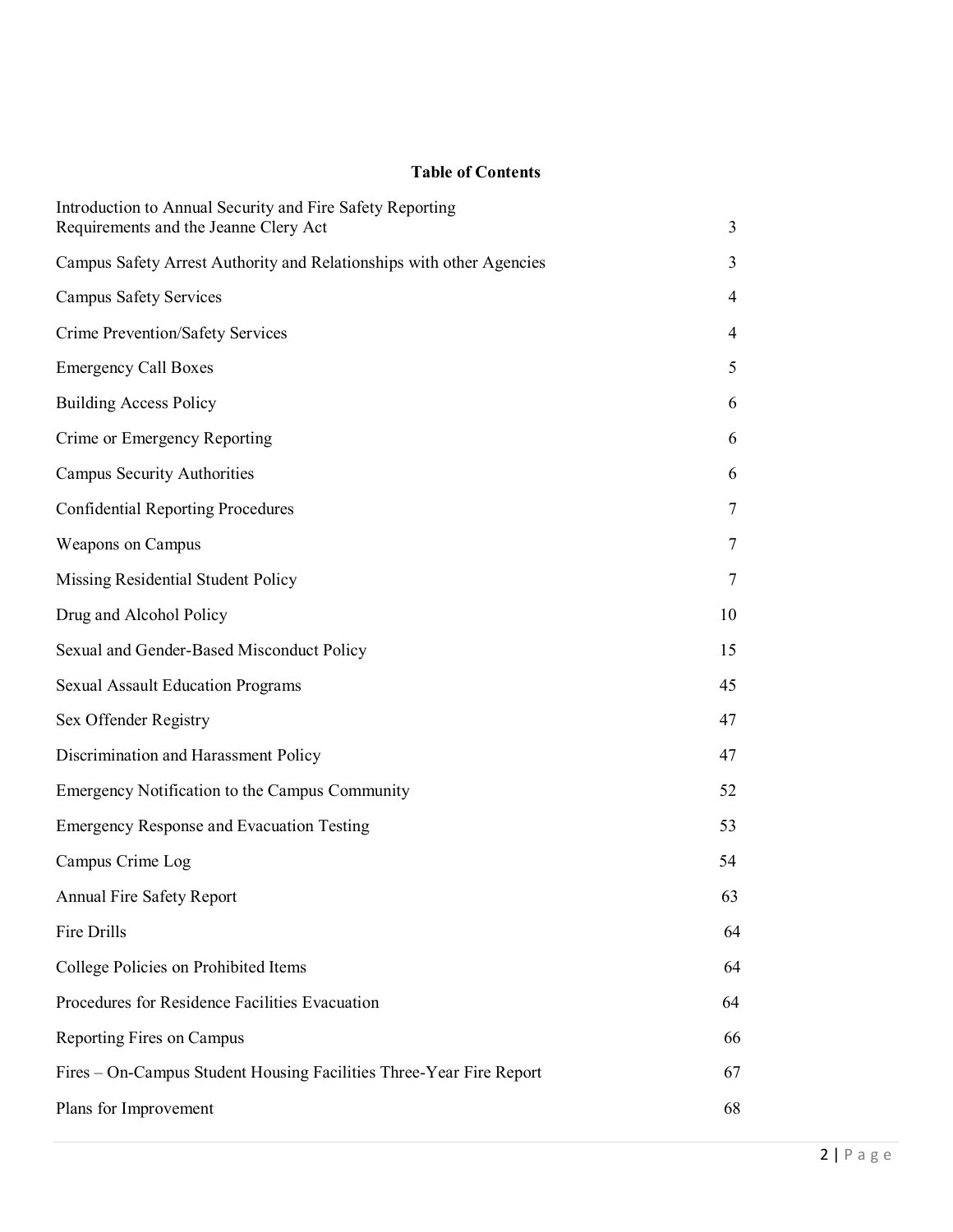## **Introduction to Annual Security and Fire Safety Reporting Requirements and the Jeanne Clery Act**

The Jeanne Clery Disclosure of Campus Security Policy and Campus Statistics Act, part of the Student Right-to-Know and Campus Security Act, was passed in 1990. Since then, it has been amended no less than four times and requires all institutions of higher education that receive federal funding to produce an annual times security report. This report will be available to all current and prospective students, visitors and employees. As required by the act, Wofford maintains and presents for public display crime statistics for the past three calendar years for the campus, immediately adjacent public property and college property maintained away from the main campus location. These statistics can be found in this document as well as on the Wofford College website at [www.wofford.edu/campussafety/reports/.](http://www.wofford.edu/campussafety/reports/) The Annual Security and Fire Safety Report will be prepared prior to Oct. 1 and will be posted to the college website through the Department of Campus Safety web page. The report will be made available to the entire campus community, prospective students and prospective employees. The report is available in a printed format and may be requested from the director of campus safety at 864-597-4351.

Campus crime, arrests and referral statistics used by this report include those reported to the Wofford College Department of Campus Safety, designated campus security authorities (including, but not limited to, directors, student organization advisers, athletic coaches and staff of the Office of Student Affairs, to include the director of the Wellness Center (when not acting in the role as a professional counselor), the assistant dean of students for student involvement, the dean of diversity and Inclusion, the assistant dean of students for diversity and leadership development, the assistant director of student activities and campus life, resident assistants and resident directors) as well as local law enforcement agencies. These crime statistics also may include incidents that have occurred on public or private property adjacent to the campus as reported by local law enforcement.

Wofford College*,* established in 1854, is an independent liberal arts college with its main campus located in Spartanburg, S.C. The Goodall Environmental Studies Center, controlled and operated by the Wofford Department of Environment Studies in Glendale, S.C., is considered under the Student Right-to-Know and Campus Security Act to be a separate campus with courses taught there that lead to an environmental studies degree, a program director and its own budget. The center is eight miles from campus. Students taking classes at the Goodall Environmental Studies Center are there for several hours a week with their other classes taught on the main campus. All students are provided the same emergency, crime prevention, sexual assault and other programs and training at the main campus. All resident students live at the main campus. The college community historically has enjoyed a low crime rate as compared to the surrounding city area. The campus, like those in every part of the country, is not totally immune from crime and social problems facing modern urban areas. The Department of Campus Safety is charged with keeping the campus safe and works diligently to encourage community members to be safety conscious and develop security and property protection habits. Officers of the Spartanburg County Sheriff's Office respond to incidents at the Glendale location.

## **Arrest Authority and Relationship with Other Agencies**

Wofford College Campus Safety officers have the authority and power to arrest persons violating South Carolina law and enforce Spartanburg City and county ordinances on Wofford's campus and on college-owned, non-campus property, to include the Goodall Environmental Studies Center property. Wofford College, operating under the college premise security license # 1021 as issued by the South Carolina State Law Enforcement Division (SLED), employs both sworn, commissioned state constables and premise security officers to patrol and maintain good order on campus. Premise security officers are certified by SLED and complete a standardized security officer basic course. The sworn, commissioned officers are certified law enforcement officers who have been through training and certification at the S.C. Criminal Justice Academy and are state constables. All officers wear Wofford College Campus Safety uniforms and are armed and have the power of arrest on campus. All officers operate under the department's policy and procedures manual and other requirements set by the college. The department also employs an emergency dispatch unit that assists officers with calls from the campus and by maintaining communications with the Spartanburg County Communications Department.

Campus safety staff members work closely with local law enforcement agencies, in particular, the City of Spartanburg Police Department, the Spartanburg County Sheriff's Office and SLED. In addition, the department works closely with the security and public safety departments of the county's six other colleges and universities and shares information and intelligence readily. On occasion, the department has worked with law enforcement agencies outside of the county and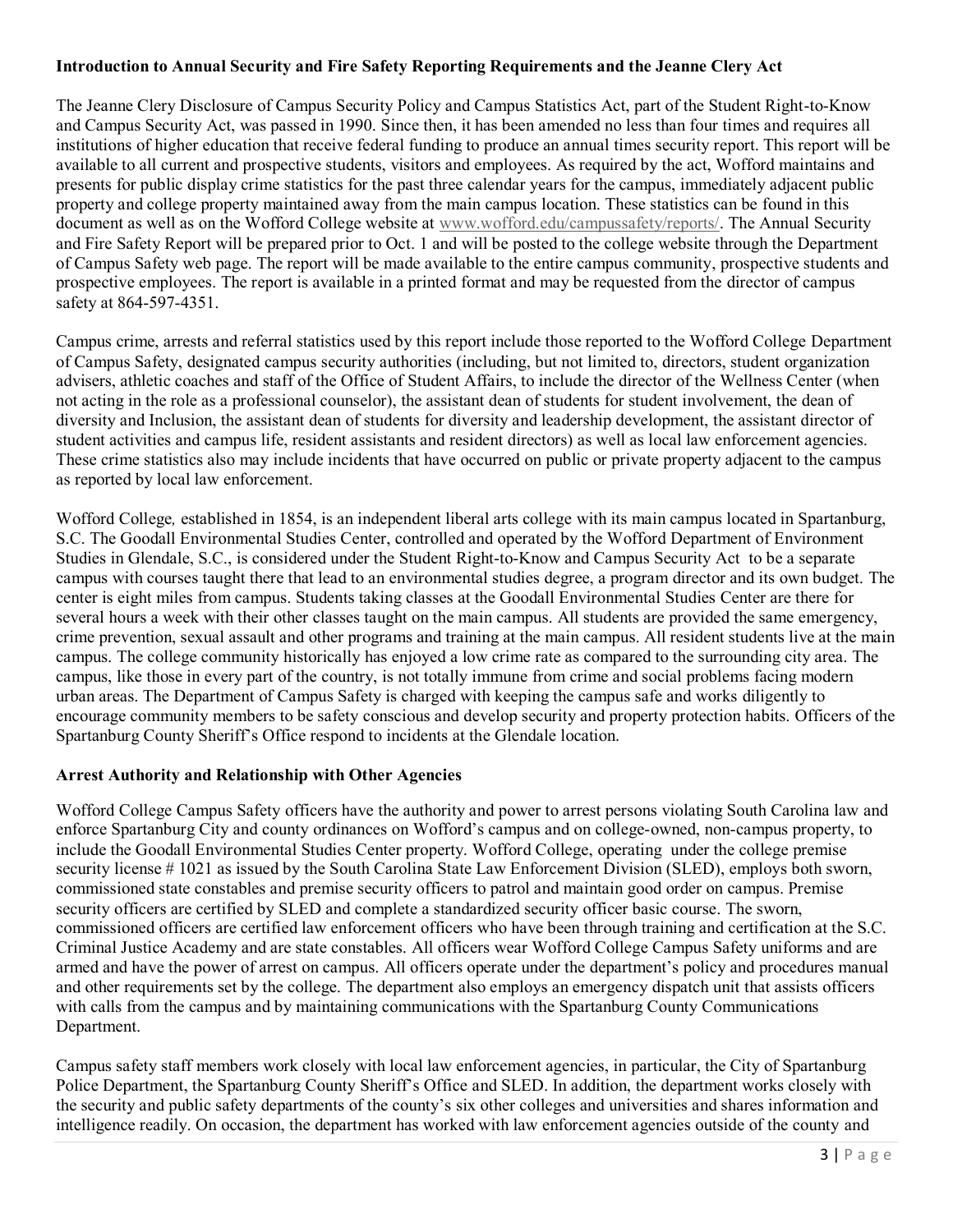state and has worked with the Federal Bureau of Investigation. The department has a sitting member of the Seventh Judicial Circuit Alcohol and Drug Abuse Task Force. The City of Spartanburg Police Department and the Spartanburg County Sheriff's Office provide crime statistics for inclusion into the Annual Security and Fire Safety Report. In addition, the Spartanburg Police Department provides individual incident reports electronically shortly after their officers respond to an incident on or in close proximity to the campus. The college has a memorandum of agreement with the Sheriff's Office for investigative support to include NCIC reports and forensics services of the crime lab. By state law, SLED provides assistance with investigations when asked by the department. In cases of sexual assault and any death on campus, the college is mandated to report to SLED, which provides investigators and support. In addition, the Spartanburg County Communications Department works closely with Wofford campus safety and has conducted several training classes for the department. County communications notifies campus safety any time there is an event on or in proximity of campus that may affect the safety and security of the campus, enabling the prompt issuance of a campus-wide alert or warning. When Wofford College students are involved in off-campus offenses, campus safety personnel may assist with the investigations in cooperation with local, state or federal law enforcement. Campus safety officers have direct radio communications with the Spartanburg Police Department officers and will respond to an incident involving any Wofford student when asked by that agency. The Campus Safety Dispatch Center and individual officers have direct radio communication with county communications in order to facilitate rapid emergency dispatch of fire, EMS and other law enforcement support personnel.

## **Campus Safety Services**

Wofford College Department of Campus Safety provides services 24 hour a day, seven days each week. Officers patrol campus grounds, buildings, and parking lots. Officers also provide vehicle registration, on-campus escort and lock-out services to students and employees. The department also is responsible for making identification cards for students and employees as well as maintaining the building access control system for college buildings with electronic door locks on campus. Campus safety also maintains and operates the emergency communication mass notification system and tests it regularly. A dispatch center augments and supports officer actions seven days per week. Although not 24-hour coverage, the dispatch center provides critical coverage and support during key hours each day. Dispatch services include video camera monitoring and rapid communications support with the Spartanburg City Police and Fire Departments and the Spartanburg County 911 Center. The dispatch center also acts as a warning center for the campus.

## **Crime Prevention/Safety Services**

Campus safety conducts safety programs for students during the summer FYI Orientation Programs for all incoming students. FYI Orientation Programs for new students are conducted twice each summer for incoming first-year students and their parents and in August and February for transfer students each year. Topics covered include personal safety, property protection and campus alcohol and drug policies. Officers work with residence life staff and conduct crime prevention presentations during residence hall meetings and programs as well as contribute information for the student newspaper. Campus safety directs fire safety and prevention classes for resident directors and resident assistants each year, and campus safety executes fire safety and evacuation training for residents during the first 10 days of each semester. Officers also conduct evacuation drills of academic buildings as well as administrative buildings on campus. Campus safety officers organize other programs for resident students and campus organizations, including bike safety, vehicle maintenance, personal safety presentations and sexual assault awareness programs throughout the year. Officers take part annually in facility safety tours that focus on working with the student-led Campus Union Facility Affairs Committee and other concerned students and employees, including physical plant staff, in identifying areas of concern, especially areas with poor lighting. Risk mitigation actions to identified areas of concern are taken quickly, usually within a week. Campus safety provides escorts for employees and students and are available 24 hours a day for this service.

Typical crime prevention services and programming include:

• **Operation Property Identification:** The Operation Property Identification program is presented during all orientation programs and is on the campus safety website. Campus safety encourages all students to log in information about valuable and pilferable items that they bring to campus; forms are available online. These forms can be stored at campus safety and copies retained by the students for identification in case items are stolen. Engravers also are available in the office to mark property.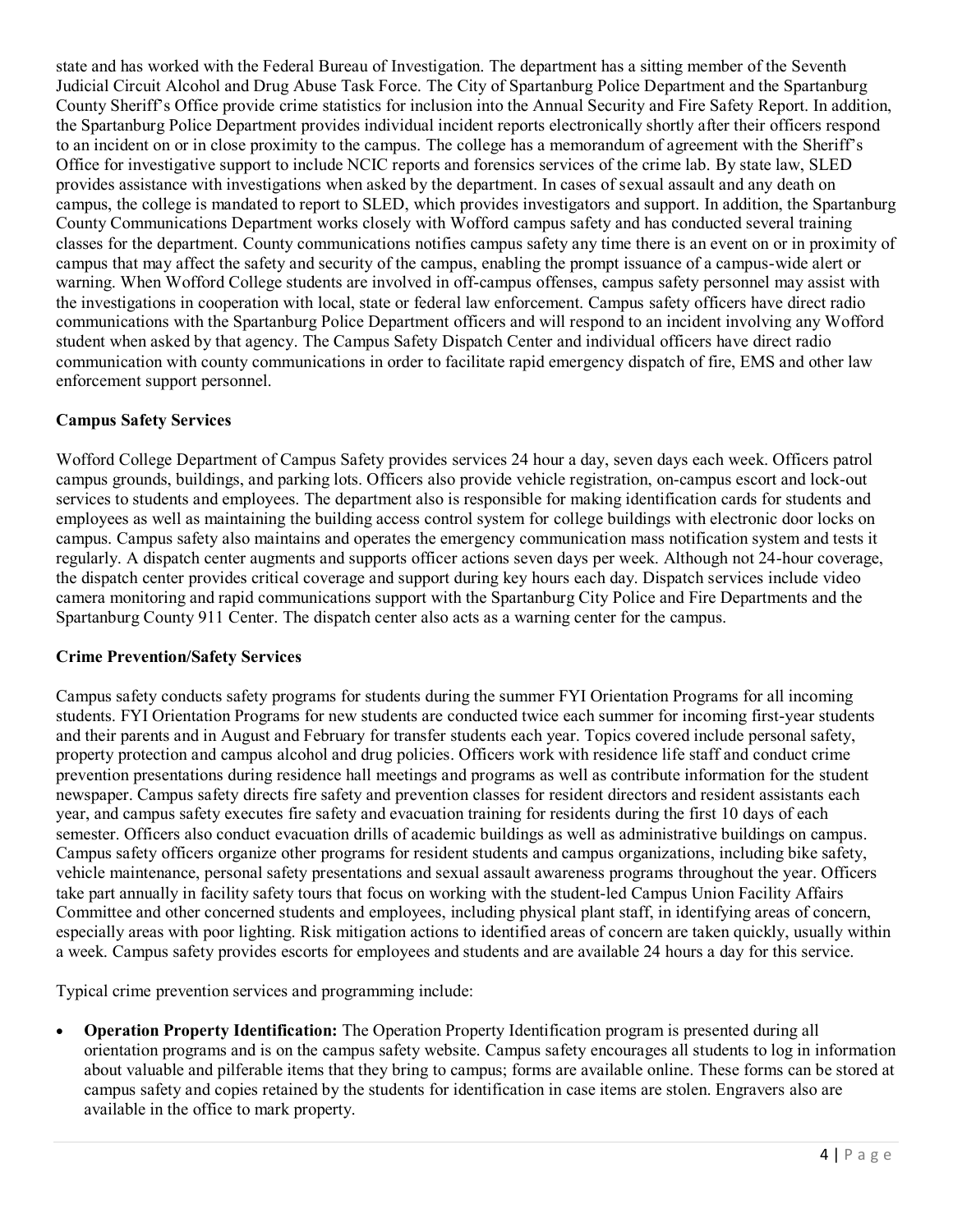- **Alcohol Awareness:** Campus safety partners with residence life to sponsor alcohol awareness programs that include those focusing on effects of alcohol impairment and related laws and a controlled drinking exercise. Other programs sponsored by the Wellness Center, Greek Life and the Wofford Activities Council also are conducted throughout the year. All first-year students have a module in their first-year seminar that covers the college alcohol and drug policy and bystander intervention.
- **Personal Safety:** Safety tips are provided for students during orientation programs and in residence life programming in conjunction with campus safety. Emergency phones are located throughout campus and are explained in new student orientation presentations. Campus safety provides safety escorts for any student or employee on campus 24 hours a day, seven days a week.
- **Workplace Violence Prevention/Active Shooter Training:** Campus safety provides training on workplace violence on the campus safety website for all students and employees. Campus safety officers conducted three active shooter classes for employees and students.
- **Domestic/Dating Violence:** Various programs are conducted on campus for employees and students on the topics in conjunction with the Seventh Judicial Circuit Rape Crisis Office, the Wellness Center, the college Title IX coordinator and campus safety. Campus safety and residence life also provide a written campaign.
- **Sexual Assault Prevention:** Campus safety provides publications as part of the residence life newsletter campaign as well as conducts residence halls or the general campus community programming in conjunction with the SAFE Homes-Rape Crisis Coalition.
- **Freshmen, Transfer and Parent Orientation:** The director of campus safety educates students and their parents on security programs, services, the card key access system, emergency notification, campus parking policies, vehicle registration and property theft protection and identification.
- **Escorts from Parking Lots and to/from Buildings**: Campus safety officers provide escort services for students and employees to ensure that they reach their destinations safely. Escorts may be requested by calling 864-597-4350.
- **Self-Defense and Sexual Assault Awareness Training**: Officers conduct on-going self-defense and sexual assault awareness training in conjunction with the campus Wellness and Safety Committee of the Campus Union. Officers conduct self-defense and sexual assault awareness for sororities and athletic teams.
- **Environmental Safety Surveys for the Campus**: Campus safety works with Campus Union and the physical plant by conducting lighting and safety surveys of the campus. Information gained is collected and evaluated by the physical plant for safety and security improvement actions.
- **Bicycle Registration Program**: Campus safety offers a free bicycle registration program that allows bike owners to register bikes on campus with Department of Campus Safety. Campus safety provides registration permits at no cost.

The Department of Campus Safety is the only office on campus open seven days a week, 24 hours a day. The officers receive calls for maintenance when the college is closed. They register these requests into the online facility maintenance request system. Staff and students frequently call during the workweek as well with maintenance issues. Campus safety registers these maintenance requests through the physical plant's automated maintenance work order system (School Dude) or, in the case of emergencies, safety/security issues or other urgent-need situations, officers call the physical plant staff on-duty or on-call worker directly. Campus safety responds directly to emergency maintenance issues when required, especially when the maintenance issue affects security or safety.

## **Emergency Call Boxes**

The Department of Campus Safety maintains a system of emergency call boxes throughout campus. These are located in and around high-use parking lots and along sidewalks. These boxes are mounted on tall, blue metal pedestals with blue lights on the top. To make an emergency call directly to campus safety, one must push the button on the face of the phone. Some call boxes will announce the location so one will not have to wait until the announcement is complete to speak. After pushing the button, one may either wait until the phone announces the location (if so configured) or speak directly to the phone face when campus safety answers. Most residence halls also have emergency call boxes mounted at main entrances. Conventional residence halls as well as the Michael S. Brown Village Center have emergency call boxes on every hall. Each fraternity and sorority house in the Stewart H. Johnson Greek Villages also has an emergency call box. To activate these, one must simply push the "on" button and dial the four-digit campus phone number (4911 for campus safety). When the call is completed, one must push the "off" button to terminate the call. For Greene Hall phones, simply push the single button to contact campus safety. Campus safety officers perform tests on these phones and the components of the mass-notification system (email, text and outdoor warning siren system) at least monthly.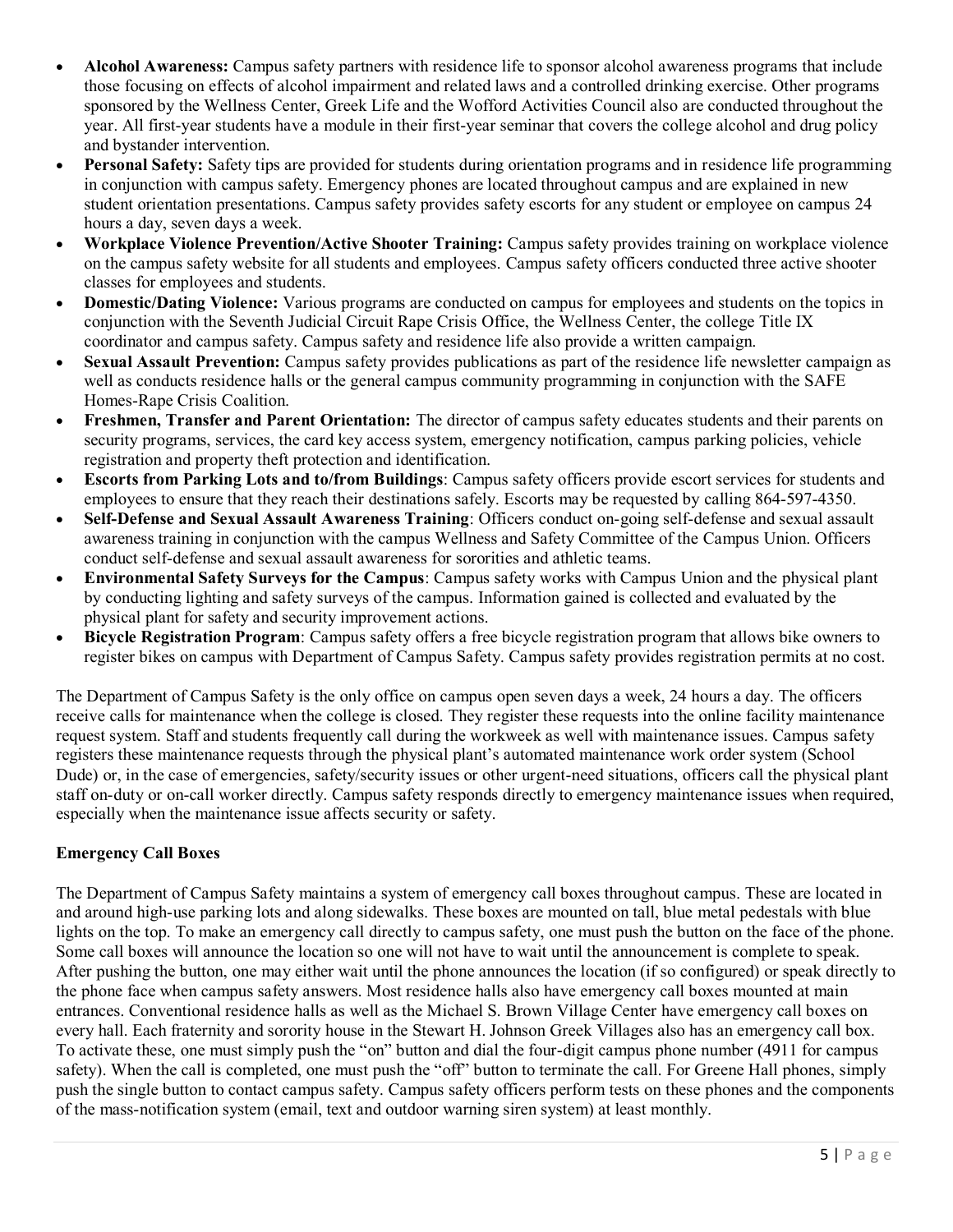## **Building Access Policy**

Wofford College maintains an open campus. As such, the public (including, but not limited to, students, visitors, alumni and parents) can and do come onto college property throughout the day and night. Residence halls and apartments are secured 24 hours a day through a campus key card security system. Campus safety issues each student an ID card that serves as a key card to access his or her residence hall. The card also opens the Roger Milliken Science Center, the first floor of the Michael S. Brown Village Center, the Rosalyn Sallenger Richardson Center for the Arts, the Jerry Richardson Indoor Stadium and the Richardson Physical Activities Building on weeknights and on weekends. During business hours, the college buildings (except residence facilities) are open to students, guests, parents, contractors and employees. During non-business hours, access to college facilities is gained through employee-issued keys or by campus safety personnel (with prior approval). During academic holidays, residence halls are locked by deactivating student key card systems.

## **Crime or Emergency Reporting**

Students and employees are encouraged to report all crimes, emergencies and safety issues to the Department of Campus Safety in a timely manner. To report an emergency or crime, call 864-597-4350 or 864-597-4911 in the event of an active criminal/emergency incident. Officers will answer that number 24 hours a day and will respond to the caller. Students also may report issues and concerns to those employees listed below as Campus Security Authorities as well. Key phone numbers to report emergencies are:

| 864-597-4911                                                                                                                                                                                                                                                                                                                                                                         |
|--------------------------------------------------------------------------------------------------------------------------------------------------------------------------------------------------------------------------------------------------------------------------------------------------------------------------------------------------------------------------------------|
| 864-597-4044                                                                                                                                                                                                                                                                                                                                                                         |
| 864-597-4370                                                                                                                                                                                                                                                                                                                                                                         |
| 864-597-4068                                                                                                                                                                                                                                                                                                                                                                         |
| 864-597-4048                                                                                                                                                                                                                                                                                                                                                                         |
| 864-597-5107                                                                                                                                                                                                                                                                                                                                                                         |
| 864-597-4047                                                                                                                                                                                                                                                                                                                                                                         |
| 864-597-4048/4066                                                                                                                                                                                                                                                                                                                                                                    |
| 911                                                                                                                                                                                                                                                                                                                                                                                  |
| 1. Campus Safety<br>2. Dean of Students<br>3. Wellness Center<br>4. Assistant Dean of Students for Residence Life<br>5. Assistant Dean of Students for Student Involvement<br>6. Assistant Director of Student Activities and Campus Life<br>7. Title IX Coordinator (Sexual Misconduct/Harassment)<br>8. Title IX Deputy Coordinators<br>9. Spartanburg City Police/Fire Department |

## **Campus Security Authorities**

Wofford College is required to disclose "statistics concerning the occurrence of certain criminal offenses reported to local law enforcement agencies or any official of the institution who is defined as a 'campus security authority' or CSA."

The law defines "campus security authority" as "an official of an institution who has significant responsibility for student and campus activities, including, but not limited to, student housing, student discipline and campus judicial proceedings." Officials at Wofford include the dean of students, who has overall responsibility for student discipline and all student programming; the assistant dean of students for residence life, who oversees student housing; the assistant dean of students for student involvement, who oversees student co-curricular activities and has significant responsibility for Greek life; campus safety officers; campus safety dispatchers; the Title IX coordinator and all deputy coordinators; the director of human resources; the athletics director and associate athletic directors; team coaches; the director of the Wellness Center; all faculty and staff members who lead student short-stay trips; student workers who provided safety escorts for the college; and faculty and staff advisers to student organizations who have significant responsibility for student and campus activities.

The criminal offenses for which these officials are required to disclose statistics are murder/non-negligent manslaughter, negligent manslaughter, sex offenses (forcible and non-forcible), robbery, aggravated assault, burglary, motor vehicle theft, arson, liquor law violations, drug abuse violations and weapons (carrying, possessing). The director of campus safety conducted campus security authority training for resident assistants and resident directors on July 26, 2017, and all identified CSA employees in October 2017 through an online CSA module through D. Stafford and Associates. The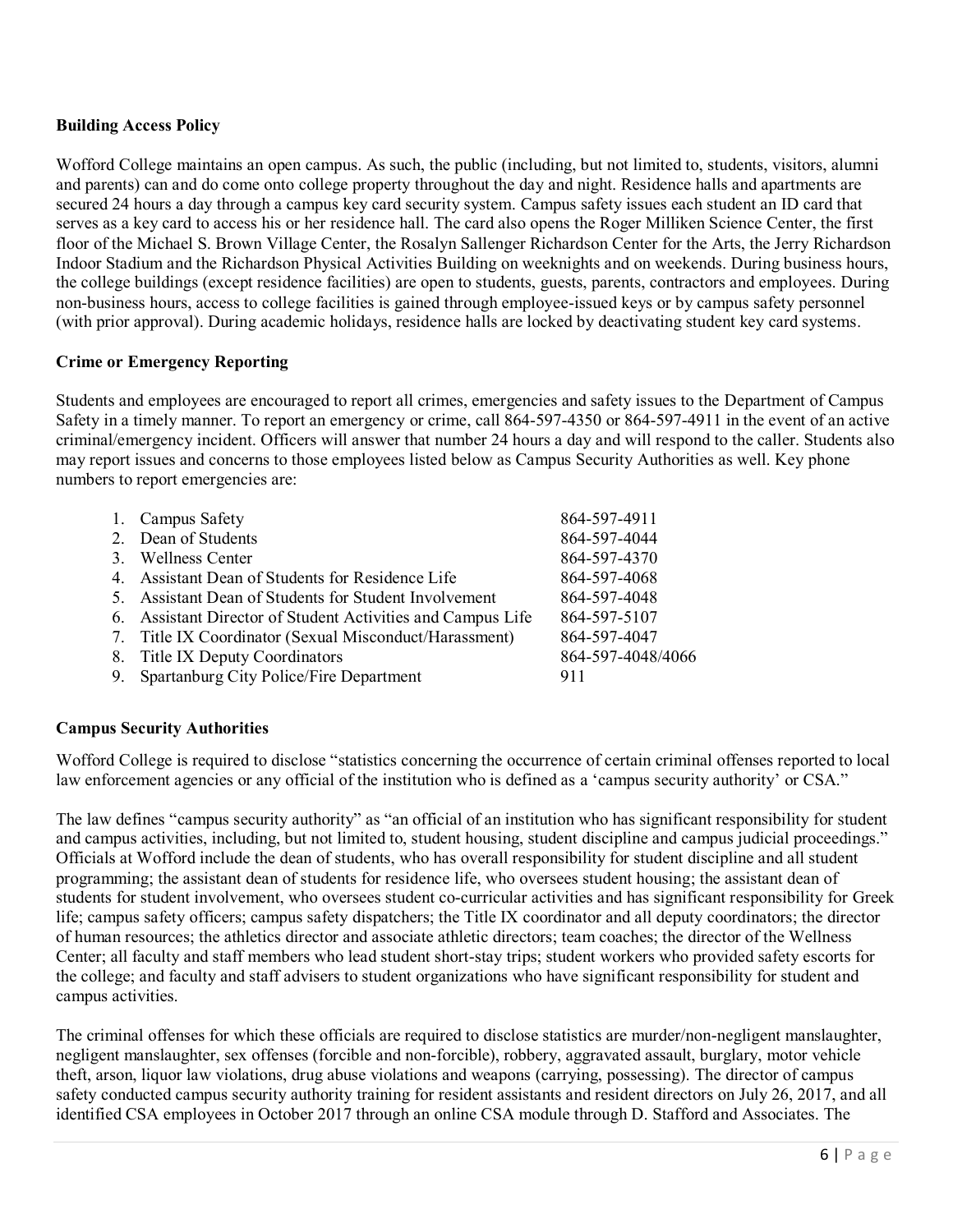director of campus safety provided CSA training through a training video produced by the National Association of Campus Safety Administrators to all contracted event staff, security and off-duty law enforcement officers conducting security for events on campus. Student workers providing safety escorts for the Department of Campus Safety completed the same video CSA training as the contracted security and event staff.

## **Confidential Reporting Procedures**

Victims of crime sometime do not want to pursue action through either the college judicial system or local or state legal system. The college encourages victims to consider making a confidential report in cases in which the victim does not want to pursue action so that incident can be dealt with and/or documented. With the victim's permission, the director of campus safety can file a report on the incident without revealing the identity of the victim. With such information, the college can maintain an accurate record of the number of incidents involving students and other members of the college community and quickly notify the campus of an immediate danger or threat. The information also allows campus officials to identify patterns of crime on or near the campus. These reports are counted and disclosed in the annual crime statistics for the college. If a victim or witness desires to make a confidential report, they may do so through campus safety or any other Campus Security Authority on campus. Any Campus Security Authority can be reached by dialing 864-597-4000 and asking for the official by name or position. These officials include, but are not limited to, any member of the staff of the Office of the President, the provost and members of his staff, professor, instructor, coach, athletics trainer, employee of the Wellness Center and any staff member of the Office of Student Affairs. The college chaplain, when acting as a pastoral counselor, or employees of the Wellness Center who are licensed counselors and serving in that capacity, are not considered Campus Security Authorities and are not required to report crimes for inclusion into the Annual Security and Fire Safety Report. These counselors are encouraged to inform persons being counseled of the procedures to report crimes on a voluntary basis, if and when such counsel is appropriate. When a student or employee informs one of these Campus Security Authorities about a crime or emergency situation, the official will notify campus safety immediately. If the complainant is a client of the Wellness Center or sports medicine, the official will make the report detailed, but limited to preclude any HIPAA violation. If there is a life-threatening situation or one that potentially involves the loss of sight or limb unless an immediate, fully disclosed report is made, the official will notify campus safety immediately. Students also may disclose a crime or situation anonymously through the Silent Witness reporting system. This system can be found at <http://www.wofford.edu/campusSafety/form.aspx?ekfrm=4204> and goes directly to the director of campus safety and is completely anonymous. The Silent Witness form is easy to use, quickly delivered and can be responded to 24 hours a day.

#### **Weapons on Campus**

The possession and/or use of firearms, weapons and other propelling devices as well as explosives such as fireworks, ammunition or chemicals that are explosive in nature are prohibited on campus. Unauthorized use, possession or storage of any weapon on campus constitutes a violation of the Code of Student Rights and Responsibilities and college policy. All weapons are strictly prohibited in students' rooms and elsewhere on campus. Firearms are permitted for official use by the Department of Military Science and the college rifle team.

Weapon is defined by the college as any object or substance designed to cause reasonable apprehension of physical harm to any person, inflict a wound, cause injury, incapacitate or damage personal property and includes, but is not limited to, all firearms, guns, Airsoft guns, BB guns, potato guns, paint guns, pellet guns, stun guns, axes, saws, slingshots, nunchakus, knives (with blades three inches or more in length and all switchblades), box cutters, darts and bows and arrows. The official policy of the college is that no weapons, other than those officially used by campus safety, ROTC or the rifle team, are permitted on campus, even in cases allowed by South Carolina law in the possession of concealed weapons permit holders.

*Wofford College reserves the right to confiscate anything it deems hazardous or dangerous.* 

## **Missing Residential Student Policy**

Wofford College establishes the following policies and procedures concerning when a student residing in on-campus housing is determined to be missing in compliance with 20 U.S.C. § 1092 and 34 C.F.R. § 668.46.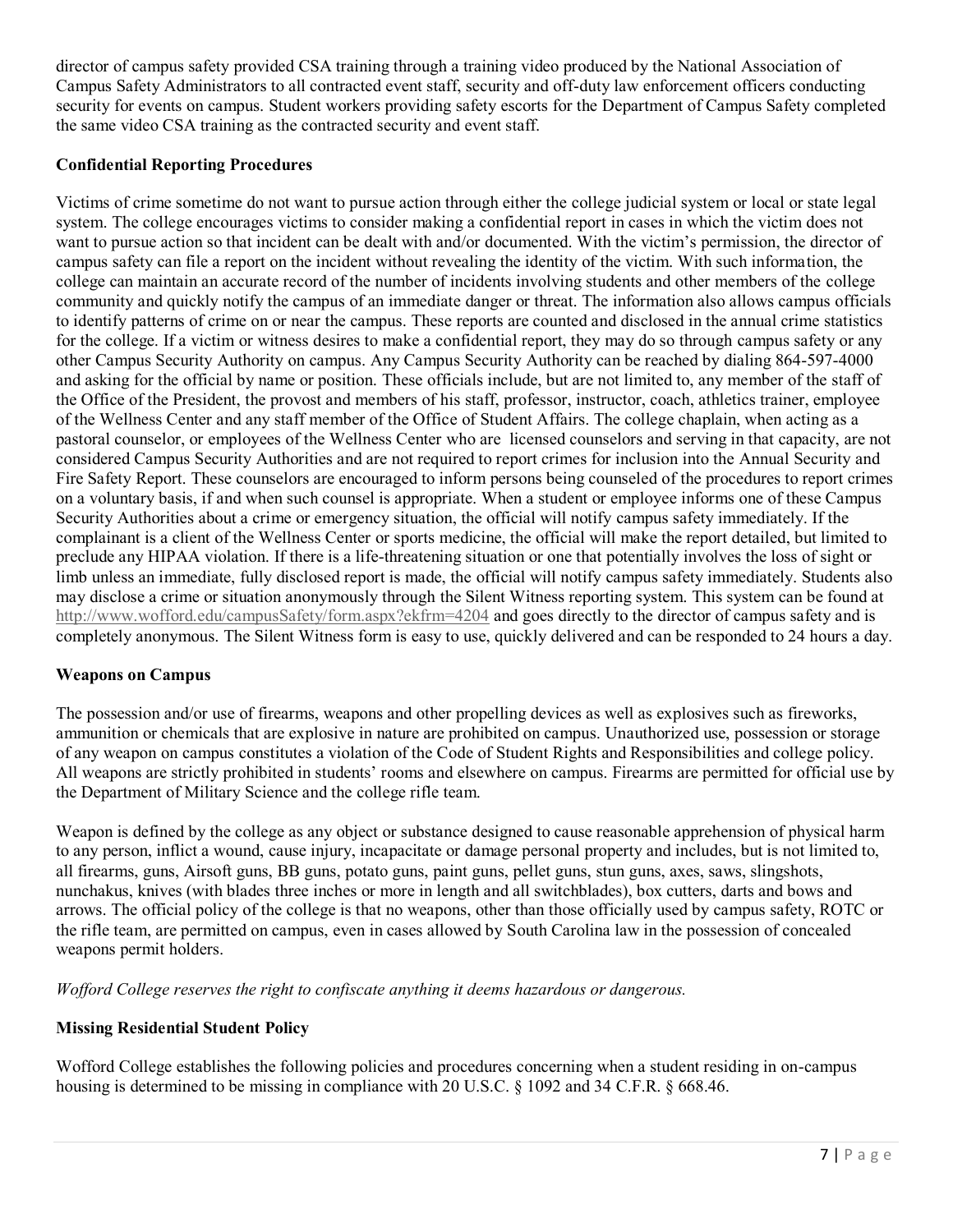Most missing person reports in the college environment result from students changing their routines without informing roommates and/or friends of the change. For purposes of this policy, a student will be considered missing if a roommate, classmate, faculty member, staff member, friend, family member or other campus person has not seen or heard from the student in a reasonable amount of time. In general, a reasonable amount of time is 24 hours or more but may vary with the time of day and information available regarding the missing person's daily schedule, habits and reliability. Individuals also will be considered missing immediately if their absence has occurred under circumstances that are suspicious or cause concerns for their safety, such as if a student has expressed suicidal thoughts or may be in a life-threatening situation.

## **Designation of emergency contact information**

All residential students (currently enrolled students residing in on-campus housing), including students age 18 and above and emancipated minors (emancipated minors are those students under the age of 18 who have been legally granted adult status), will be given an opportunity to confidentially identify and designate one or more individuals to be contacted by the college within 24 hours after the student is determined to be missing. The contact person may be anyone, including, but not limited to, the person the student otherwise has identified as an emergency contact. Students may register and update this contact information at any time. The contact person information will be registered confidentially, accessible only to authorized campus officials, and it will not be disclosed, except to law enforcement personnel to further a missing person investigation. The designation will remain in effect until changed or revoked by the student.

Students over the age of 18 and those under the age of 18 but otherwise emancipated may designate their missing student contact person by going to the student tab on the myWofford page and selecting the Personal Information tab and selecting missing student contact. Students may make changes to their missing student contact information at any time.

If a student *under* the age of 18 and not emancipated is determined to be missing, the college is required by federal law to notify a custodial parent or guardian no more than 24 hours after the student is determined to be missing, in addition to notifying any additional contact person designated by the student.

#### **Missing Student Procedure**

- a. Any individual at Wofford who has information that a residential student may be a missing person must notify the Department of Campus Safety immediately at 864-597-4911. Any missing student report must be referred immediately to the Department of Campus Safety.
- b. Campus safety will begin an immediate investigation and gather all essential information about the missing student from the reporting person, from the student's acquaintances, from college personnel and from official college information sources.
- c. Campus safety will notify the dean of students, the residence life staff and the Wellness Center to aid in the search and location of the student.
- d. A person shall be determined to be missing if: (i) Search efforts are unsuccessful in locating the student in a reasonable amount of time. (ii) It is apparent immediately that the student is a missing person (e.g. witnessed abduction). (iii) It has been determined that the student has been missing for more than 24 hours.
- e. No later than 24 hours after determining that a student is missing, the dean of students or his/her designee or the director of campus safety will notify the confidential contact person previously identified by the student and the custodial guardian/parent (for students under the age of 18 and not emancipated) and advise that the student is believed to be missing.
- f. Regardless of whether the student has identified a missing person contact person, is over the age of 18 or is an emancipated minor, campus safety also will notify local law enforcement agencies to report the student as a missing person no later than 24 hours after determining the student to be missing.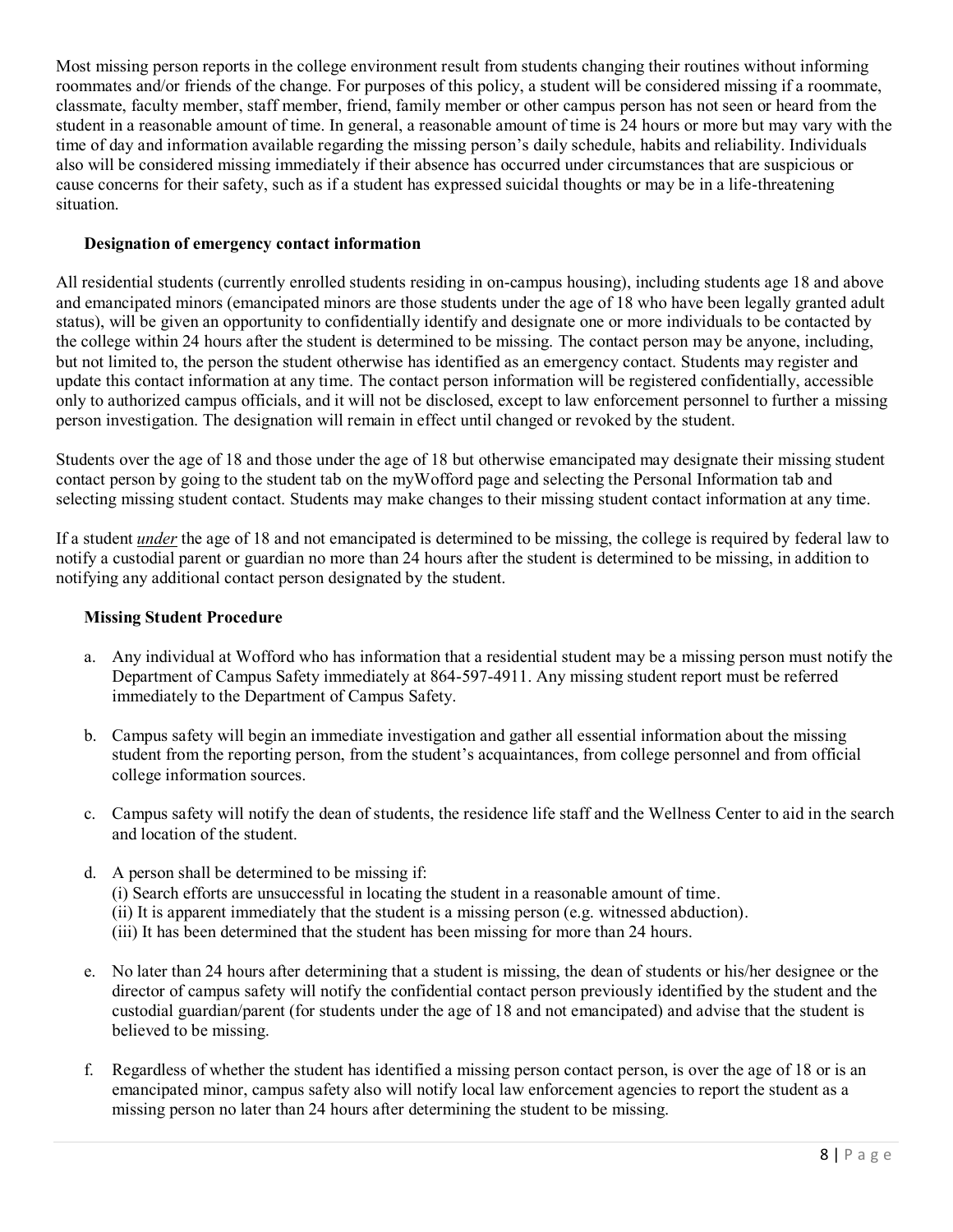## **Responsibilities**

- a. Campus Safety
	- Begin an immediate investigation that includes gathering the following information:
		- $\circ$  A physical description of the missing person, including the clothes that were last worn.
		- o Student's cellular telephone number (if known).
		- $\circ$  Location where the student may be, with whom the student may be and a description of any vehicle registered by the student.
		- o Information about the physical and emotional well-being of the student.
		- o A class schedule and when the student last attended class.
		- o Last time the student used his/her ID card.
		- o Data from the surveillance camera system.
	- Attempt to contact the student and others that might know the missing student's whereabouts by the following:
		- o Calling the student's cell phone.
		- o Emailing and/or texting the student.
		- o Entering the student's residence hall room.
		- o Interviewing roommates, hall mates and other friends.
		- o Notifying external law enforcement agencies, including the State Law Enforcement Division (if appropriate) no later than 24 hours after the student is deemed missing.
- c. Dean of Students:
	- Notify the president and other appropriate members of the college staff.
	- Notify the confidential contact previously identified by the student and the custodial parent/guardian (if the under the age of 18 and not emancipated) and advise that the student is believed to be missing. Maintain contact with the contact person/custodial guardian or parent throughout the investigation.
- d. Director of Residence Life:
	- Assist in the attempt to locate the student by making frequent checks of the student's room.
	- Utilize resident assistants to inquire of their residents about the possible locations of the student or possible reasons for the disappearance.
- e. Registrar:
	- Ensure that the mechanism for students over the age of 18 or emancipated minors exists to list and identify confidential missing person contact person information.
	- Provide class schedule information for the missing student in order to assist in the investigation.

The college notifies all resident students of the ability of students over the age of 18 or who are otherwise emancipated of their right and ability to choose a contact to be notified in the event that they become missing by email/other electronically transmitted means at the beginning of each semester.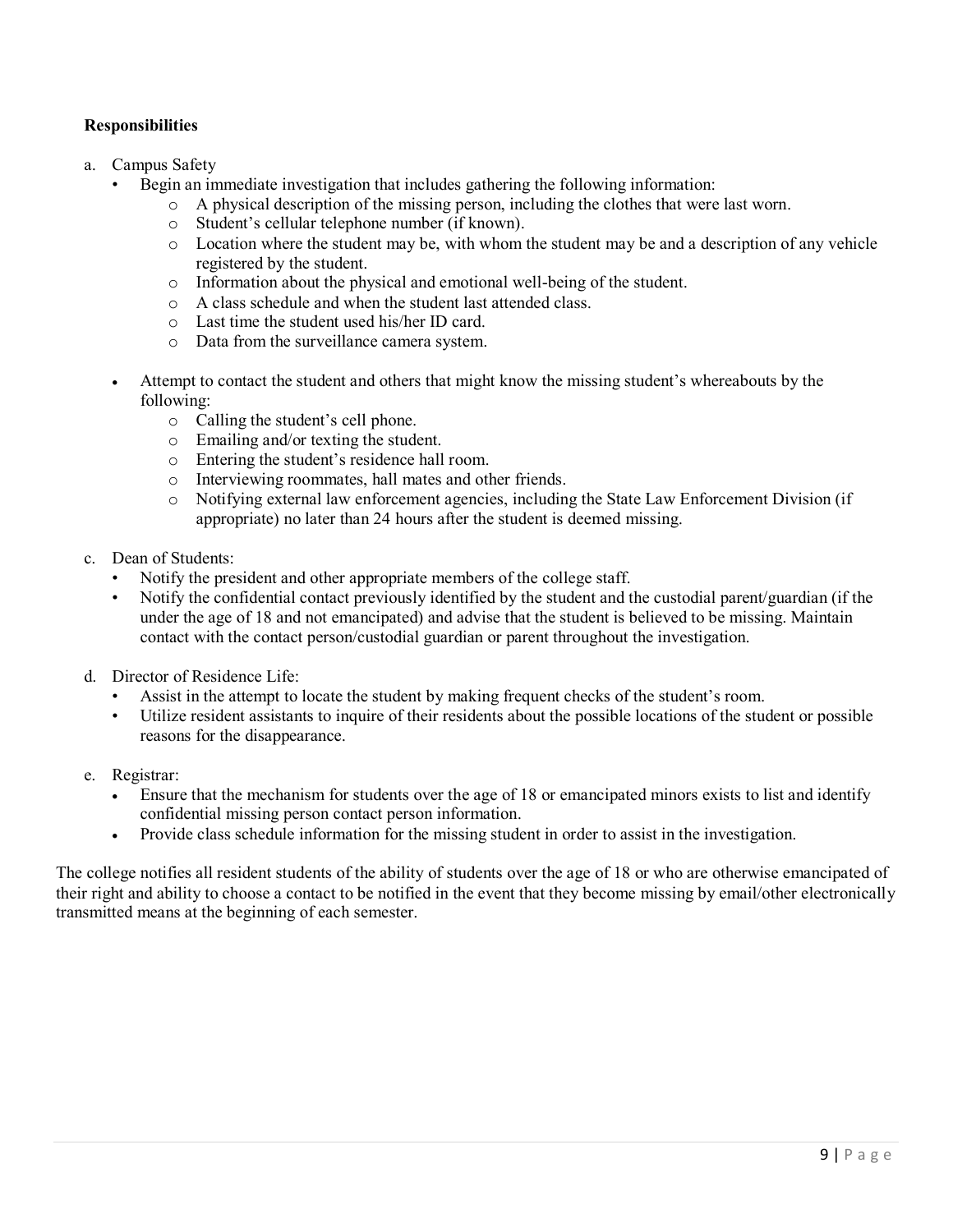## **Drug and Alcohol Policy**

The college, concerned about substance abuse by students on campus, has implemented a detailed substance abuse policy that is centered on enforcement of state and federal laws, personal responsibility and substance abuse education. The college's alcohol and drug policy is available to every current and prospective student and their parents online at [http://www.wofford.edu/uploadedfiles/studentlife/Alcohol%20Policy.pdf.](http://www.wofford.edu/uploadedfiles/studentlife/Alcohol%20Policy.pdf) Additional information about the policy and substance programs is available by calling 864-597-4370. The policy is reviewed and updated every two years by a committee composed of faculty, student affairs staff, students, parents and trustees. The last revision was approved by the Wofford College Board of Trustees in May 2018. The policy and its programs, education, sanctions and publications ensure that the college is in compliance with the Federal Drug-Free Schools and Communities Acts Amendments of 1989. The director of the Wellness Center, responsible for on-campus substance abuse education, refers students to the Spartanburg Alcohol and Drug Abuse Commission as necessary or in accordance with sanctions imposed by the college administrative court system. Violators of alcohol and drug laws typically are referred to the student administrative court system although serious violation violations of the drug law will be referred to the Seventh Judicial Circuit Solicitor's Office to be disposed of through the South Carolina Criminal Justice System.

In keeping with the Federal Drug-Free Schools and Communities Act Amendments of 1989, which require that all college students receive annual notice of the laws regarding alcohol and other drug use, the following information is offered: The Wofford College community is one in which students, faculty and staff are devoted to learning and to the development of the whole person. Part of being a responsible and caring member of the college community is to recognize that we are situated in a state and a community that has specific laws and ordinances prohibiting the sale, possession and consumption of alcohol and controlled substances. The college upholds these laws and assists local and state law enforcement agencies. These laws are in place because they serve an important role in protecting individuals and our community from the unwanted effects of the misuse of alcohol and other drugs that can lead to serious health risks and behavioral problems, such as violence, sexual assault, accidents, vandalism and other dangerous acts. The Wofford community does not condone members who make irresponsible choices, including violating the laws of the state of South Carolina, ordinances of the city of Spartanburg or policies of Wofford College. The purpose of the following policies is to aid in the development of a safe and healthy educational environment for all members of the college community.

## **Definitions**

- 1. Alcoholic beverages: Any spirituous malt, vinous, fermented, brewed (whether lager or rice beer) or other liquors or any compound or mixture thereof, by whatever name called or known, that contains alcohol and is used as a beverage.
- 2. Common container: Any container (such as kegs, pony kegs, trash cans, punch bowls, etc.) in which a quantity of alcohol can be stored or mixed in order to be distributed to or consumed by more than one person as well as alcohol delivery devices (such as funnels, gelatin shots or ice luge) used for the rapid administration of alcohol in unknown quantities.
- 3. Event: Party, concert or other social gathering attended by undergraduate students.
- 4. Public areas/places: All locations other than a student's private room or apartment or houses in the Stewart H. Johnson Greek Village, including, but not limited to, common rooms, hallways, restrooms, balconies, courtyards, the areas between the houses in the Greek Village, benches, classrooms, athletics facilities, campus grounds and sidewalks. The definition includes, but is not limited to, any public access outdoor areas, the Richardson Family Pavilion, the Pavilion by Wightman Hall, the dining hall, hallways, lobbies, stairwells, bathrooms, lounges, the lawns at the Greek Village, study areas, classrooms and the Goodall Enviornmental Studies Center at Glendale, S.C.
- 5. Sale of alcohol: Any transfer, trade, exchange or barter in any manner by any means for consideration of alcohol (e.g., cover charges, mug/T-shirt sales, etc.)
- 6. Use of alcoholic beverages: Includes possession, consumption, distribution, purchase, sale or transfer of alcoholic beverages.
- 7. Hall party: See residence hall policy.
- 8. Possession is defined to include, but is not limited to:
	- a. Individual possession: Any alcohol, drugs or drug paraphernalia within immediate proximity of an individual person or that is being transported by or carried on an individual person.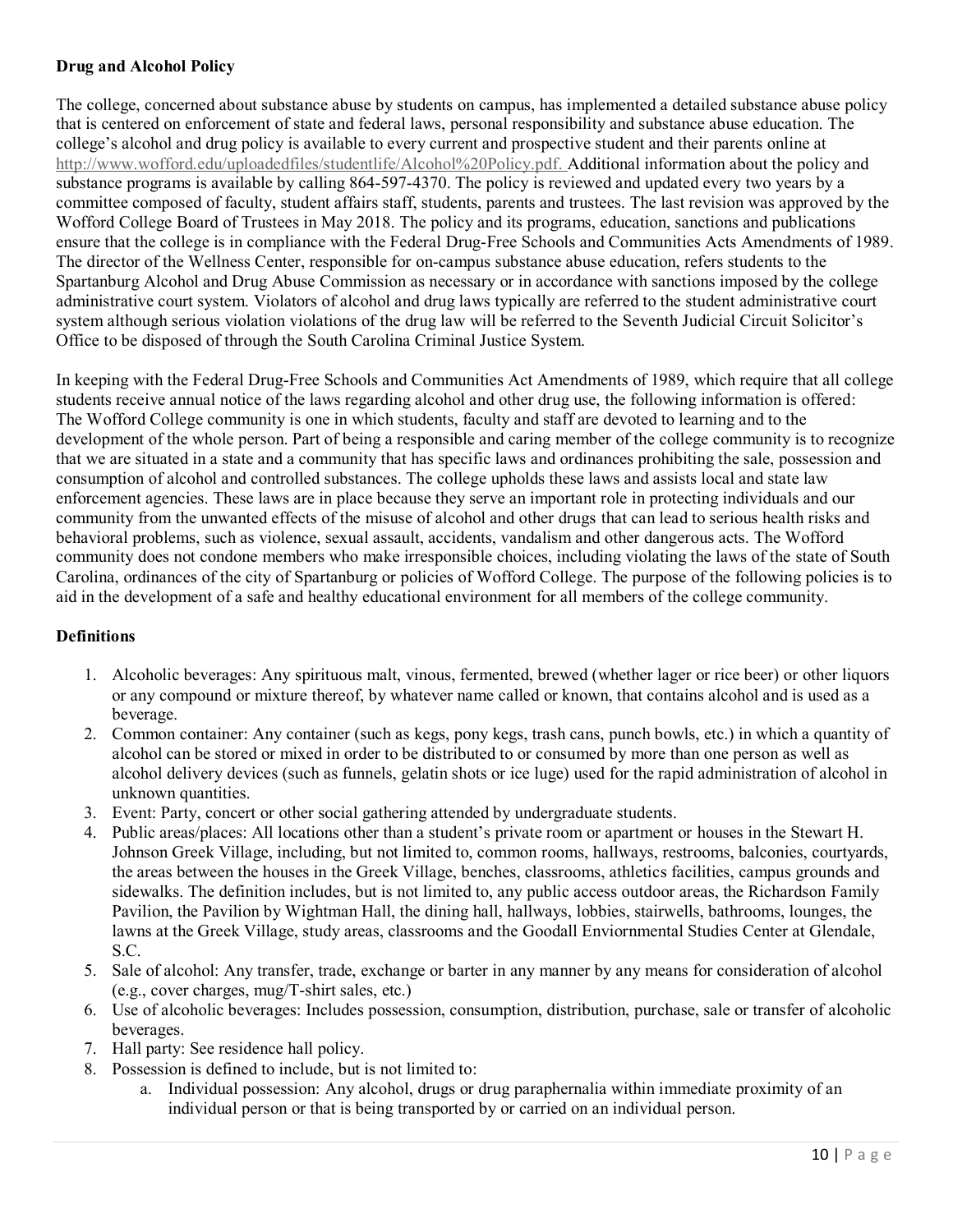- b. Residential possession: Storage of any quantity of alcohol, drugs or drug paraphernalia not deemed individual possession will be attributed to the assigned residents of the residence hall room or vehicle. In the event that no individual resident claims the alcohol, drugs or drug paraphernalia, the possession will be assigned to all residents assigned to the residence hall room or the processor of the vehicle.
- 9. Drinking contests: Activities in which students consume alcoholic beverages in a risky manner, such as beer pong, shot parties, pre-gaming.
- 10. Student's record: A record of code of conduct violations for each Wofford College student is maintained by the Office of Student Affairs. This record is kept on file for seven years after termination of a student's enrollment or as required by law.

#### **General Provisions Regarding the Consumption and Possession of Alcohol**

- 1. Alcoholic beverage(s) are prohibited in the following areas:
	- a. Marsh, Greene and Carlisle halls (regardless of age).
	- b. Residence hall rooms in which both residents are under the age of 21.
	- c. Other residence areas designated by the Office of Student Affairs as dry (regardless of age), including, but not limited to bathrooms, hallways and lounges.
	- d. Public areas of Wofford College (unless officially designated by the college for special events).
- 2. Areas where alcohol is allowed to be consumed by students 21 years of age and older:
	- a. Patios and the inside of houses in the Stewart H. Johnson Greek Village.
	- b. Individual residence hall rooms where both residents are 21 years or older (except Marsh, Greene and Carlisle halls) and the porches in the Village apartment houses.
- 3. For information on residence hall rooms shared by a student who is at least 21 years of age and a student who is under the age of 21, read the Residence Life Policy in the Student Handbook online.
- 4. The use of alcoholic beverages on campus or at college-sponsored functions (on or off campus) is permitted only by those of legal age as specified in accordance with South Carolina law or the state law of the state/nation in which the event is located. A list of applicable local, state and federal laws may be viewed in the Student Handbook online.
- 5. Aiding and abetting in the sale or transfer and the actual sale and transfer of alcoholic beverages to any person under 21 years of age of age is prohibited.
- 6. Any individual consuming or possessing alcohol must have a valid picture identification card on his or her person proving that he or she is 21 years of age or older. Use of another individual's identification or the possession of false identification is prohibited.
- 7. Under no circumstances will college-appropriated funds be used by individual students, student groups or student organizations for the purchase of alcoholic beverages for student events.
- 8. Drinking contests or alcoholic delivery devices resulting in rapid consumption of alcohol are prohibited. No prizes or incentives may be awarded for consuming alcoholic beverages nor may alcoholic beverages be awarded as prizes or incentives.

Individual student violations of the general provisions of alcohol policy and associated sanctions violations by individuals of the general provisions of this college policy will be assigned to one of three categories: A, B or C, as defined below.

## Category A: Definition

The following are considered Category A violations:

- 1. Underage possession, consumption or use of alcoholic beverages.
- 2. Aiding and abetting the underage possession, consumption and or use of alcoholic beverages.
- 3. Possession and or consumption of alcoholic beverages or possession of an open container in areas where alcoholic beverages are prohibited.

Category A: Sanctions

Alcohol Education Option: Formal Written Warning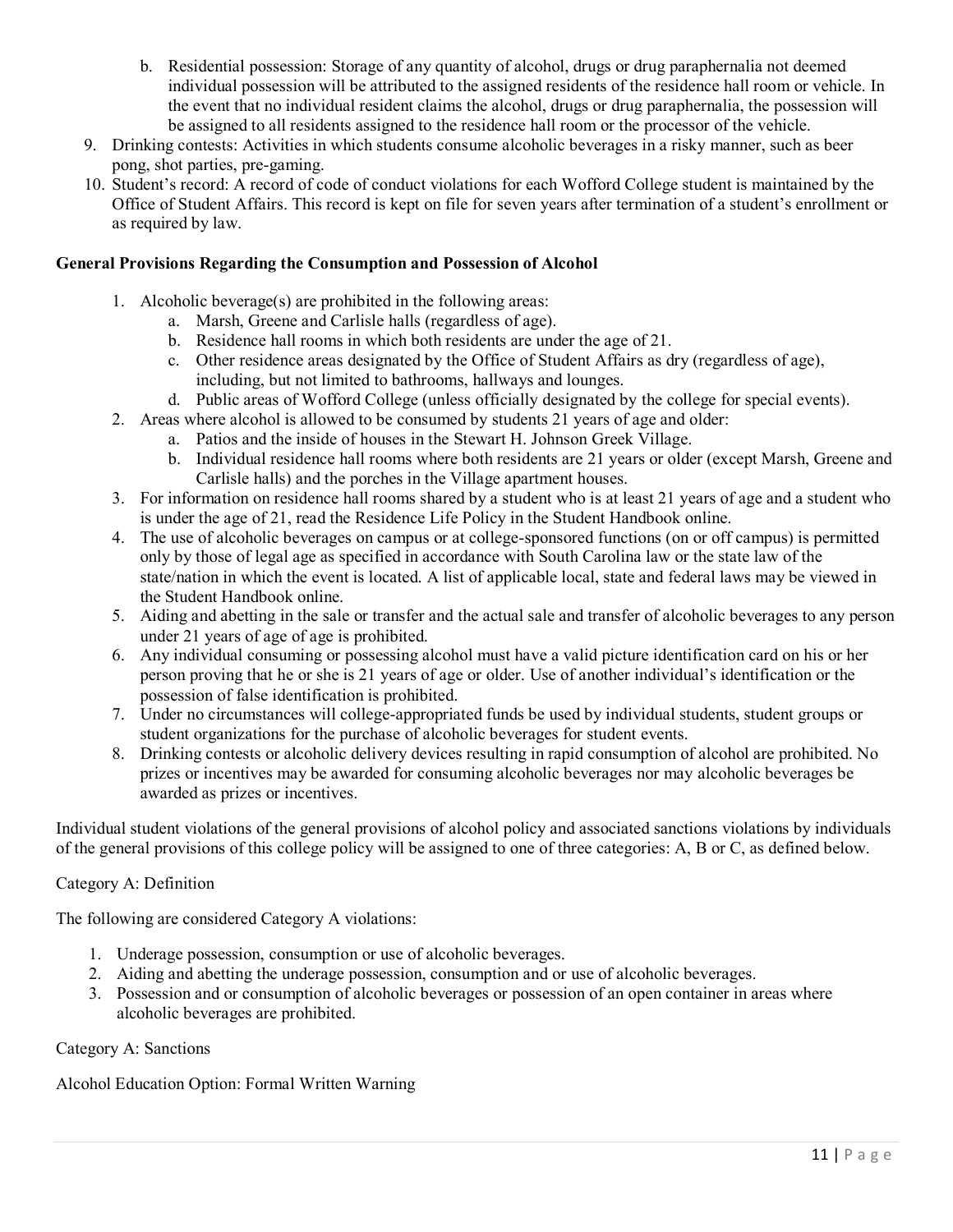The alcohol education option is available once to a student with no prior alcohol or drug violations. The student must complete the following requirements of the alcohol education option within 30 days of selecting the option.

Requirements of the alcohol education option:

- 1. Education: An educational workshop led by a staff in the Wellness Center addressing the issue of alcohol use and abuse must be completed.
- 2. Fine: A \$50 fine must be paid to Wofford College.
- 3. Parental notification: A letter (hard copy or email) will be sent to the parent(s) or guardian(s) of the student notifying them of the election to complete the alcohol education option in response to the charge of the students violating the general provisions of this policy.

Students who fail to complete the requirements of the alcohol education option will have a judicial hold placed on their accounts. These holds may affect the students' ability to view their grades, make changes in their academic schedule, participate in registration, participate in the housing lottery and maintain their financial aid. Completion of the alcohol education option will be noted in the student's record maintained within the Office of Student Affairs, and the charge against the students will be rescinded.

## Category A: First Offense Sanctions

Students charged with a first offense Category A violation must meet with a member of the student affairs staff. The students may accept responsibility and agree to complete the sanctions listed below within 30 days, or they may request an administrative hearing to determine a resolution. If found responsible at an administrative hearing, the following sanctions will be imposed:

- 1. Education: An individual assessment by the director of the Wofford College Wellness Center who may require an assessment at the Forrester Center for Behavioral Health for further assessment and treatment, if indicated, with any associated costs or fees incurred by the students.
- 2. Fine: A \$100 fine must be paid to Wofford College.
- 3. Community restitution: Completion of up to 10 hours of community restitution on campus. These hours will be completed under the direction of the Judicial Commission's clerk of court or a designee of the dean of students.
- 4. Documentation: The violation will be noted in the student's record maintained in the Office of Student Affairs.

Parental notification: A letter (hard copy or email) will be sent to the parent(s) or guardian(s) notifying them of the violation. Students who fail to complete the sanctions will have a judicial hold placed on their accounts. These holds may affect the students' ability to view their grades, make changes in their academic schedule, participate in registration, participate in the housing lottery and maintain their financial aid.

## Category A: Second Offense Sanctions

Students charged with a second offense Category A violation as defined above will appear at an administrative hearing. Wofford College will notify the student's parent(s) or guardian(s) of the pending charge and the hearing date by letter, email, fax or telephone call. Students who accept responsibility or who are found responsible must complete the following sanctions as well as any others deemed appropriate within 30 days of the sanction:

- 1. Education: Completion of an individual assessment and treatment (if indicated) at the Forrester Center for Behavioral Health with all associated costs or fees incurred by the student.
- 2. Formal warning: Notification (oral, written or electronic) that the student will be suspended or expelled if found guilty of a third violation of this policy.
- 3. Fine: A \$200 fine must be paid to Wofford College.
- 4. Community restitution: Completion of up to 20 hours of community restitution on campus. These hours will be completed under the direction of the Judicial Commission's clerk of court or a designee of the dean of students.
- 5. Documentation: The violation will be noted in the student's record maintained in the Office of Student Affairs.
- 6. Parental notification: A letter (hard copy or email) will be sent to the parent(s) or guardian(s) notifying them of the findings of the hearing.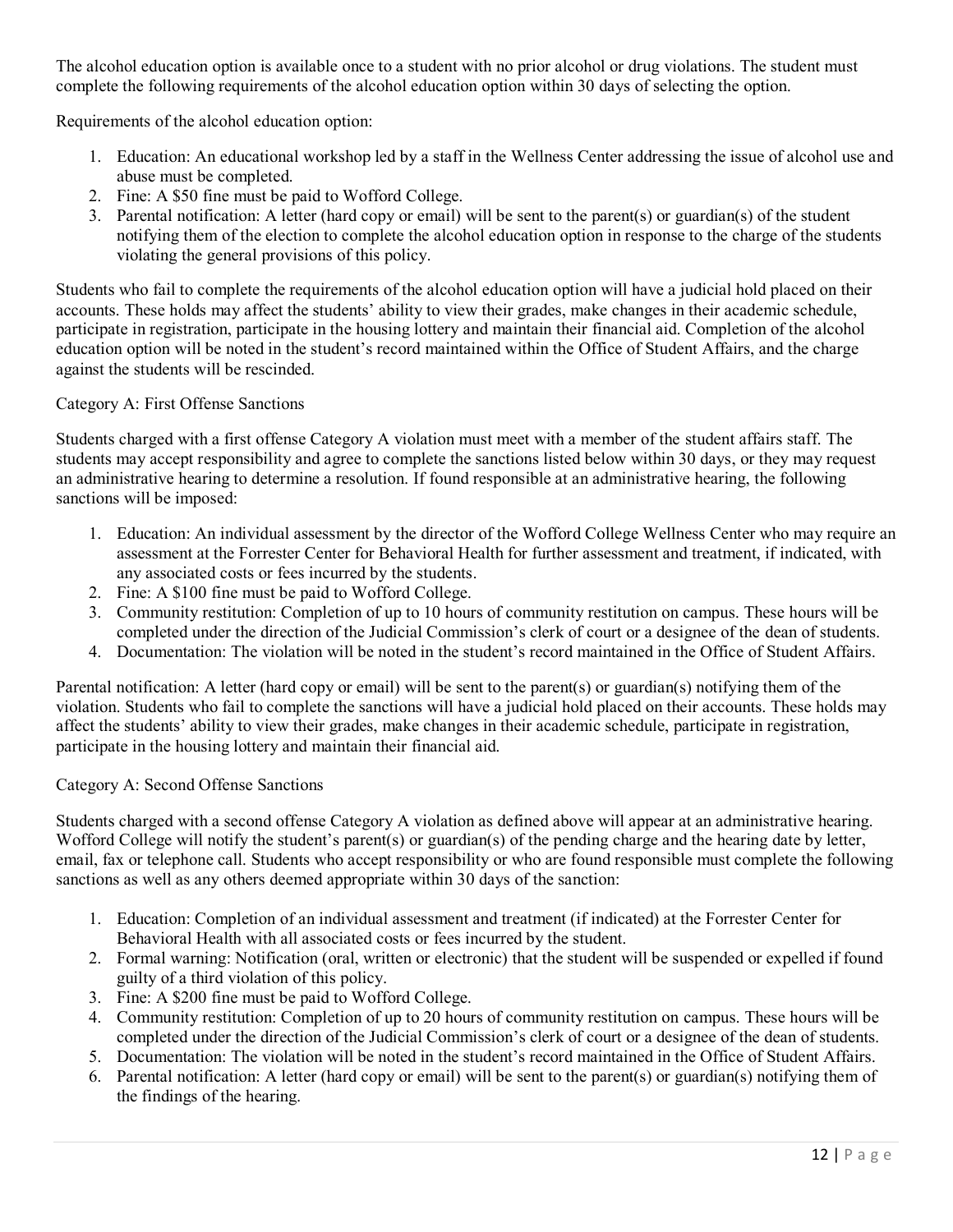Students who fail to complete the sanctions will have a judicial hold placed on their accounts. These holds may affect the students' ability to view their grades, make changes in their academic schedule, participate in registration, participate in the housing lottery and maintain their financial aid.

## Category A: Third Offense Sanctions

Students charged with a third offense Category A violation will appear in an administrative hearing. Wofford College will notify the student's parent(s) or guardian(s) of the pending charge and the hearing date by letter, email, fax or telephone call. If the student accepts responsibility or is found responsible, the student will be suspended or expelled from Wofford College. The violation will be noted in the student's record maintained in the Office of Student Affairs. A letter will be sent notifying the parent(s) or guardian(s) of the findings and actions of the hearing. The dean of students, the registrar, the director of financial aid and the director of residence life at Wofford College will be notified that the student has been suspended or expelled. In the event of suspension, the report from the administrative hearing will confirm the length of the suspension and the dean of students will confirm any terms or conditions for readmission to Wofford College.

If the members of the administrative hearing determine that there are extenuating circumstances and the student should be allowed to remain enrolled the following sanctions will be imposed as well as others deemed appropriate:

- 1. Education: Completion of an individual assessment at the Forrester Center for Behavioral Health with all associated costs or fees incurred by the student.
- 2. Formal warning: The student will be notified in writing that he/she may be suspended or expelled if found responsible of another violation of this policy.
- 3. Fine: A \$300 fine must be paid to Wofford College within 30 days of the date of the sanction.
- 4. Community restitution: Completion of up to 50 hours of community restitution on campus within 30 days of the date of the sanction. These hours will be completed under the direction of the Judicial Commission's clerk of court or a designee of the dean of students.
- 5. Documentation: The violation will be noted in the student's record maintained in the Office of Student Affairs.
- 6. Parental notification: A letter (hard copy or email) will be sent to the parent(s) or guardian(s) notifying them of the findings of the hearing.

Students who fail to complete the sanctions will have a judicial hold placed on their accounts. A judicial hold may affect a students' ability to view grades, make changes in their academic schedule, participate in registration, participate in the housing lottery and maintain their financial aid.

#### Category B: Definition

The following actions of an individual while under the influence of alcohol are considered Category B violations:

- 1. Causing harm to oneself, others or college property.
- 2. Engaging in physical violence or vandalism.
- 3. Showing disrespect to an employee of Wofford College.
- 4. Possessing a keg or common container except for nonstudent events approved by the Wofford College administration.
- 5. Operating a motor vehicle under the influence of alcoholic beverages and or other drugs.

A Category B violation also will count as two (2) violations of this policy.

#### Category B: First Offense Sanctions

Students charged with a first offense Category B violation may accept responsibility or request an administrative hearing for a resolution. If the students accept responsibility or are found responsible, the following sanctions will be imposed as well as others deemed appropriate:

- 1. Education: Completion of an individual assessment and treatment (if indicated) at the Forrester Center for Behavioral Health with all associated costs or fees incurred by the student.
- 2. Fine: A \$300 fine must be paid to Wofford College.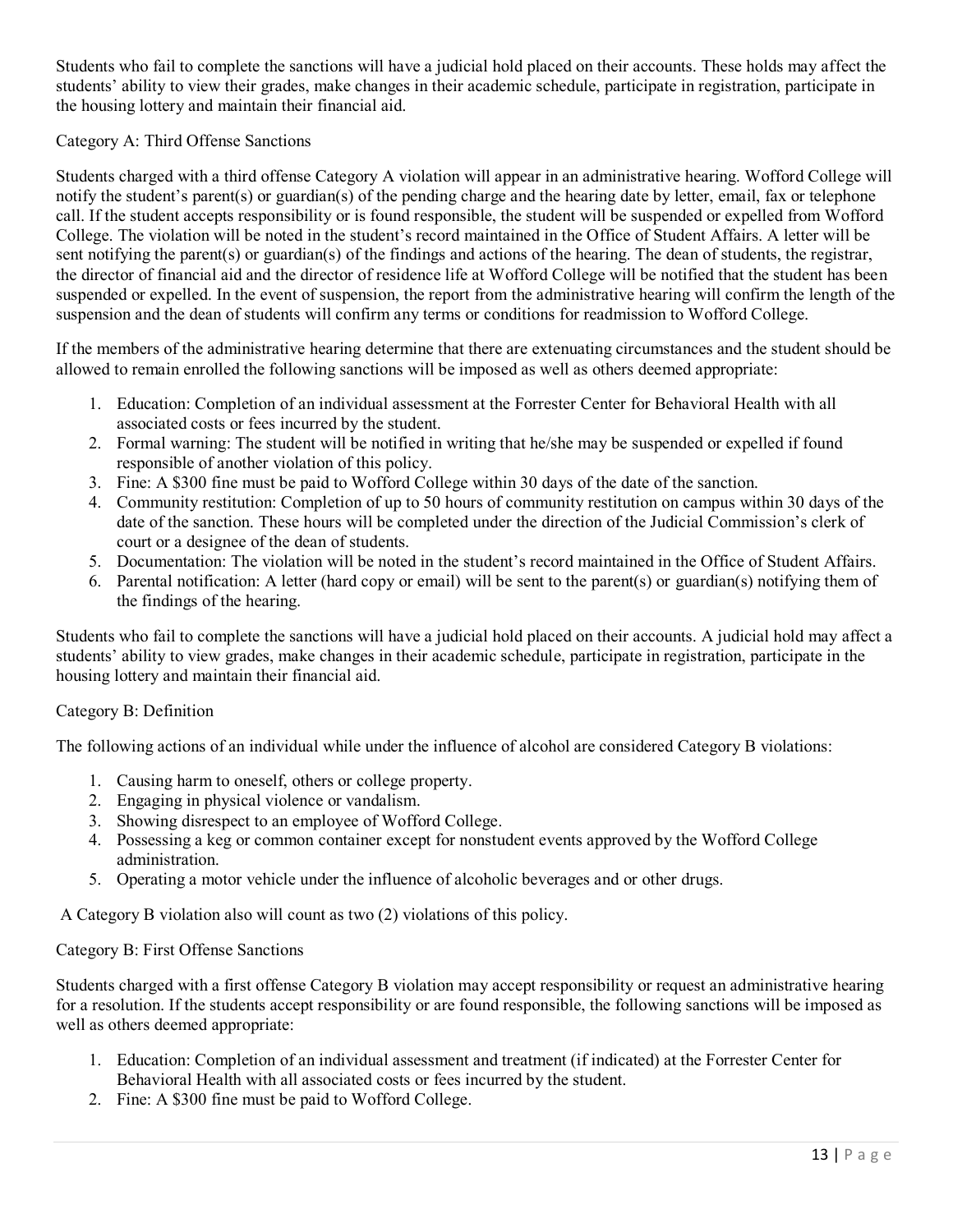- 3. Formal warning: The student shall be notified in writing that he/she may be suspended or expelled if found responsible of a second offense Category B violation.
- 4. Documentation: The violation will be noted in the student's record maintained in the Office of Student Affairs.
- 5. Parental notification: A letter (hard copy or email) will be sent to the parent(s) or guardian(s) notifying them of the violation or the findings of the hearing.

Students who fail to complete the sanctions will have a judicial hold placed on their accounts. A judicial hold may affect a students' ability to view grades, make changes in their academic schedule, participate in registration, participate in the housing lottery and maintain their financial aid.

## Category B: Second Offense Sanctions

Students charged with a second offense Category B violation will appear in an administrative hearing. Wofford College will notify the student's parent(s) or guardian(s) of the pending charge and the hearing date by letter, email, fax or telephone call. If the student accepts responsibility or is found responsible for the violation, the following sanctions will be imposed as well as others deemed appropriate:

- 1. Suspension: Suspension from the college for a minimum of one semester. The dean of students, the registrar, the director of financial aid and the director of residence life at Wofford College will be notified that the student has been suspended. In the event of suspension, the administrative hearing will confirm the length of the suspension and the dean of students will confirm any term or conditions for readmission to Wofford College.
- 2. Documentation: The violation will be noted in the student's record maintained in the Office of Student Affairs.
- 3. Parental notification: A letter (hard copy or email) will be sent to the parent(s) or guardian(s) of the findings of the hearing.

## Category C: Definition

Violations include a student found producing, possessing and/or using a false identification. A Category C violation will also count as one (1) violation of this policy.

#### Category C: First Offense Sanctions

Students charged with a Category C violation must meet with a member of the staff of the Office of Student Affairs. The students may accept responsibility and agree to complete the sanctions listed below or request an administrative hearing for a resolution. If found responsible at an administrative hearing, the following sanctions will be imposed:

- 1. Education: Referral to the director of the Wofford Wellness Center or an outside agency for the purposes of an individual assessment and treatment, if indicated, with any associated costs or fees incurred by the student.
- 2. Fine: A \$200 fine must be paid to Wofford College within 30 days of the date of the sanction.
- 3. Community restitution: Completion of up to 15 hours of community restitution on campus within 30 days of the date of the sanction. These hours will be completed under the direction of the Judicial Commission's clerk of court or a designee of the dean of students.
- 4. Documentation: The violation will be noted in the student's record maintained in the Office of Student Affairs.
- 5. Parental Notification: A letter (hard copy or email) will be sent to the parent(s) or guardian(s) notifying them of the violation.

Students who fail to complete the sanctions will have a judicial hold placed on their accounts. A judicial hold may affect a students' ability to view grades, make changes in their academic schedule, participate in registration, participate in the housing lottery and maintain their financial aid.

## Category C: Second Offense Sanctions

Students charged with a second offense Category C violation will appear in an administrative hearing. Wofford College will notify the student's parent(s) or guardian(s) of the pending charge and the hearing date by letter, email, fax or telephone call. If the student accepts responsibility and admits to a second Category C violation or is found responsible, the administrative hearing will impose some or all of the following sanctions as appropriate: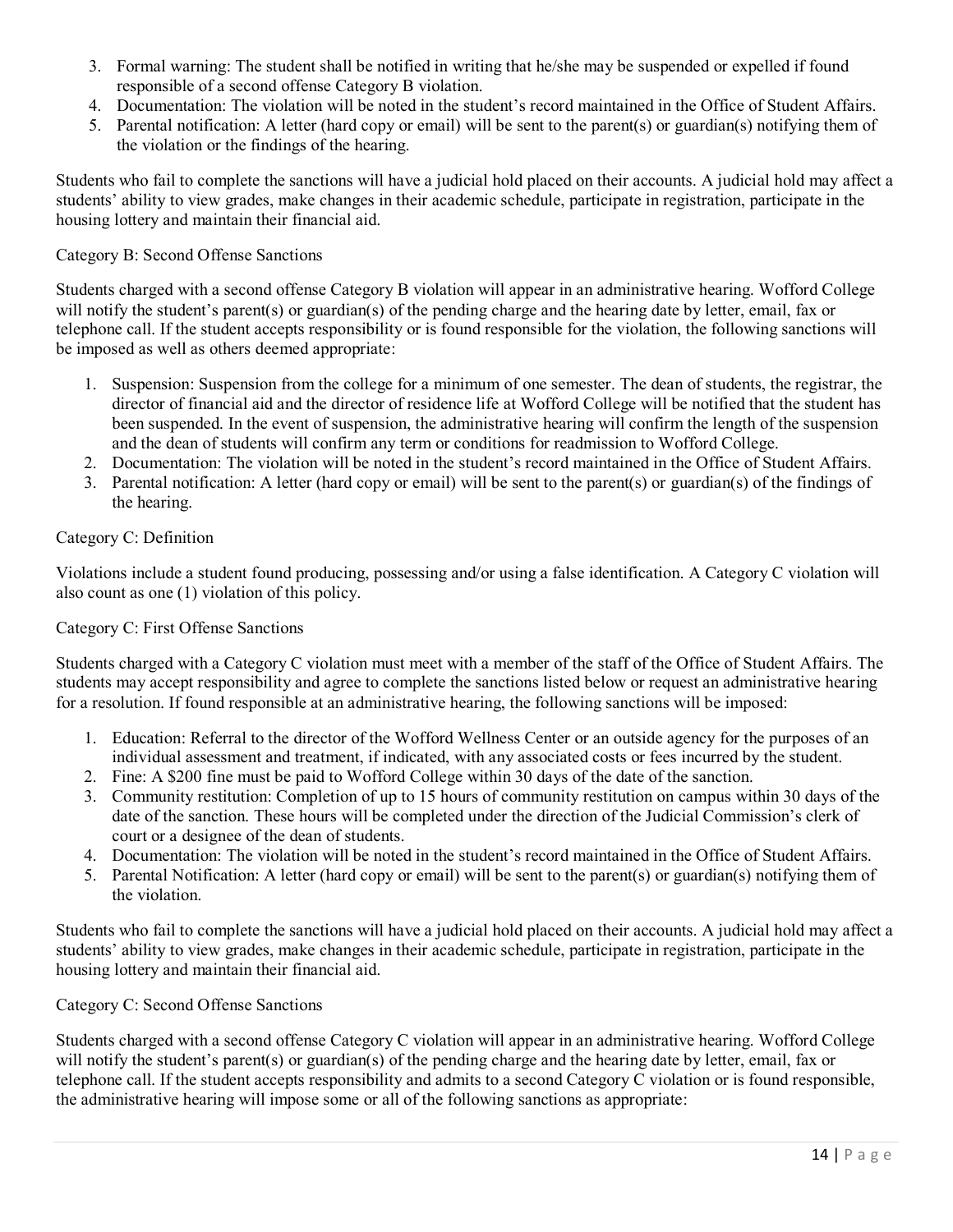- 1. Education: If the administrative hearing board determines that further education is necessary, the student will be referred to the director of the Wofford Wellness Center or an outside agency for the purposes of an individual assessment and treatment, if indicated, with any associated costs or fees incurred by the student.
- 2. Formal warning: The student will be notified in writing that he/she may be suspended or expelled if found responsible of another violation of this policy.
- 3. Fine: A \$300 fine must be paid to Wofford College within 30 days of the date of the sanction.
- 4. Community restitution: Completion of up to 25 hours of community restitution on campus within 30 days of the date of the sanction. These hours will be completed under the direction of the Judicial Commission's clerk of court or a designee of the dean of students.
- 5. Documentation: The violation will be noted in the student's record maintained in the Office of Student Affairs.
- 6. Parental notification: A letter (hard copy or email) will be sent to the parent(s) or guardian(s) notifying them of the findings of the hearing.

Students who fail to complete the sanctions will have a judicial hold placed on their accounts. A judicial hold may affect a students' ability to view grades, make changes in their academic schedule, participate in registration, participate in the housing lottery and maintain their financial aid.

# **Sexual and Gender-Based Misconduct Policy**

2018-2019

## **ARTICLE I. INTRODUCTION**

## **Section 1.01 Notice of Nondiscrimination**

Wofford College does not discriminate on the basis of race, color, creed, religion, sex, age, national origin, disability, veteran status, sexual orientation or any legally protected class. (*Wofford Board of Trustees, adopted October 2012*).

Wofford College believes that all members of the college community and visitors have the right to be free from all forms of sexual and gender-based misconduct. All members of the campus community are expected to conduct themselves in a manner that does not infringe upon the rights of others. The college will not tolerate sexual or gender-based misconduct. Wofford College complies with Title VII of the Civil Rights Act of 1964, which prohibits employers from discriminating against employees on the basis of sex, race, color, national origin and religion. Further, as a recipient of federal funds, Wofford College complies with Title IX of the Education Amendments of 1972 (20 U.S.C. §1681, et seq. and its implementing regulations, 34 C.F.R.,Part 106) which prohibits discrimination on the basis ofsex in federally assisted education programs and activities: **"No person in the United States shall on the basis of sex, be excluded from participation in, be denied the benefits of, or be subjected to discrimination under any education program or activity receiving Federal financial aid . . . ."** In addition, the SupremeCourt, Congress, and federal executive department and agencies, including the Department of Education, have recognized that sexual harassment can constitute discrimination which is prohibited by Title IX.

The following individuals have been designated to handle inquiries regarding Wofford College's nondiscrimination policies.

- Inquiries concerning nondiscrimination related to sex or gender may be referred to **Wofford College's Title IX coordinator**, Amanda Estabrook. Estabrook's office is located on the second floor of the Campus Life Building, 429 N. Church St., Spartanburg, S.C. 29303. Estabrook may be contacted by phone at 864-597-4047 or by email a[t](mailto:estabrookar@wofford.edu) [estabrookar@wofford.edu.](mailto:estabrookar@wofford.edu)
- Inquiries concerning nondiscrimination related to a student's disability may be referred to **Wofford College's director of accessibility services**, Perry Henson. Henson's office is located on the second floor of the Hugh R. Black Wellness Center, 429 N. Church St., Spartanburg, S.C. 29303. Henson may be contacted by phone at 864‐597-4373 or by email a[t](mailto:hensonpv@wofford.edu) [hensonpv@wofford.edu.](mailto:hensonpv@wofford.edu)
- Inquiries concerning nondiscrimination related to an employee's disability may be referred to **Wofford College's director of human resources**, Chee Lee. Lee's office is located on the first floor of the Snyder House, 429 N. Church St., Spartanburg, S.C. 29303. Lee may be contacted by phone at 864-597-4230 or by email at leecj@wofford.edu.
- All other inquiries concerning nondiscrimination not addressed in this policy may be referred to **Wofford College's Bias Incident Response Team coordinator**, Demario Watts. Watts' office is located in the Campus Life Building, 429 N.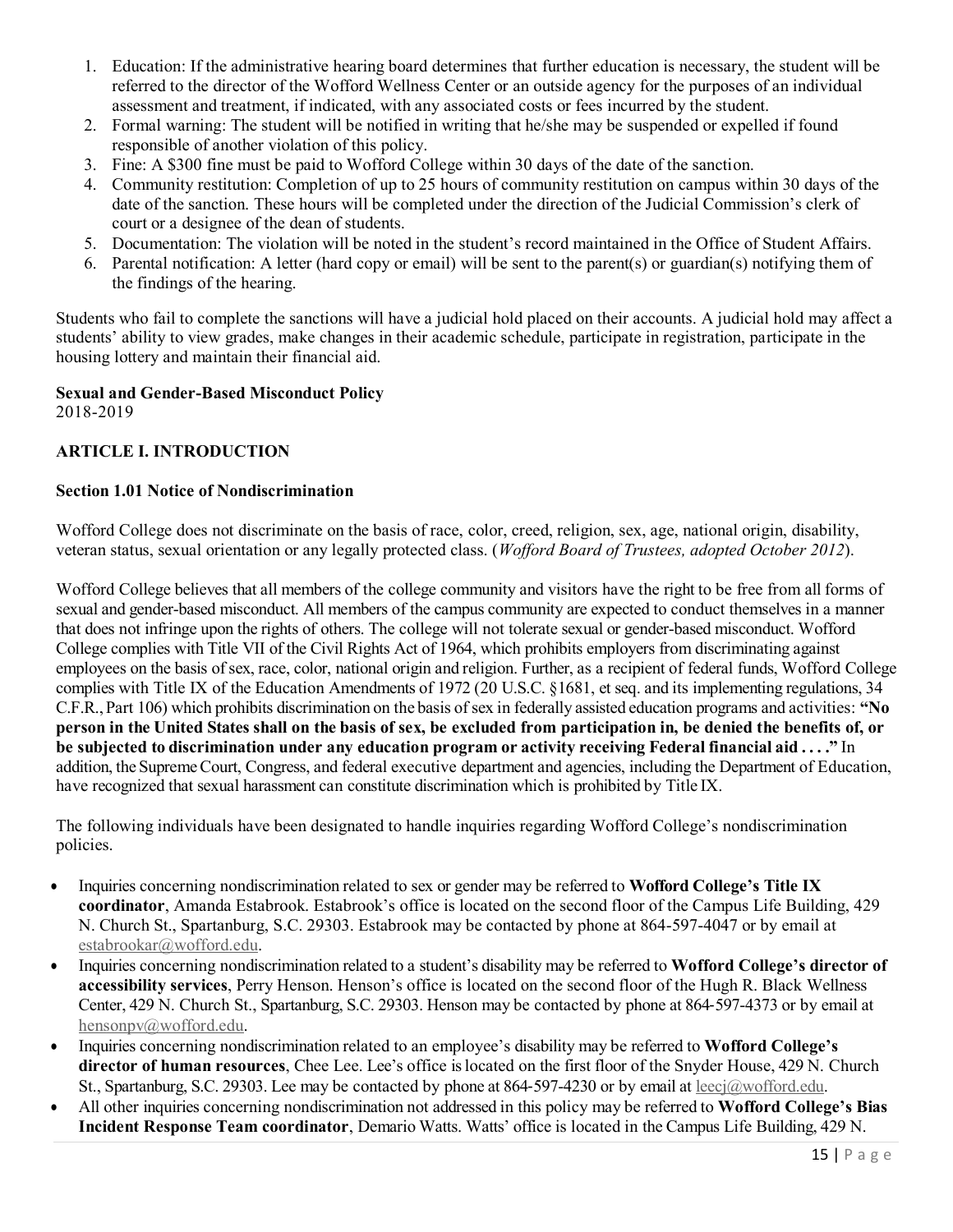Church St., Spartanburg, S.C. 29303. Watts may be contacted by phone at 864‐597-4066 or by email at [wattsdl@wofford.edu.](mailto:wattsdl@wofford.edu)

Concerns regarding discrimination may also be reported using the Bias Incident Report Form: [https://connect.wofford.edu/mywofford/campusLife/biasIncident.aspx.](https://connect.wofford.edu/mywofford/campusLife/biasIncident.aspx)

Individuals have the right to file a formal complaint or make any other inquiry concerning the application of Title IX also may be referred to the United States Department of Education's Office of Civil Rights (OCR) at the following:

Office for Civil Rights U.S. Department of Health and Human Services 400 Maryland Avenue, S.W. Washington, DC 20202-1475 202-453-6020 Fax: 202-453-6021 [ocr.dc@ed.gov](mailto:ocr.dc@ed.gov)

#### **Section 1.02 Background and Community Expectations**

Sexual and gender-based misconduct are forms of discrimination and are prohibited under this policy. This policy has been developed to reaffirm these principles, define community expectations and outline Wofford College's response to reports of sexual and gender-based misconduct and related conduct prohibited under this policy (referred to collectively as "prohibited conduct").

Wofford College strongly urges all members of the campus community to play a role in discouraging, responding to and preventing sexual and gender-based misconduct prohibited by this policy. The college encourages the community to speak up when an incident occurs and to report prohibited conduct. Further, any individual who feels that they<sup>1</sup> have been subjected to prohibited conduct under this policy is encouraged to seek assistance and resolution. This policy provides a variety of ways in which an individual may proceed in cases of sexual or gender-based misconduct so that each individual may choose an avenue for reporting appropriate to their particular situation, whether that be internally through Wofford College's facilitated or formal resolution or externally through law enforcement or criminal or civil processes.

The college is committed to providing programs, activities and an educational and work environment free from sex and gender-based discrimination and to fostering a community that promotes prompt reporting of all prohibited conduct and timely and fair resolution of complaints of prohibited conduct. In furtherance of these commitments, this policy sets forth available resources (Exhibit A), describes and defines prohibited conduct (Article II and Exhibit C, respectively) and establishes procedures for responding to complaints of prohibited conduct (Articles III‐VIII).

The college will make this policy and information about recognizing and preventing sexual and gender-based misconduct readily available to all members of the college community.

The college is committed to eliminating sexual and gender-based misconduct, preventing its recurrence and addressing its effects.

## **Section 1.03 Applicability of This Policy**

 $\overline{a}$ 

This policy applies to any allegation of prohibited conduct made by or against a student or an employee of the college or a third party, regardless of the sex, sexual orientation, sexual identity, gender or gender identity of any party and wherever the alleged prohibited conduct occurred, if the conduct giving rise to the complaint is related to or impacts the college's academic, educational, athletic or extracurricular programs or activities. There is no geographical limitation to invoking this policy.

<sup>&</sup>lt;sup>1</sup> Throughout the Sexual and Gender-Based Misconduct Policy, "they," "them," and "their" are used as gender-inclusive pronouns.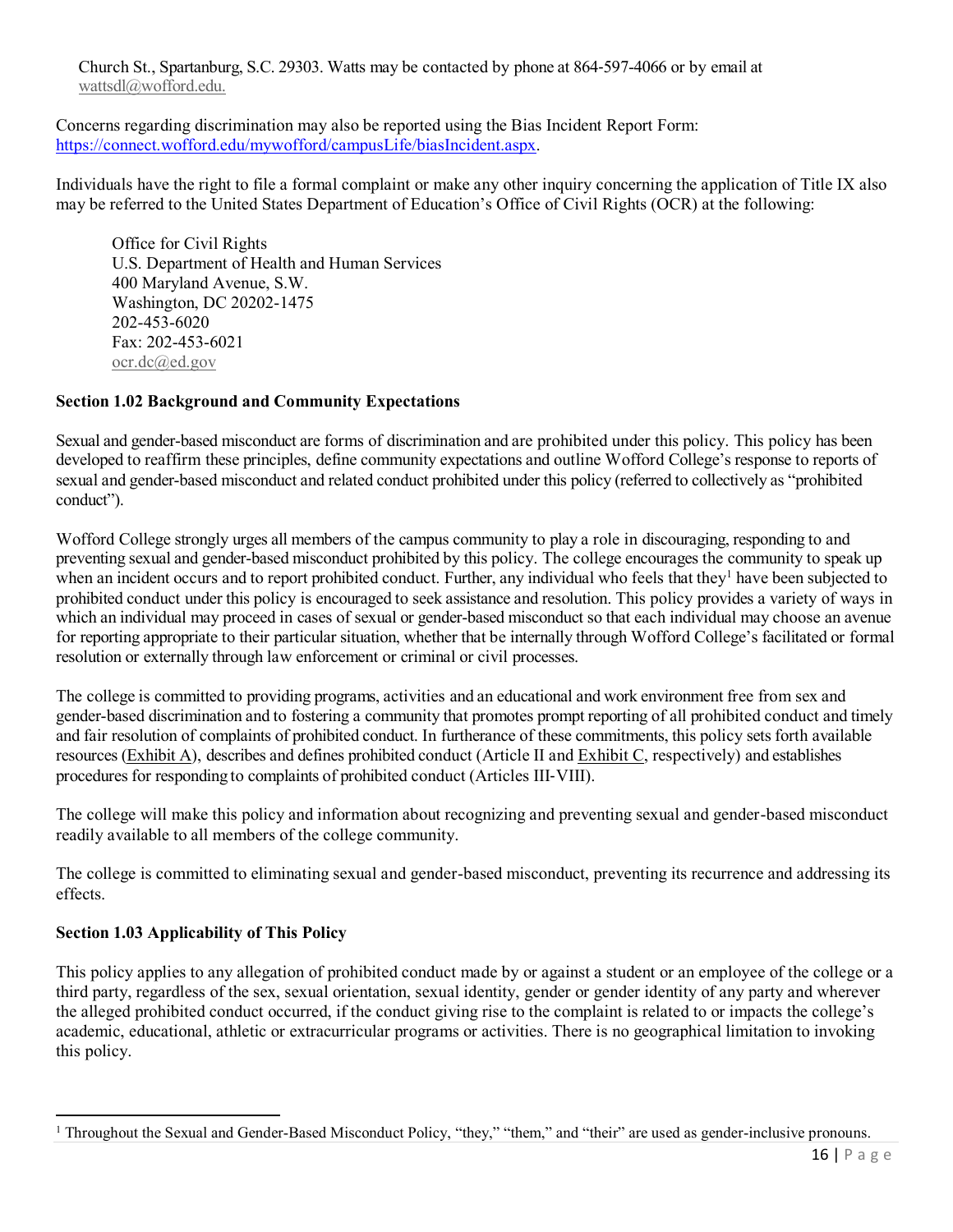Students and employees participating in Wofford Interim, study abroad and internship programs are subject to this policy. When prohibited conduct is alleged by or against a college employee or student in a college-affiliated internship or educational program of another entity, the college may, in its sole discretion, conduct its own investigation pursuant to this policy, conduct a joint investigation with the affiliated entity or utilize the investigation of the other entity as a basis for further investigation.

In the case of allegations of prohibited conduct under this policy, unless otherwise stated, this policy supersedes and applies in lieu of all other procedures and policies set forth in other college documents.

## **Section 1.04 Period of Limitations**

A complaint of sexual or gender-based misconduct may be filed at any time, regardless of the length of time between the alleged conduct and the decision to file the complaint. However, the college strongly encourages individuals to file complaints promptly in order to preserve evidence for a potential legal or disciplinary proceeding. A delay in filing a complaint may compromise the subsequent investigation, particularly if neither the complainant nor the respondent is employed by the college or enrolled as a student at the time.

Complaints of prohibited conduct reported to have occurred prior to the implementation of this policy will be adjudicated pursuant to this policy and utilizing the prohibited conduct definitions in place when the alleged conduct occurred. The Title IX coordinator has the discretion to re-open a case at any time should germane new evidence become available that the Title IX coordinator determines would significantly impact the outcome of the case.

## **Section 1.05 Definitions Applicable to This Policy**

Certain important terms used in this policy have their meanings described in Exhibit C or Exhibit D.

## **ARTICLE II. STATEMENTS OF POLICY**

## **Section 2.01 Prohibition on Sexual and Gender-Based Misconduct**

The college prohibits sexual and gender-based misconduct. The college strongly encourages prompt reporting of all types of prohibited conduct and is committed to fostering a community that promotes timely and fair resolution of sexual and genderbased misconduct cases. To that end, the college has defined sexual and gender-based misconduct broadly, and the college will properly address all allegations of sexual and gender-based misconduct. Wofford College is committed to fostering a campus environment that promotes prompt and effective resolution of sexual and gender-based misconduct cases. The college's procedures are designed to protect the rights, needs and privacy of the person reporting prohibited conduct ("complainant"), the rights of those accused of engaging in prohibited conduct ("respondent") and of the campus community as a whole. However, not all unwelcome sexual or gender-based conduct rises to the level of warranting adjudication and/or discipline pursuant to this policy. Although the college will properly address all allegations of sexual and gender-based misconduct, this policy uses the term "material sexual misconduct," as defined in Exhibit D, to identify those acts of sexual and gender-based misconduct that do warrant adjudication under, and discipline pursuant to, this policy.

## **Section 2.02 Prohibition on Retaliation**

Retaliation against any person for filing, supporting or providing information in good faith in connection with a complaint of prohibited conduct is strictly prohibited. Violations of this prohibition will be addressed through this policy and/or other college disciplinary procedures, as deemed appropriate in the college's discretion. Any person who feels that they have been subjected to retaliation should make a report to the assigned Title IX deputy coordinator or to the Title IX coordinator.

## **Section 2.03 Prohibition on Providing False Information or Interfering with an Investigation**

Any individual who knowingly files a false complaint under this policy or who interferes with an investigation may be subject to disciplinary action. Interference with an investigation may include, but is not limited to, the following:

- Attempting to coerce, compel or prevent an individual from providing testimony or relevant information.
- Removing, destroying or altering documentation relevant to the investigation.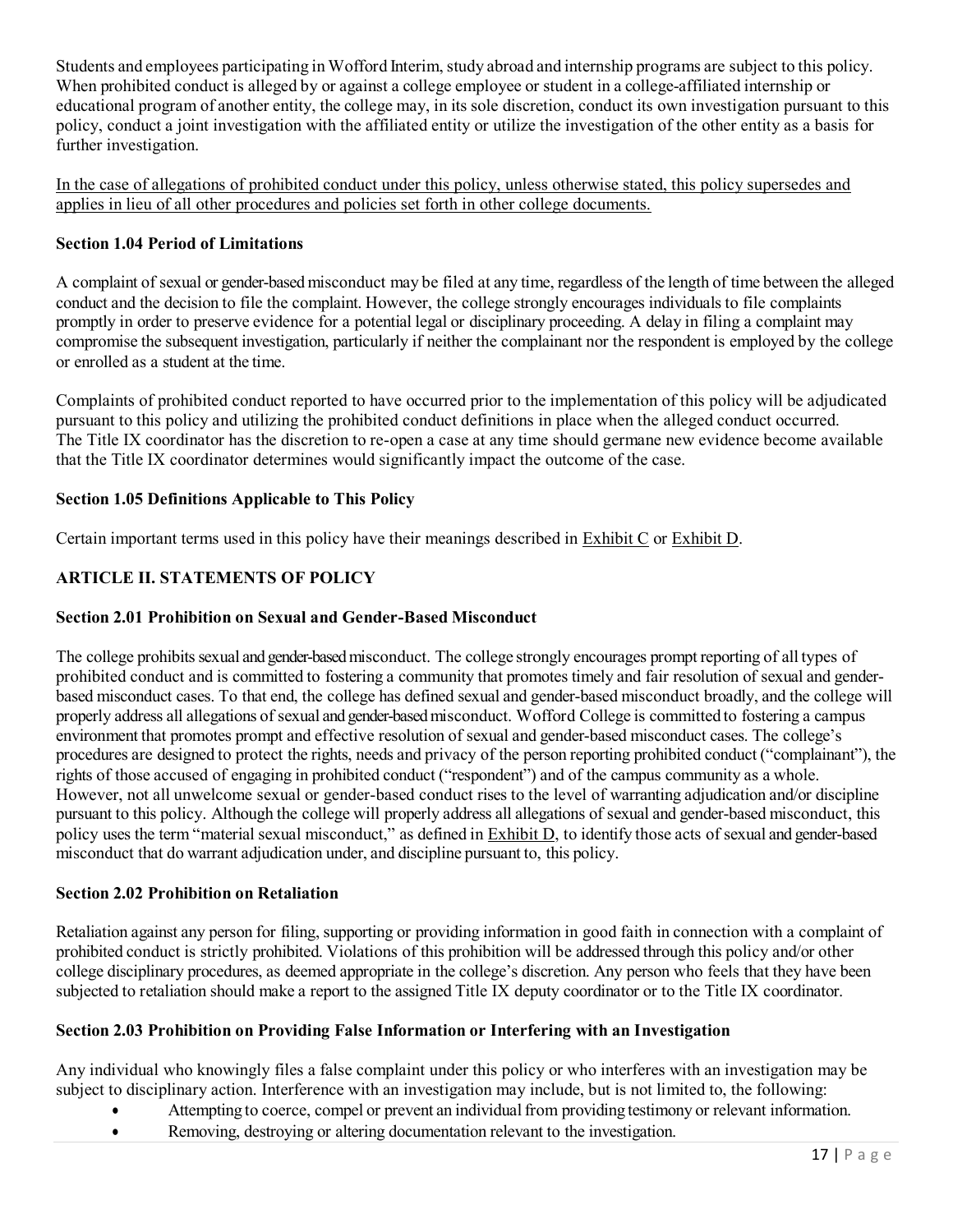• Providing false or misleading information to college officials who are involved in the investigation and resolution of a complaint or encouraging others to do so.

#### **Section 2.04 Related Misconduct**

Alleged misconduct that is related to the prohibited conduct at issue, even ifsuch related misconduct is not, when standing alone, governed by this policy, may be adjudicated under this policy. Similarly, complaints of retaliation, providing false information and counterclaims by a respondent may be adjudicated in the same proceeding as the original complaint or in a separate proceeding. Determinations regarding adjudication of related misconduct will be made by the Title IX coordinator, assigned Title IX deputy coordinator and appropriate administrators.

#### **Section 2.05 Amnesty**

The college considers the reporting and adjudication of sexual and gender-based misconduct cases on campus to be of paramount importance. The college does not condone underage drinking or use of illegal drugs. However, the college will extend amnesty to complainants, third‐party reporters and those assisting victims of sexual or gender-based misconduct from punitive sanctioning for illegal use of drugs and/or alcohol.

#### **Section 2.06 Individuals with Disabilities**

The college will make arrangements to ensure that individuals with disabilities are provided appropriate accommodations, to the extent necessary and available, to participate in the procedures outlined in this policy. Studentrequestsfor accommodations must be made to the director of accessibility services (located on the second floor of the Wellness Center and available from 8:30 a.m. to 5 p.m.). All other requests for accommodations must be made to the director of human resources (located in Snyder House).

## **ARTICLE III. CONFIDENTIALITY**

#### **Section 3.01 Confidentiality in Reporting and Disclosure**

The college encourages anyone who has experienced sexual or gender-based misconduct to talk to someone about what happened, both so that they can get the support they need and so that the college can respond appropriately. The college wants individuals to be aware of the various reporting and confidential disclosure options available to them so that they can make informed choices about where to turn should they be subjected to sexual or gender-based misconduct.

- **A. Licensed mental health professionals, pastoral counselors and health services professionals.** Licensed mental health professionals and pastoral counselors who provide mental health counseling to members of the Wofford College community, registered nurses, nurse practitioners and off-campus rape crisis resources are not required to report any information about an incident to the college or the Title IX coordinator without the reporting individual's permission. Individuals may discuss alleged sexual or gender-based misconduct in strict confidence with these individuals ("confidential resources"). The following is contact information for these individuals:
	- Wellness Center (864‐597-4370 or ext. 4371).
	- Chaplain (864‐597-4050 or ext. 4051).

This means that personally identifiable information shared with confidential resourcesis not part of students' or employees' college records and will not be reported to other college personnel (including the Title IX coordinator) or to anyone else (unless the disclosing individual gives their consent to the disclosure or the law requires it – as may be the case with alleged sexual or gender-based misconduct involving a minor or under conditions involving imminent physical harm, for example).

Confidential resources will assist both parties in receiving necessary protection and support, including referrals to external resources, such as academic support or accommodations, disability, health or mental health services and changes to living, working or course schedules. A complainant who first requests confidentiality may later decide to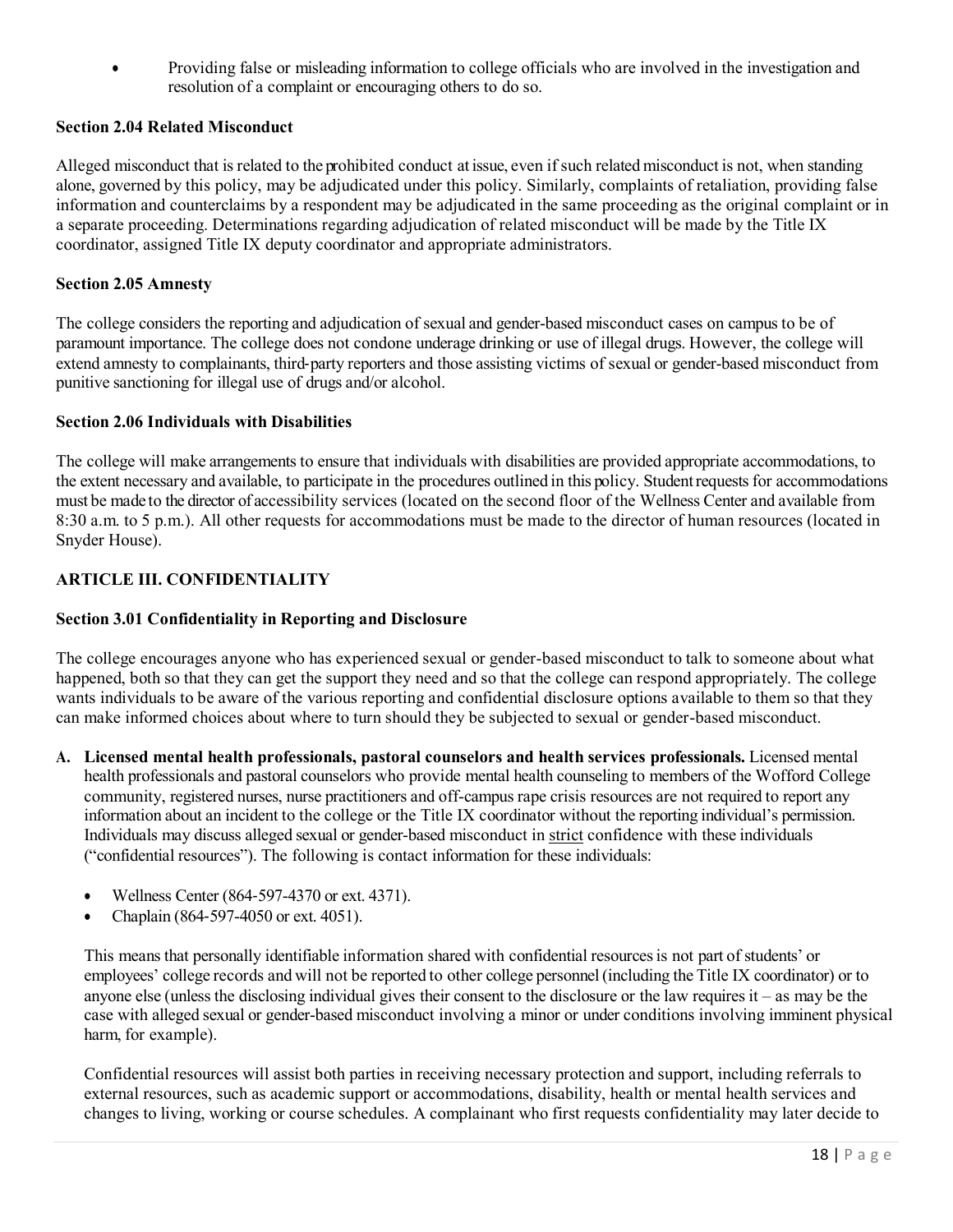file a complaint with the college or report the incident to local law enforcement and thus have the incident fully investigated.

Confidential resources are not "responsible employees," and therefore are not required to (and will not, absent direction from the disclosing individual, to do so) report incidents of alleged sexual or gender-based misconduct to the Title IX coordinator. For purposes of clarity, understand that all other college employees who are not confidential resources are "responsible employees." Communications made to "responsible employees" are not entitled to the same confidentiality protections as those made to confidential resources. Note that people who serve more than one role at the college (e.g. chaplain and faculty member) will be a confidential resource when serving in the role designated as confidential (e.g. chaplain) but will be a "responsible employee" when serving in a role designated as a "responsible employee" role (e.g. faculty member). Confidential resources may report non-identifying statistical information to the college.

**B. The Title IX coordinator and "responsible employees**." When a complainant tells a "responsible employee" about an incident of sexual or gender-based misconduct, the complainant has the right to expect the college to take appropriate steps to investigate what happened and to resolve the matter promptly and equitably. A disclosure to the Title IX coordinator or a "responsible employee" constitutes a report to the college and obligates the college to investigate the incident and take appropriate steps to address the allegations, which may include disclosures as contemplated by Section 3.02(A). See the definition of "responsible employee" in Exhibit D.

A "responsible employee" must share all relevant details about reported sexual and gender-based misconduct shared by the complainant or a third party to the Title IX coordinator or a Title IX deputy coordinator – including the names of the complainant and the alleged perpetrator(s), any witnesses and any other relevant facts, including the date, time and specific location of the alleged incident.

## **Section 3.02 Confidentiality in the Investigation and Resolution Processes**

**A. Sharing of information (applicable to all complaints)**. The college will respect and will make every feasible effort to avoid the inappropriate disclosure of the information shared by and the identities of the parties involved in sexual and gender-based misconduct matters.

Information regarding reported sexual or gender-based misconduct generally will be disclosed by college personnel during the investigation and resolution processes only as follows:

College personnel will (and are obligated to) handle information regarding reported sexual and gender-based misconduct in accordance with applicable local, state and federal laws. For example:

- Under conditions of potential imminent harm to the community, the college may be required by federal law to inform the community of the occurrence of the alleged incident(s) of sexual or gender-based misconduct. Any such warning would not include information that identifies the complainant.
- Information regarding the alleged sexual or gender-based misconduct may be used as a statistical, anonymous report for data collection purposes under the Clery Act.
- The college may be required by state law to inform the South Carolina State Law Enforcement Division of the occurrence of the reported incident(s) of sexual assault.
- College personnel may share reports of sexual or gender-based misconduct to local law enforcement if warranted by the nature of the allegations at issue (e.g. incidents involving minors).
- College administrators will share information regarding reported sexual and gender-based misconduct, as appropriate and necessary, in order to address and resolve the allegation(s) at issue, prevent the recurrence of similar misconduct and address the effects of the misconduct.
- **B. Requests for confidentiality**. If information regarding alleged prohibited conduct is shared with the Title IX coordinator and/or a "responsible employee," but the complainant desires that (1) the information not be shared with other "responsible employees," with the respondent or with others, even as appropriate and necessary to address the allegation; (2) that the college not investigate the information; or (3) that no disciplinary action be taken, the complainant must request that the college treat such information as confidential. This request must be made to the assigned Title IX deputy coordinator (or, if such determination has not yet been made, to the Title IX coordinator).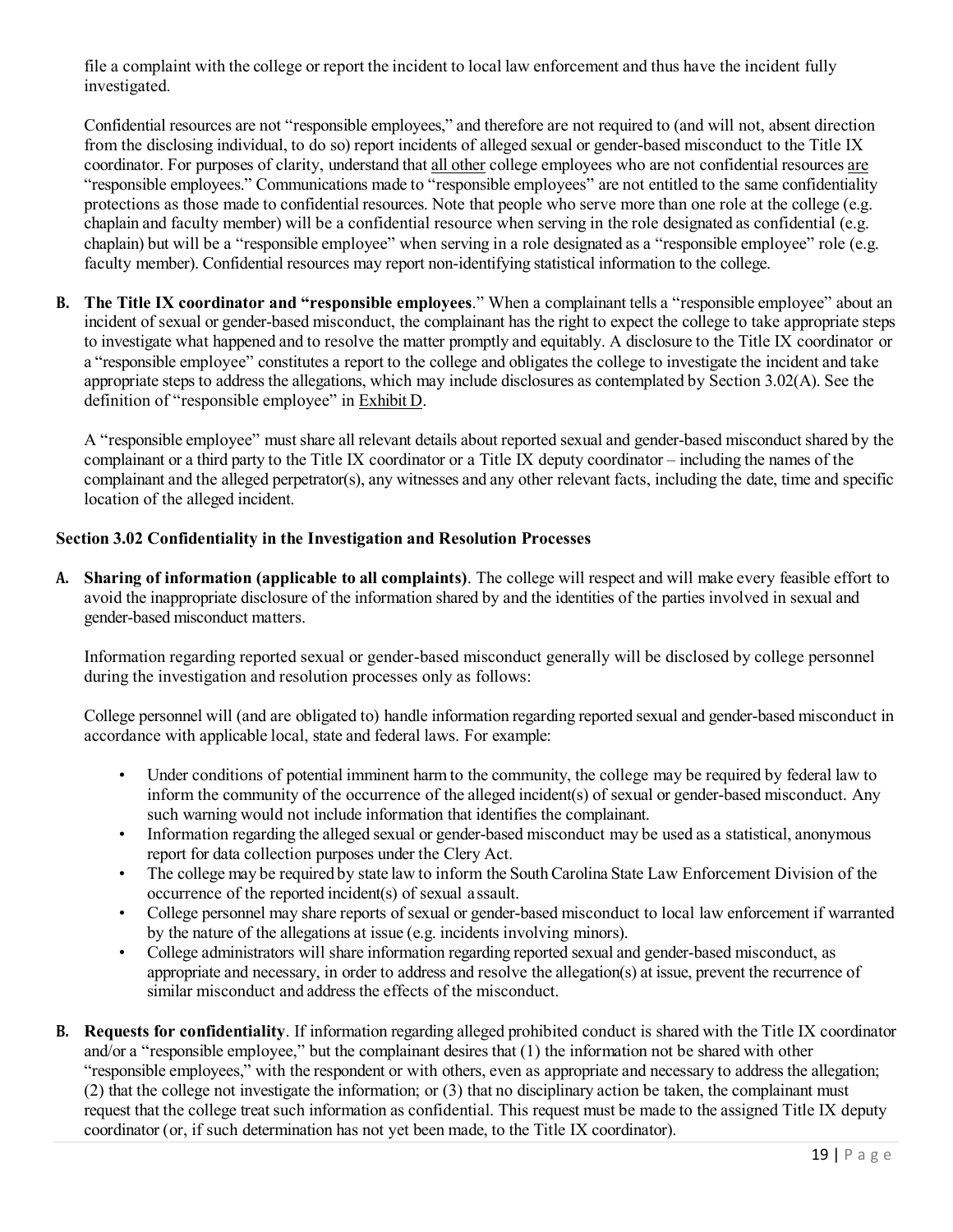- **i. Evaluation of the request**. The college takes requests for confidentiality seriously; however, granting such requests may limit the college's ability to investigate and take reasonable action in response to a complaint. The Title IX coordinator will evaluate the request for confidentiality in the context of the college's commitment to provide a reasonably safe and non‐discriminatory environment and will determine whether such request will be granted. In order to make such a determination, the assigned Title IX deputy coordinator (or, if such determination has not yet been made, the Title IX coordinator) may conduct a preliminary investigation into the reported prohibited conduct and may weigh requests for confidentiality against the following factors, among others:
	- The seriousness of the reported prohibited conduct (including, but not limited to, whether sexual or gender-based misconduct was perpetrated with a weapon).
	- The increased risk that the alleged perpetrator will commit additional acts of prohibited conduct, such as (A) whether there have been other reports or complaints against the reported perpetrator, (B) whether the reported perpetrator has a history of arrests or records from a prior school indicating a history of sexual or gender-based misconduct or a history of violence, (C) whether the reported perpetrator threatened further sexual or genderbased misconduct or threatened violence against the victim or others, or (D) whether the sexual or gender-based misconduct was committed by multiple perpetrators.
	- Whether the information reveals a pattern of perpetration (e.g., via illicit use of drugs or alcohol) at a given location or by a particular group or person.
	- The respondent's right to receive information about the allegations if the information is maintained by the college as an education record.
	- Whether the victim is a minor.
	- Whether the college possesses other means to obtain relevant evidence of the sexual or gender-based misconduct (e.g., security cameras or security personnel, physical evidence).

The presence of one or more of these factors may lead the college to investigate and, if appropriate, pursue disciplinary action. If none of these factors is present, the college likely will honor the request for confidentiality.

**ii. Determination as to whether request can be granted**. The assigned Title IX deputy coordinator (or, if such determination has not yet been made, the Title IX coordinator) will inform the person requesting confidentiality whether the college intends to honor the request or whether the college intends to pursue investigation and/or resolution despite the request.

**If the college determines that it cannot maintain confidentiality**, it will inform the complainant prior to starting an investigation and will, to the extent possible, only share information with people responsible for addressing the allegations. The college also will take ongoing steps to protect the complainant from retaliation or harm and work with the complainant to create a safety plan, if warranted, and assist the complainant in accessing other services and interim safety measures (see Section 6.02(A)).

**If the college honors the request for confidentiality**, the college's ability to investigate and take reasonable action in response to an allegation of sexual or gender-based misconduct may be limited. A respondent is entitled to know the name of the complainant and information regarding the nature of the allegations in order to defend against the allegations; thus, the college may not be able both to adjudicate the complaint and to maintain confidentiality during that process.

Even when the college determines to abide by a request for confidentiality (and even if such request limits the college's ability to take disciplinary action against the respondent):

**a.** To the extent practicable and appropriate, the college will take prompt action to limit the effects of the reported sexual or gender-based misconduct and to prevent its recurrence. For instance, the college may take appropriate interim measures to ensure an individual's safety even in the absence of a college proceeding. The college also may consider broader remedial action (such as increased monitoring, supervision or security at locations where reported conduct occurred, increased education and prevention efforts, including to targeted population groups, and climate assessments).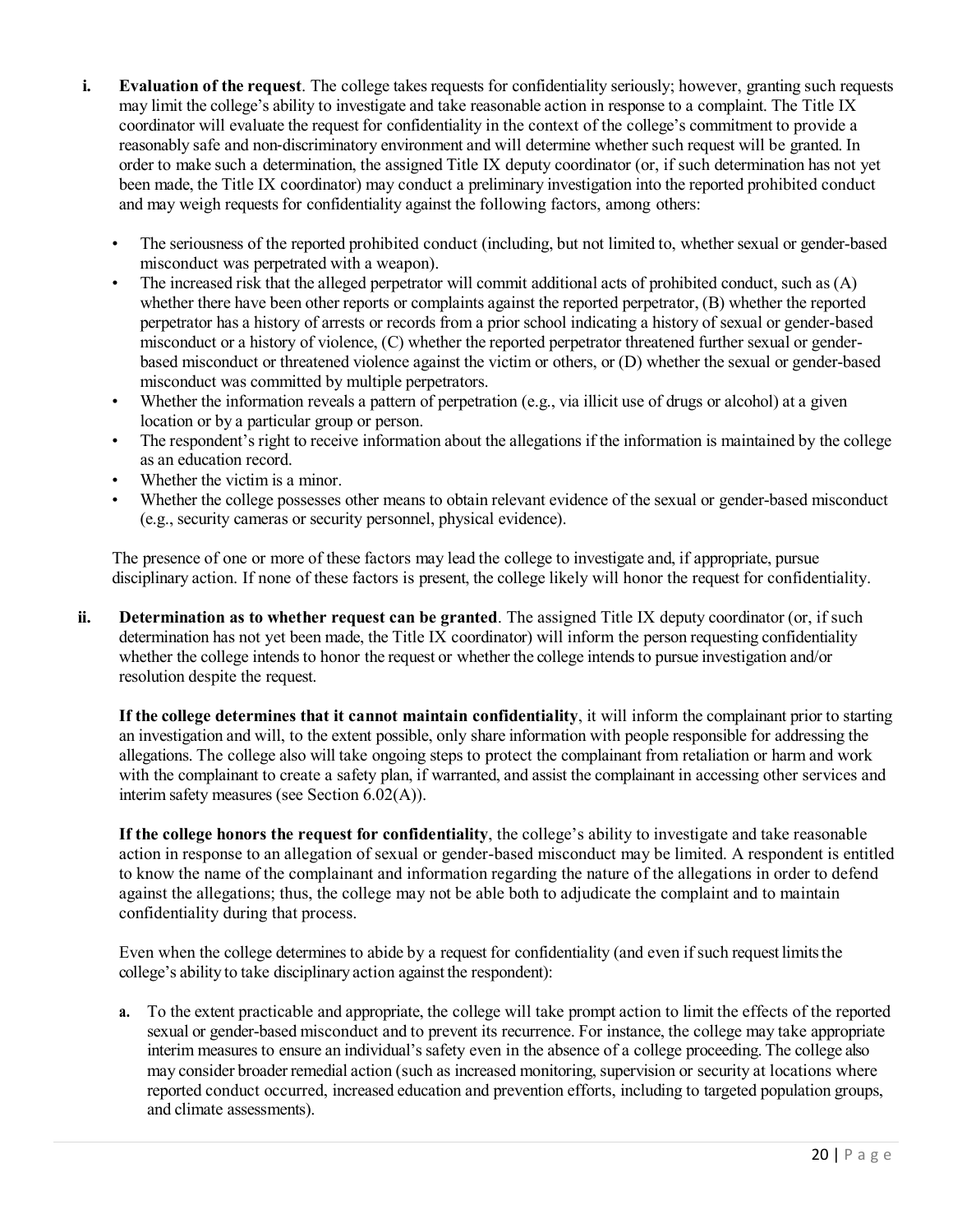- **b.** Information regarding the reported sexual or gender-based misconduct may be included in college records, as necessary and appropriate.
- **c.** College personnel will (and are obligated to) handle information regarding reported sexual and gender-based misconduct in accordance with applicable local, state and federal laws and may take the steps outlined in Section  $3.02(A)(i)$ .

Note that the college cannot control disclosure by third parties.

#### **ARTICLE IV. HOW AND WHERE TO REPORT SEXUAL AND GENDER-BASED MISCONDUCT**

*For information about seeking medical assistance and emotional support as well as important contact information for local law enforcement agencies, hospitals and other resources, see Exhibit A attached to this policy.*

Because sexual and gender-based misconduct may in some instances constitute both a violation of college policy and criminal activity, and because the college processes are not a substitute for instituting legal action, **the college encourages individuals to report sexual and gender-based misconduct promptly to college officials and to law enforcement authorities, where appropriate**.

Individuals who have experienced sexual and gender-based misconduct have the option not to report it to campus officials or to law enforcement authorities. The college respects the individual's decision in regard to reporting; however, subject to the confidentiality provisions outlined in Article III of this policy, if information about sexual or gender-based misconduct comes to the attention of the college, the college (1) may start an investigation even in the absence of a filed complaint and/or (2) may notify appropriate law enforcement authorities if required or warranted by the nature of the information of which it becomes aware.

#### **Section 4.01 Reporting to Local Law Enforcement**

**Individuals may file a complaint directly with local law enforcement agencies by dialing 911**. Individuals may contact any of the following for assistance in filing a complaint with local law enforcement:

- Wofford College Department of Campus Safety, 24 hours a day, seven days a week (available by phone at 864–597–4911 and located in Andrews Field House).
- The college's Title IX coordinator, Amanda Estabrook (Title IX and ADA coordinator), (available by phone from 8:30 a.m. to 5 p.m. Monday through Friday at 864-597-4047 or by email at [estabrookar@wofford.edu](mailto:estabrookar@wofford.edu) and located in the Campus Life Building).

Individuals may inform law enforcement authorities about sexual or gender-based misconduct and discuss the matter with a law enforcement officer without requesting an investigation under this policy. Individuals who make a criminal complaint also may choose to pursue a college complaint simultaneously.

#### **Section 4.02 Reporting to the College**

If an individual wishes for information regarding prohibited conduct to be investigated and addressed pursuant to this policy, they must disclose such information to the Title IX coordinator or to a "responsible employee." See the definition of "responsible employee" in Exhibit D. These individuals are REQUIRED to report allegations of sexual and gender-based misconduct to the Title IX coordinator (or, if the Title IX coordinator is implicated in the allegations, to a Title IX deputy coordinator). Individuals who are not "responsible employees" are not subject to the same requirement (and in some instances, such as is generally the casewith confidential resources, are prohibited from reporting alleged sexual and gender-based misconduct to others absent an express directive from the alleged victim to do so).

Individuals may report information regarding prohibited conduct on their own behalf (i.e., as complainants) or on behalf of the complainant (i.e., as third‐party reporters).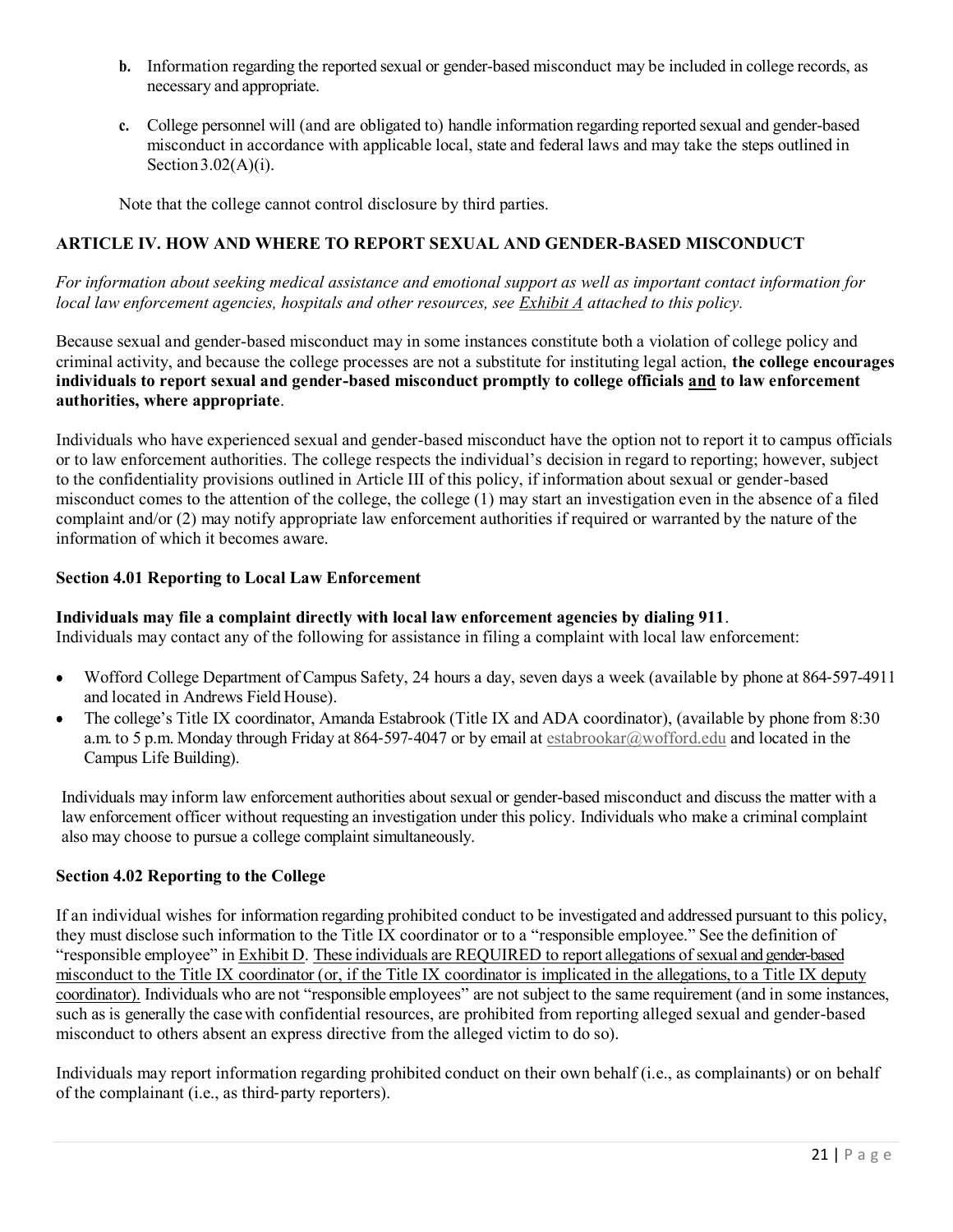If the Title IX coordinator is the respondent or is otherwise at issue in a complaint, or if an individual is otherwise uncomfortable making a complaint to the Title IX coordinator, they may report prohibited conduct to a Title IX deputy coordinator or any other "responsible employee."

No member of the college community may discourage an individual from reporting prohibited conduct. With the exception of certain research‐based disclosures described in the following paragraph, a "responsible employee" with any knowledge (including firsthand observation) about a known or suspected incident of sexual or gender-based misconduct must report the incident to the Title IX coordinator (or, if the Title IX coordinator is implicated in the allegations, a Title IX deputy coordinator). No employee is authorized to investigate or resolve complaints without the approval and involvement of the Title IX coordinator or an assigned Title IX deputy coordinator.

Disclosures of incidents of sexual or gender-based misconduct made by an individual during such individual's participation as a subject in an institutional review board–approved human subjects research protocol (an "approved research protocol") will not be considered notice to the college of sexual or gender-based misconduct for purposes of triggering its obligation to investigate the incident at issue.(More specifically, a "responsible employee" whose knowledge of a known or suspectedincident of sexual or gender-based misconduct is gainedas a result of conducting an approved research protocol is not required to report the incident to the Title IX coordinator.) Institutional review boards may, in appropriate cases, require researchers to provide information to all subjects of a study about the subjects' Title IX rights and about available college and community resources and support services with regard to sexual or gender-based misconduct.

Individuals also may file anonymous reports by visiting [www.wofford.edu/titleix.](http://www.wofford.edu/titleix) Individuals who choose to file anonymous reports are advised that it may be very difficult for the college to follow up or take action on anonymous reports when corroborating information is limited. Anonymous reports may be used for Clery Act data collection purposes.

## **Section 4.03 Reporting to Campus Safety**

Department of Campus Safety staff members are "responsible employees" for the purpose of Title IX. A report to campus safety constitutes a report to the college. When campus safety receives a report related to prohibited conduct under this policy, an officer may conduct an investigation to determine whether there is an ongoing or imminent threat to the campus community or for law enforcement purposes. Any information that campus safety receives related to a report of prohibited conduct will be shared with the Title IX coordinator. Information provided to the Title IX coordinator by campus safety will be used at the discretion of the Title IX coordinator, assigned Title IX deputy coordinator and other college administrators to assist in the resolution of a complaint under this policy.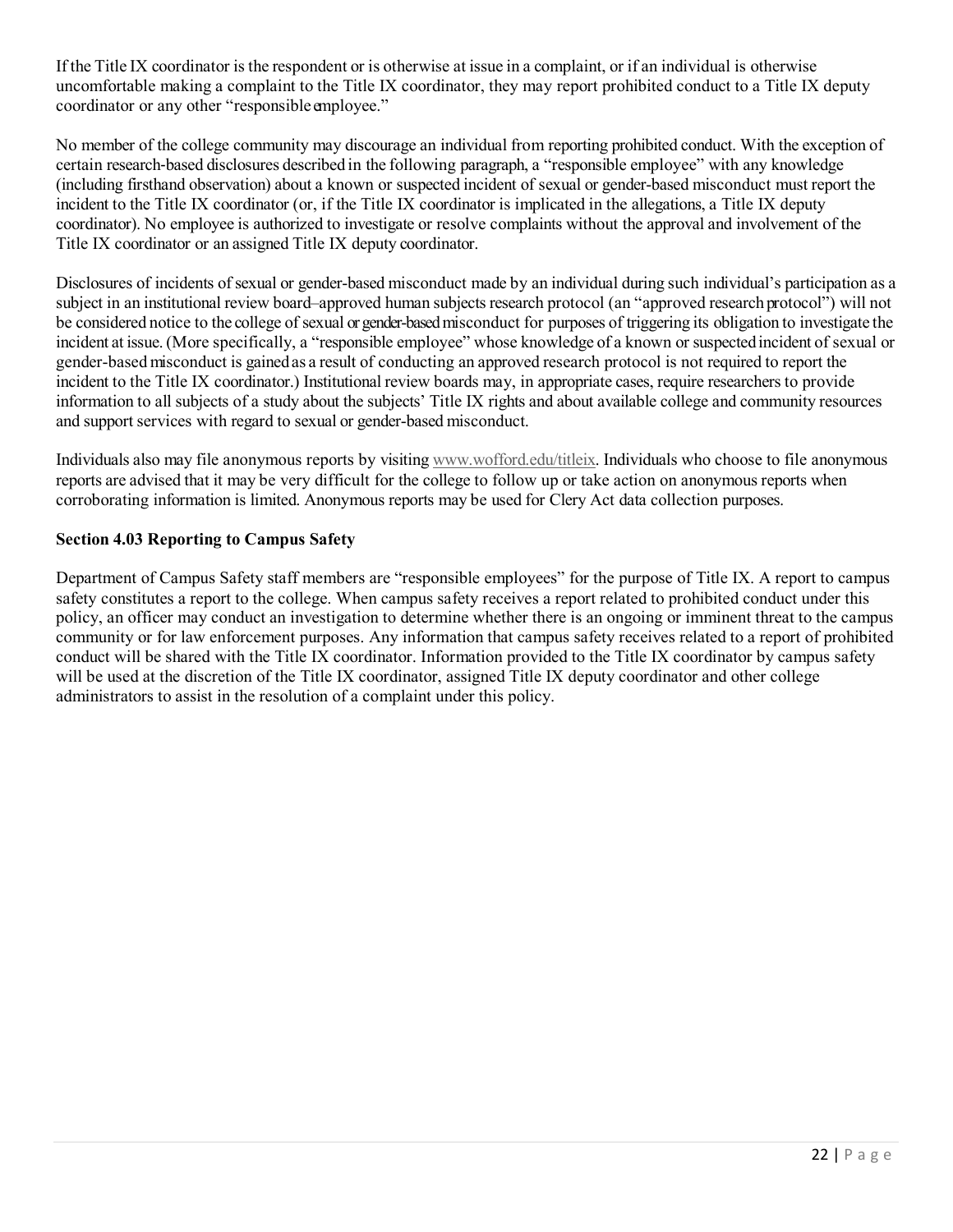| If someone reports directly to the Title IX coordinator: | The Title IX coordinator will initiate the processes listed in<br>this policy (unless the person requests confidentiality pursuant to<br>Section 3.02(B), in which case the information will be held in<br>confidence unless the Title IX coordinator determines that, due to the<br>college's commitment to provide a reasonably safe and non-<br>discriminatory environment, the request cannot be granted). |
|----------------------------------------------------------|----------------------------------------------------------------------------------------------------------------------------------------------------------------------------------------------------------------------------------------------------------------------------------------------------------------------------------------------------------------------------------------------------------------|
| If someone reports to a "responsible employee"           | The "responsible employee" will forward the information to                                                                                                                                                                                                                                                                                                                                                     |
| (including a Title IX deputy coordinator): (See the      | the Title IX coordinator, who will initiate the investigation and                                                                                                                                                                                                                                                                                                                                              |
| definition of "responsible employee" in Exhibit D)       | resolution process (unless the person requests confidentiality<br>pursuant to Section 3.02(B) in which case the information will be held                                                                                                                                                                                                                                                                       |
|                                                          | in confidence unless the Title IX coordinator determines that, due to the                                                                                                                                                                                                                                                                                                                                      |
|                                                          | college's commitment to provide a reasonably safe and non-                                                                                                                                                                                                                                                                                                                                                     |
|                                                          | discriminatory environment, the request cannot be granted).                                                                                                                                                                                                                                                                                                                                                    |
| If someone confides in a counselor, registered           | The information provided will remain confidential and will not* be                                                                                                                                                                                                                                                                                                                                             |
| nurse, nurse practitioner or the chaplain:               | reported to the Title IX coordinator (or anyone else) for investigation                                                                                                                                                                                                                                                                                                                                        |
|                                                          | and resolution. (refer to Section 3.01(A))                                                                                                                                                                                                                                                                                                                                                                     |
|                                                          | *Remember that in unusual circumstances, information someone<br>shares with the counselors, registered nurses, nurse practitioners<br>or the chaplain (such as situations involving imminent harm to<br>the community or situations involving abuse of a minor) may be<br>disclosed without that person's consent.                                                                                             |
| If a person reports to someone else (i.e. someone        | The individual may or may not report details regarding the                                                                                                                                                                                                                                                                                                                                                     |
|                                                          | other than the Title IX coordinator, a "responsible information provided to the Title IX coordinator. This is because the                                                                                                                                                                                                                                                                                      |
| employee," a counselor, registered nurse, nurse          | individual to whom the information is reported is not <i>obligated</i> to report                                                                                                                                                                                                                                                                                                                               |
| practitioner or the chaplain):                           | allegations of sexual or gender-based misconduct to the Title IX                                                                                                                                                                                                                                                                                                                                               |
|                                                          | coordinator (and conversely, is not <i>obligated</i> to maintain information you<br>shared in confidence).                                                                                                                                                                                                                                                                                                     |
|                                                          |                                                                                                                                                                                                                                                                                                                                                                                                                |
|                                                          | For this reason, if a reporting party would like the information to                                                                                                                                                                                                                                                                                                                                            |
|                                                          | be addressed by Wofford College, they should direct it to a Title IX                                                                                                                                                                                                                                                                                                                                           |
|                                                          | coordinator or a "responsible employee." Conversely, if the                                                                                                                                                                                                                                                                                                                                                    |
|                                                          | reporting party would like the information they share to be                                                                                                                                                                                                                                                                                                                                                    |
|                                                          | maintained in strict confidence, they should share it with a                                                                                                                                                                                                                                                                                                                                                   |
|                                                          | counselor, registered nurse, nurse practitioner or the college                                                                                                                                                                                                                                                                                                                                                 |
|                                                          | chaplain.                                                                                                                                                                                                                                                                                                                                                                                                      |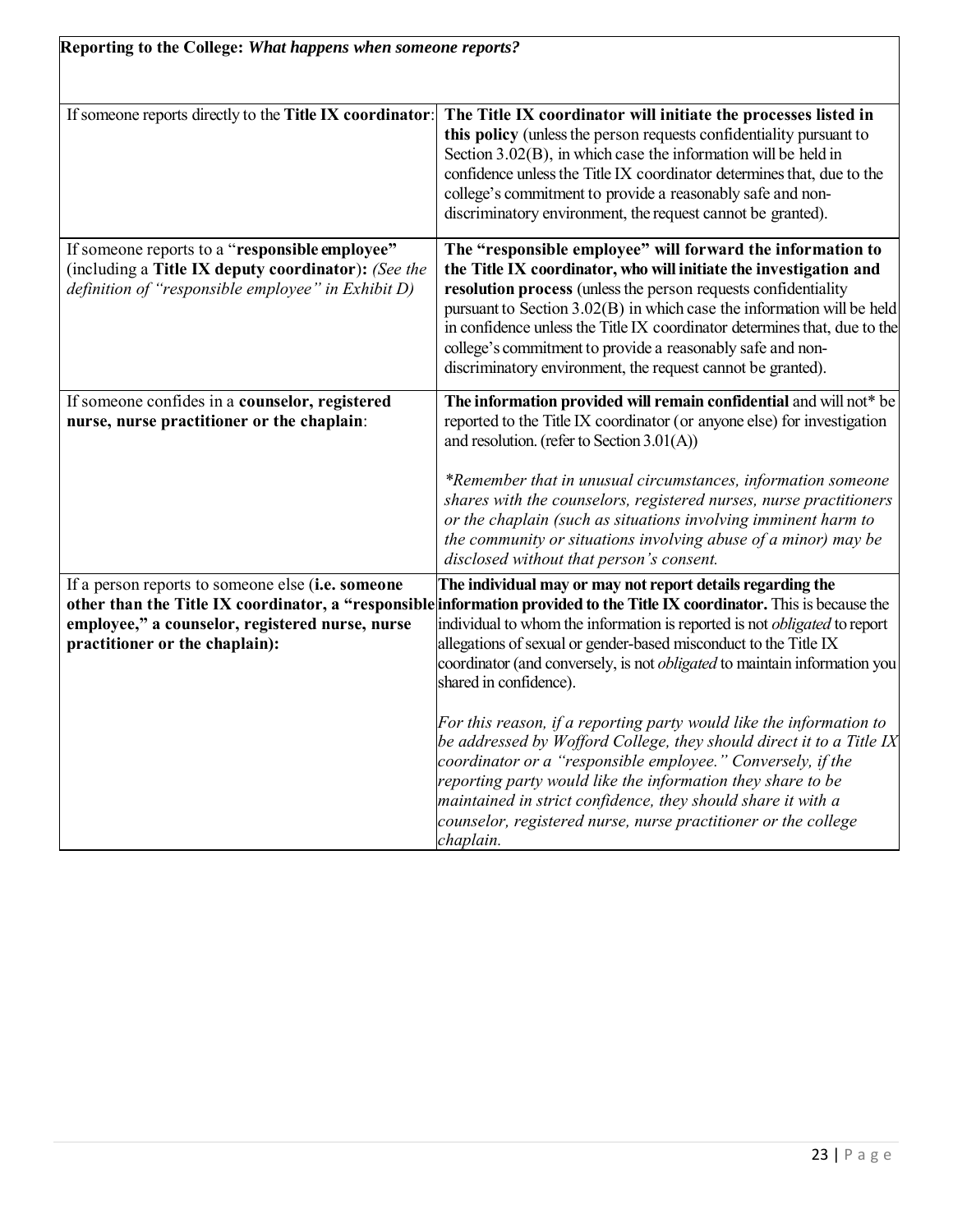## **ARTICLE V. POLICIES APPLICABLE TO ALL COMPLAINTS OF PROHIBITED CONDUCT**

#### **Section 5.01 Oversight**

The assigned Title IX deputy coordinator will be responsible for overseeing the prompt, fair, thorough and impartial investigation and resolution of complaints filed with or disclosed to the college. The Title IX coordinator also may serve the function of the assigned Title IX deputy coordinator in the resolution of a complaint. When that is the case, the vice president for student affairs or the director of human resources or their designee will serve the appeal function set forth in Section 6.04 or Section 7.02.

#### **Section 5.02 Conflicts**

If any employee designated by this policy to participate in the investigation or resolution of a complaint is the respondent, then the Title IX coordinator will appoint another college administrator or a third party to perform such person's duties under this policy. (If the Title IX coordinator is the respondent, then the president of the college will appoint another college employee or a third party to perform their duties under this policy.)

#### **Section 5.03 Support Persons**

Both the complainant and the respondent may have one support person present to support and assist them throughout the complaint process (including, but not limited to, during related meetings and investigative interviews (for purposes of this section, "meetings"). The complainant and the respondent are not limited in their choice of support person. However, a person may notserve as both a support person and a witness in a proceeding. Support persons may be friends, family members, victim advocates, lawyers or others. The complainant and the respondent may consult with their respective support persons during meetings, provided that such consultation is not disruptive. Support persons may not, however, have a speaking role during any meeting. In addition, the support person's attendance may be disallowed if such support person's presencewould be obstructive or would otherwise warrant his or herremoval. Absent accommodation for disability, the complainant and the respondent may not be accompanied by more than one support person or by other individuals during meetings.

For the avoidance of doubt, the college may seek advice from the college's counsel at any time (including during any proceeding).

#### **Section 5.04 Timing**

The college will make every reasonable effort to ensure that the investigation and resolution of a complaint occurs in astimely and efficient a manner as possible. The timelines set forth in this policy are intended as guidelines and may be altered for good cause. The college will strive to complete its investigation and resolution of a complaint (not including an appeal, if applicable) within 60 calendar days of the receipt of the complaint, absent extenuating circumstances. If circumstances, such as complexity of the case, non-availability of parties or witnesses, college breaks or other circumstances require the college's investigation and resolution to extend past 60 calendar days, the college will notify the parties of thatfact.

Any party may request an extension of any deadline by providing the Title IX coordinator with a written request for an extension that includes reference to the duration of the proposed extension and the basis for the request. The Title IX coordinator may modify any deadlines contained in this policy as necessary and for good cause; in such case, the Title IX coordinator will provide the complainant and the respondent with written notice of the modification and the reason therefore.

#### **Section 5.05 Documentation and Recording**

The college will retain documentation (including, but not limited to, the written complaint, notifications, the investigative report, written findings of fact, petitions for appeal, notifications of decisions – including the outcome letter and sanction letter – and any written communication between the parties) for at least seven (7) years. Documentation pertaining to expulsions or degree revocations will be retained indefinitely or in accordance with college policy.

The college may record any interviews, meetings or proceedings related to this policy. Any recordings will be the property of the college, and copies of any recordings will not be available except as required or authorized by law. Any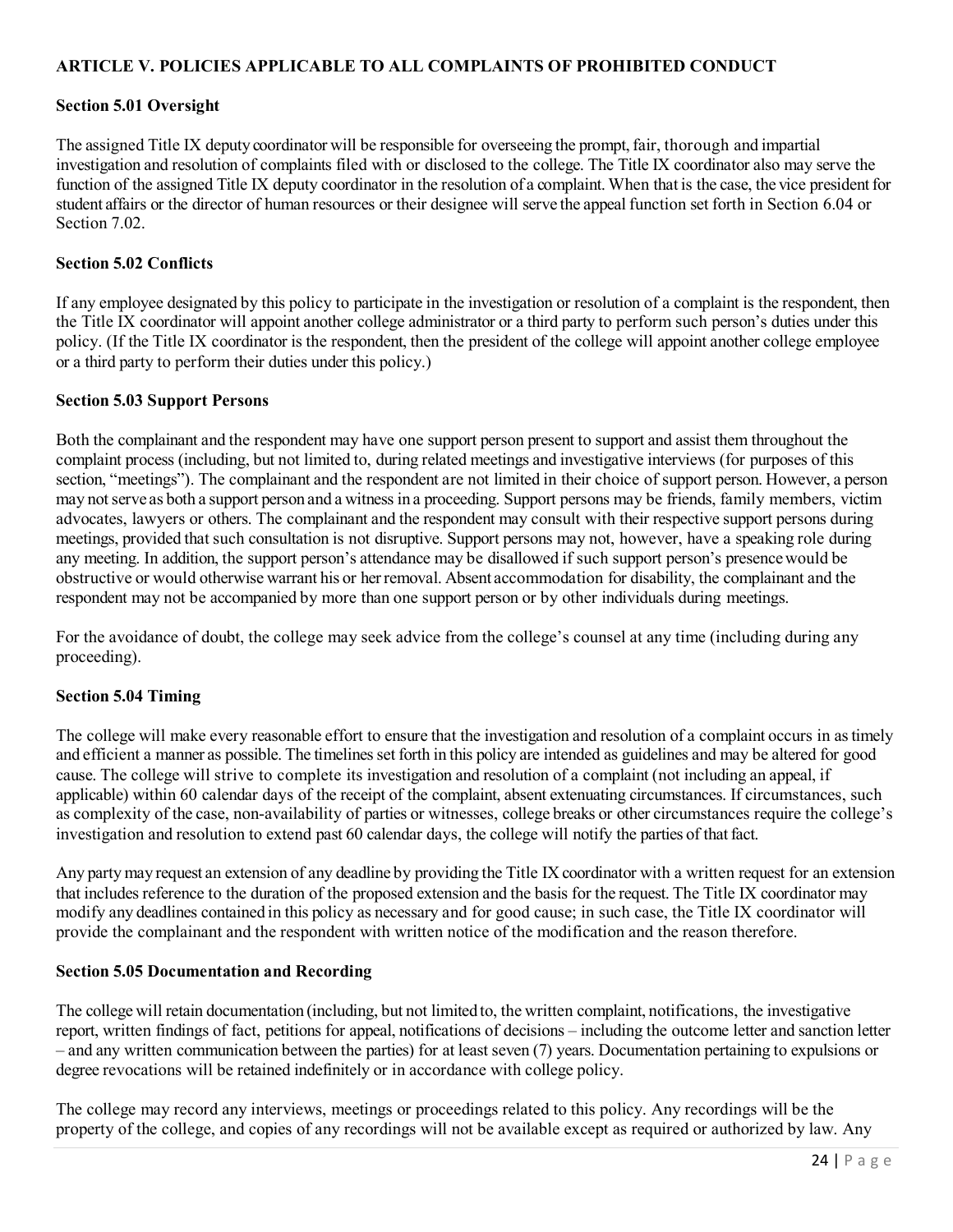technological problems that result in no recording or an inaudible one will not affect the validity of the outcome of a case. Parties and witnesses are not permitted to record any of the proceedings.

## **Section 5.06 Confidentiality and Disclosure**

In order to comply with FERPA, Title IX and other applicable laws, and to provide an orderly process for the presentation and consideration of relevant information without undue intimidation or pressure, the resolution processes are not open to the general public. Accordingly, documents prepared in anticipation of the facilitated and/or the formal resolution processes (including the complaint, the investigative report and notices and communications to or from the complainant or the respondent); documents, statements or other information introduced in the interviews and meetings; and the outcome and sanction letters may not be disclosed outside of those processes except as may be required or authorized by law. The college reserves the right to notify parent(s) or guardian(s) of a student respondent of the outcome of any investigation involving that respondent, redacting names of any other students who do not consent to the disclosure of theirinformation.

College policy does not prohibit the further disclosure of outcome or sanction letters by either the complainant or the respondent. However, the college strongly encourages parties to maintain privacy in proceedings pursuant to this policy.

## **Section 5.07 Violations Involving Groups of Individuals**

Members of a student group, an organization, a college department or a team, or individuals collusively acting in concert in violation of this policy may be charged as a group and/or as individuals, and an investigation may proceed against the group as joint respondents or against one or more involved individuals as appropriate given the available information and the circumstances.

A student group, an organization or a team's officers and members may be held collectively and individually responsible when violations of this policy by the organization or its members include any of the following circumstances:

- Occurred at organization-sponsored events.
- Received the consent or encouragement of the organization or of the organization's leaders or officers.
- Were known or reasonably should have been known to the membership or its officers.

In any such action, individual determinations as to responsibility will be made and sanctions may be assignedcollectively and/or individually in proportion to the involvement of each individual. Moreover, consistent with the provisions of Section 6.02(B)(i), the college may impose interim measures against a group, including, but not limited to, social suspension and restriction of access to college facilities.

#### **Section 5.08 Consolidation of Investigation**

The Title IX coordinator may consolidate multiple reports against a single respondent or group of respondents into one investigation if the evidence related to each incident would be relevant and probative in reaching a determination on the other incident(s).

## **ARTICLE VI. PROCESSES APPLICABLE TO ALL COMPLAINTS OF PROHIBITED CONDUCT**

## **Section 6.01 A Report of Prohibited Conduct Becomes a Complaint**

A complaint may be initiated in one of the following ways:

- An individual may file a written complaint with the college through the online reporting form a[t www.wofford.edu/titleix](http://www.wofford.edu/titleix) or may submit a written statement in their own words providing sufficient information for the college to investigate the allegations contained therein (including, but not limited to, the names of the parties involved and the date, location and nature of the alleged prohibited conduct).
- An individual may report violations of this policy in person to the Title IX coordinator or a Title IX deputy coordinator. In such a situation, the Title IX coordinator will ask the reporting party for the names of the individuals involved and the date, location and nature of the prohibited conduct and/or a written statement.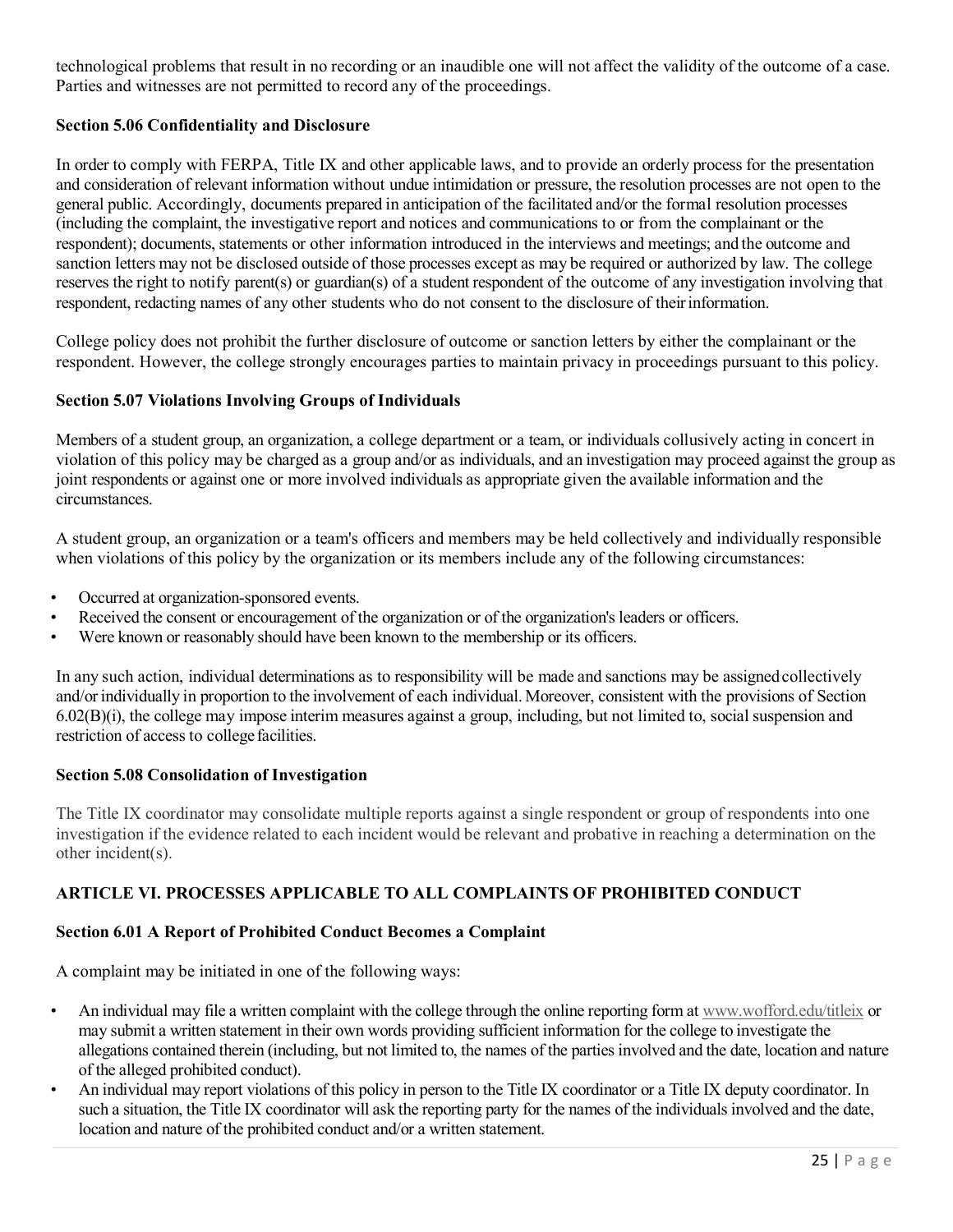• The college may determine, based on information of which it becomes aware, that it is necessary and/or appropriate for it to investigate the information available to it.

Once a complaint is initiated, the individual reported to have experience the prohibited conduct will be referred to as a "complainant" and the individual(s) reported to have engaged in prohibited conduct will be referred to as a "respondent."

#### **Section 6.02 Evaluation of Interim Safety Measures and Interim Disciplinary Measures**

Following the initiation of a complaint (and at any point during the complaint, investigative or disciplinary processes, if the assigned Title IX deputy coordinator deems it necessary for the protection of any member of the college community), the assigned Title IX deputy coordinator will determine which, if any, of the following measures and/or actions should be taken:

- **A. Interim safety measures.** When warranted to ensure the safety and well-being of the parties, the assigned Title IX deputy coordinator may implement one or more interim measures, if appropriate and/or reasonably available, including, but not limited to, the following:
	- Issuing no-contact orders to prevent any contact between or among the complainant, the respondent, witnesses and/or thirdparties.
	- Providing an individual to escort a complainant and/or respondent between classes, work and/or activities.
	- Changing a complainant's or a respondent's on‐campus housing, if any, to a different on‐campus location and providing assistance from college personnel in completing the relocation.
	- Changing a complainant's or a respondent's work arrangements or schedules.
	- Changing academic schedules (such as moving the complainant or the respondent from one class section to another).

#### **B. Interim disciplinary measures**

**i. Student respondents**. When a student respondent's alleged actions or behaviors affect the safety, health or general welfare of the complainant, other students and/or the college community, the assigned Title IX deputy coordinator may impose interim disciplinary measures prior to the adjudication of the complaint pursuant to this policy.

Possible interim measures include, but are not limited to, requesting that the vice president for student affairs or their designee (1) impose on the respondent an administrative withdrawal from the college, (2) summarily suspend the respondent from campus housing on an interim basis and/or (3) restrict the respondent's access to college facilities.

The assigned Title IX deputy coordinator will notify the respondent of the proposed interim measure(s) in writing. These actions may be appealed to the vice president for student affairs (available by phone at 864‐597‐4040 and located in the Campus Life Building) or their designee. Any appeals must be made in writingwithin 72 hours of notification of the imposing interim measure. The decision of the vice president for student affairs regarding the imposition of these actions will be final.

**ii. Employee respondents**. When an employee respondent's alleged actions or behaviors affect the safety, health or general welfare of the complainant, students, other employees and/or the college community, the assigned Title IX deputy coordinator will coordinate with human resources and/or the employee's supervisor to (1) take such steps as are reasonable, appropriate and necessary to restrict the respondent's access to college facilities and/or (2) temporarily adjust the job duties of or place on administrative leave such respondent.

These actions may be appealed to the director of human resources (available by phone at 864‐597-4230 and located in the Snyder House). The decision of the director of human resources regarding the imposition of these actions will be final.

**C. Compliance with interim safety measures and interim disciplinary measures.** Individuals subject to interim safety measures and interim disciplinary measures are expected to adhere to the measures put in place by college officials until such measures are revoked or revised. Any allegations that individuals are not complying with the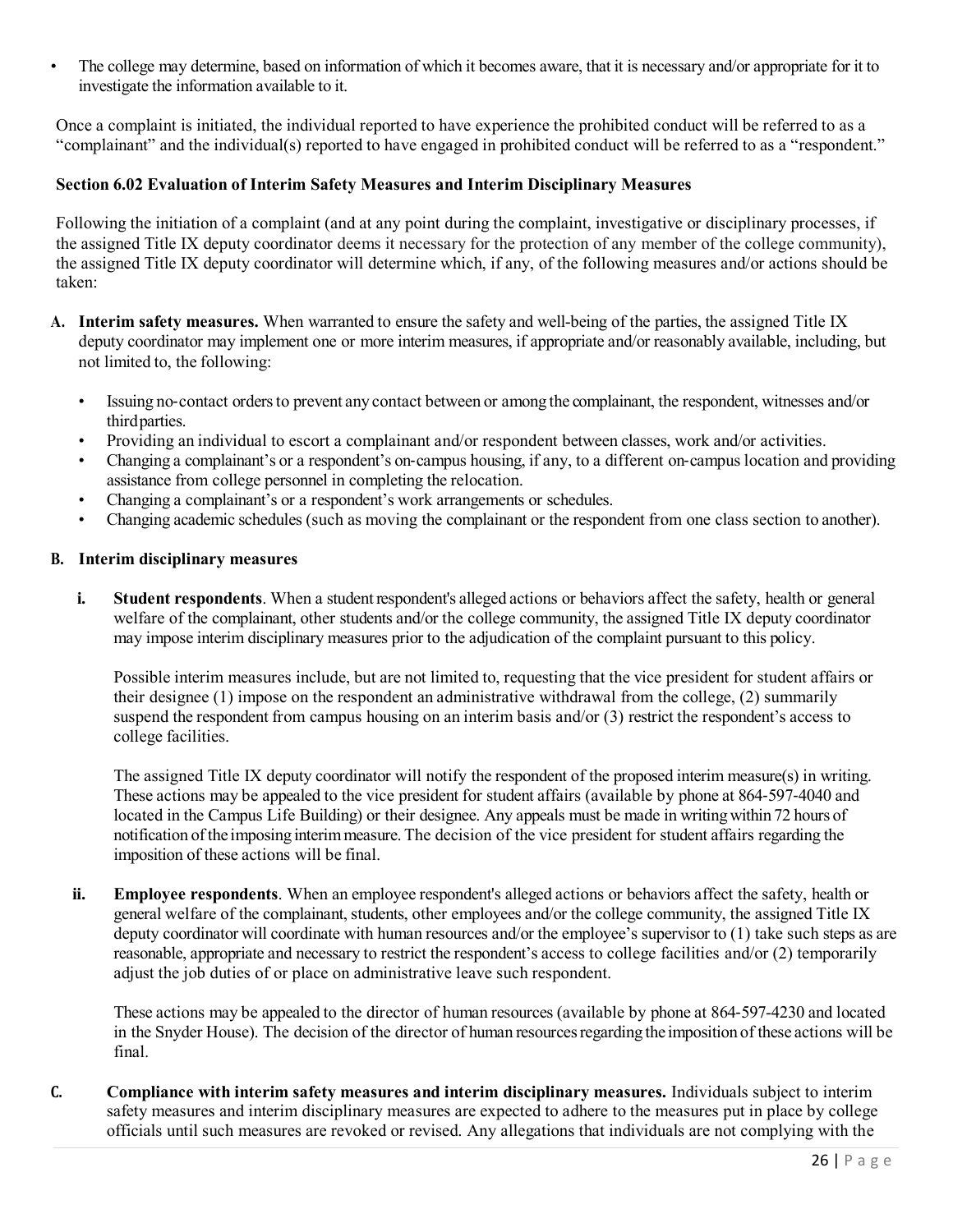measures put in place will be reviewed by the assigned Title IX deputy coordinator. The assigned Title IX deputy coordinator may interview the complainant, respondent or any other individuals with information about the alleged noncompliance, or the assigned Title IX deputy coordinator may request that the appointed investigator(s) or other trained individuals conduct interviews to determine what, if any, additional steps need to be taken. Additional steps may include, but are not limited to, additional interim safety measures or interim disciplinary measures, adjudication under this policy or a referral to the director of human resources, the provost or the vice president of student affairs for adjudication under other campus policies.

## **Section 6.03 Initial Meetings with the Assigned Title IX Deputy Coordinator**

**A. Complainant's initial meeting with the assigned Title IX deputy coordinator**. As soon as is practicable, the assigned Title IX deputy coordinator will contact the complainant to schedule an initial meeting to discuss the complaint and avenues for its resolution. (If the person who reported the prohibited conduct is a third-party reporter, the assigned Title IX deputy coordinator will attempt to meet with them as soon as possible to gather information.)

Following the meeting with the complainant, the assigned Title IX deputy coordinator will, if applicable, promptly determine any interim measures to be provided to the complainant during the investigative and resolution processes. (If interim safety measures already have been implemented pursuant to Section 6.02(A), the assigned Title IX deputy coordinator will evaluate whether they should continue to be provided and whether other interim measures also should be implemented.) These interim measures may include the safety measures listed in Section 6.02(A) and/or other appropriate interim measures, such as:

- Arranging to dissolve a campus housing contract and offering a pro‐rated refund.
- Rescheduling class work, assignments and examinations.
- Arranging for the complainant to withdraw from or take an incomplete in class without penalty.
- Providing academic support services.
- Providing alternative course completion options.
- Providing counseling services.

Such determination will be communicated promptly to the complainant (no later than it is communicated to the respondent) and, to the extent that it directly affects them, the respondent.

**B. Respondent'sinitial meeting with the assigned Title IX deputy coordinator**. Assoon as is reasonably practicable after the assigned Title IX deputy coordinator's initial meeting with the complainant, the assigned Title IX deputy coordinator will schedule an initial meeting with the respondent to discuss the complaint, to inform the respondent of any interim measures already determined and being provided to the complainant that directly affect the respondent and to discussthe process for resolving the complaint. Following the meeting with the respondent, the assigned Title IX deputy coordinator will, if applicable, promptly determine any interim measures to be provided to the respondent during the pendency of the investigative and resolution processes (such as those listed in Section 6.02 and/or Section 6.03(A) above). Such determination will be communicated promptly to the respondent (no later than it is communicated to the complainant) and, to the extent that it directly affects them, the complainant.

## **Section 6.04 The Assigned Title IX Deputy Coordinator's Initial Determination**

The assigned Title IX deputy coordinator will review the information available and the complaint will move forward to either formal resolution or facilitated resolution pursuant to this policy unless it is clear on its face and/or based on the assigned Title IX deputy coordinator's initial meetings with the parties that no reasonable grounds exist for believing that the conduct at issue constitutes material sexual misconduct or is otherwise a violation of this policy.

In the event that the complaint was made by a third‐party reporter, the assigned Title IX deputy coordinator also will consider the following factors in determining whether to move forward with either formal resolution or facilitated resolution pursuant to this policy:

- **•** The source and nature of the information.
- **•** The seriousness of the alleged incident.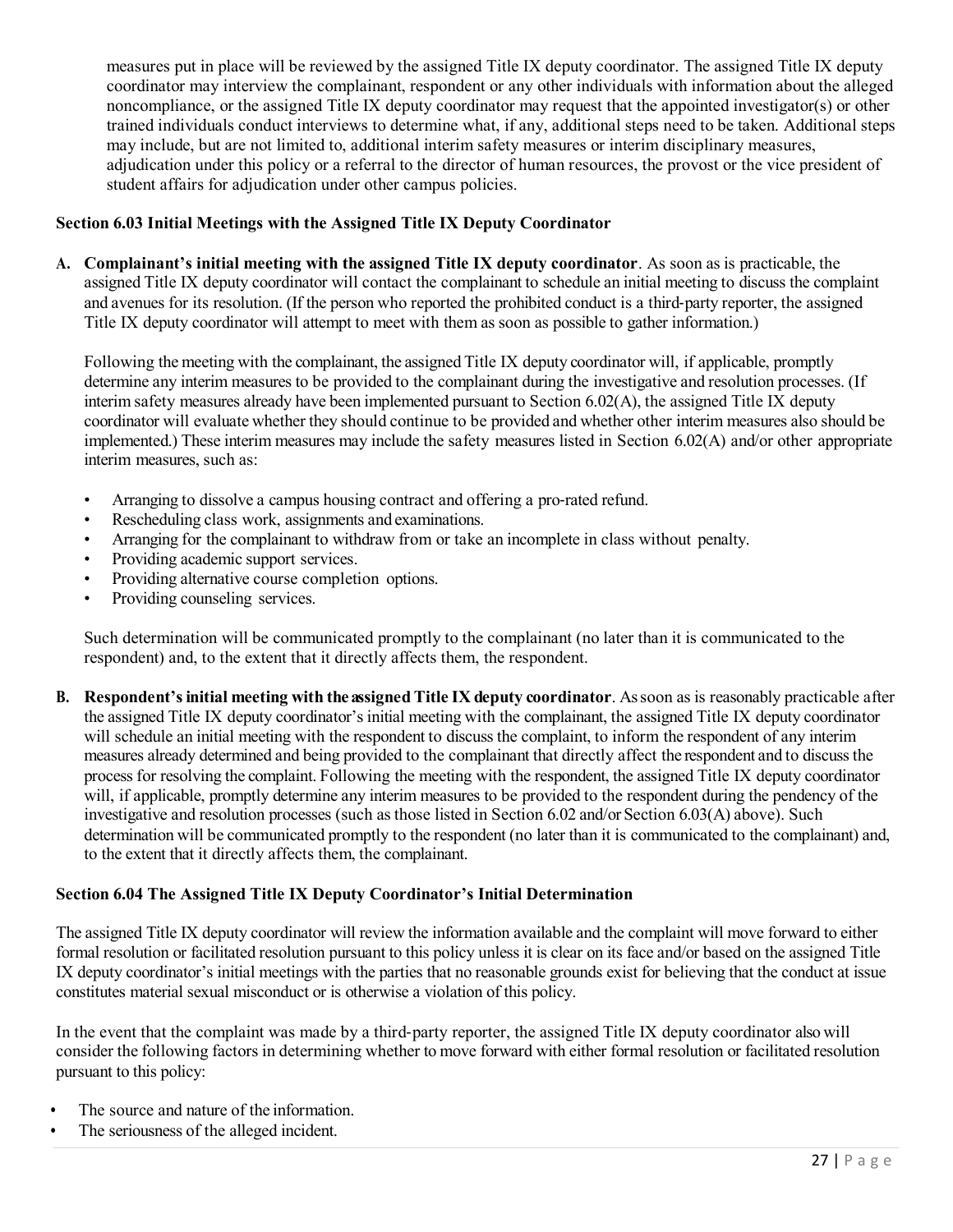- The specificity of the information.<br>• The objectivity and credibility of the
- **•** The objectivity and credibility of the source of the information.
- **•** Whether the individuals allegedly subjected to the prohibited conduct can be identified.
- **•** Whether those individuals wish to pursue the matter.

If the assigned Title IX deputy coordinator determines that an investigation of the complaint is not warranted they will close the complaint, document the closure and promptly notify the complainant and the respondent of the closure and the rationale for the closure.

The complainant and/or the respondent may appeal the assigned Title IX deputy coordinator's decision in writing to the Title IX coordinator or their designee and provide a copy of the appeal to the assigned Title IX deputy coordinator within five (5) calendar days of receipt of the notice of closure. The assigned Title IX deputy coordinator will promptly inform the other party of the appeal.

Following receipt of the appeal, the Title IX coordinator or their designee will determine whether the complaint warrants further investigation and whether any additional or different remedial action is necessary. The Title IX coordinator will notify the complainant and the respondent concurrently of their decision within five (5) days of receipt of the appeal. The decision of the Title IX coordinator is final. If the Title IX coordinator is serving the functions of the assigned Title IX deputy coordinator, this appeal will be forwarded to the vice president for student affairs (if the respondent is a student) or the director of human resources (if the respondent is an employee), who then will make the determination described above or designate another individual to do so.

#### **Section 6.05 Determination of Formal Versus Facilitated Resolution**

At any time before the parties receive the final investigative report during the formal resolution process (see Section 7.01(E)), the parties may elect to resolve the complaint through the facilitated resolution process in accordance with Article VIII of this policy. Otherwise, a complaint that is not closed pursuant to the assigned Title IX deputy coordinator's initial meetings with the complainant and respondent will proceed to formal resolution in accordance with Article VII of this policy.

#### **Section 6.06 Respondent's Acknowledgement of Responsibility**

At any time prior to receiving the outcome letter during the formal resolution process or the conclusion of the facilitated resolution process, the respondent may elect to acknowledge their actions and take responsibility for the reported prohibited conduct. In such a situation, the complaint will proceed pursuant to Section 7.02(D) for the determination of sanctions. If the respondent acknowledges responsibility for the prohibited conduct, the sanction(s) determination only may be appealed pursuant to Section 7.04 of this policy.

## **ARTICLE VII. FORMAL RESOLUTION**

#### **Section 7.01 The Investigation**

- **A. Effect of corollary criminal investigation.** The college's investigation may be delayed temporarily while criminal investigators are gathering evidence. In the event of such a delay, the college may take interim measures when necessary to protect the complainant/respondent and/or the college community. Neither the results of a criminal investigation nor the decision of law enforcement to investigate or decline to investigate a matter is determinative of whether prohibited conduct, for the purposes of this policy, has occurred.
- **B. Appointment of investigators.** The assigned Title IX deputy coordinator, in consultation with the Title IX coordinator, promptly will appoint one or more investigators and send written notice of investigation, including the name(s) of the assigned investigator(s), to both parties.

Within three (3) calendar days of receiving notice, the complainant and/or respondent may identify to the assigned Title IX deputy coordinator in writing alleged conflicts of interest posed by assigning such investigator(s) to the matter. The assigned Title IX deputy coordinator carefully will consider such statements and will assign different individual(s) as investigator(s) if it is determined that a material conflict of interest exists.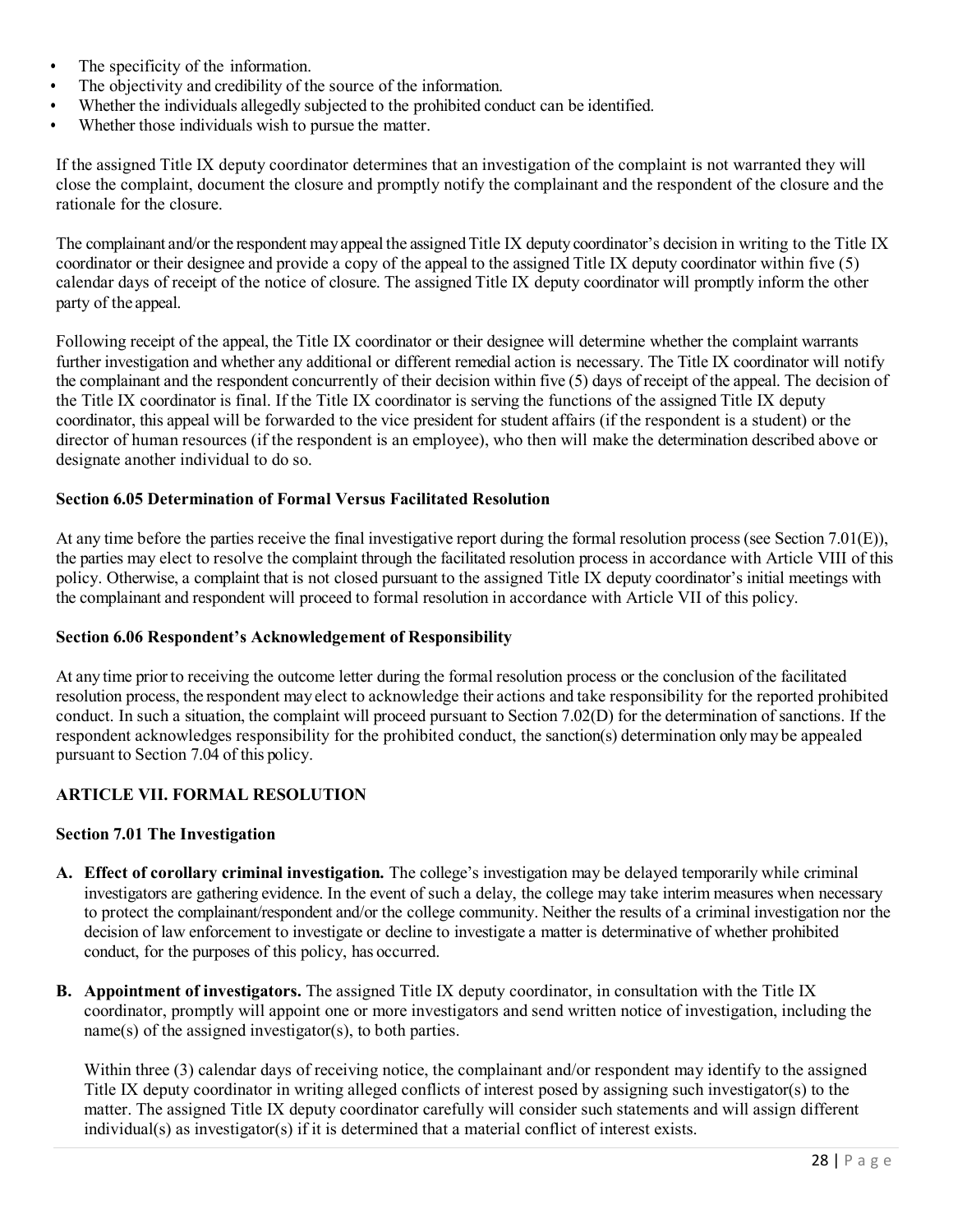**C. Overview of the investigation.** Parties will have an equal opportunity to submit evidence, to identify witnesses and provide an explanation of their relevancy to the investigation, and to submit questions they believe should be directed by the investigator(s) to any witness or to each other.

The investigator(s) promptly will begin their investigation, taking such steps as:

- Conducting interviews with the complainant, the respondent and third-party witnesses (including expert witnesses, where applicable) and either summarizing such interviews in written form or recording the interviews.
- Visiting, inspecting and taking or reviewing photographs at relevant sites where applicable.
- Collecting and preserving relevant evidence (in cases of corresponding criminal complaints, this step may be coordinated with law enforcement agencies) where applicable. Throughout the investigation, the investigators will remain neutral.
- **D. Evidentiary matters.** Formal rules of evidence will not be observed. The investigator(s) will review evidence submitted by the parties and witnesses and determine what information is relevant and appropriate to the investigation. The investigator(s) may redact any information that is deemed irrelevant, prejudicial or otherwise inappropriate pursuant to this section.
	- Any identification of witnesses and evidence the parties wish the review panel to consider should be presented to the investigator(s) as early as possible during the investigation process. If a party wishes to submit evidence in response to the draft investigative report, that evidence must be submitted during the review and response period. Any evidence not presented in a timely manner during the investigation or prior to the investigative report being finalized may be excluded at the discretion of the Title IX coordinator or assigned Title IX deputy coordinator.
	- Character evidence generally is inadmissible.
	- Evidence of the sexual histories of the complainant and the respondent, prior or subsequent to the allegation(s) in question, will be inadmissible with the following exceptions:
		- o Evidence is permitted to show that the complainant has in the past been formally disciplined by the college for falsely filing complaints alleging sexual or gender-based misconduct.
		- o Evidence is permitted to show that the respondent has in the past been either convicted in a criminal proceeding or formally disciplined by the college for sexual or gender-based misconduct.
		- o Evidence regarding the past sexual activity of the respondent (regardless of whether the respondent was charged formally with a violation of the policy with respect to such conduct) may be permitted to show that the respondent has engaged in a pattern of behavior similar to the alleged sexual or gender-based misconduct at issue, provided that (1) the respondent has not been found "not responsible" by the college in a proceeding related to such sexual activity and (2) the investigator(s) have found both that the evidence is reliable and credible and that the conduct is sufficiently and substantially similar to the conduct at issue to suggest a pattern of behavior.

Relevancy and admissibility of witnesses and evidence is determined by the investigator(s). For the avoidance of doubt, the investigator(s) may consult with and/or ask for assistance from the assigned Title IX deputy coordinator or the Title IX coordinator in order to make a determination about relevancy of witnesses or admissibility of evidence.

**E. Draft investigative report.** At the conclusion of the investigation, the investigator(s) will write summaries of each interview and provide the parties and each witness a reasonable timeframe to review and provide feedback of their own summary.

The investigator(s) will prepare a draft investigative report that includes items such as the written complaint, interview summaries, photographs, written statements, descriptions of relevant evidence, summaries of relevant electronic records and a detailed report of the events in question.

The assigned Title IX deputy coordinator will make the draft investigative report concurrently available to both parties and will designate a reasonable time for review and response by the parties, not to exceed five (5) calendar days ("review and response period"). In the absence of good cause, information discoverable through the exercise of due diligence that is not provided to the investigator(s) during the designated review and response period will not be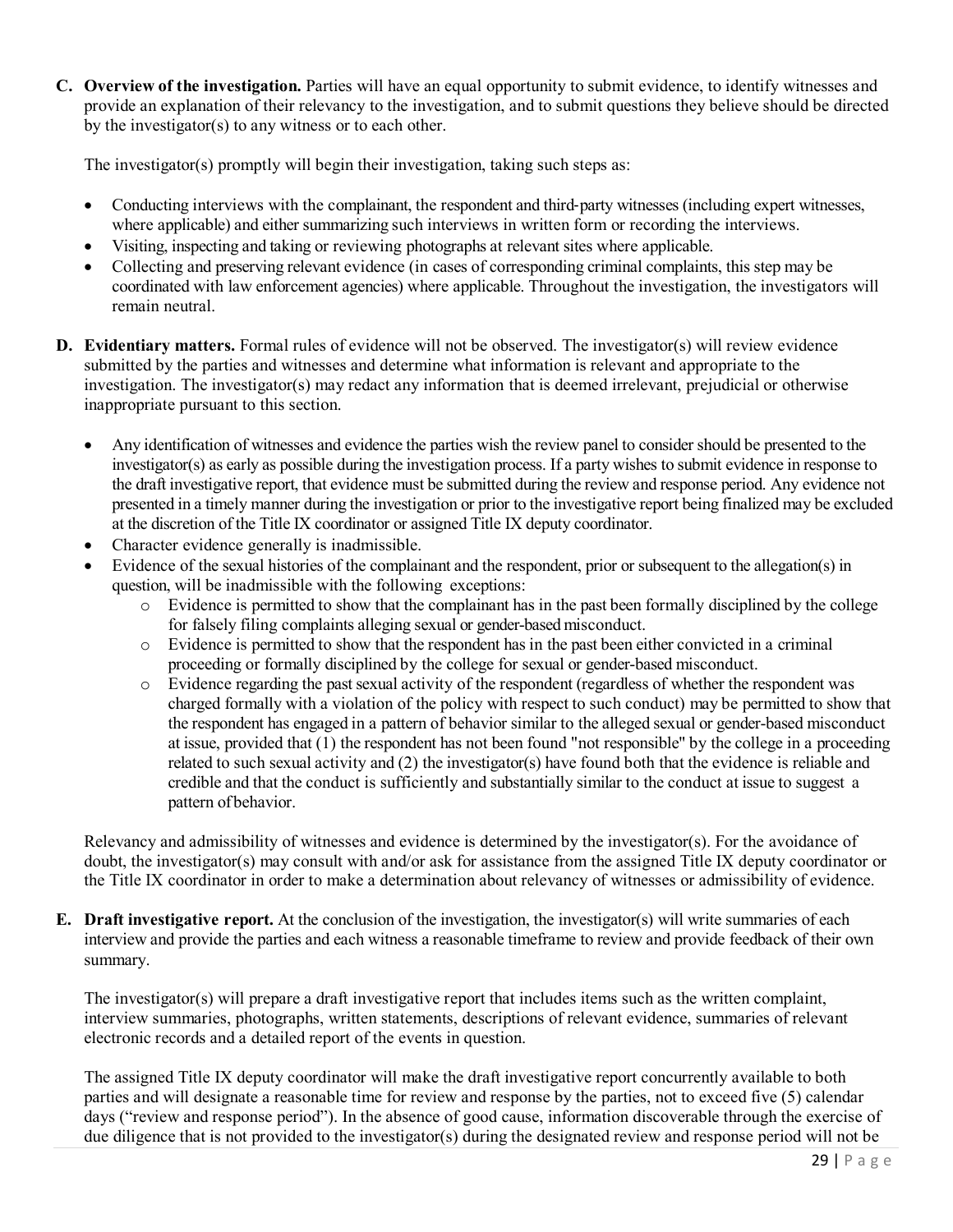considered in the determination of responsibility for a violation of the Sexual and Gender-Based Misconduct Policy and will not be considered for appeal.

The draft investigative report will not include any findings. The complainant and respondent will have an opportunity to review the draft investigative report, meet with the investigator(s), submit additional comments and information to the investigator(s), identify any additional witnesses or evidence for the investigator(s) to pursue and submit any further questions that they believe should be directed by the investigator(s) to the other party or to any witness.

The investigator(s) will review any responses submitted during the review and response period and determine any additional steps that need to be taken before finalizing the report.

Due to the sensitive nature of the information in this report, neither the parties nor their support persons may copy, remove, photograph, print, image, record or in any other manner duplicate or remove the information provided. The complainant and respondent may not make copies of the draft investigative report. All parties to whom the draft investigative report is distributed pursuant to this policy must maintain it in confidence (even after the resolution of the complaint); the draft investigative report may only be disclosed as is contemplated by this policy.

**Final investigative report.** The investigator(s) will complete a final written investigative report that includes items such as the written complaint, any written statements of position, summaries of all interviews conducted, photographs, descriptions of relevant evidence, summaries of relevant electronic records and a detailed report of the events in question (final investigative report). The investigator(s) will submit the final investigative report to the assigned Title IX deputy coordinator. If the matter proceeds to a review panel as set forth in Section 7.02, the assigned Title IX deputy coordinator will make it (concurrently) available to the complainant and to the respondent to review for three (3) calendar days, after redacting any information that would not be admissible pursuant to this policy.

Due to the sensitive nature of the information in this report, neither the parties nor their support persons may copy, remove, photograph, print, image, record or in any other manner duplicate or remove the information provided. The complainant and respondent may not make copies of the final investigative report.

All parties to whom the final investigative report is distributed pursuant to this policy must maintain it in confidence (even after the resolution of the complaint); the final investigative report may only be disclosed as is contemplated by this policy.

## **Section 7.02 The Outcome**.

**A. The assigned Title IX deputy coordinator's evaluation of the final investigative report.** The assigned Title IX deputy coordinator will evaluate the final investigative report and will direct that the complaint proceeds to a review panel for a finding of "responsible" or "not responsible" unless it is clear from the final investigative report that no reasonable grounds exist for believing that the conduct at issue constitutes material sexual misconduct or is otherwise a violation of this policy.

The assigned Title IX deputy coordinator will specify which allegations of prohibited conduct and, if applicable, which other related alleged misconduct, will move forward to a review panel under this policy. Any allegations that move forward to a review panel will be referred to as "charges."

If the assigned Title IX deputy coordinator finds that it is clear from the final investigative report that no reasonable grounds exist to believe that the conduct at issue constitutes material sexual misconduct or is otherwise a violation of this policy, they will close the complaint, document the closure, and promptly notify the complainant and the respondent of the closure and the rationale for the closure.

The complainant and/or the respondent may appeal the assigned Title IX deputy coordinator's decision in writing to the Title IX coordinator or their designee and provide a copy of the appeal to the assigned Title IX deputy coordinator within five (5) calendar days of receipt of the notice of closure. The assigned Title IX deputy coordinator will promptly inform the other party of the appeal.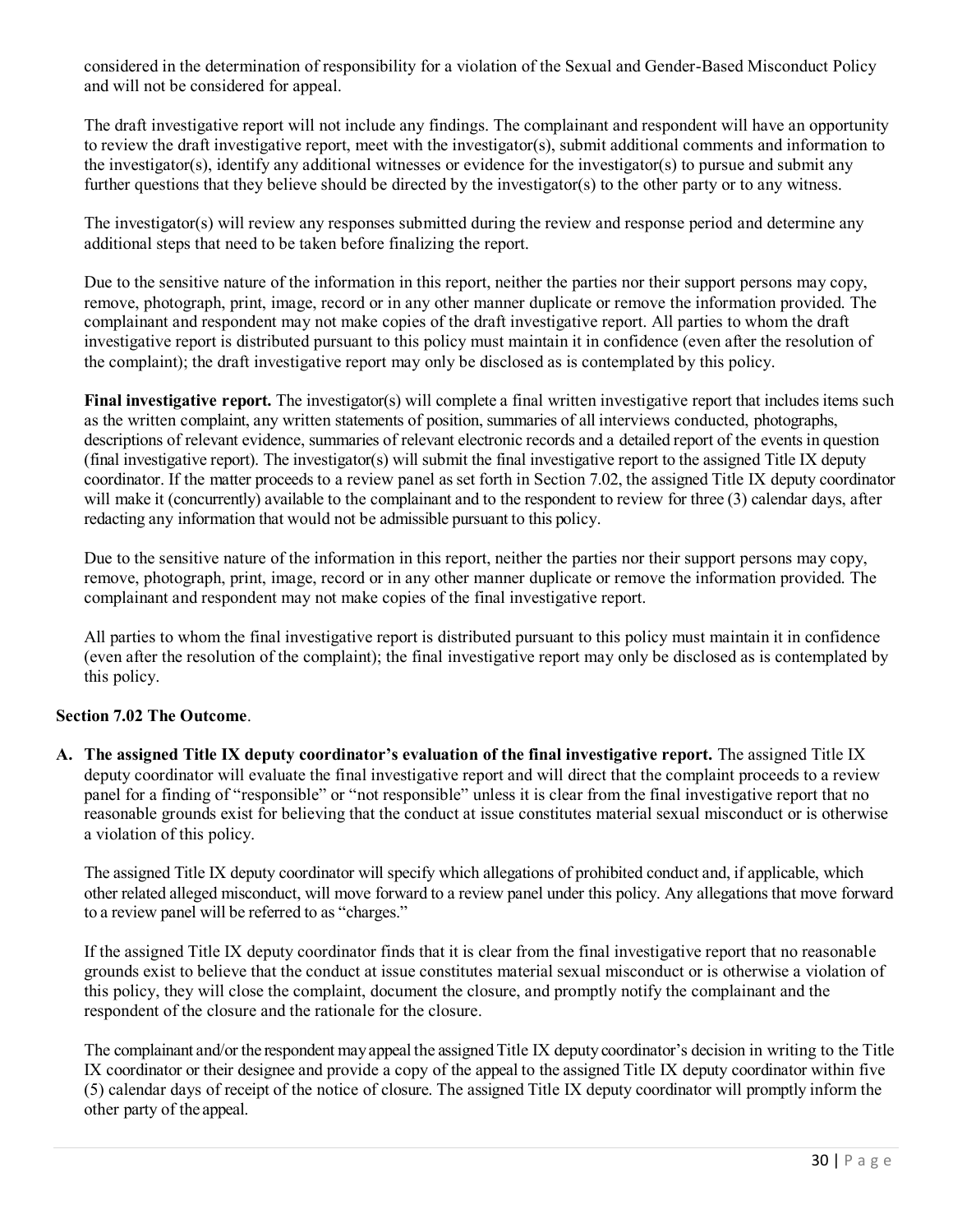Following receipt of the appeal, the Title IX coordinator or their designee will determine whether the complaint warrants further investigation and whether any additional or different remedial action is necessary. The Title IX coordinator will notify the complainant and the respondent concurrently of their decision within five (5) days of receipt of the appeal. The decision of the Title IX coordinator is final. If the Title IX coordinator is serving the functions of the assigned Title IX deputy coordinator, this appeal will be forwarded to the vice president for student affairs (if the respondent is a student) or the director of human resources (if the respondent is an employee), who then will make the determination described above or designate another individual to do so.

**B. Composition of the review panel.** Findings regarding all charges of prohibited conduct and related misconduct will be determined by a three (3) person review panel consisting of the appointed investigators and one (1) other trained investigator (when only one Investigator previously was appointed to investigate the case, the assigned Title IX deputy coordinator will appoint two trained investigators to the review panel) appointed by the assigned Title IX deputy coordinator in consultation with the Title IX coordinator.

The assigned Title IX deputy coordinator will notify both parties concurrently in writing of the composition of the review panel and of the alleged prohibited conduct and related conduct that will move forward for resolution. The parties may challenge the participation of any member of the review panel by submitting a written objection to the assigned Title IX deputy coordinator within three (3) calendar days of receipt of the notice of the composition of the review panel. Such objection must state the specific reason(s) for the objection. The assigned Title IX deputy coordinator will evaluate the objection and determine, in consultation with the vice president for student affairs or their designee (where the respondent is a student) or the director of human resources or their designee (where the respondent is an employee), whether a material conflict exists. Failure to submit a timely and proper objection will constitute a waiver of any right of objection to the composition of the review panel. Any changes in the composition of the review panel will be provided in writing to both parties prior to the review panel making a finding.

- **C. Findings.** Once the composition of the review panel has been finalized, the assigned Title IX deputy coordinator will make the final investigative report available for the entire review panel. The review panel will find, by a majority and based on a preponderance of the evidence, that the respondent is either responsible or not responsible for violating the Sexual and Gender-Based Misconduct Policy and related misconduct (where applicable). The review panel will make a separate finding for each charge of prohibited conduct and related misconduct. The assigned Title IX deputy coordinator will send written notification concurrently to both parties of the findings and rationale (outcome letter).
	- **i. Findings of "not responsible."** When the review panel finds that the respondent is not responsible, the complainant may appeal per Section 7.03.
	- **ii. Findings of "responsible."** When the review panel finds the respondent responsible (on one or more of the charges) for violating the Sexual and Gender-Based Misconduct Policy, the complainant and respondent may submit an impact or mitigation statement to the assigned Title IX deputy coordinator to be considered during the determination of sanctions. Impact and mitigation statements must be submitted to the assigned Title IX deputy coordinator within three (3) calendar days of receipt of the findings. When the review panel finds that the respondent is responsible for one or more violations of the Sexual and Gender-Based Misconduct Policy, any appeal should not be submitted until after sanctions have been determined and the sanction letter has been sent to both parties.
- **D. Sanctioning.** The Title IX coordinator or their designee and appropriate administrator will review the findings, rationale, any impact/mitigation statements submitted by the parties, and the final investigative report to determine sanctions that are appropriate, consistent with those issued in similar cases and are intended to end the misconduct and remedy the effects.

| The Appropriate Administrator is:<br>If the Respondent is a |                                                      |
|-------------------------------------------------------------|------------------------------------------------------|
| <b>Student</b>                                              | Vice president for student affairs or their designee |
| Faculty member                                              | Provost or their designee                            |
| Staff member                                                | Director of human resources or their designee        |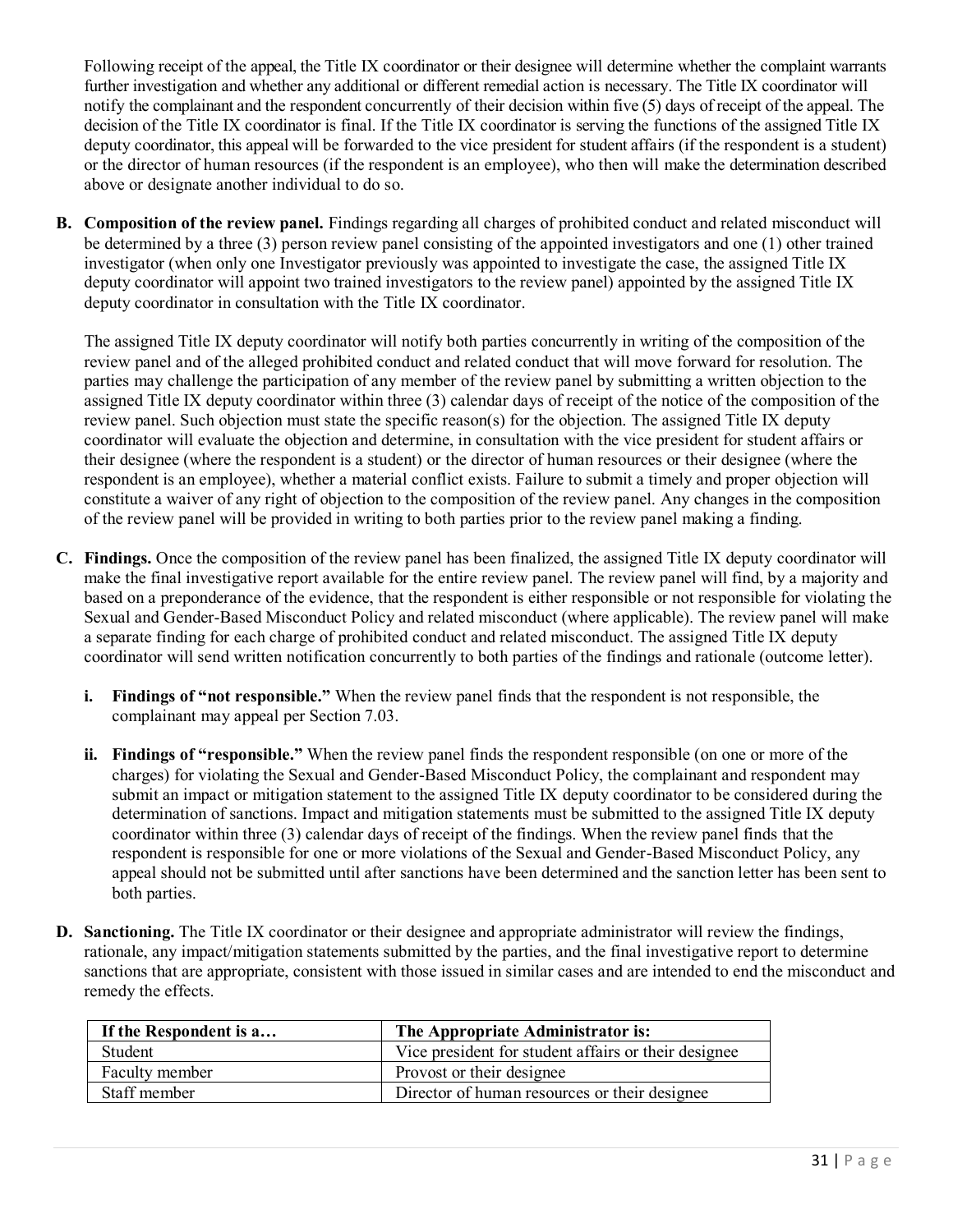Sanctions for a finding of responsibility depend upon the nature and gravity of the misconduct, any record of prior discipline for prohibited conduct, or both. As a guide, general recommended ranges of sanctions for individual violations are listed below. However, individual sanctions may be combined (e.g. a period of suspension from the college may be combined with disciplinary probation and social probation upon return to the college). The Title IX coordinator (or their designee) and appropriate administrator will determine sanctions, giving consideration to whether a given sanction will (a) bring an end to the violation in question, (b) reasonably prevent a recurrence of a similar violation, and (c) remedy the effects of the violation. Sanctions imposed are effective immediately upon issuance of the sanction letter described below, in accordance with federal law.

| <b>Violation</b>                                                           | <b>Recommended Range of</b>                                                                                                                                                                                                                           | <b>Recommended Range of</b>                                                                                                                                                                                                              |
|----------------------------------------------------------------------------|-------------------------------------------------------------------------------------------------------------------------------------------------------------------------------------------------------------------------------------------------------|------------------------------------------------------------------------------------------------------------------------------------------------------------------------------------------------------------------------------------------|
|                                                                            | <b>Sanctions for Students</b>                                                                                                                                                                                                                         | <b>Sanctions for Employees</b>                                                                                                                                                                                                           |
| Sexual harassment,<br>retaliation, failure to<br>comply                    | Educational sanctions (such as<br>community service, reflection<br>paper(s), and/or fines), social<br>restrictions, disciplinary<br>probation, expulsion or<br>suspension from campus housing,<br>suspension** or expulsion***<br>from the<br>college | Written warning/probation, withholding a promotion or<br>pay increase, reassigning employment, terminating<br>employment, temporary suspension<br>without pay, compensation<br>adjustments                                               |
| <b>Sexual exploitation</b>                                                 | Disciplinary probation, social<br>restrictions, expulsion or<br>suspension from campus housing.<br>suspension** or expulsion***<br>from the college                                                                                                   | Written warning/probation, withholding a promotion<br>or pay increase, reassigning employment, terminating<br>employment, temporary suspension without pay,<br>compensation<br>adjustments                                               |
| Sexual intimidation,<br>stalking, dating<br>violence, domestic<br>violence | Disciplinary probation, social<br>restrictions, expulsion or<br>suspension from campus housing,<br>completion of batterer<br>intervention program,<br>suspension** or expulsion***<br>from the college                                                | Written warning/probation, withholding a promotion<br>or pay increase, reassigning employment, terminating<br>employment, temporary suspension without pay,<br>compensation adjustments, completion of batterer<br>intervention programs |
| Sexual assault*                                                            | Disciplinary probation, social<br>restrictions, expulsion or<br>suspension from campus housing,<br>suspension** or<br>expulsion*** from the college                                                                                                   | Terminating employment, temporary suspension<br>without pay                                                                                                                                                                              |

#### **Recommended Ranges of Sanctions**

\*The appropriate sanctions for any penetrative sexual assault will include at a minimum a period of suspension from the college.

\*\*Suspension is defined as exclusion from classes and other privileges or activities as set forth in the notice of suspension for a defined period of time. The student cannot take part in clubs, musical groups, athletics teams and other student organizations during this time period. When a student is suspended, they should leave the Wofford College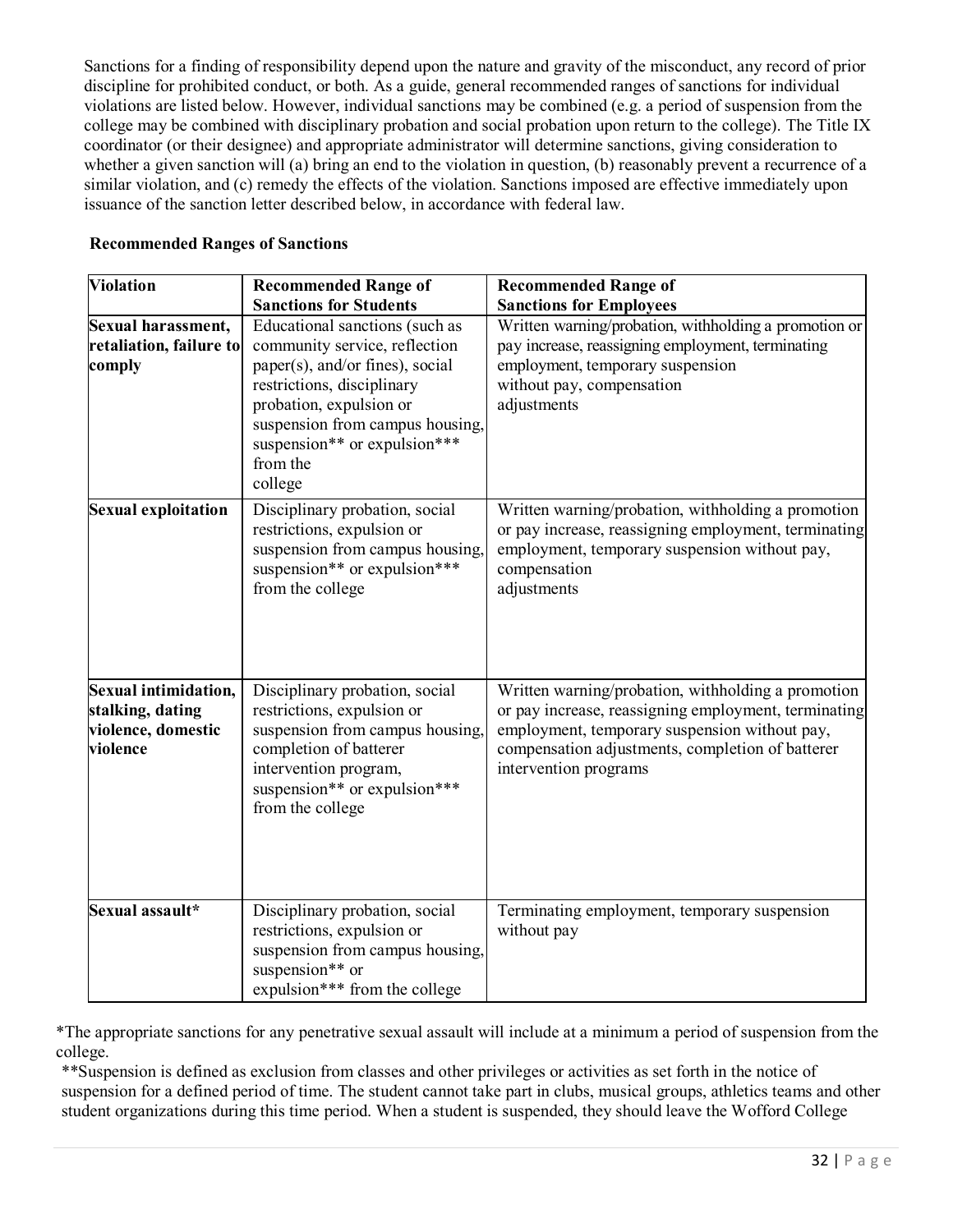campus within 24 hours after receipt of the sanction letter or any decision by the appeals officer, whichever is later. A suspended student is not allowed to return to campus without written permission of the vice president for student affairs. \*\*\*Expulsion is defined as termination of student status for an indefinite period of time. The conditions of readmission, if any are permitted, shall be stated in the order of expulsion. When a student is expelled, they should leave Wofford College campus within 24 hours after receipt of the sanction letter or any decision by the appeals officer, whichever is later. An expelled student is not allowed to return to campus without written permission of the vice president for student affairs.

**E. The sanction letter.** Within five (5) business days of the Title IX coordinator and appropriate administrator's determination, the assigned Title IX deputy coordinator will notify the complainant and respondent concurrently and in writing of the sanction(s) and rationale.

#### **Section 7.03 Final Accommodations and Corrective Action.**

In addition to any sanctions imposed on the respondent, promptly following the outcome of the formal resolution process, the assigned Title IX deputy coordinator will determine the final accommodations to be provided to the complainant, if any, and the assigned Title IX deputy coordinator will communicate such decision to the complainant, and, to the extent that it affects them, to the respondent. Such accommodations may include, but are not limited to, those listed Section 6.03(A) of this policy.

The assigned Title IX deputy coordinator will also take steps, where necessary, to prevent the further harassment of or retaliation against the complainant or third parties, such as informing them about how to report subsequent problems, following up with them to ensure that there are no subsequent problems, providing trainings for the college community, and providing counseling. The assigned Title IX deputy coordinator will also, where appropriate, take steps to prevent the harassment of the respondent.

Furthermore, the assigned Title IX deputy coordinator will take prompt corrective action if the complainant experiences retaliation or is subjected to further prohibited conduct or if the original sanctions imposed on the respondent are ineffective to protect the safety and well‐being of the complainant or other members of the college community. In appropriate cases (such as those involving sexual harassment), the assigned Title IX deputy coordinator will also take reasonable steps to eliminate any hostile environment that has been created. In taking the above-outlined steps, the assigned Title IX deputy coordinator will make every reasonable effort to minimize the burden on the complainant.

#### **Section 7.04 Appeals.**

The complainant or the respondent may appeal the decision of the review panel and/or the sanction(s) imposed on the respondent within three (3) calendar days from the date of the outcome letter (when the respondent has been found not responsible) or the date of the sanction letter (when the respondent has been found responsible for one or more charges). The decision of the review panel and the sanction imposed on the respondent may, if desired, be appealed simultaneously.

#### **A. Grounds for appeal.**

**Appeal of findings.** The only permissible grounds for an appeal of the review panel's finding of responsible or not responsible are (1) availability of germane new evidence not available at the time of the review panel's decision that could significantly impact the outcome and/or (2) procedural errors that significantly impacted the outcome.

**B. Generally**. Appeals must be made in writing to the assigned Title IX deputy coordinator. The assigned Title IX deputy coordinator will promptly inform the other party of the filing of the appeal and will forward the appeal and all relevant materials to the appeals officer.

| If the Respondent is a | The Appeals Officer is:                              |
|------------------------|------------------------------------------------------|
| Student                | Vice president for student affairs or their designee |
| Faculty member         | Provost or their designee                            |
| Staff member           | Director of human resources or their designee        |

**C. Review of the appeal.** The appeals officer will review the appeal and all relevant materials to make one of the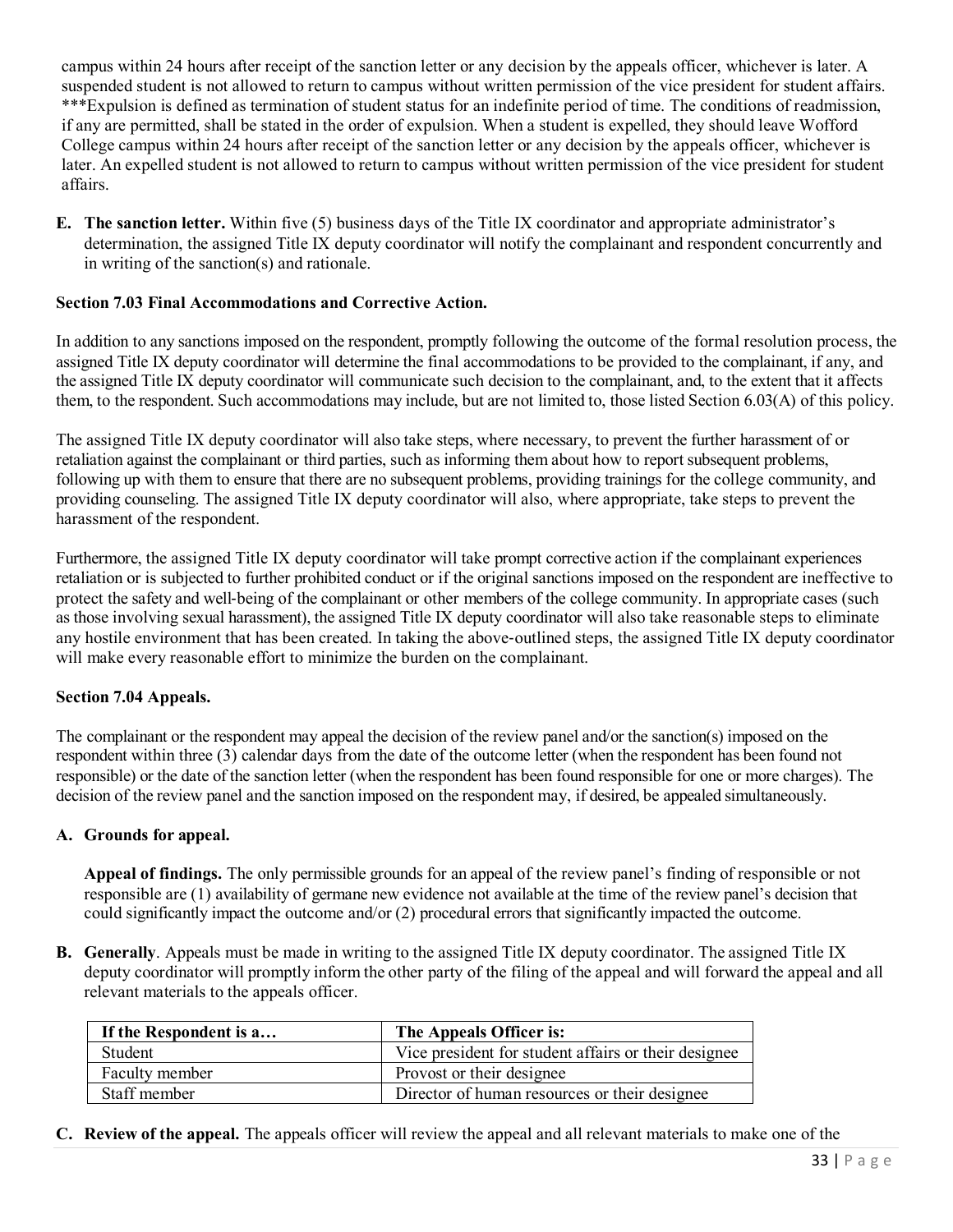following determinations: (1) the appeal does not meet the permissible grounds for appeal; (2) the decision of the review panel and/or the decision of the Title IX coordinator and appropriate administrator should stand; (3) the decision of the review panel and/or the decision of the Title IX coordinator and appropriate administrator should be overturned.

In the event that the appeals officer determines that the decision of the review panel and/or the Title IX coordinator and appropriate administrator should be overturned, the appeals officer will specify, after consultation with the assigned Title IX deputy coordinator and appropriate administrators, the appropriate steps to be taken to come to a final resolution of the complaint.

**D. Notification of determination.** Within ten (10) days of receipt of the appeal, the appeals officer will inform the assigned Title IX deputy coordinator of their decision and rationale. The assigned Title IX deputy coordinator promptly will notify the complainant and the respondent of the appeal officer's decision concurrently and in writing. There shall be no further appeals.

## **ARTICLE VIII. FACILITATED RESOLUTION**

Facilitated resolution is only appropriate if (a) the complainant and respondent voluntarily agree to such resolution after receiving full disclosure of the allegations and their options for formal resolution, (b) the complainant and the respondent are both students or are both employees of the college, (c) the assigned Title IX deputy coordinator determines that facilitated resolution is an appropriate mechanism for resolving the complaint, and (d) the complaint does not involve sexual assault (see Exhibit C (E)). To make their determination about the appropriateness of facilitated resolution or to assist in the in the process of the facilitated resolution, the assigned Title IX deputy coordinator may conduct interviews of the parties and/or witnesses or may assign investigator(s) to do so. If the assigned Title IX deputy coordinator determines any investigation is warranted, the appointment of investigator(s) may be appealed in accordance with Section 7.01(B).

Facilitated resolution may not be selected for less than all of the misconduct alleged in the complaint (for example, the parties may not choose to resolve a claim of sexual assault according to the formal resolution process but use the facilitated resolution process for all other claims). If the parties agree to facilitated resolution (and facilitated resolution is appropriate for all of the claims at issue), then all of the claims must be resolved according to the facilitated resolution process.

Both parties have the right to terminate the facilitated resolution process at any time and proceed with formal resolution. Furthermore, the assigned Title IX deputy coordinator may, where appropriate, terminate or decline to initiate facilitated resolution and proceed with the formal resolution process instead. In such cases, statements or disclosures made by the parties in the course of the facilitated resolution process, or in any interviews or investigation related to facilitated resolution, may be considered in the subsequent formal resolution proceedings.

## **Section 8.01 Facilitated Resolution, Generally.**

- **A. The facilitator**. When the complainant's complaint is to be resolved according to the facilitated resolution process, the assigned Title IX deputy coordinator will oversee the process. The assigned Title IX deputy coordinator will involve other individuals as deemed beneficial to the process (e.g. a human resources representative for matters involving employees).
- **B. Notice of facilitated resolution.** The assigned Title IX deputy coordinator will provide concurrent written notice to the complainant and the respondent setting forth the names of any individuals who will assist in the facilitated resolution, the alleged prohibited conduct that will be subject to the facilitated resolution process, and information regarding initial steps for facilitated resolution.

Any party may challenge the participation of the assigned Title IX deputy coordinator, or the individual(s) designated by the assigned Title IX deputy coordinator to assist in the process, and/or the alleged prohibited conduct subject to the facilitated resolution process by submitting a written objection to the Title IX coordinator within three (3) calendar days of receipt of the notice of the facilitated resolution process. Such objection must state the specific reason(s) for the objection. Failure to submit a timely and proper objection will constitute a waiver of any right of objection. The Title IX coordinator will evaluate the objection and determine whether to assign a different individual to facilitate the process.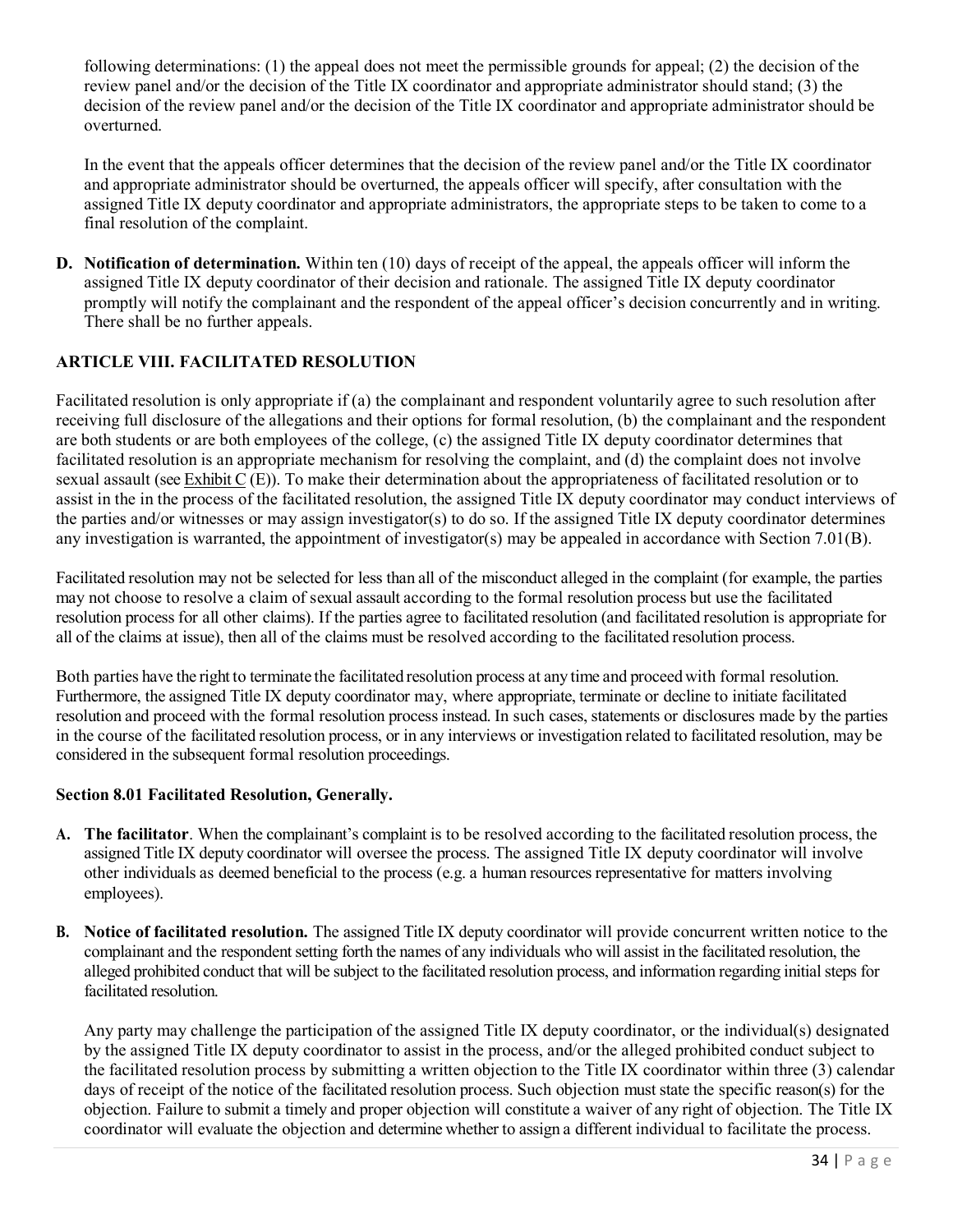Any substitution of the Title IX deputy coordinator or individual(s) designated by the assigned Title IX deputy coordinator to assist in the process will be provided in writing to both parties prior to the commencement of facilitated resolution.

- **C. Support persons.** As provided in Section 5.03, both the complainant and respondent may have a support person present to support and assist them during the facilitated resolution process.
- **D. No contact prior to facilitated resolution**. The complainant and the respondent may not contact each other outside of the facilitated resolution process, even to discuss the process.
- **E. Participation**. Both the complainant and the respondent are expected to participate in the facilitated resolution. If either party fails to fully participate in the facilitated resolution, and such party was provided proper notice of the terms of facilitated resolution, including notice of any meetings, then absent extenuating circumstances, the assigned Title IX deputy coordinator may direct that resolution of the complaint be determined according to the formal resolution process set forth in Article VII or may reschedule or reevaluate the facilitated resolution.

#### **Section 8.02 The Facilitated Resolution Process.**

Facilitated resolution may include the following:

- **Resolution with the assistance of a third party.** A complainant may seek assistance in informally resolving a report of prohibited conduct from the assigned Title IX deputy coordinator who may directly facilitate or may arrange to have a trained representative facilitate a meeting or meetings between the parties or individually with the parties. The availability of this form of facilitated resolution, and any resolution reached through such form of facilitated resolution, is subject to the agreement of the assigned Title IX deputy coordinator in consultation with the Title IX coordinator, the complainant and the respondent.
- **Interventions and remedies.** Facilitated resolution agreements may involve a host of interventions and remedies, such as actions designed to maximize the complainant's access to educational, extracurricular, and/or college employment activities; increased monitoring, supervision, and/or security at locations or activities where the prohibited conduct is alleged to have occurred or is likely to reoccur; targeted or broad-based educational programming or training for relevant individuals or groups; academic and/or college housing modifications for student complainants; workplace modifications for employee complainants; one or more of the restorative remedies or other sanctions described in this policy; and/or any other remedial or protective measures that can be tailored to the involved individuals to achieve the goals of the Sexual and Gender-Based Misconduct Policy.

Any form of facilitated resolution and any combination of interventions and remedies may be utilized. If an agreement acceptable to the college, the complainant and the respondent is reached through facilitated resolution, the terms of the agreement are implemented, and the matter is resolved and closed. If an agreement is not reached, and the assigned Title IX deputy coordinator determines that further action is necessary, or if either party fails to comply with the terms of the facilitated resolution, the matter may be referred for an investigation and formal resolution under these procedures.

The Title IX coordinator will maintain records of all reports and conduct referred for facilitated resolution, which typically will be completed within thirty (30) calendar days.

NOTE: A resolution that is reached pursuant to this section will not be included in a student respondent's student conduct record or in an employee respondent's personnel record, unless the inclusion of such information is agreed to as part of the facilitated resolution of the matter.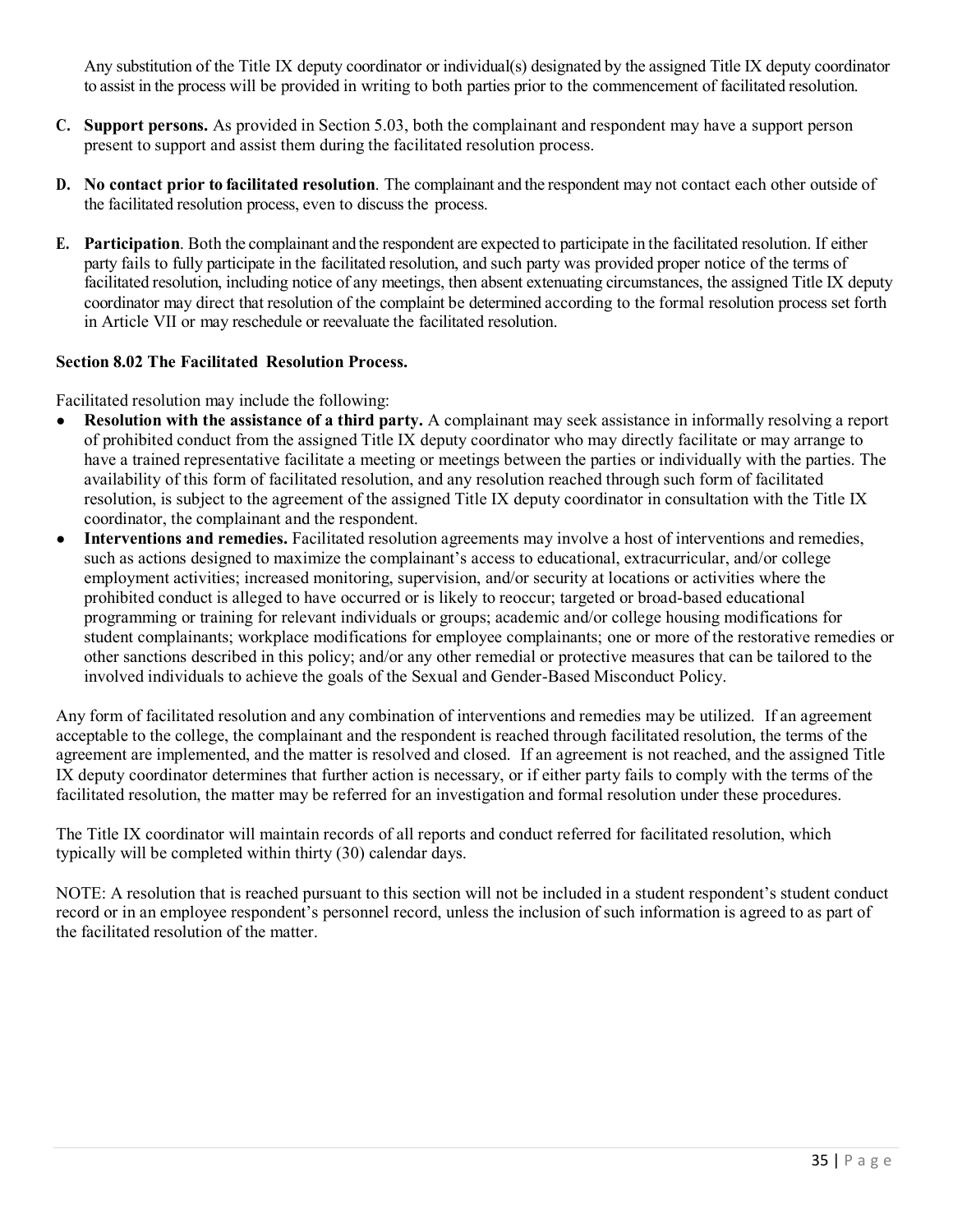## **EXHIBIT A**

#### **Suggested Actions for Victims of Sexual Assault**

While all types of sexual and gender-based misconduct are inappropriate and taken seriously by the college, actions involving sexual assault (as defined in Exhibit C) are particularly concerning. Thus, if you are the victim of **sexual assault**, the college's first priority is to help you take steps to address your safety, medical needs and emotional wellbeing. You are encouraged to take the following actions, as applicable, regardless of whether you have made a decision about whether to pursue a criminal or college complaint.

#### **1. Ensure your physical safety**

You may seek help from local law enforcement agencies or by contacting the Wofford College Department of Campus Safety. Campus safety can assist you with contacting local law enforcement and can help you obtain transportation to the local law enforcement office. Security personnel are on duty at campus safety 24 hours a day, seven days a week.

#### **2. Seek medical assistance and treatment**

Local options for medical care include Spartanburg Medical Center and Mary Black Memorial Hospital. It is crucial that you obtain medical attention as soon as possible after a sexual assault to determine the extent of physical injury and to prevent or treat sexually transmitted diseases (such as HIV). Medical facilities also can screen for the presence of sedative drugs such as Rohypnol or GHB (date-rape drugs).

Employees at the Wofford Wellness Center can help you obtain transportation to a local hospital and can help you contact a support person, such as a family member, a friend or a roommate.

If you choose to have an evidence collection kit (or "rape kit") completed, it is important to do so within 72 hours. Even if you have not decided whether to file charges, it is advisable to have the evidence collection kit completed so that you can better preserve the options of obtaining a protective order and/or filing criminal charges at a later date. Spartanburg Medical Center and Mary Black Memorial Hospital administer evidence collection kits, and you can request an anonymous kit with no law enforcement involvement. Spartanburg Medical Center has specially trained sexual assault nurse examiners (SANEs) who administer these kits. The cost of these kits will be paid for from a crime victim fund, and you will not be billed for the kits.

In orderto best preserve evidence for an evidence collection kit, it maybe advisable to avoid showering, bathing, going to the bathroom, or brushing your teethbefore the kit is completed. You also should wear (or take with you in a paper – not plastic – bag) to the hospital the same clothing that you were wearing during the assault. An evidence collection kit can still be completed even if you have showered or bathed.

## 3. **Obtain emotional support**

The Wellness Center can help students process their emotions and begin the recovery process. The counselors at the Wellness Center are trained to provide crisis intervention on short-term and emergency issues. The center staff also can provide referral services for outside providers and law enforcement. Counseling is free of charge to all students. In some instances, the law may require the disclosure of information shared by students with counselors. However, absent a legal mandate to the contrary, counseling services are confidential are not part of students' college records and will not be reported to other college personnel.

Employees may contact the Employee Assistance Program to obtain emotional support (available at: 800-854-1446).

## 4. **Obtain information/report misconduct**

You are encouraged to report incidents of sexual assault to the college's Title IX coordinator (even if you have filed a report directly with law enforcement). Further information about how to report sexual assault is provided in the body of this policy. The Title IX coordinator can help you access resources and can provide support and information, including information on the college's procedures for investigating and addressing instances of sexual assault.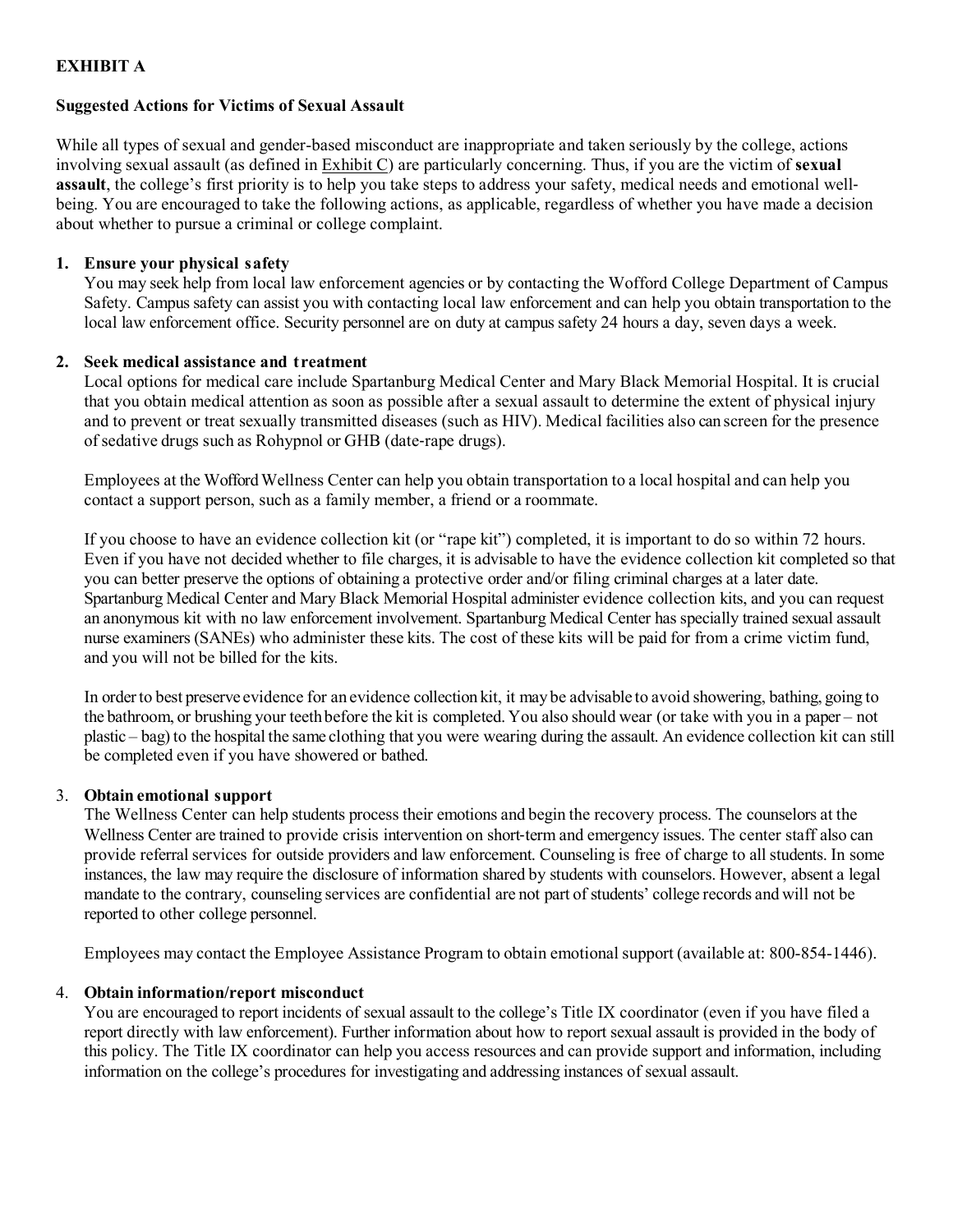## **EXHIBIT B**

#### **Campus and Community Resources**

The below list of campus and community resources was compiled for the use of the entire campus community. Any individuals seeking assistance from campus resources should note that college employees, with the exception of those noted "confidential," are considered "responsible employees." Individuals who cannot find an appropriate resource below are encouraged to contact the Wellness Center (864-597-4370) or the Title IX coordinator (864-597-4047) for assistance in identifying other options.

#### **1. Campus resources**

**Wofford College's Title IX coordinator** is Amanda Estabrook, whose office is in the Campus Life Building. She may be contacted during business hours Monday through Friday (8:30 a.m. to 5 p.m.) by phone at 864-597-4047 or in person in the Campus Life Building. She also can be contacted by email at [estabrookar@wofford.edu.](mailto:estabrookar@wofford.edu)

**Wofford Department of Campus Safety** is located in Andrews Field House and is available by phone at 864‐597- 4911. Campus safety officers are available 24/7. Campus safety also can contact the staff member on call.

**Medical services** (confidential) are located in the Wellness Center and are available by phone at 864‐597-4370 or 597- 4371. The office is staffed from 8:30 a.m. to 5 p.m. Monday through Friday during the academic term.

**The Office of Student Affairs** is located in the Campus Life Building and is available by phone at 864‐597‐4040 or 597-4044. The office is staffed from 8:30 a.m. to 5 p.m. Monday through Friday.

**The Office of Human Resources** is located in the Snyder House and is available by phone at 864‐597-4230. The office is staffed from 8:30 a.m. to 5 p.m. Monday through Friday.

**Counseling Services** staff (confidential) are located in the Wellness Center and are available by phone at 864‐597‐ 4370 or 597-4371. The center is staffed from 8:30 a.m. to 5 p.m. Monday through Friday.

**The Office of Financial Aid** is located in the Hugh S. Black building and can be contacted by phone at 864-597- 4160. Financial aid is staffed from 8:30 a.m. to 5 p.m. Monday through Friday.

**The Office of International Programs** is located in the Michael S. Brown Village Center and can be contacted by phone at 864-597-4430. International programs is staffed from 8:30 a.m. to 5 p.m. Monday through Friday.

## **2. Community resources**

**Spartanburg City Police Department** can be reached by calling 911 (or, for non-emergency matters, by calling 864-596-2222. The Spartanburg City Police Department is located at 145 W. Broad St. in Spartanburg.

**Spartanburg Medical Center** is located at 101 E. Wood St. in Spartanburg and is available by phone at 864‐560- 6000. Spartanburg Medical Center has special sexual assault nurse examiners (SANEs) who can collect evidence. **Mary Black Memorial Hospital** is located at 1700 Skylyn Drive in Spartanburg. The emergency department can be reached at 864-573-3000.

**Emergency Medical Services (EMS)** can be reached at 911.

**SAFE Homes-Rape Crisis Coalition** is located at 236 Union St. in Spartanburg and is available by phone at 864- 585-9569. Its crisis hotline is available 24/7 at 800-273-5066. SAFE Homes provides services to people affected by sexual violence, dating violence, domestic violence or stalking.

**South Carolina Legal Services (Spartanburg)** provides legal assistance in Spartanburg, including assistance with immigration matters. The office is located at 148 E. Main St. in Spartanburg and can be reached at 864-582-0369. **South Carolina Victims Assistance Network** provides free legal assistance to survivors of sexual assault. They can be reached at 803-750-1200, Option 2, for the Legal Assistance to Victims Program.

**National Suicide Prevention Lifeline** provides free and confidential support for people in distress. Counselors are available 24/7 at 800-273-8255. Additional information and resources are available at

[www.suicidepreventionlifeline.org.](http://www.suicidepreventionlifeline.org/)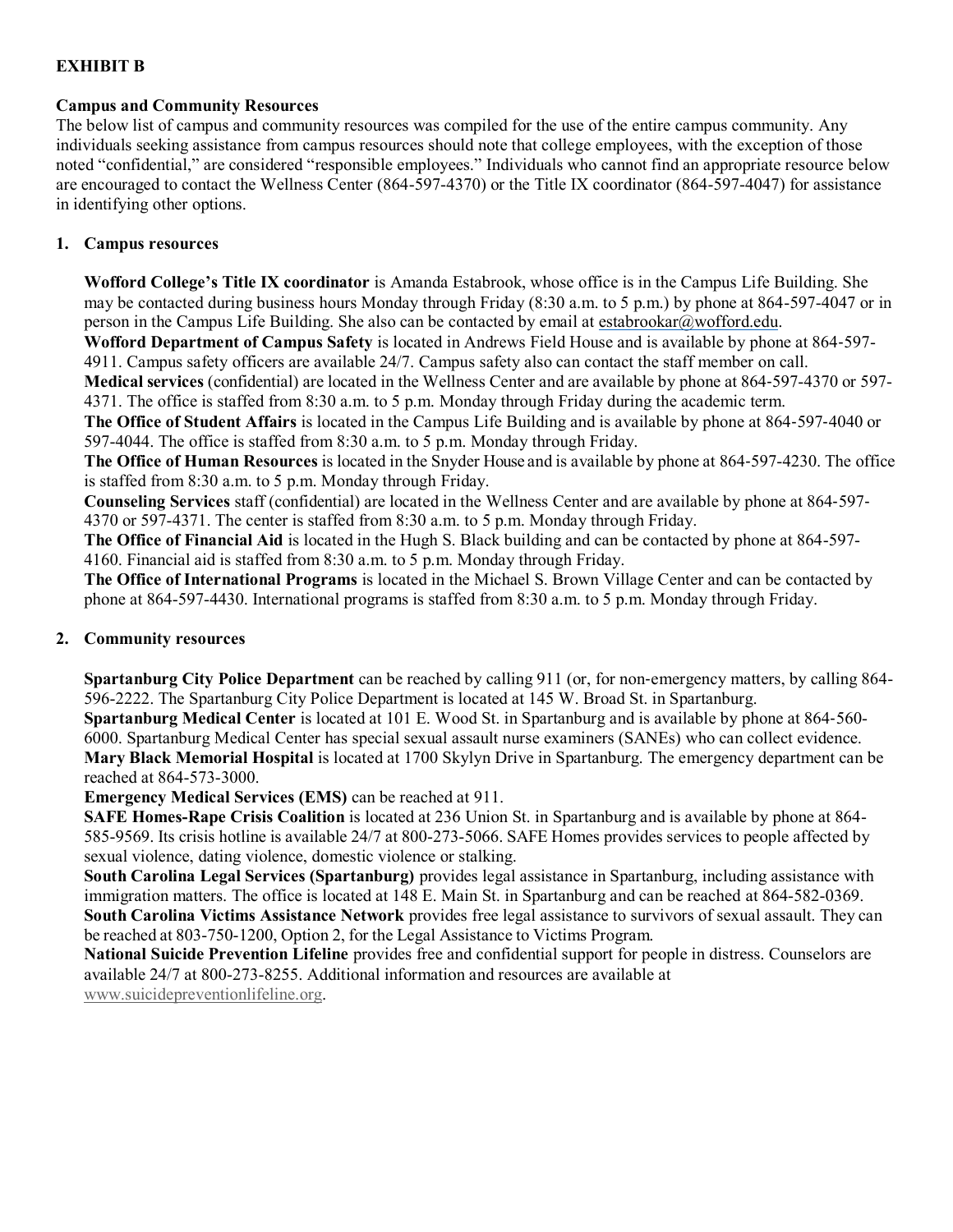## **EXHIBIT C**

## **Prohibited Conduct under this Policy**

Conduct defined in Exhibit B of this policy is prohibited regardless of the sex, sexual orientation, sexual identity, gender or gender identity of the complainant or respondent.

- **A. Dating violence.** "Dating violence" means violence committed by a person who is or has been in a social relationship of a romantic or intimate nature with the victim. The existence of such a relationship shall be determined based on the complainant's statement and with consideration of the length of the relationship, the type of relationship and the frequency of interaction between the persons involved in the relationship. Dating violence includes, but is not limited to, sexual or physical abuse or the threat of such abuse. Dating violence does not include acts covered under the definition of domestic violence.
- **B. Domestic violence.** "Domestic violence" includes felony or misdemeanor crimes of violence committed by:
	- **i.** A current or former spouse of the victim.
	- **ii.** A person with whom the victim shares a child in common.
	- **iii.** A person who is cohabiting with or has cohabited with the victim as a spouse or intimate partner.
	- **iv.** A person similarly situated to a spouse of the victim under the domestic or family violence laws of the state of South Carolina.
	- **v.** Any other person against an adult or youth victim who is protected from that person's acts under the domestic or family violence laws of the state of South Carolina.
- **C. Failure to comply.** "Failure to comply" means any action taken in opposition to a college directive under this policy. For the purposes of this policy, "college directive" includes, but is not limited to, sanctions, no contact orders, facilitated resolution agreements and interim and final accommodations and corrective action.
- **D. Gender-based harassment.** "Gender-based harassment" is any unwelcome verbal, nonverbal, written, electronic, or physical conduct based on gender identity or expression, sexual orientation, pregnant or parenting status, and nonconformity with gender stereotypes which may include acts of aggression, intimidation, or hostility. Examples of gender-based harassment include instances in which:
	- **i.** Submission or consent to the behavior is reasonably believed to carry consequences for the individual's education, employment, on‐campus living environment or participation in a college activity.
	- **ii.** The behavior is so severe or pervasive that it has the effect of substantially interfering with the individual's work or educational performance by creating an intimidating, hostile or demeaning environment for employment, education, on‐campus living or participation in a college activity.
- **E. Sexual assault.** "Sexual assault" consists of (i) sexual contact and/or (ii) sexual intercourse without consent (as defined in "related definitions.")
	- **i.** Sexual contact:
		- Any intentional sexual touching
		- However slight
		- With any object or body part (as described below)
		- Performed by a person upon another person

Sexual contact includes (a) intentional touching of the breasts, buttocks, groin or genitals, whether clothed or unclothed, or intentionally touching another with any of these body parts; and (b) making another touch your or themselves with or on any of these body parts.

- **ii.** Sexual intercourse:
	- Any penetration
	- However slight
	- With any object or body part (as described below)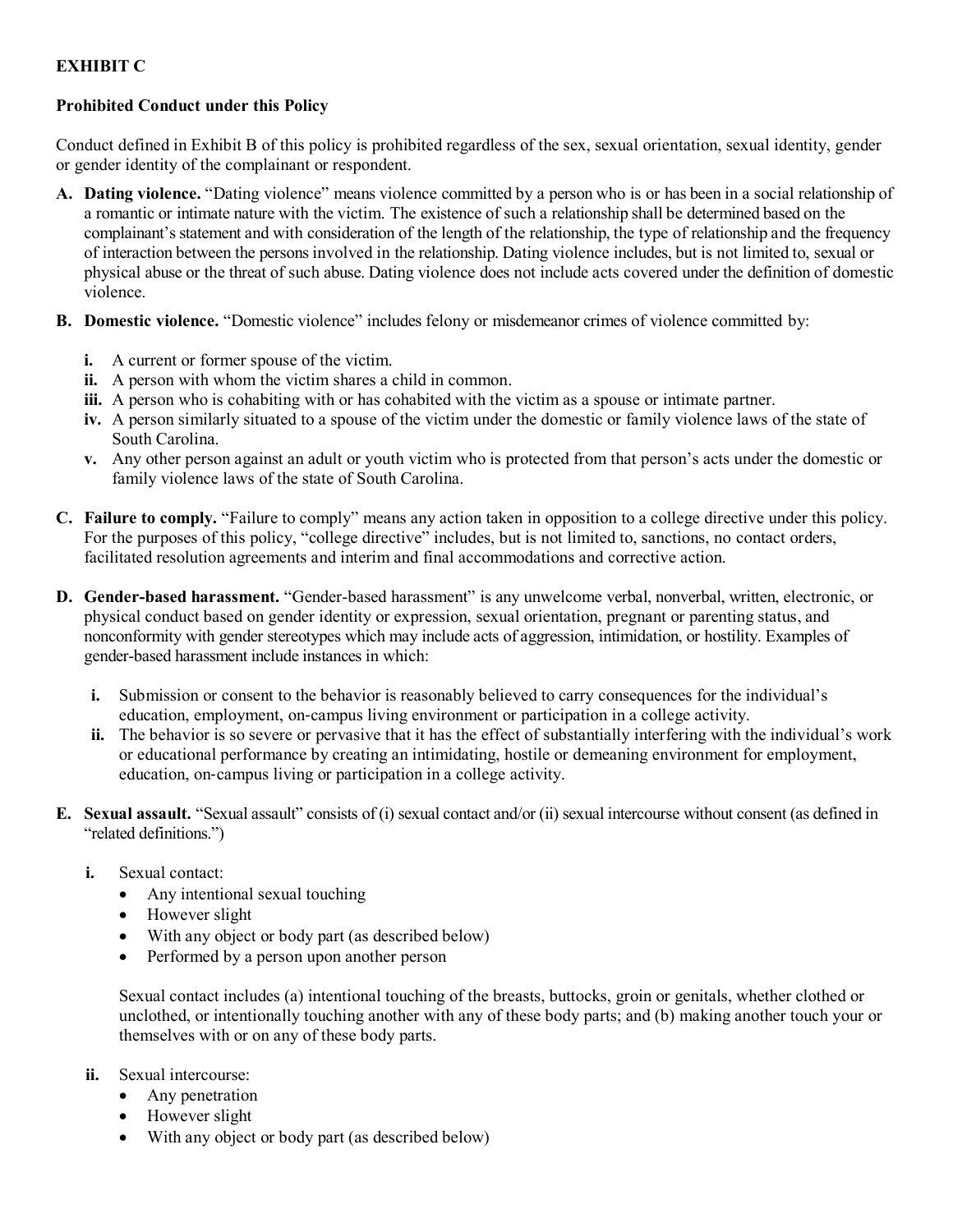• Performed by a person upon another person

Sexual intercourse includes (a) vaginal penetration by a penis, object, tongue or finger; (b) anal penetration by a penis, object, tongue or finger; and (c) any contact, no matter how slight, between the mouth of one person and the genitalia of another person.

- **F. Retaliation.** "Retaliation" means any adverse action threatened or taken against a person because they have filed, supported or provided information in connection with a complaint of prohibited conduct, including but not limited to, direct and indirect intimidation, threats and harassment. The prohibition of retaliation does not end with the resolution of the complaint. Retaliation may be present even after a finding of "not responsible" on allegations of prohibited conduct. Retaliatory behavior is not limited to behavior by the accused individual and covers behaviors by their associates as well as third parties. Retaliation does not include good faith actions lawfully pursued in response to a report of prohibited conduct.
- **G. Sexual and gender-based misconduct.** "Sexual and gender-based misconduct" is an overarching term for any unwelcome conduct of a sexual nature or directed at someone because of their gender identity or expression or sexual orientation, including anyconduct or act of a sexual nature perpetrated against an individual without consent. Sexual and gender-based misconduct can occur between strangers or acquaintances, including people involved in an intimate or sexual relationship. Sexual and gender-based misconduct can be committed by anyone regardless of gender, and it can occur between people of the same or different gender. The college encourages reporting of all sexual and gender-based misconduct. Sexual and gender-based misconduct includes but is not limitedto:
	- Dating violence.
	- Domestic violence.
	- Gender-based harassment.
	- Sexual assault.
	- Sexual exploitation.
	- Sexual harassment.
	- Sexual intimidation.
	- Stalking.
- **H.** Sexual exploitation. "Sexual exploitation" means any act of taking non-consensual, unjust or abusive sexual advantage of another person for one's own advantage or benefit or to benefit or advantage anyone other than the person being exploited. Sexual exploitation includes, but is not limited to:
	- Causing or attempting to cause another person to be incapacitated in order to gain a sexual advantage over such person.
	- Prostituting another person (i.e., personally gaining money, privilege or power from the sexual activities of another).
	- Non-consensual videotaping, photographing or audio-taping of sexual activity and/or distribution of private sexual activity or a person's intimate parts (including genitalia, groin, breast or buttocks) without consent via media such as, but not limited to, the internet.
	- Exceeding the boundaries of consent (e.g., allowing another person to observe consensual sex without the knowledge of or consent from all participants).
	- Voyeurism.
	- Knowingly or recklessly transmitting a sexually transmitted disease (including HIV) to another individual.
- **I. Sexual harassment.** "Sexual harassment" is any unwelcome verbal, nonverbal, written, electronic or physical conduct of a sexual nature. Examples of sexual harassment include instances in which:
	- Submission or consent to the behavior is reasonably believed to carry consequences for the individual's education, employment, on-campus living environment or participation in a college activity. Examples of this type of sexual harassment include:
		- **o** Pressuring an individual to engage in sexual behavior for some educational or employment benefit.
		- **o** Making a real or perceived threat that rejecting sexual behavior will carry a negative educational or employment consequence for the individual.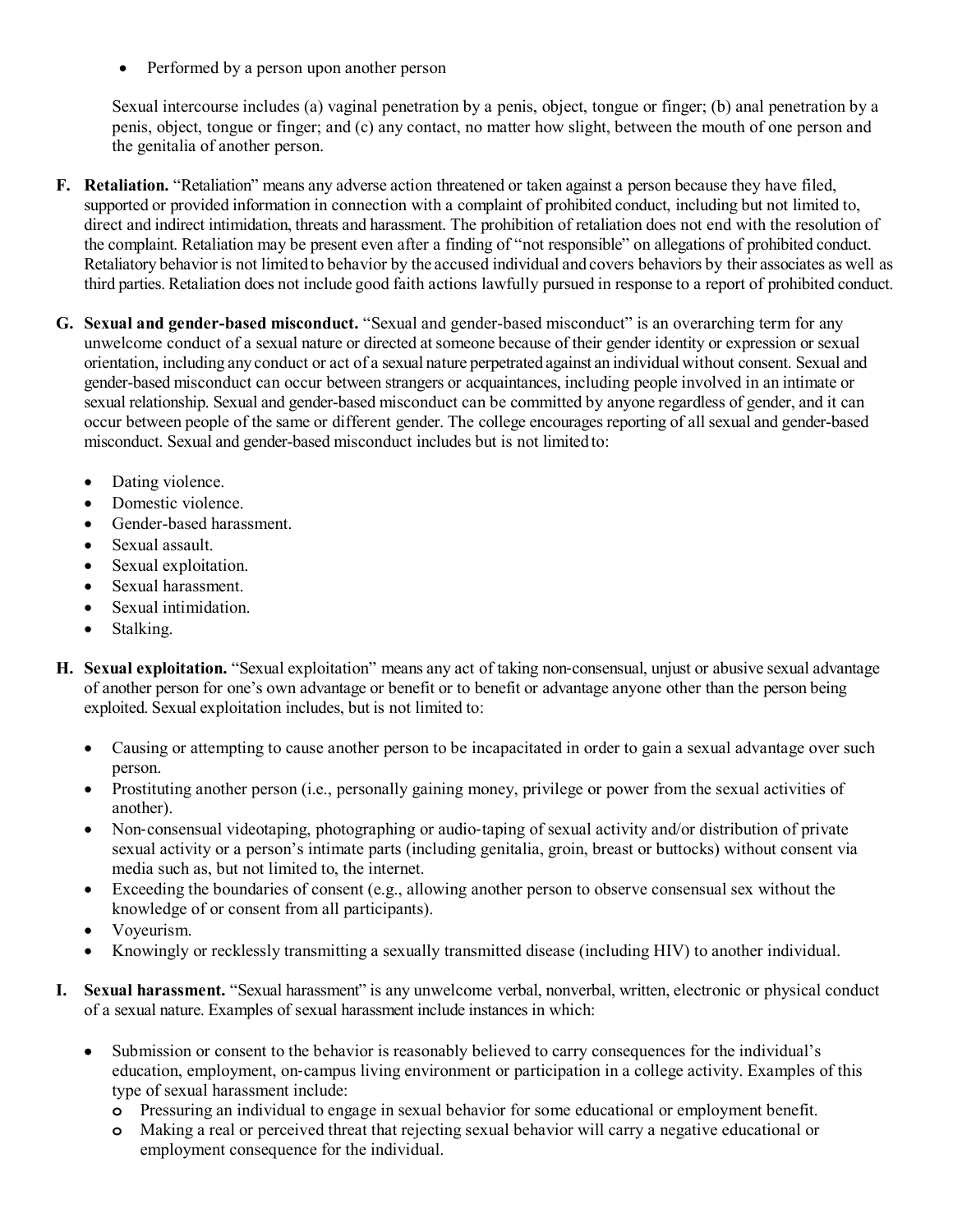- The behavior is so severe or pervasive that it has the effect of substantially interfering with the individual's work or educational performance by creating an intimidating, hostile or demeaning environment for employment, education, on-campus living or participation in a college activity. Examples of this type of sexual harassment include:
	- o One or more instances of sexual assault.
	- o Persistent unwelcome efforts to develop a romantic or sexual relationship.
	- o Unwelcome sexual advances or requests for sexual favors.
	- o Unwelcome commentary about an individual's body or sexual activities.
	- o Repeated and unwelcome sexually‐oriented teasing, joking or flirting.
	- o Verbal abuse of a sexual nature.
- **J. Sexual intimidation.** "Sexual intimidation" includes but is not limited to:
	- Threatening, expressly or impliedly, to commit a sexual act upon another person without their consent.
	- Engaging in indecent exposure (intentionally exposing one's sexual organs in public) with the intention of alarming, distressing and/or offending others.
- **K. Stalking.** "Stalking" means engaging in a course of conduct directed at a specific person that would cause a reasonable person to fear for their safety or the safety of others or suffer substantial emotional distress.

For purposes of this definition, "course of conduct" means two or more acts, including, but not limited to, acts in which the stalker directly, indirectly or through third parties, by any action, method, device or means,follows, monitors, observes, surveils, threatens or communicates to or about a person, or interferes with a person's property; "reasonable person" means a reasonable person under similar circumstances and with similar identities to the victim; and "substantial emotional distress" means significant mental suffering or anguish that may, but does not necessarily, require medical or other professional treatment or counseling.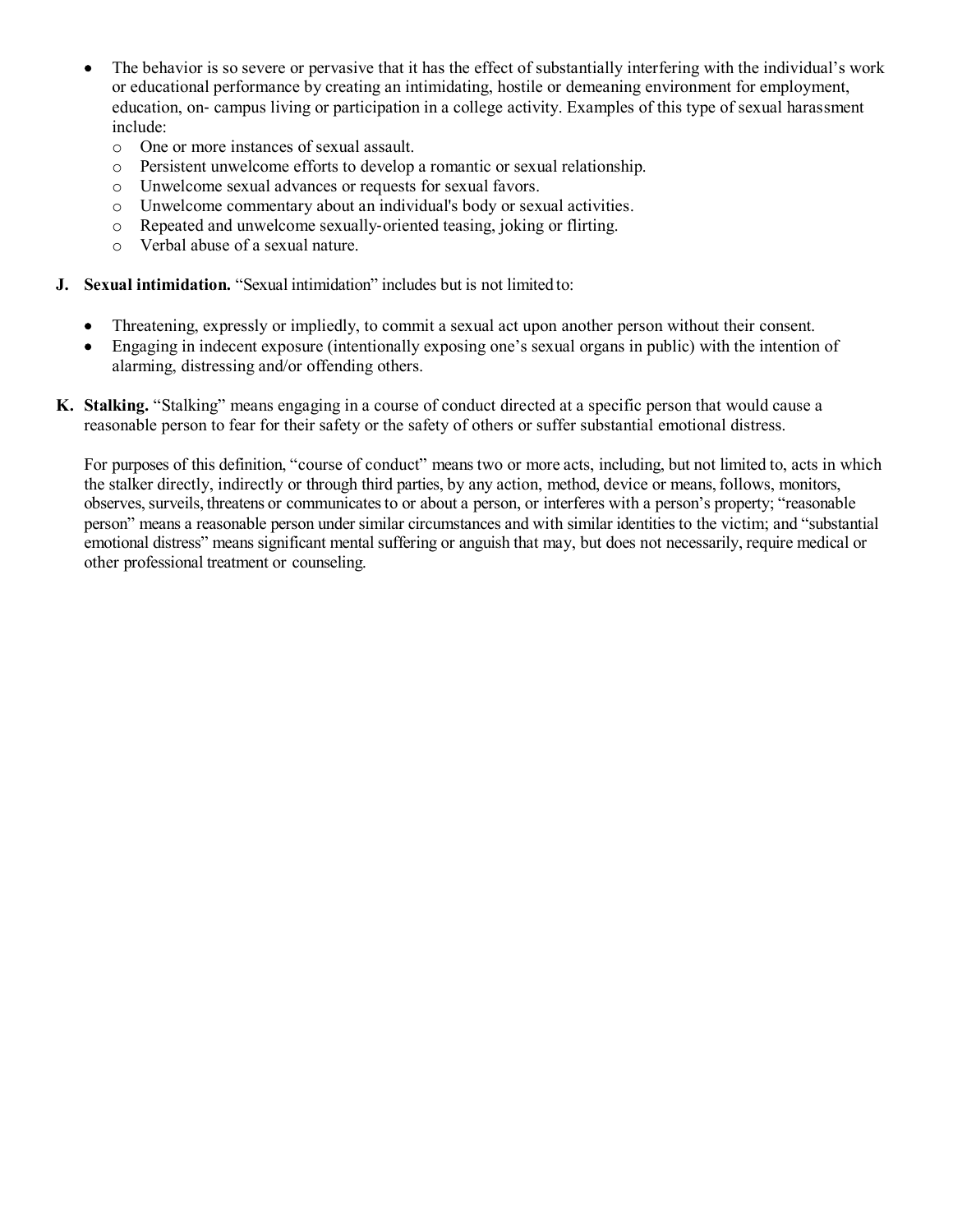## **EXHIBIT D**

#### **Related Definitions**

- **A. Appeals officer.** "Appeals officer" is defined in Section 7.04(B). Individuals who may serve in this capacity will receive regular professional training in investigation and determination practices and procedures and issues related to sexual and gender-based misconduct.
- **B. Assigned Title IX deputy coordinator.** The "assigned Title IX deputy coordinator" meansthe Title IX Deputy coordinator assigned by the Title IX coordinator to handle a given complaint. In some cases, the Title IX coordinator may serve this function.
- **C. Clery Act.** The Jeanne Clery Disclosure of Campus Security Policy and Campus Crime Statistics Act (the "Clery Act") is a federal statute codified at 20 U.S.C. § 1092(f), with implementing regulations in the U.S. Code of Federal Regulations at 34 C.F.R. § 668.46. The Clery Act requires all colleges and universities that participate in federal financial aid programs to keep and disclose information about crime on and near their respective campuses.
- **D. Complainant.** A "complainant" is an individual who files a complaint of prohibited conduct or on whose behalf a complaint is filed.
- **E. Complaint.** A "complaint" is an allegation of prohibited conduct asserted against another party and initiated pursuant to Section 6.01.
- **F. Confidential resource.** "Confidential resource" is defined in Section 3.01.
- **G. Consent.** "Consent" is informed, freely and actively given, and mutually understandable words or actions that indicate a willingness to participate in mutually agreed-upon sexual activity. Consent is mutually understandable when a reasonable person would consider the words or actions of the parties to have manifested a clear and unambiguous agreement between them to engage in certain conduct with each other. Consent cannot be gained by ignoring or acting in spite of the objections of another.

Consent cannot be inferred from:

- Silence, passivity or lack of resistance alone.
- A current or previous dating or sexual relationship alone (or the existence of such a relationship with anyone else).
- Attire.
- The buying of dinner or the spending of money on a date.
- Consent previously given (i.e., consenting to one sexual act does not imply consent to another sexual act).

Consent is not effective if it is obtained through the use of physical force, violence, duress, deception, intimidation, coercion or the threat, expressed or implied, of bodily injury. Whether a party used intimidation or coercion to obtain consent will be determined by reference to the perception of a reasonable person found in the same or similar circumstances.

Consent may never be given by:

- Minors, even if the other participant did not know the minor's age.
- Mentally disabled persons, if their disability was reasonably knowable to a sexual partner who is not mentally disabled.
- Persons who are incapacitated. The use of alcohol or drugs does not diminish one's responsibility to obtain consent and does not excuse conduct that constitutes sexual or gender-based misconduct under this policy.

If at any time during a sexual act any confusion or ambiguity is or should reasonably be apparent on the issue of consent, it is incumbent upon each individual involved in the activity to stop and clarify the other's willingness to continue and capacity to consent. Neither party should make assumptions about the other's willingness to continue.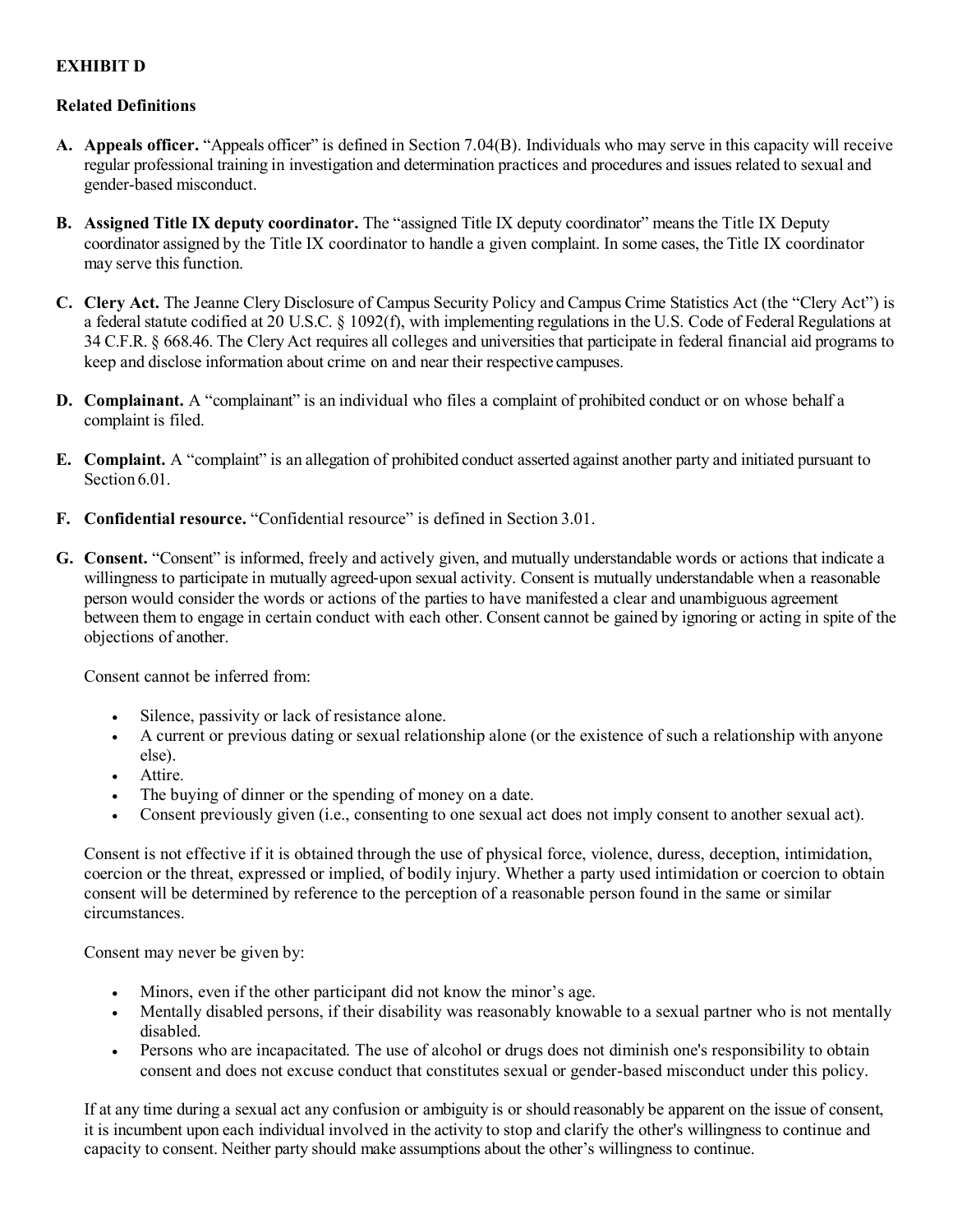- **H. Day.** A "day" is a business day, unless otherwise specified.
- **I. Education record.** "Education record" has the meaning assigned to it underFERPA.
- **J.** FERPA. The Family Educational Rights and Privacy Act ("FERPA") is a federal statute codified at 20 U.S.C. § 1232g, with implementing regulations at 34 § C.F.R. 99. FERPA protects the privacy of student education records. FERPA grants to eligible students the right to access, inspect, and review education records, the right to challenge the content of education records and the right to consent to the disclosure of education records.
- **K. Outcome letter.** The "outcome letter" is the notice provided concurrently to the complainant and respondent after the review panel makes a determination that a respondent is "responsible" or "not responsible" for violating the Sexual and Gender-Based Misconduct Policy at the conclusion of the formal resolution process.
- **L. Incapacitated.** "Incapacitated" means lacking the physical and/or mental ability to make informed, rational judgments. A person may be incapacitated for a variety of reasons, including but not limited to being asleep or unconscious, having consumed alcohol or taken drugs, or experiencing blackouts or flashbacks.
- **M. Investigators.** The "investigators" are neutral fact‐finders who are designated by the assigned Title IX deputy coordinator to investigate a complaint. The investigators will be trained annually on (1) reasonable and appropriate investigative techniques and (2) issues related to sexual and gender-based misconduct.
- **N. Material sexual misconduct.** "Material sexual misconduct" is sexual and gender-based misconduct that, taking into account the totality of the circumstances, is sufficiently serious and significant to warrant adjudication under, and discipline pursuant to, this policy. Specifically, to determine whether sexual or gender-based misconduct rises to the level of material sexual misconduct, consideration will be given to the following criteria: (1) the type, frequency and duration of the conduct (the more severe the conduct, the less the need to show a repetitive series of incidents, particularly if the conduct is physical), (2) the identity of and relationship between the alleged victim and the respondent, (3) the number of individuals involved, (4) the age and sex of the alleged victim and the respondent, (5) the location of the incidents and the context in which they occurred, and (6) whether there have been similar incidents.
- **O. Personally identifiable information.** "Personally identifiable information" (as that term is defined by FERPA) includes, but is not limited to:
	- A student's name.
	- The name of a student's parent(s) or other family members.
	- The address of a student or a student's family.
	- A personal identifier, such as a student's social security number, student number or biometric record.
	- Other indirect identifiers, such as a student's date of birth, place of birth or mother's maiden name.
	- Other information that, alone or in combination, is linked or linkable to a specific student and that would allow a reasonable person in the college community, who does not have personal knowledge of the relevant circumstances, to identify the student with reasonable certainty.
	- Information requested by a person whom the college reasonably believes knows the identity of the student to whom the education record relates.
- **P. Preponderance of the evidence.** "Preponderance of the evidence" is the evidentiary standard used in this policy to determine whether the sum of all the evidence shows that it is more likely than not that a respondent violated the Sexual and Gender-Based Misconduct Policy.
- **Q. Respondent.** A "respondent" is an individual who has been accused in a complaint of violating the Sexual and Gender-Based Misconduct Policy.
- **R. Responsible employee.** A "responsible employee" is an employee of the college who has the obligation to report to the Title IX coordinator any complaints or allegations of sexual or gender-based misconduct of which he or she becomes aware. Confidential resources are not "responsible employees," but all other employees are "responsible employees" and are required to share all available information related to sexual and gender-based misconduct with the Title IX coordinator.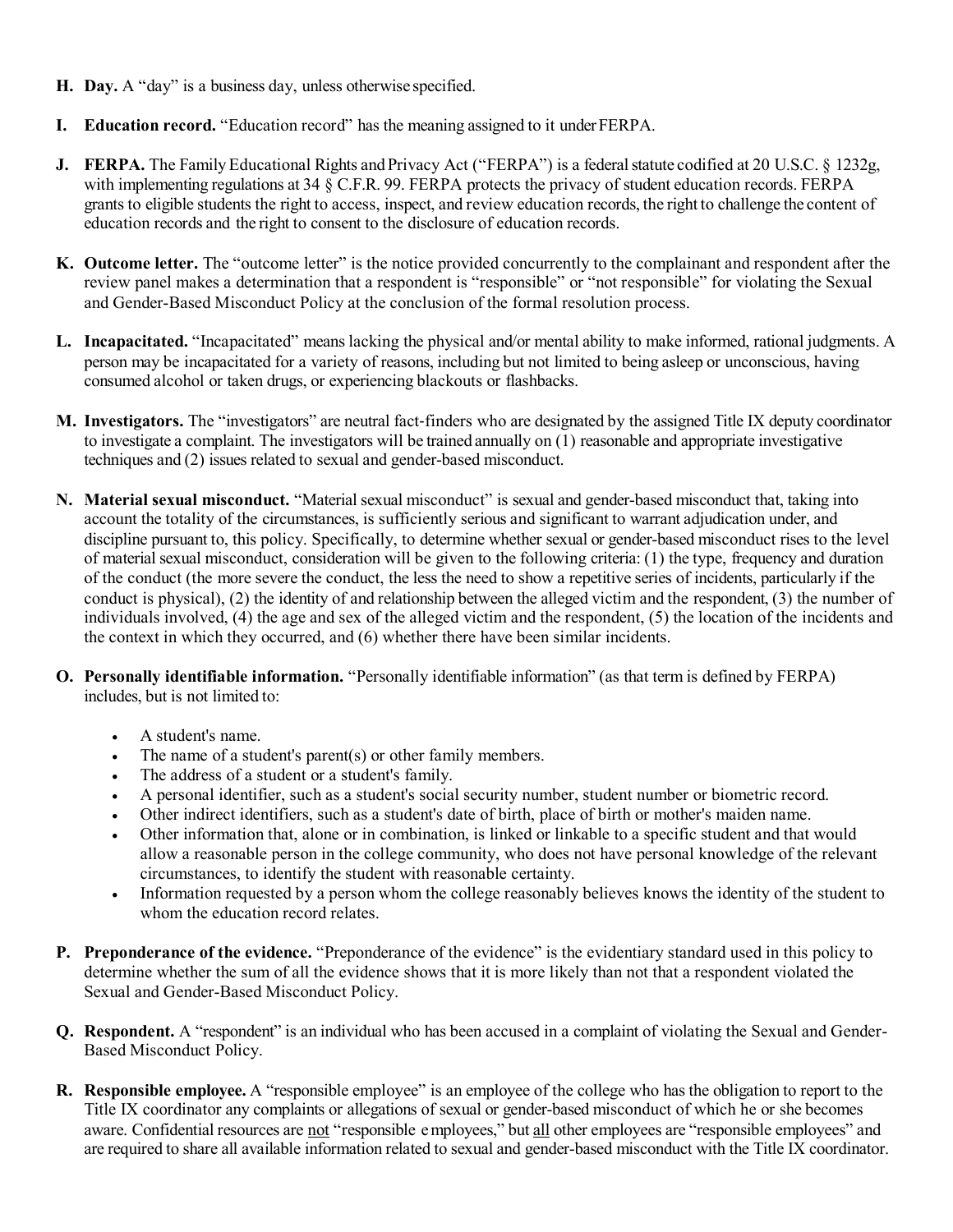- **S. Review panel.** The "review panel" is defined in Section 7.02(B). The review panel consists of trained investigators.
- **T. Sanction letter.** The "sanction letter" is the notice of sanctions provided concurrently to the complainant and respondent during the formal resolution process when a review panel finds a respondent responsible for violating the Sexual and Gender-Based Misconduct Policy and the Title IX coordinator and appropriate administrator determine sanctions.
- **U. Third**‐**party reporter.** A "third‐party reporter" is an individual who reports or files a complaint alleging that another individual is the victim of sexual or gender-based misconduct.
- **V. Title IX coordinator.** The college's "Title IX coordinator" is Amanda Estabrook. Ms. Estabrook's office is located in the Campus Life Building, and she may be contacted by phone at 864-597-4047 or by email at [estabrookar@wofford.edu.](mailto:estabrookar@wofford.edu) [The](mailto:597-4375orbyemailatnicholsmm@wofford.edu.The) Title IX coordinator has ultimate oversight responsibility for handling Title IX–related complaints and for identifying and addressing any patterns or systemic problems involving sexual and gender-based misconduct. The Title IX coordinator is available to meet with individuals who are involved with or concerned about issues or college processes, incidents, patterns or problems related to sexual or gender-based misconduct. All allegations involving sexual and gender-based misconduct should be directed to the Title IX coordinator.

The Title IX coordinator will receive regular professional training in resolution practices and procedures. More specifically, the Title IX coordinator will receive annual training on  $(1)$  issues related to dating violence, domestic violence, sexual assault and stalking, and (2) how to conduct a fair and equitable resolution process.

- **W. Title IX deputy coordinator(s).** The college's "Title IX deputy coordinators" are:
	- Matt Hammett, assistant dean of students for student involvement. Hammett can be reached by telephone at 864-597-4048, by email at [hammettmk@wofford.edu o](mailto:hammettmk@wofford.edu)r in person on the second floor of the Campus Life Building.
	- Demario Watts, assistant dean of students for diversity and leadership development. Watts may be reached by telephone at 864-597-4066, by email at wattsdl $@$ wofford.edu or in person on the second floor of the Campus Life Building.
	- Amy Lancaster, dean of international programs. Lancaster can be reached by telephone at 854-597-4430, by email at *lancasterae@wofford.edu* or in person on the first floor of the Michael S. Brown Village Center.

The Title IX deputy coordinators work under the oversight of the Title IX coordinator to assist with the handling of Title IX‐related complaints. The Title IX coordinator may, at their discretion, assign a Title IX deputy coordinator as the assigned Title IX deputy coordinator in connection with a given complaint.

The Title IX deputy coordinators will receive regular professional training in resolution practices and procedures. More specifically, the Title IX deputy coordinators will receive annual training on (1) issues related sexual and gender-based misconduct and (2) how to conduct a fair and equitable resolution process.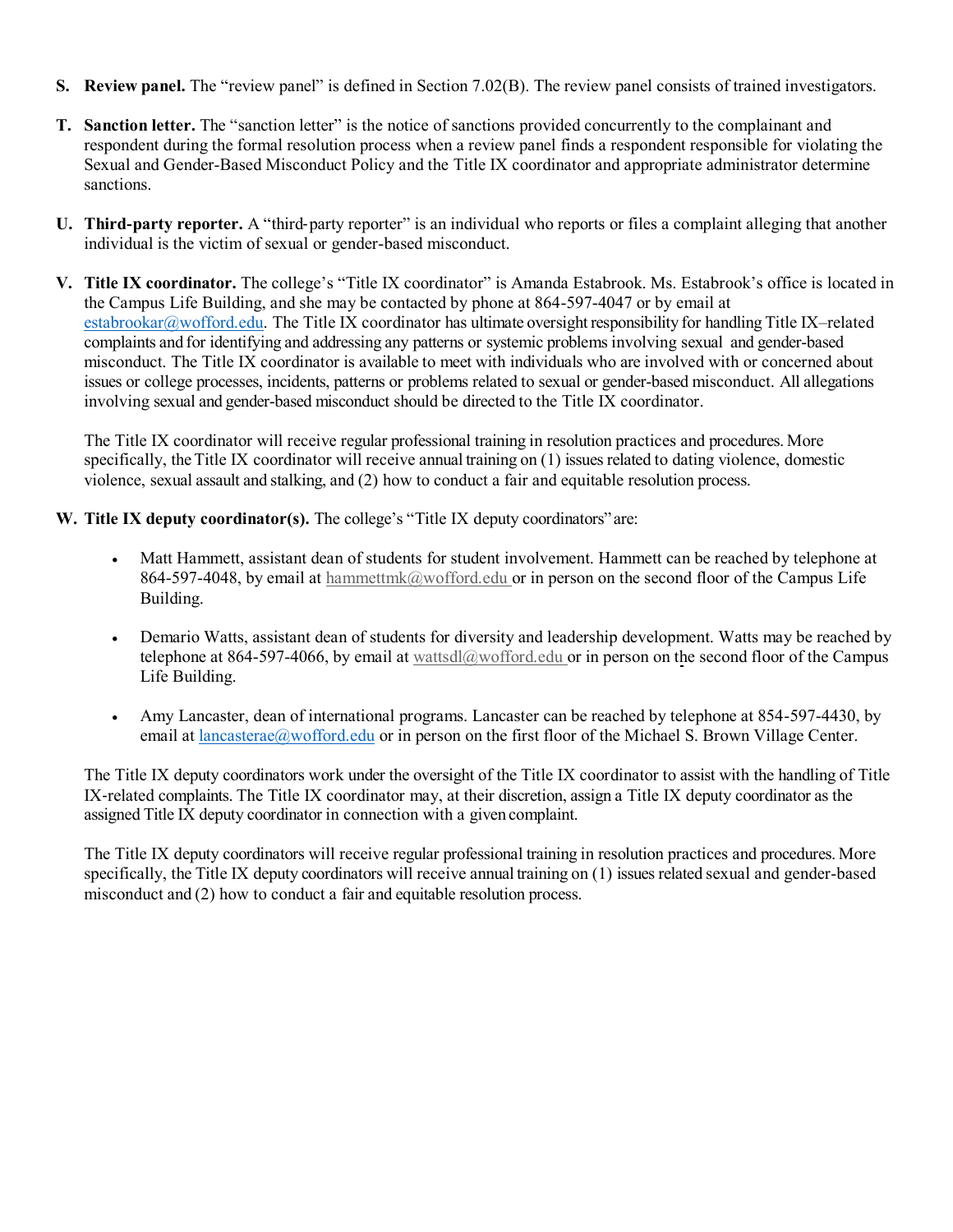## **EXHIBIT E**

#### **Sexual and Gender-Based Misconduct Education**

## **OUTREACH AND PREVENTION**

Wofford College is committed to the prevention of sexual and gender-based misconduct and routinely conducts outreach and educational programming designed to increase awareness of the prevalence of sexual and gender-based misconduct involving college‐age students and other college constituents, inform the Wofford community about issues related to sexual and genderbased misconduct such as substance abuse and the role of the bystander and promote knowledge of the college's Sexual and Gender-Based Misconduct Policy.

#### **TRAINING**

The college regularly conducts training for its constituents, including the following groups:

- Title IX coordinator and Title IX deputy coordinators.
- Investigators.
- Appeals officers.
- Employees.
- Students.
- Campus Safety officers.

These groups are trained, as appropriate and applicable, on such subjects as:

- The Sexual and Gender-Based Misconduct Policy.
- Title IX and related regulatory guidance.
- The college's responsibility to address allegations of sexual and gender-based misconduct.
- Recognizing and responding to reports of sexual and gender-based misconduct.
- Understanding common and counterintuitive victim responses (during and after an incident) and the effect of sexual and gender-based misconduct on victims.
- Understanding the link between substance abuse and sexual and gender-based misconduct.
- Which employees are "responsible employees" and which individuals and offices are confidential resources.
- Reasonable, appropriate and sensitive investigative and interview techniques.
- Issues related to dating violence, domestic violence, sexual assault and stalking.
- Conducting reliable, impartial and fair investigations and determinations.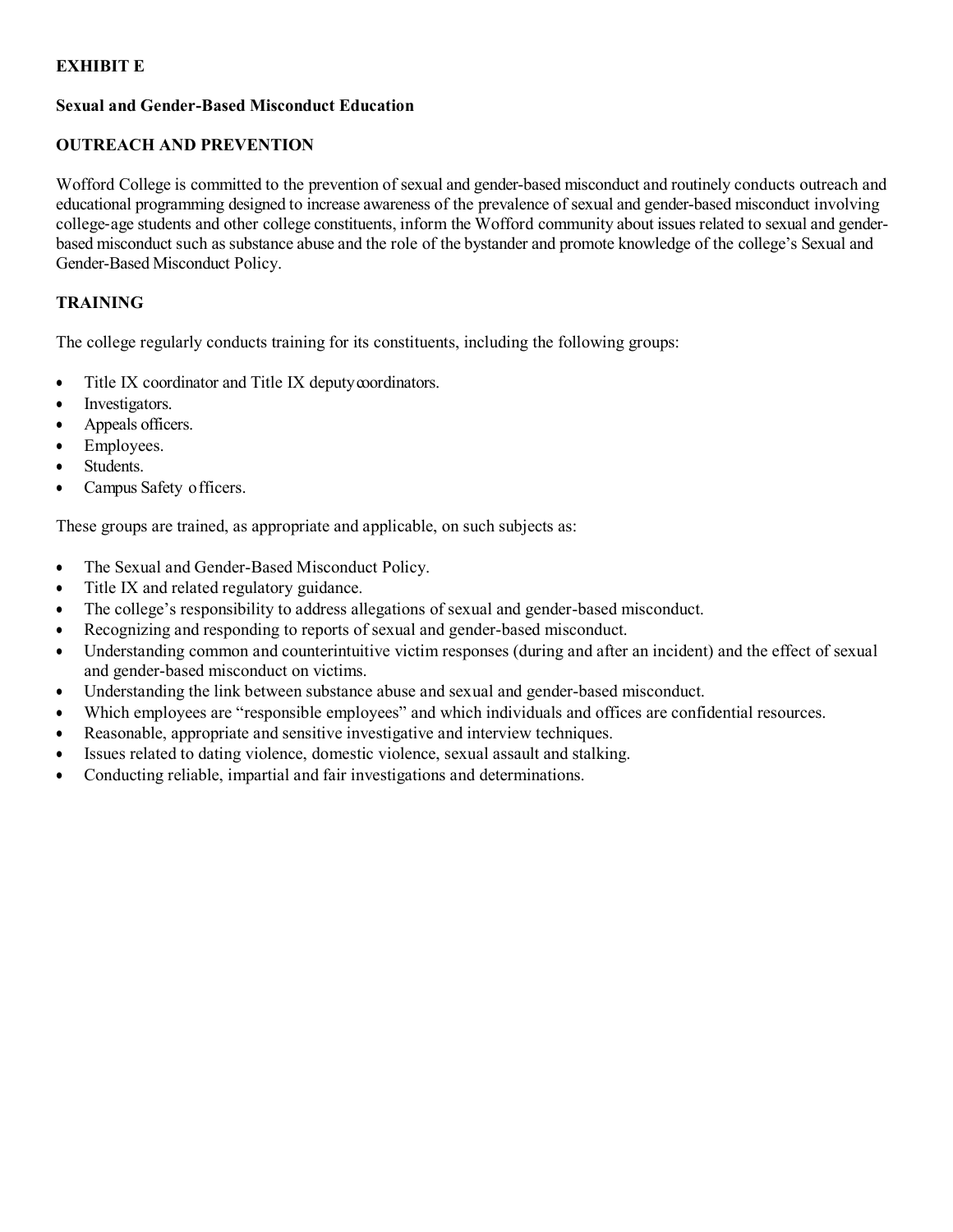#### **Sexual Assault Education Programs**

The Office of Campus Safety, in conjunction with other departments on campus, conducts several sexual assault awareness and education programs for employees and students throughout 2017. For example, all first-year students completed one phase of the EverFi online sexual assault and dating violence prevention course prior to beginning the first semester and the second, follow-up phase midway through the fall semester. Employees also completed an employee version of the EverFi course. In addition, each first- year student attended a mandatory sexual assault prevention workshop that was presented by a nationally known speaker, Lindsay Drakulic, as part of the first-year student seminar program. Drakulic presented an intense program on sexual assault, stalking and dating violence prevention and awareness. In addition, the college opened up an iteration of Drakulic's program for the entire campus community, including faculty and staff. Other sexual assault awareness programs and offerings are listed below.

The college offered the following primary prevention and awareness programs for all incoming students in 2017:

| <b>Name of Program</b>        | <b>Date Held</b> | <b>Location Held</b>  | <b>Which Prohibited</b>       |
|-------------------------------|------------------|-----------------------|-------------------------------|
|                               |                  |                       | <b>Behavior*</b> Covered?     |
| Everfi online training        | August-Sept. 1   | Online                | Sexual assault                |
| mandatory for first-year      |                  |                       | Dating violence               |
| students                      |                  |                       | <b>Bystander</b> intervention |
| First-Year Seminar            | $Oct$ 2-6        | Classrooms throughout | Bystander intervention        |
| (required for all first year) |                  | campus                | Sexual assault prevention     |
| students)                     |                  |                       |                               |
| Lindsay Drakulic              | Oct 5            | Leonard Auditorium    | Sexual assault                |
| (national speaker, open to    |                  |                       | Bystander intervention        |
| entire campus)                |                  |                       |                               |
| Everfi follow-up for all      | Oct. 15          | Online                | Sexual assault                |
| first year students           |                  |                       | Dating violence               |
|                               |                  |                       | <b>Bystander</b> intervention |

The college offered the following primary prevention and awareness programs for all new employees in 2017:

| <b>Name of Program</b> | Date Held                      | <b>Location Held</b> | <b>Which Prohibited</b><br>Bevhavior*<br>Covered? |
|------------------------|--------------------------------|----------------------|---------------------------------------------------|
| Everti for employees   | Upon hiring and<br>orientation | Online               | Sexual assault<br>Misconduct awareness            |

The college offered the following programs for the entire campus community in 2017:

| <b>Name of Program</b>    | Date Held | <b>Location Held</b>       | <b>Which Prohibited</b> |
|---------------------------|-----------|----------------------------|-------------------------|
|                           |           |                            | Behavior*               |
|                           |           |                            | Covered?                |
| Self-defense              | March 24  | Richardson Physical        | Sexual assault          |
|                           |           | <b>Activities Building</b> |                         |
| Spring bBreak Safety Fair | March 27  | <b>Burwell Building</b>    | Sexual assault          |
|                           |           |                            | prevention              |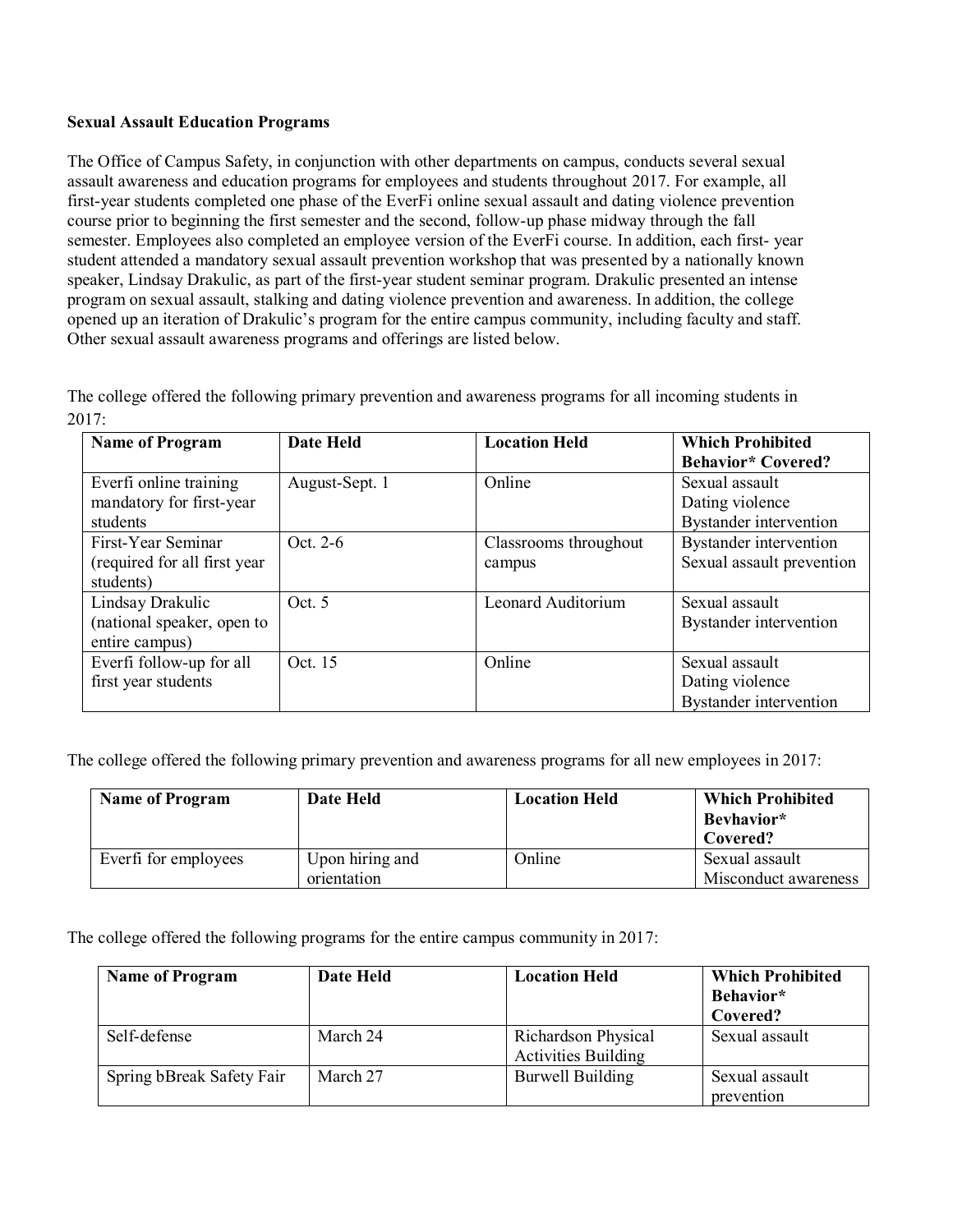|                                                                                       |          |                                                                    | <b>Bystander</b><br>intervention                                                           |
|---------------------------------------------------------------------------------------|----------|--------------------------------------------------------------------|--------------------------------------------------------------------------------------------|
| <b>Fundraiser for SAFE</b><br>Homes-Rape Crisis<br>Coalition (donate a meal<br>event) | April 12 | Burwell Dining Hall,<br>Zach's Snack Bar                           | Domestic violence<br>Dating violence                                                       |
| Lindsay Drakulic (national<br>speaker, open to entire<br>campus)                      | April 12 | McMillan Theater,<br>Campus Life Building                          | Sexual assault<br><b>Bystander</b><br>intervention                                         |
| Sex trafficking in South<br>Carolina                                                  | April 13 | McMillan Theater,<br><b>Campus Life Building</b>                   | Sexual assault<br>Sexual abuse                                                             |
| "Finding Voice" exhibit                                                               | April 24 | Martha Cloud Chapman<br>Gallery, Campus Life<br><b>Building</b>    | Sexual assault<br>prevention                                                               |
| <b>Bystander Intervention</b><br>Workshop                                             | April 28 | Olin Building                                                      | Dating violence<br>Domestic violence<br>Sexual assault<br><b>Bystander</b><br>intervention |
| Denim Day                                                                             | April 27 | Main Building                                                      | Sexual anssault<br>prevention<br>Relationship<br>violence prevention                       |
| Take Back the Night (with<br>self-defense class)                                      | April 27 | Stewart H. Johnson Greek<br>Village                                | Sexual assault                                                                             |
| Lindsay Drakulic (national<br>speaker, open to entire<br>campus)                      | Oct. 5   | Leonard Auditorium,<br>Main Building                               | Sexual assault<br><b>Bystander</b><br>intervention                                         |
| <b>Domestic/Dating Violence</b><br><b>Awareness and Prevention</b>                    | Oct. 9   | Meadow Multicultural<br>House, Stewart H.<br>Johnson Greek Village | Domestic violence<br>Dating violence                                                       |

The college offered the following programs for employees in 2017:

| <b>Name of Program</b>      | <b>Date Held</b> | <b>Location Held</b>       | <b>Which Prohibited</b> |
|-----------------------------|------------------|----------------------------|-------------------------|
|                             |                  |                            | Behavior*               |
|                             |                  |                            | Covered?                |
| Campus Safety training for  | April 19         | Anna Todd Wofford          | Sexual assault          |
| Campus Safety staff: New    |                  | Center, Andrews Field      | Domestic violence       |
| S.C. statutes by SAFE       |                  | House                      | Dating violence         |
| Homes-Rape Crisis           |                  |                            | <b>Stalking</b>         |
| Coalition                   |                  |                            |                         |
| New faculty "Responsible"   | Aug. 28          | McMillan Theater,          | Title IX "responsible"  |
| Employee" training          |                  | Campus Life Building       | employee"               |
|                             |                  |                            | responsibilities and    |
|                             |                  |                            | reporting               |
| <b>Athletics Department</b> | Sept. 11         | Richardson Physical        | <b>Bystander</b>        |
|                             |                  | <b>Activities Building</b> | intervention            |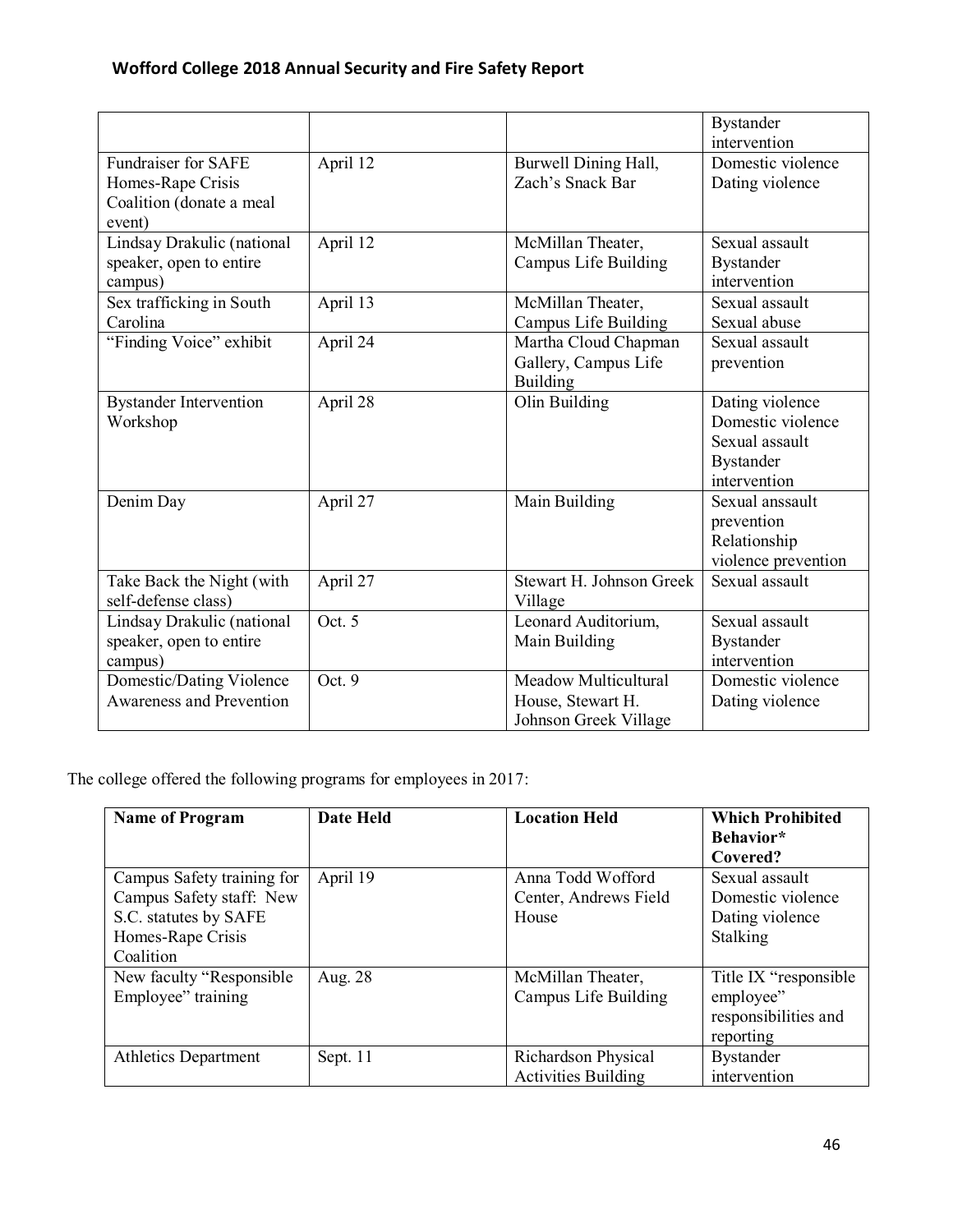|                                              |                           |                                                     | "Responsible"<br>employee" training                                         |
|----------------------------------------------|---------------------------|-----------------------------------------------------|-----------------------------------------------------------------------------|
| Resident assistants Title<br>IX Training     | Aug. 28                   | Anna Todd Wofford<br>Center, Andrews Field<br>House | Resident assistants<br>Title IX<br>responsibilities<br>training             |
| Short-Stay-Away Leaders<br>Title IX Training | Oct. 11, Oct. 15, Nov. 30 | Michael S. Brown Village<br>Center                  | Interim trip leader<br>Title IX reporting<br>procedures and<br>requirements |

## **Sex Offender Registry**

In accordance with the Federal Crime and Safety Reporting Act, Wofford College provides the website of South Carolina sex offenders on the Office of Campus Safety website. Sex offender information also can be found at [http://scor.sled.sc.gov/ConditionsOfUse.Aspx.](http://scor.sled.sc.gov/ConditionsOfUse.Aspx) The site lists the addresses of registered sex offenders and provides pictures of the offenders. To determine whether any offenders are registered within proximity of the campus, enter 429 North Church Street, Spartanburg, SC 29303 and hit search. Students who live off campus and want to determine whether any sex offenders live near their addresses should enter their complete address and hit search.

## **Discrimination and Harassment Policy**

## **Important Information**

 $\overline{a}$ 

Wofford faculty and staff are devoted to creating a welcoming and inclusive college community where everyone can pursue their academic and professional ambitions. Wofford recognizes diversity as a vital component of a high-quality education. It is our commitment to provide students, faculty and staff with the opportunity to embrace differences and learn to appreciate and practice civil discourse that can occur between individuals willing to share experiences and beliefs.

The Discrimination and Harassment Policy addresses incidents of bias. Bias incidents are any action(s) or statement(s) that intimidates, demeans, mocks, degrades, marginalizes or threatens individuals or groups based on that individual's or group's actual or perceived identities. A bias incident can occur whether the act is intentional or unintentional and may or may not be a legal act.<sup>2</sup> The Bias Incident Response Team (BIRT) oversees the process and resolution of all complaints and includes members of the faculty and staff who serve as case coordinators and/or investigators.

If you or someone you know may have been a victim of discrimination and/or harassment prohibited under this policy, you are strongly encouraged to seek immediate assistance. Assistance can be obtained 24 hours a day, seven days a week from the Wofford College Office of Campus Safety at 864-597-4911 or from a student affairs staff member on call.

During business hours (8:30 a.m. to 5 p.m. Monday through Friday), you also are encouraged strongly to contact:

**Bias Incident Response Team (BIRT) Coordinator**: **Demario Watts, M.Ed., MHRD** *He, Him, His*

<sup>2</sup> Definition adapted from Virginia Tech and the American College Personnel Association-College Student Educators International.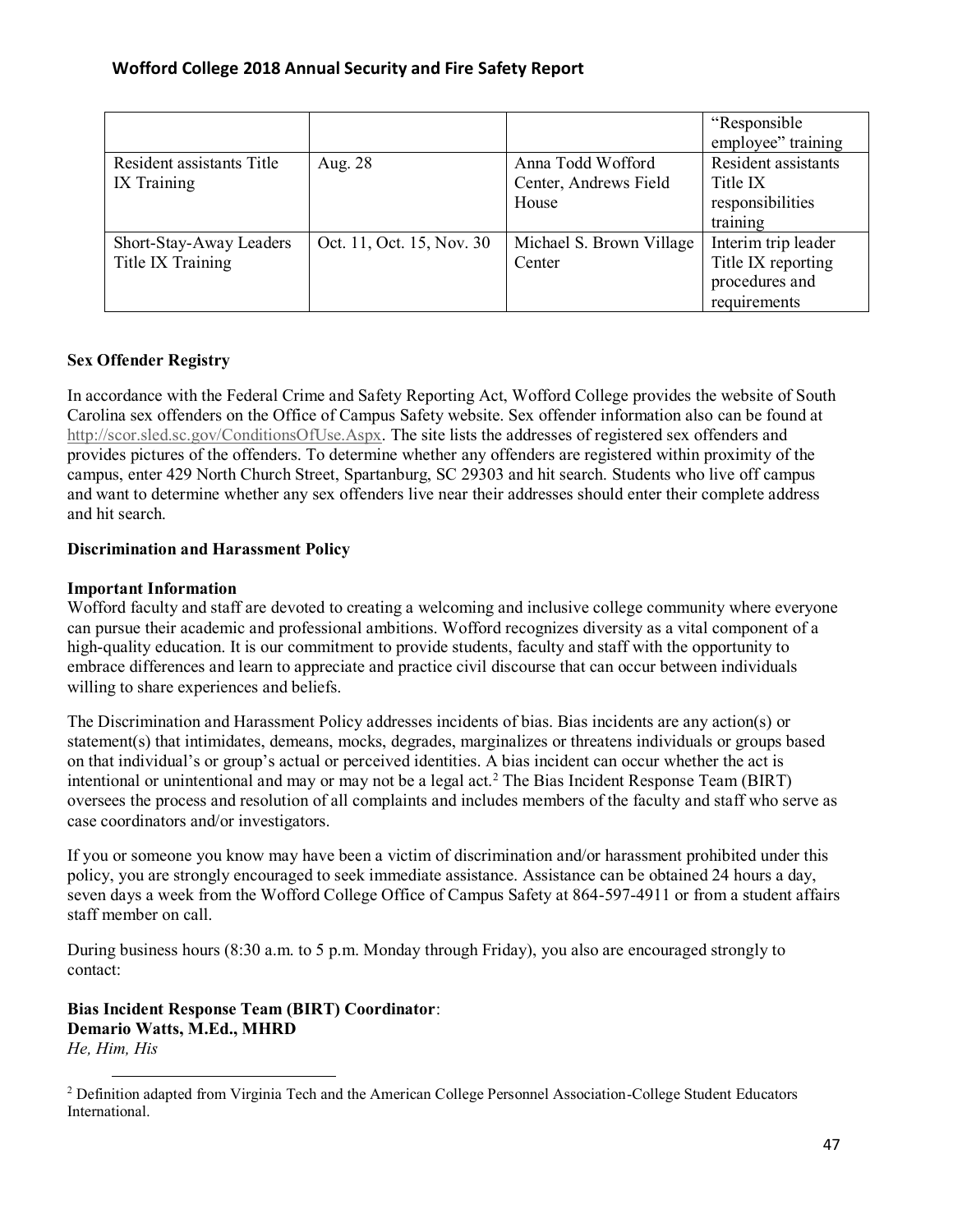Assistant Dean of Students for Diversity and Leadership Development Campus Life Building, Second Floor Wofford College 429 N. Church Street Spartanburg, SC 29303 Office: 864-597-4066 Email: [wattsdl@wofford.edu](mailto:wattsdl@wofford.edu)

#### **Notice of Nondiscrimination**

Wofford College does not discriminate on the basis of race, color, creed, religion, sex, age, national origin, disability, veteran status, sexual orientation or any legally protected status. *(Wofford Board of Trustees, adopted October 2012*). The following persons have been designated to handle inquiries regarding the nondiscrimination policies: Director of Human Resources, 864-597-4230, and Assistant Dean of Students for Diversity and Leadership Development, 864-597-4066.

## **Reporting Discrimination and Harassment**

Below are the reporting options for individuals who wish to report an incident involving discrimination and/or harassment. Individuals who wish to report anonymously can do so through the online reporting form. All complaints are private and are shared only with those who are directly involved in the process. Individuals have the option to request the report be used for informational purposes only; however, such requests limit the college's response. Requests that the report be used for informational purposes only will be evaluated by the BIRT coordinator or their designee to determine whether similar incidents have been reported and/or whether the incident impacts to the greater campus community. In those instances, the BIRT coordinator or their designee may determine further steps will need to be taken.

If the BIRT coordinator is listed as a witness, the reporting or the responding party, another member of the BIRT will oversee the case through its resolution.

| <b>Reporting Options:</b> | <b>Directions:</b>                             | Hours:                            |
|---------------------------|------------------------------------------------|-----------------------------------|
| Online                    | To report a bias incident online, complete the | 24 hours for submission           |
|                           | Bias Incident Reporting Form. The form will    |                                   |
|                           | be submitted to the BIRT coordinator.          |                                   |
| <b>By Phone</b>           | To report a bias incident by phone to the      | Business hours:                   |
|                           | BIRT coordinator at 864-597-4066.              | $8:30$ a.m. - 5 p.m. (M-F)        |
|                           |                                                | Outside of normal business        |
|                           |                                                | hours, please leave a message.    |
|                           |                                                | Your call will be returned at the |
|                           |                                                | earliest convenience.             |
| <b>In Person</b>          | To report a bias incident report in person:    | Business hours:                   |
|                           | Office of Diversity and Inclusion in the       | $8:30$ a.m. - 5 p.m. (M-F)        |
|                           | Campus Life Building. Second Floor, Office     |                                   |
|                           | #18.                                           |                                   |

\*In case of an emergency, individuals should call 911 or the Office of Campus Safety at 864-597-4911 for immediate assistance. Campus Safety officers on duty will provide appropriate protection and resources, document the incident, secure the scene (if on campus) and begin an investigation.

#### **Amnesty**

The college considers the reporting and adjudication of discrimination and harassment cases on campus to be of paramount importance. The college does not condone underage drinking or use of illegal drugs. However, the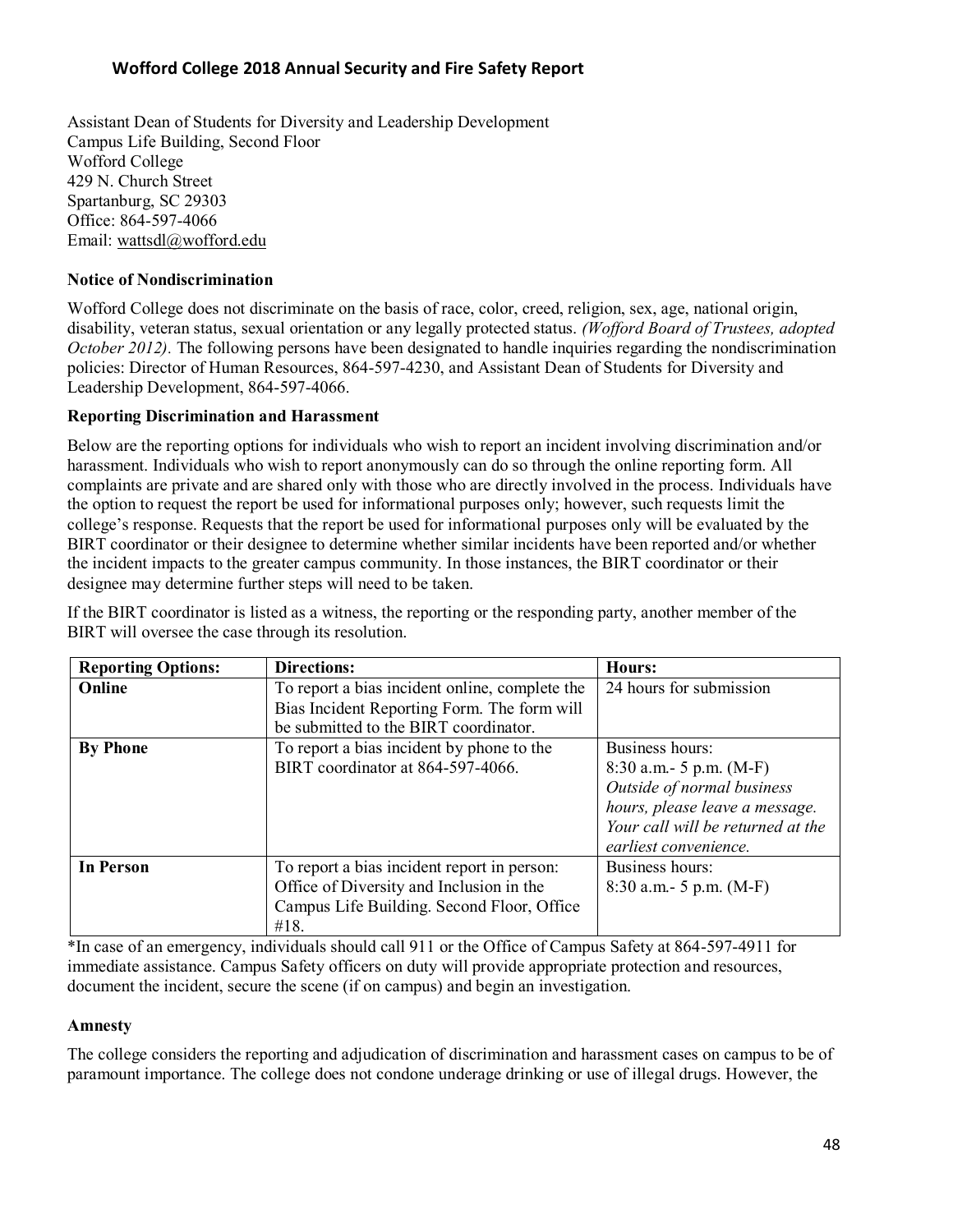college will extend amnesty to complainants, third‐party reporters and those assisting victims of discrimination and harassment from punitive sanctioning for illegal use of drugs and/or alcohol.

#### **Resources**

Below are on-campus resources that will report discrimination or harassment to the BIRT coordinator:

| <b>Office</b>                            | <b>Contact Information</b>      | <b>Locations</b>            |
|------------------------------------------|---------------------------------|-----------------------------|
| <b>Campus Safety</b>                     | 864-597-4911 or 864-597-4350    | <b>Andrews Field House</b>  |
| <b>Office of Diversity and Inclusion</b> | 864-597-4066 or odi@wofford.edu | Campus Life Building, $2nd$ |
|                                          |                                 | Floor                       |
| <b>Office of Human Resources</b>         | 864-597-4230 or hr@wofford.edu  | <b>Snyder House</b>         |
| <b>Office of Residence Life</b>          | 864-597-5100                    | Campus Life Building, $2nd$ |
| (including RAs)                          |                                 | Floor                       |
| <b>Office of Title IX</b>                | 864-597-4047                    | Campus Life Building, $2nd$ |
|                                          |                                 | Floor                       |
| <b>Dean of Diversity and Inclusion</b>   | 864-597-4901                    | Franklin W. Olin Building   |
| <b>Office of Student Affairs</b>         | 864-597-4040                    | Campus Life Building, $2nd$ |
|                                          |                                 | Floor                       |

#### **Confidential Resources**

Anyone who desires anonymity in discussing and seeking assistance about discrimination and/or harassment should contact or be referred to one of the resources below:

| <b>Office</b>              | <b>Contact Information</b>          | Locations                  |
|----------------------------|-------------------------------------|----------------------------|
| <b>Counseling Services</b> | $864-597-4370$ or by appointment on | Hugh R. Black Wellness     |
|                            | visiting:                           | Center                     |
|                            | www.wofford.edu/wellnessCenter      |                            |
| <b>Chaplin's Office</b>    | 864-597-4051 or by email at         | Main Building, $1st$ Floor |
|                            | robinsonrr@wofford.edu              |                            |

## **Applicability of this Policy**

This policy applies to any allegation of discrimination and/or harassment made by or against a student or an employee of the college or a third party, regardless of the race, color, national origin, ability (physical, psychological, cognitive), age, religion or veteran status or any characteristic or status protected by applicable local, state or federal law and wherever the alleged discrimination and/or harassment occurred, if the conduct giving rise to the complaint is related to or impacts the college's academic, educational, athletic, study abroad or extracurricular programs or activities. Any allegations regarding ability are only accepted by referral from the director of accessibility services, Perry Henson, or her designee. There is no geographical limitation to invoking this policy.

When discrimination and/or harassment is alleged by or against a college employee or student in a collegeaffiliated internship or educational program of another entity, the college may, in its sole discretion, conduct its own investigation pursuant to this policy, conduct a joint investigation with the affiliated entity or utilize the investigation of the other entity as a basis for further investigation.

All complaints of discrimination and/or harassment that involve the protected classes of sex, sexual orientation, sexual identity, gender or gender identity and pregnancy will be forwarded to Wofford's Title IX coordinator. The policy can be found at [www.wofford.edu/titleix.](http://www.wofford.edu/titleix)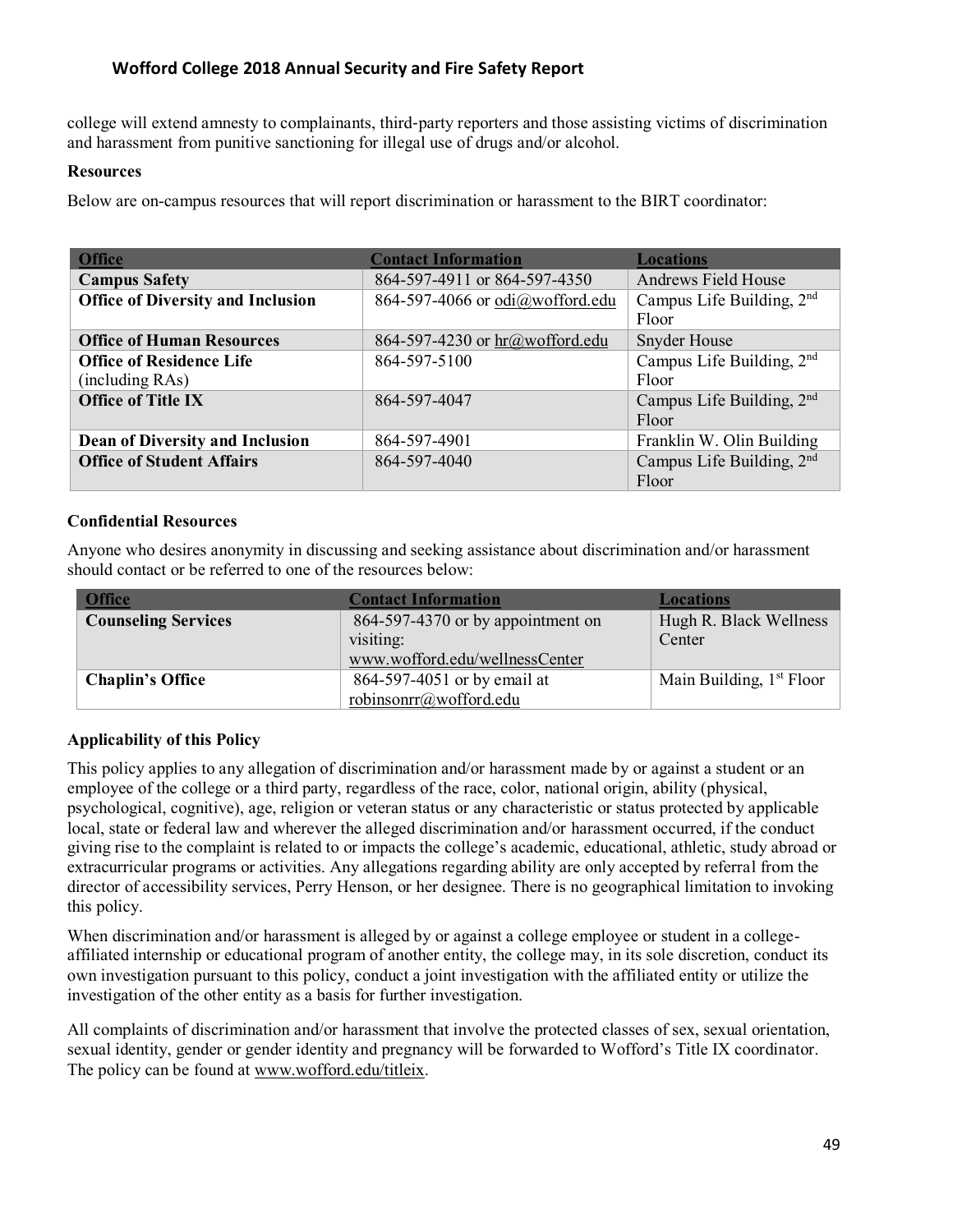## **Title IX Coordinator:**

**Amanda Estabrook, JD** *She, Her, Hers* Campus Life Building, Second Floor Wofford College 429 N. Church Street Spartanburg, SC 29303 Office: 864-597-4047 Email: [estabrookar@wofford.edu](mailto:estabrookar@wofford.edu)

In the case of allegations of discrimination and/or harassment, unless otherwise stated, this policy supersedes and applies in lieu of all other procedures and policies set forth in other college documents with the exception of the Sexual and Gender-Based Misconduct Policy.

## **Clery Act Compliance**

Pursuant to the Clery Act, the college includes statistics about certain offenses in its annual security report and provides those statistics to the United States Department of Education in a manner that does not include any personally identifying information about individuals involved in an incident. The Clery Act also requires the college to issue timely warnings to the college community about certain crimes that have been reported and may continue to pose a serious or continuing threat to students and employees. Consistent with the Clery Act, the college withholds the names and other personally identifying information of the reporting party when issuing timely warnings to the college community.

When the BIRT coordinator receives a report they may forward any relevant information, but no personally identifiable information, to Campus Safety. Campus Safety will determine whether a timely warning should be issued and will send information to the South Carolina State Law Enforcement Division (SLED), pursuant to the Jessica Horton Act, whenever legally required. For more information regarding the Clery Act compliance, please contact Randy Hall, director of campus safety [\(halljr@wofford.edu\)](mailto:halljr@wofford.edu).

## **Prohibited Conduct Definitions**

Prohibited conduct may include, but is not limited to, the terms defined below. All alleged conduct will be reviewed to determine, based on the preponderance of the evidence, whether the alleged conduct constitutes discrimination and/or harassment.

## **Discrimination**

Discrimination under this policy is conduct that denies any individual or group equal privileges or access to a particular activity or opportunity because of the individual's or group's race, color, national origin, ability (physical, psychological, cognitive), age, religion or veteran status or any characteristic or status protected by applicable local, state or federal law.<sup>3</sup>

## **Harassment**

 $\overline{\phantom{0}}$ 

Harassment is the unwelcomed conduct based upon race, color, national origin, ability (physical, psychological, cognitive), age, religion or veteran status or any characteristic or status protected by applicable local, state or federal law.<sup>4</sup>

<sup>&</sup>lt;sup>3</sup> For discrimination involving sex, sexual orientation, gender identity and pregnancy refer to the Sexual and Gender-Based Misconduct Policy.

<sup>&</sup>lt;sup>4</sup> For harassment involving sex, sexual orientation, gender identity and pregnancy refer to the Sexual and Gender-Based Misconduct Policy.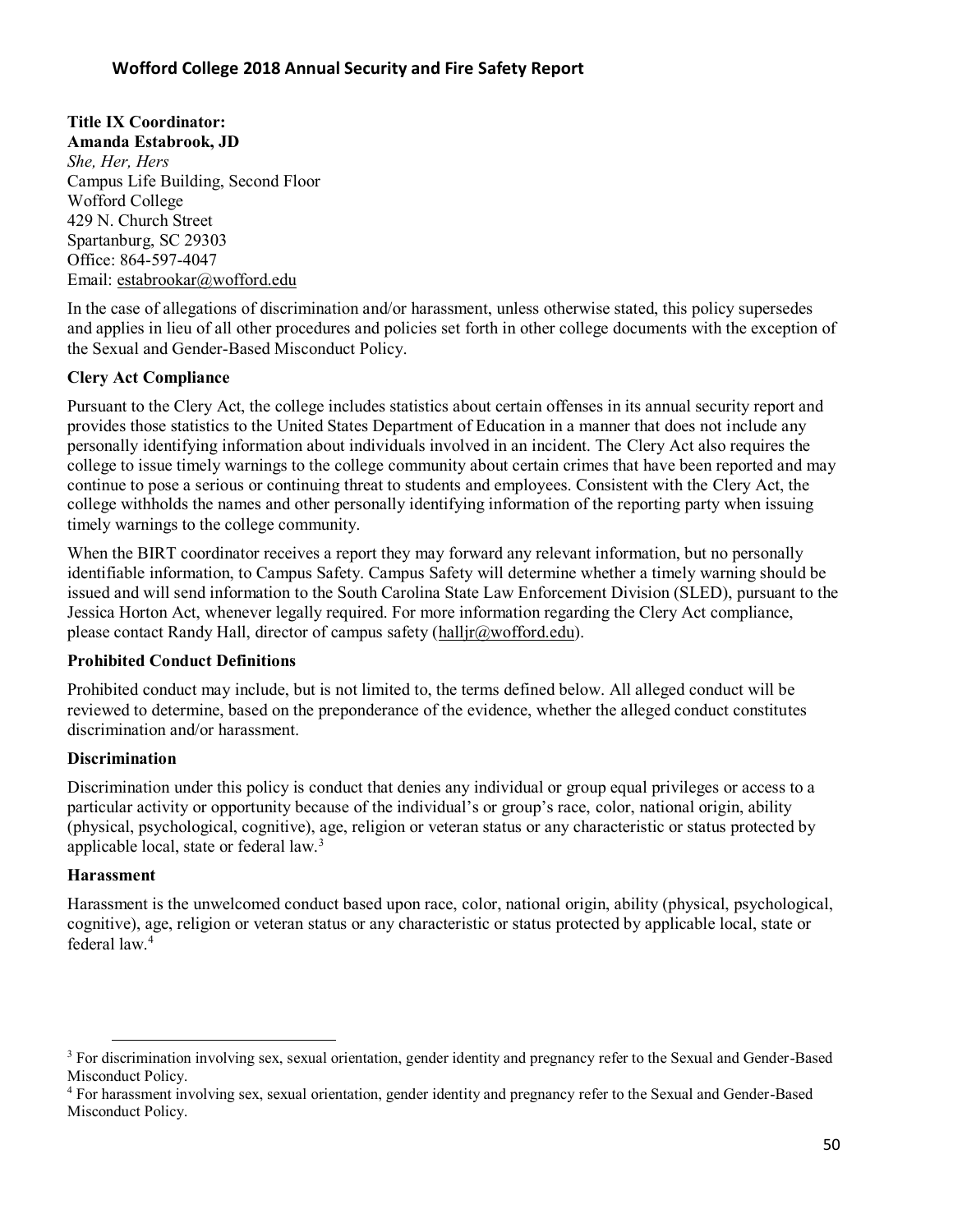Harassment is also conduct that creates or attempts to create an intimidating or hostile environment for another person. Such conduct includes, but is not limited to, action(s) or statement(s) that threaten, harm or intimate a person or any other form of unwanted contact.

Harassment does not refer to behavior acceptable to or consented to by both parties or to the normal exchange of ideas within the academic environment, nor is it intended to discourage the introduction of unpopular or controversial relevant ideas in the classroom.

#### **Retaliation**

Retaliation is any adverse action threatened or taken against a person because he or she has filed, supported or provided information in connection with a complaint of discrimination and/or harassment including, but not limited to, direct and indirect intimidation, threats and harassment. The prohibition of retaliation does not end with the resolution of the complaint. Retaliation may be present even after a finding of not responsible on allegations of discrimination and/or harassment. Retaliatory behavior is not limited to behavior by the accused individual and covers behaviors by his or her associates as well as third parties. Retaliation does not include good faith actions lawfully pursued in response to a report of prohibited conduct.

#### **Providing False Information or Interfering with an Investigation**

Any individual who knowingly files a false complaint and/or false information under this policy or who interferes with an investigation may be subject to disciplinary action. Interference with an investigation may include, but is not limited to:

- Attempting to coerce, compel or prevent an individual from providing testimony or relevant information.
- Removing, destroying or altering documentation relevant to the investigation.
- Providing false or misleading information to college officials who are involved in the investigation and resolution of the complaint or encouraging others to do so.

## **Additional Applicable Definitions**

#### **Hostile Environment**

l

"A hostile environment is defined as an environment on campus that, through harassing conduct (e.g., physical, verbal, graphic or written) based on a person's protected status (e.g., sexual orientation, age, etc.), becomes sufficiently severe, pervasive or persistent so as to interfere with or limit the ability of an individual to participate in or benefit from a university program or activity."<sup>5</sup>

#### **Standard of Proof: Preponderance of the Evidence**

"The preponderance of evidence standard is defined as the proof need only show the facts are more likely to be than not so."<sup>6</sup>

*Procedures of this policy are available online and/or upon request from the BIRT coordinator.* 

<sup>5</sup> <https://hr.umich.edu/working-u-m/workplace-improvement/campus-commitment/what-hostile-environment>

<sup>6</sup> Loschiavo, C., & Waller, J. L. (n.d.). The Preponderance of Evidence Standard: Use in Higher Education Campus Conduct Processes. Retrieved from https://www.theasca.org/files/The [Preponderance of Evidence Standard.pdf](https://www.theasca.org/files/The%20Preponderance%20of%20Evidence%20Standard.pdf)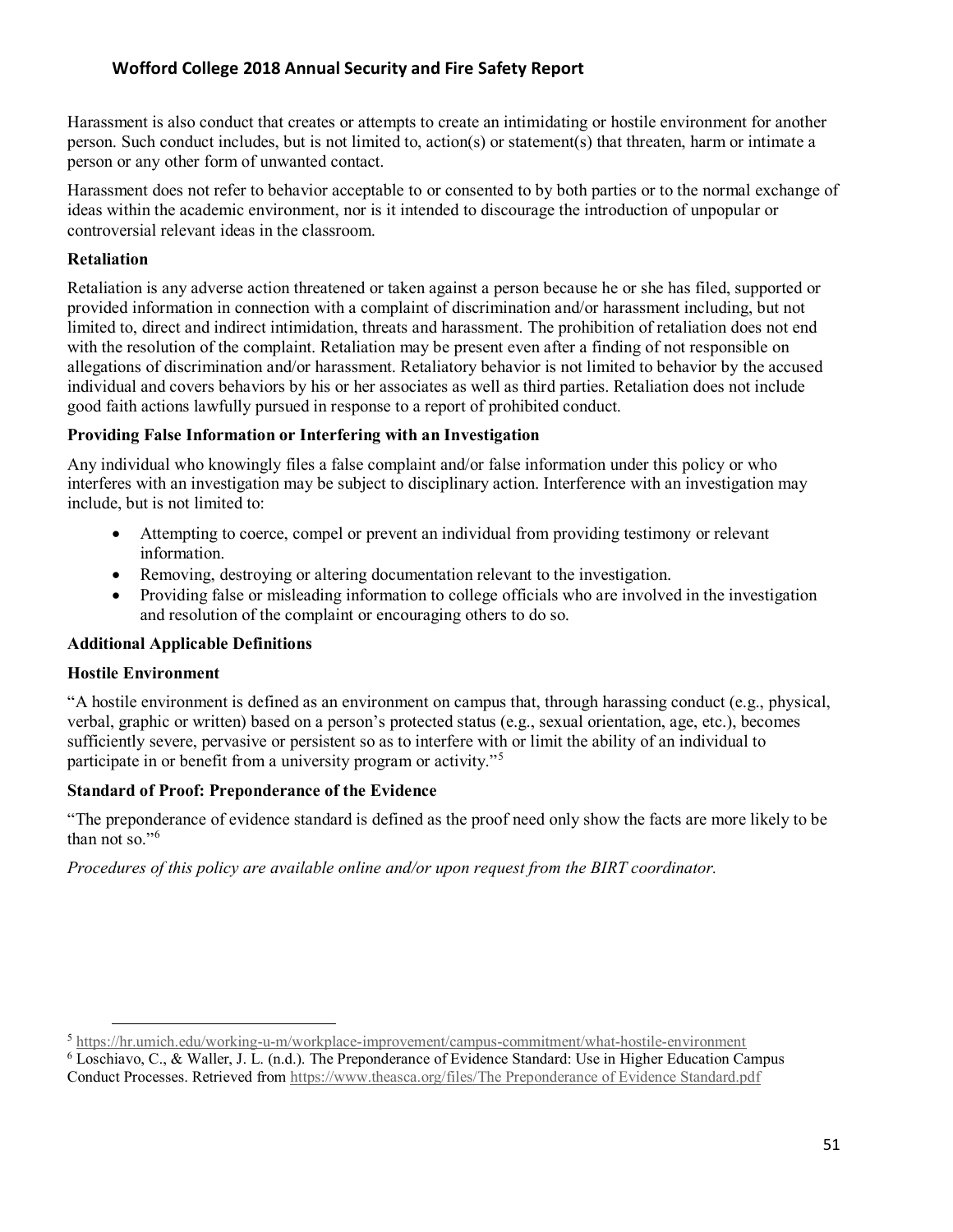#### **Emergency Notification to the Campus Community**

In the event that an immediate threat is confirmed by college officials, Wofford immediately will notify the campus community concerning the dangerous situation in order to account of the safety of the campus community providing the alert will interfere or compromise assistance and aid to a victim(s), impact the college's ability to contain, mitigate or respond to the emergency. Either the Department of Campus Safety, the Office of Marketing and Communications or the Office of Student Affairs (or all) will confirm the nature, immediacy and severity of the threat and the appropriateness of the emergency communication by communicating with news sources, other institutions, Spartanburg County Emergency Management and local law enforcement agencies. In most cases and if time permits, the director of campus safety will coordinate with the senior director of public relations and communications in order to draft the message. The vice president for student affairs will alert the provost and the president. Both the senior director of public relations and communications and the director of campus safety are authorized to release an emergency notification concerning an immediate threat to all or part of the campus. The alert will be distributed to the entire campus but (depending on the nature of the threat) likely will include directions and specific notifications for different areas of the campus. Even though the protocol of a thorough but brief analysis and collaboration between the vice president of student affairs, the senior director of public relations and communications, the director of campus safety – and the director of the Wellness Center, if appropriate – is standard, any one of the group can initiate the emergency warning based on the severity and immediacy of the event. Simultaneously, the director of campus safety will inform department staff to immediately begin to make emergency preparations for the event.

The warning will include, but is not limited to, the following:

- Type of crime or incident.
- Location of the incident.
- Available suspect information.

The campus may be notified by one or more of the following methods:

- Electronic communications that include text and email messaging.
- Campus-wide outdoor notification system that includes both voice and tone sirens.
- Social media sites such as Facebook and Twitter.

#### **Enrollment into the College Electronic Alert System**

All students and employees with a college email address are registered in the electronic emergency alert system (Rave Mobile Safety). Cellular phone numbers of entering students also are enrolled in the system. All employees of the college who have a college-owned phone or tablet are required to enter the cellular phone number into the system in their accounts. Students and parents are informed at orientation of the importance of ensuring that their cell phone information is correct in their accounts. During each monthly test of the system, an email explains that in the event that the student or employee did not receive a text alert test, he or she must check with the Department of Campus Safety to ensure the cellular phone information is correctly entered into the system. The emergency alert sign-up procedures are located on the Department of Campus Safety website at [http://www.wofford.edu/campusSafety/.](http://www.wofford.edu/campusSafety/) In addition, reminders about emergency alert sign-up are on every Wofford Daily Announcement publication.

#### **Timely Warnings**

When there is an incident on campus or off campus in proximity to the college that would constitute an ongoing or continuing threat, the college will issue a warning to the campus community in a timely manner. The warning will be issued either through the campus emergency communications text and email system or through the campus-wide email distribution system. Any member of the campus community with knowledge of a threat that would warrant a timely warning or emergency alert will notify the Department of Campus Safety immediately.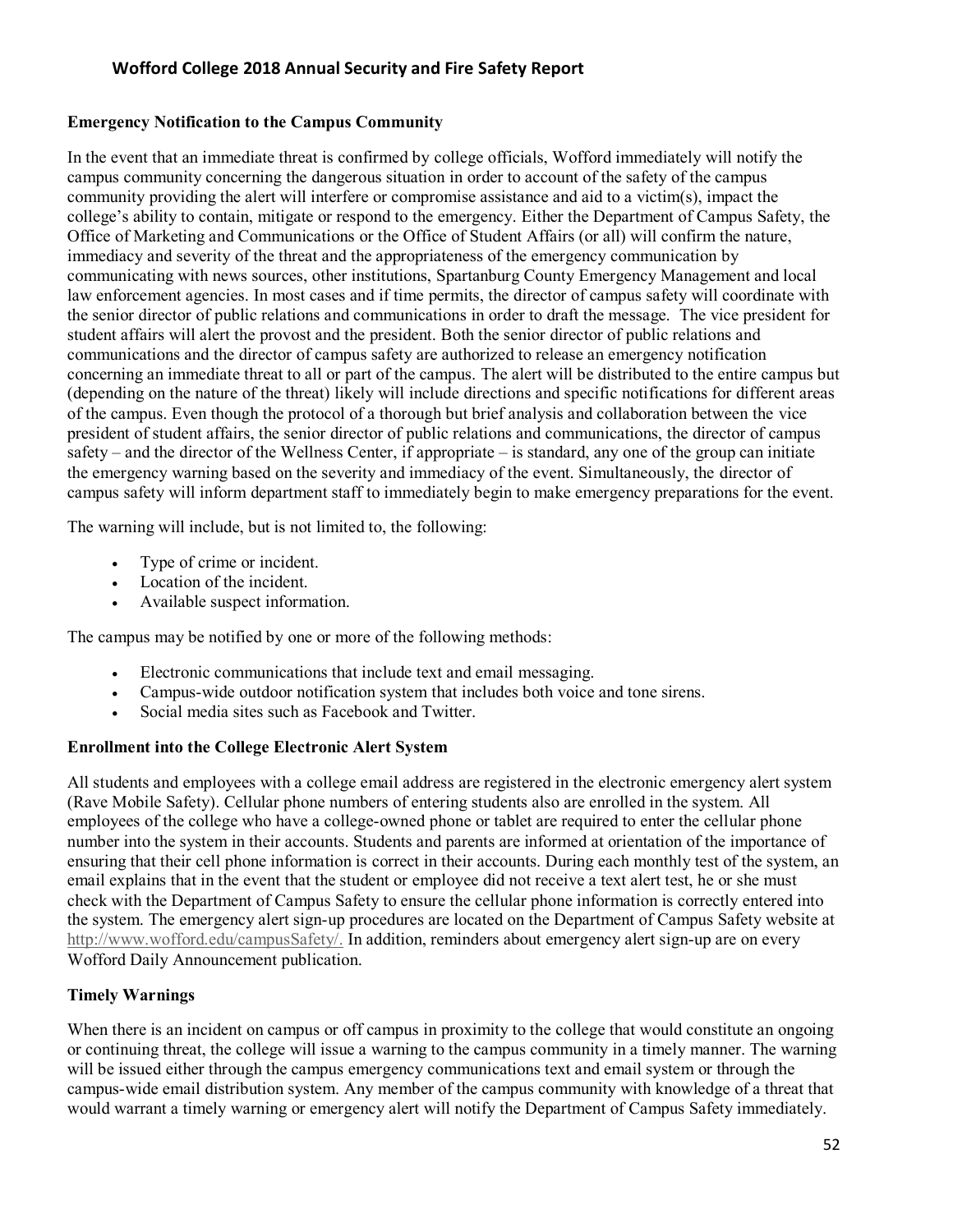The decision to issue a timely warning will be made on a case-by-case basis in compliance with the Jeanne Clery Act and considering all available facts and upon determining whether the crime or threat is considered a serious or continuing threat to the campus community. These warnings will be made for the entire campus and will include an educational or prevention component.

Timely warnings are issued for the following Clery reportable events when they are determined to pose a threat to the campus community:

- Arson.
- Robbery.
- Burglary.
- Aggravated assault.
- Criminal homicide/negligent/non-negligent manslaughter.
- Motor vehicle theft.
- Sex offenses.
- Hate crimes.
- Domestic or dating violence.
- Stalking.
- Weapons offenses.
- Alcohol and drug offenses.

Alcohol and drug offenses generally are not considered a threat to the campus community unless specific incidents of intentionally used to harm students or others can be determined.

#### **Emergency Response and Evacuation Testing**

The college conducts at least one response and or evacuation drill per year. Such drills may include, but are not limited, to shelter-in-place drills, mass evacuation exercises and table top exercises with college and local responders and tornado drills. Campus safety will coordinate these exercises and drills and maintains records of each to include the time and date of the exercise, number of participants, an evaluation of the drill or exercise and whether the exercise or drill was announced. When possible, campus safety will invite evaluators from other agencies or departments to evaluate the effectiveness of the activity. Campus safety will record the event on the campus safety website. The college, based on severe weather and emergencies throughout the country in 2017, conducted severe weather drills on Feb. 10 and 28 and on Oct. 25. In addition, fire and evacuation drills were conducted for the entire campus several times during the year. Campus safety conducted active shooter training for the campus three times in 2017. The department also hosted the county-wide CSX railroad disaster tabletop exercise. Fire drills for residence halls are conducted at least once (during the first 10 days of the semester and usually again during most semester and during summer school. Administrative and academic buildings were tested in September. Emergency mass notification was tested regularly throughout the semester. Campus safety exercised the Rave Mobile Safety electronic notification system monthly, usually in conjunction with the outdoor siren system (when there was no danger of unduly alarming the community during periods of possible dangerous weather that had not yet either developed or come into the community proximity area or where an oncampus or community outdoor event would otherwise be too disrupted by the siren system). Officers test both the outdoor warning system and the Rave Mobile Safety electronic mass notifications at least three times a semester, usually on the first Saturday of the month to coincide with Spartanburg County Emergency Management testing.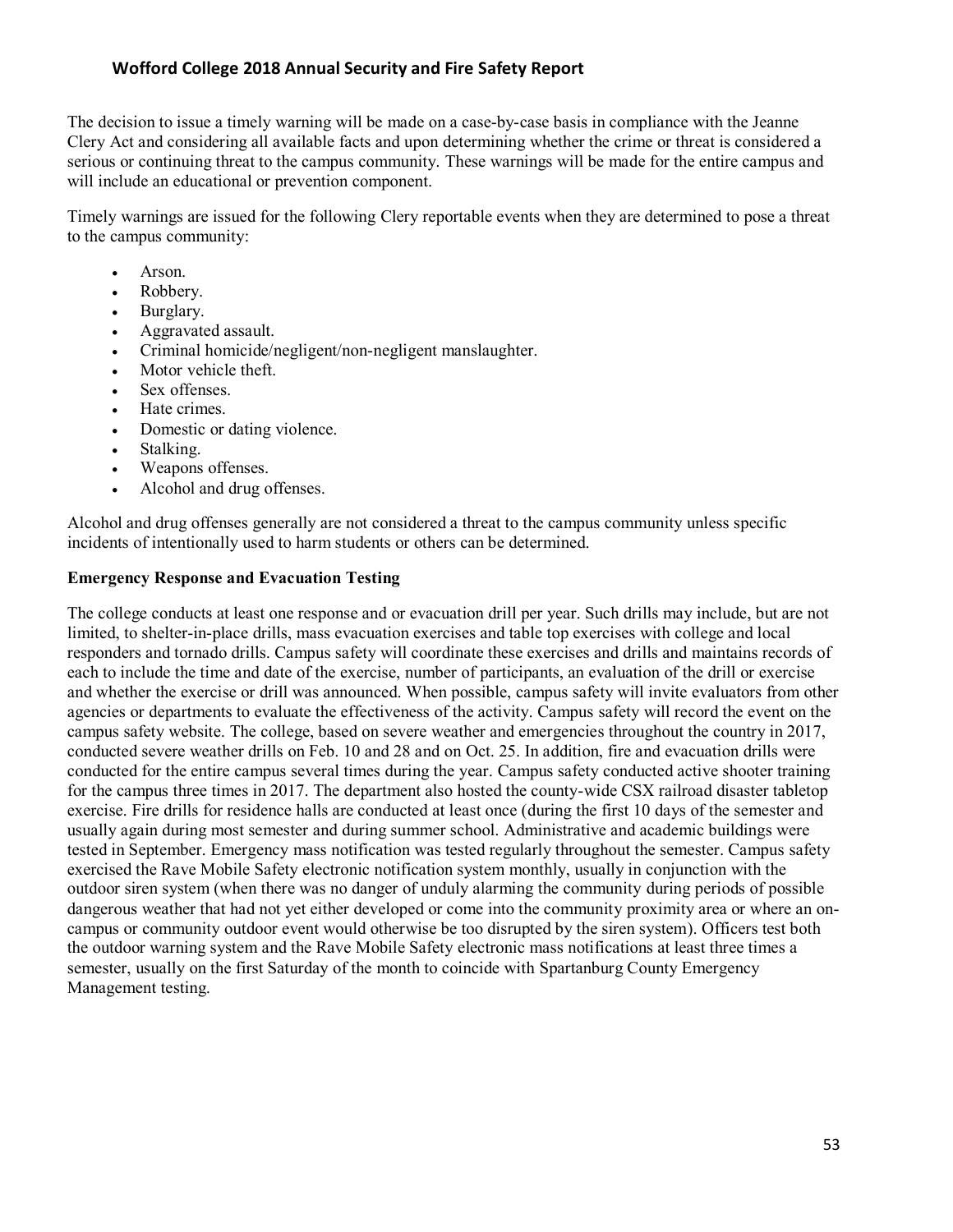#### **Campus Crime Log**

The director of campus safety maintains a daily campus crime log that records all crimes reported to the department. This log contains the incident location, date of occurrence, date report was made, incident report number, disposition or action taken on the case, and description of the incident for each crime reported. The director of campus safety maintains a copy of the crime log for public inspection at the campus safety office. In addition, the crime log is posted on the campus safety website at [http://www.wofford.edu/campusSafety/.](http://www.wofford.edu/campusSafety/) A three-year crime synopsis is located on the following pages that represent offenses that have occurred on the main Wofford Campus and the Goodall Environmental Studies Center in Glendale, S.C.. Data also is provided for offenses that have occurred on public property in the immediate vicinity of Wofford-owned or leased property. For purposes of the report, the section of the Spartanburg Memorial Auditorium parking lot leased for college use is reported as on-campus property as is the former Calvary Baptist Church building and lot that is leased to the college. As such, any offenses reported on an adjacent sidewalk, the public road adjacent to the property and the sidewalk beyond on the other side of the public street will be reported as offenses occurring on public property as long as there is no fence that prohibits access to the public property. Any offenses occurring on adjacent property that is private will not be included in the reporting statistics.

The Goodall Environmental Studies Center in Glendale is considered a separate campus for crime reporting because courses taught there count toward a degree, the center has its own budget and program director (although not always on site and the director has an office on main campus). Offenses occurring in the adjacent post office lot of Goodall Center will be recorded as offenses occurring on public property as will those occurring on the 111-437 block of Glendale Ave., 341 Broadway St. and Emma Cudd Road adjacent to the Glendale dam.

Wofford College also uses, by written agreement, property on the 100 block of Lake Forest Drive in the county that includes the golf practice facility and the banks and streambed of Lawson Fork Creek that is used by the Department of Environmental Studies. This also is considered to be non-campus property.

#### **Three-Year Campus Crime Report**

Public law and the federal government require the college to maintain and publish a three-year crime log listing certain crimes. Crimes are reported based on location. For Wofford, all crimes occurring on the geographical limits of main campus are reported as "on campus." This also includes the leased lot spaces at the Spartanburg Memorial Auditorium, Calvary Baptist Church building and lot on Osage Street, Terrier Plaza located at 544 N. Church St., and the leased adjunct faculty housing at Magnolia Lofts located at 249 Magnolia St. because of the contiguous proximity to campus, there is a standard of use and because the college leases these areas. Any crime occurring in "residential facilities" are those in the residence halls, the Village and the Michael S. Brown Village Center (except the first floor, which has no housing). Crimes occurring on "public property" are those crimes occurring on public property that is within the campus such as on city streets (Evins to Osage Street, McDowell, Charlevoix Streets and Cumming Street from McDowell to Pinewood Place, and East Cleveland loop at the end of Memorial Drive) and any public property that borders and is accessible from campus. This includes Memorial Drive from East Cleveland Street to the area just beyond the leased parking area in the Spartanburg Memorial Auditorium lot, both sidewalks and road surface of North Church Street from the Church Street auditorium entrance to Evins Street, Pearl Street from Edgewood Street to 214 East Pearl St., and the Liberty Trail public park between Pearl Street and Cumming Street from the leased Calvary Baptist Church lot to Pearl Street and Pearl Street only from North Church Street to the Village fence at Osage Street. Public property is not counted in public areas bordering the campus that is enclosed by a fence with a gate that is not usually opened. Crimes occurring at the golf facility on Lake Forest Drive and the easement on Lake Forest used by the Department of Environmental Studies are listed as occurring on "non-campus" property. Crimes committed in locations that frequently are used such as hotels used by a sports team or a group of students annually or locations where students are housed for more than two days (such as on Interim trips in January) also are recorded as occurring on non-campus property.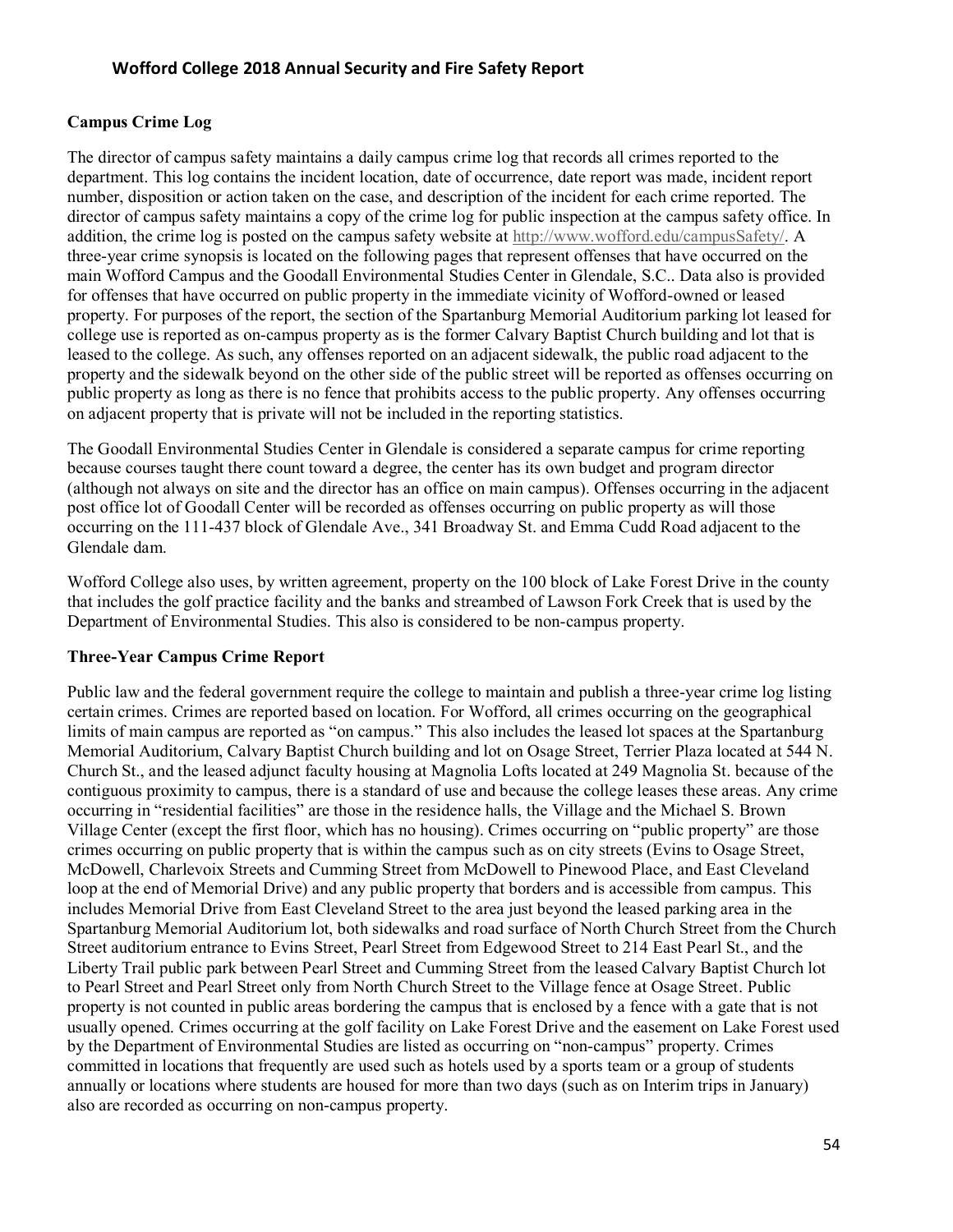| <b>Offense</b>        | Year | <b>On-Campus</b><br>Property | <b>On-Campus</b><br><b>Student</b><br><b>Housing</b> | <b>Non-Campus</b> | <b>Public Property</b> |
|-----------------------|------|------------------------------|------------------------------------------------------|-------------------|------------------------|
| Murder/Non-           | 2017 | 0                            | 0                                                    | 0                 | $\pmb{0}$              |
| <b>Negligent</b>      | 2016 | $\mathbf 0$                  | 0                                                    | $\mathbf 0$       | $\mathbf 0$            |
| Manslaughter          | 2015 | $\mathbf 0$                  | $\mathbf 0$                                          | $\mathbf 0$       | $\mathbf 0$            |
| Manslaughter          | 2017 | $\mathbf 0$                  | $\mathbf 0$                                          | $\mathbf 0$       | $\mathbf 0$            |
| by Negligence         | 2016 | $\mathbf 0$                  | $\mathbf 0$                                          | $\pmb{0}$         | $\mathbf 0$            |
|                       | 2015 | 0                            | 0                                                    | $\pmb{0}$         | $\pmb{0}$              |
| Rape                  | 2017 | $\overline{7}$               | 4                                                    | $\pmb{0}$         | $\pmb{0}$              |
|                       | 2016 | 1                            | 1                                                    | $\pmb{0}$         | $\pmb{0}$              |
|                       | 2015 | 6                            | 0                                                    | $\mathbf 0$       | 0                      |
| <b>Fondling</b>       | 2017 | 10                           | 3                                                    | $\mathbf 0$       | $\mathbf 0$            |
|                       | 2016 | $\overline{2}$               | $\mathbf{1}$                                         | $\pmb{0}$         | $\pmb{0}$              |
|                       | 2015 | $\mathbf 0$                  | $\mathbf 0$                                          | $\mathbf 0$       | $\mathbf 0$            |
| Incest                | 2017 | $\mathbf 0$                  | 0                                                    | $\mathbf 0$       | $\mathbf 0$            |
|                       | 2016 | $\mathbf 0$                  | 0                                                    | 0                 | $\mathbf 0$            |
|                       | 2015 | $\mathbf 0$                  | $\mathbf 0$                                          | $\mathbf 0$       | $\mathbf 0$            |
| <b>Statutory Rape</b> | 2017 | $\mathbf 0$                  | $\mathbf 0$                                          | $\mathbf 0$       | $\mathbf 0$            |
|                       | 2016 | 0                            | 0                                                    | $\pmb{0}$         | $\pmb{0}$              |
|                       | 2015 | 0                            | 0                                                    | $\pmb{0}$         | $\pmb{0}$              |
| Robbery               | 2017 | $\mathbf{1}$                 | $\pmb{0}$                                            | 0                 | $\pmb{0}$              |
|                       | 2016 | $\mathbf{1}$                 | 1                                                    | 0                 | 0                      |
|                       | 2015 | $\mathbf{1}$                 | 0                                                    | 0                 | 0                      |
| Aggravated            | 2017 | $\overline{2}$               | 0                                                    | 0                 | 0                      |
| <b>Assault</b>        | 2016 | 0                            | $\pmb{0}$                                            | $\pmb{0}$         | $\pmb{0}$              |
|                       | 2015 | $\mathbf 0$                  | $\mathbf 0$                                          | $\mathbf 0$       | $\mathbf 0$            |
| <b>Burglary</b>       | 2017 | 6                            | 4                                                    | $\mathbf 0$       | $\mathbf 0$            |
|                       | 2016 | $\overline{4}$               | 3                                                    | $\pmb{0}$         | $\mathbf 0$            |
|                       | 2015 | 3                            | $\overline{2}$                                       | $\mathbf 0$       | $\mathbf 0$            |
| <b>Motor Vehicle</b>  | 2017 | $\overline{2}$               | $\mathbf 0$                                          | $\mathbf{1}$      | $\mathbf 0$            |
| <b>Theft</b>          | 2016 | 3                            | $\pmb{0}$                                            | $\pmb{0}$         | $\mathbf{1}$           |
|                       | 2015 | $\mathbf{1}$                 | 0                                                    | $\pmb{0}$         | $\pmb{0}$              |
| Arson                 | 2017 | 0                            | $\pmb{0}$                                            | $\pmb{0}$         | $\pmb{0}$              |
|                       | 2016 | $\mathbf{1}$                 | 0                                                    | 0                 | $\pmb{0}$              |
|                       | 2015 | 0                            | 0                                                    | $\mathbf 0$       | $\mathbf 0$            |
| <b>Unfounded</b>      | 2017 | 0                            |                                                      |                   |                        |
| <b>Crimes</b>         | 2016 | $\mathbf{1}$                 |                                                      |                   |                        |
|                       | 2015 | $\mathbf{1}$                 |                                                      |                   |                        |

## T**hree-Year Crime Report (includes reported offenses occurring from Jan. 1-Dec. 31 of each year)**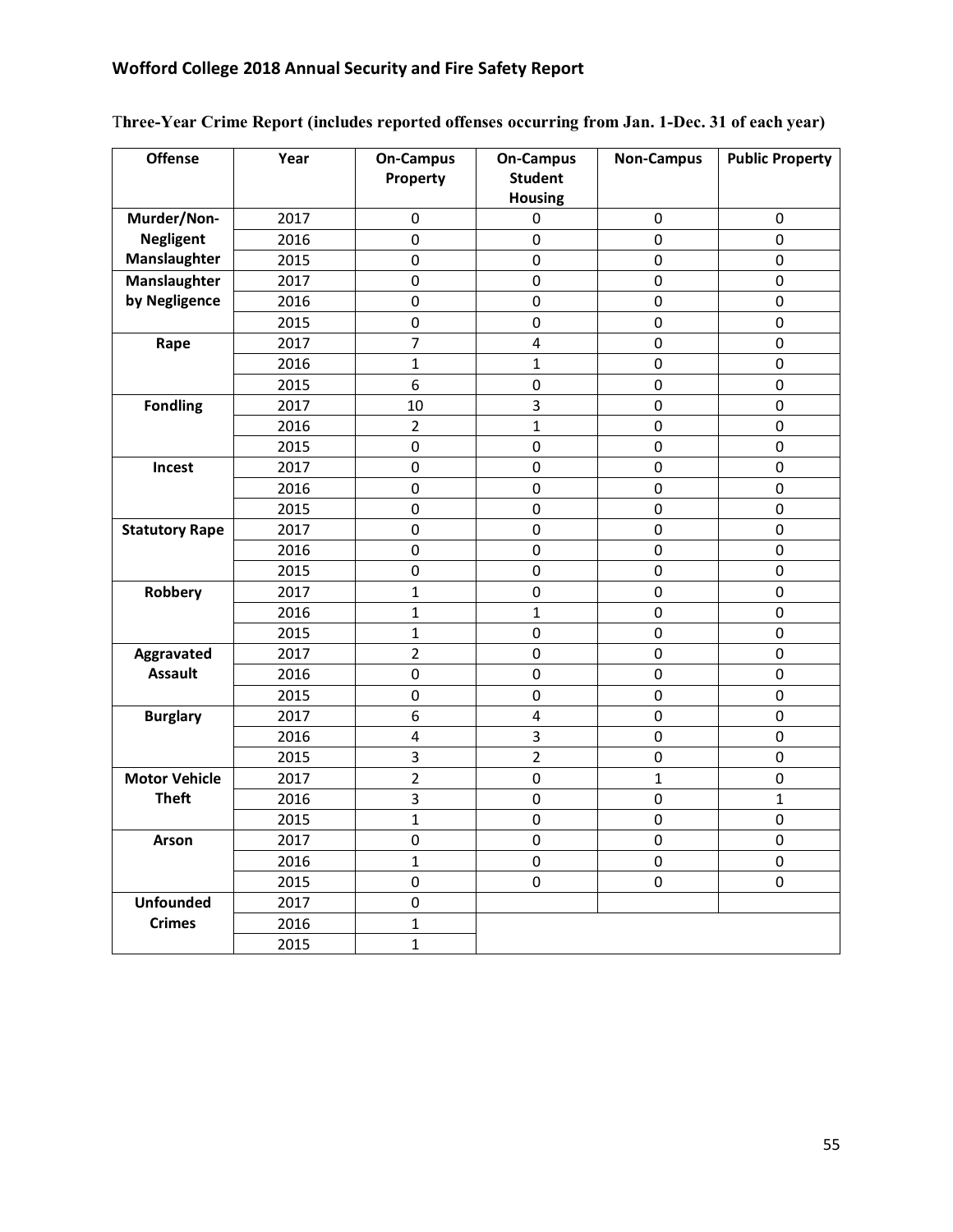| <b>Offense</b>                    | Year | <b>Goodall Environmental</b> |
|-----------------------------------|------|------------------------------|
|                                   |      | <b>Studies Center</b>        |
| Murder/Non-Negligent              | 2017 | $\pmb{0}$                    |
| Manslaughter                      | 2016 | $\pmb{0}$                    |
|                                   | 2015 | $\pmb{0}$                    |
| <b>Manslaughter by Negligence</b> | 2017 | $\pmb{0}$                    |
|                                   | 2016 | $\pmb{0}$                    |
|                                   | 2015 | $\mathbf 0$                  |
| Rape                              | 2017 | $\pmb{0}$                    |
|                                   | 2016 | $\mathbf 0$                  |
|                                   | 2015 | $\mathsf 0$                  |
| <b>Fondling</b>                   | 2017 | $\pmb{0}$                    |
|                                   | 2016 | $\pmb{0}$                    |
|                                   | 2015 | $\mathsf 0$                  |
| Incest                            | 2017 | $\pmb{0}$                    |
|                                   | 2016 | $\pmb{0}$                    |
|                                   | 2015 | $\mathsf 0$                  |
| <b>Statutory Rape</b>             | 2017 | $\mathsf 0$                  |
|                                   | 2016 | $\pmb{0}$                    |
|                                   | 2015 | $\mathsf 0$                  |
| Robbery                           | 2017 | $\pmb{0}$                    |
|                                   | 2016 | $\pmb{0}$                    |
|                                   | 2015 | $\pmb{0}$                    |
| <b>Aggravated Assault</b>         | 2017 | $\pmb{0}$                    |
|                                   | 2016 | $\pmb{0}$                    |
|                                   | 2015 | $\pmb{0}$                    |
| <b>Burglary</b>                   | 2017 | $\mathsf 0$                  |
|                                   | 2016 | $\mathsf 0$                  |
|                                   | 2015 | $\pmb{0}$                    |
| <b>Motor Vehicle Theft</b>        | 2017 | $\pmb{0}$                    |
|                                   | 2016 | $\pmb{0}$                    |
|                                   | 2015 | $\pmb{0}$                    |
| Arson                             | 2017 | $\pmb{0}$                    |
|                                   | 2016 | $\pmb{0}$                    |
|                                   | 2015 | $\pmb{0}$                    |
| <b>Unfounded Crimes</b>           | 2017 | $\pmb{0}$                    |
|                                   | 2016 | $\pmb{0}$                    |
|                                   | 2015 | $\pmb{0}$                    |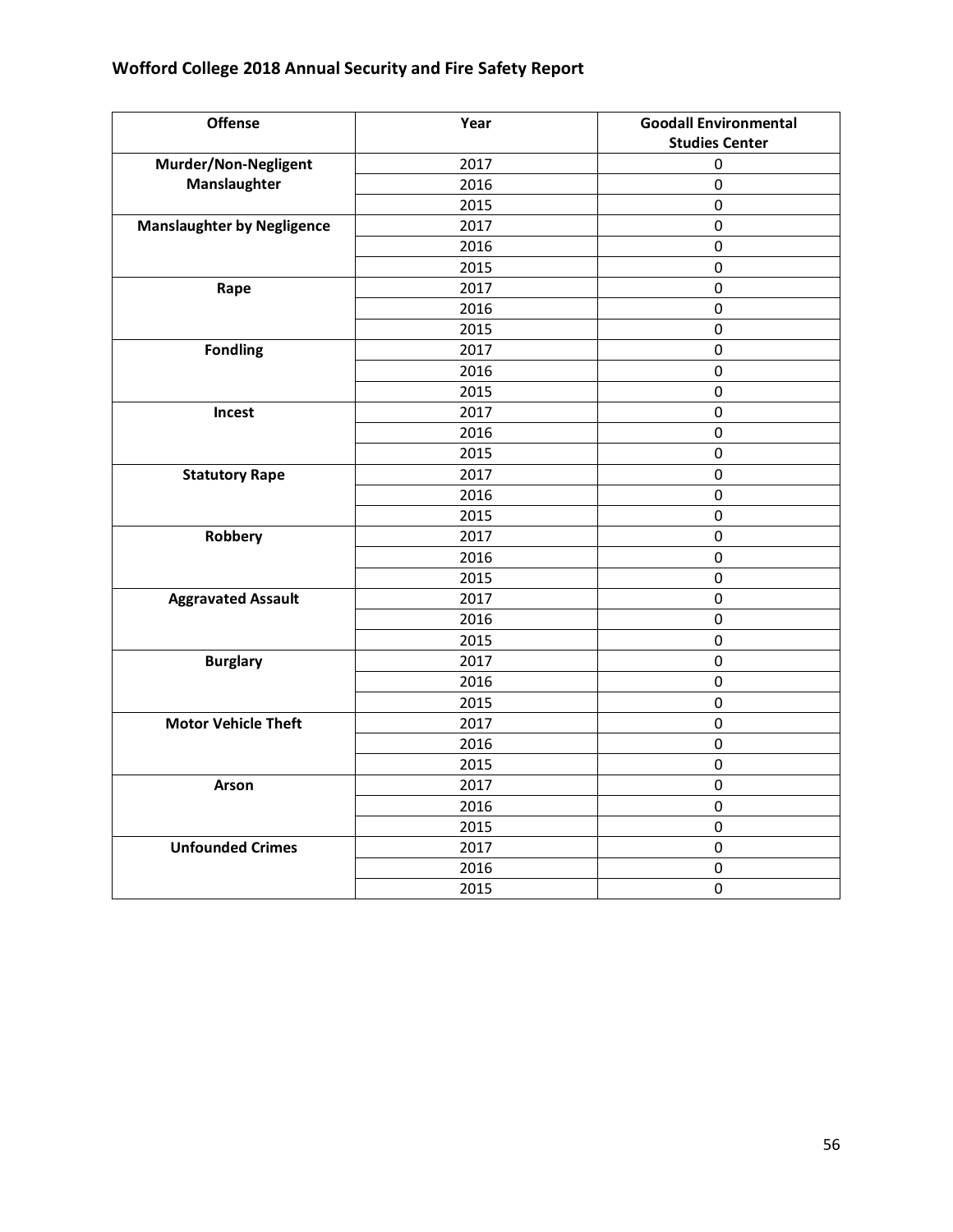| <b>Offense</b>  | Year | <b>On-Campus</b><br>Property | <b>On-Campus</b><br><b>Student</b><br><b>Housing</b> | <b>Non-Campus</b> | <b>Public Property</b> |
|-----------------|------|------------------------------|------------------------------------------------------|-------------------|------------------------|
| <b>Domestic</b> | 2017 |                              | Ω                                                    | 0                 | 0                      |
| <b>Violence</b> | 2016 |                              | 0                                                    | 0                 |                        |
|                 | 2015 |                              | n                                                    | 0                 |                        |
| <b>Dating</b>   | 2017 |                              |                                                      | 0                 |                        |
| <b>Violence</b> | 2016 |                              |                                                      | 0                 |                        |
|                 | 2015 |                              | 0                                                    | 0                 | O                      |
| <b>Stalking</b> | 2017 |                              | O                                                    | 0                 |                        |
|                 | 2016 |                              |                                                      | 0                 |                        |
|                 | 2015 |                              |                                                      | 0                 |                        |

## **Violence Against Women Act Violations**

| <b>Offense</b>           | Year | <b>Goodall Environmental</b><br><b>Studies Center</b> |
|--------------------------|------|-------------------------------------------------------|
| <b>Domestic Violence</b> | 2017 |                                                       |
|                          | 2016 |                                                       |
|                          | 2015 |                                                       |
| <b>Dating Violence</b>   | 2017 |                                                       |
|                          | 2016 |                                                       |
|                          | 2015 |                                                       |
| <b>Stalking</b>          | 2017 |                                                       |
|                          | 2016 |                                                       |
|                          | 2015 |                                                       |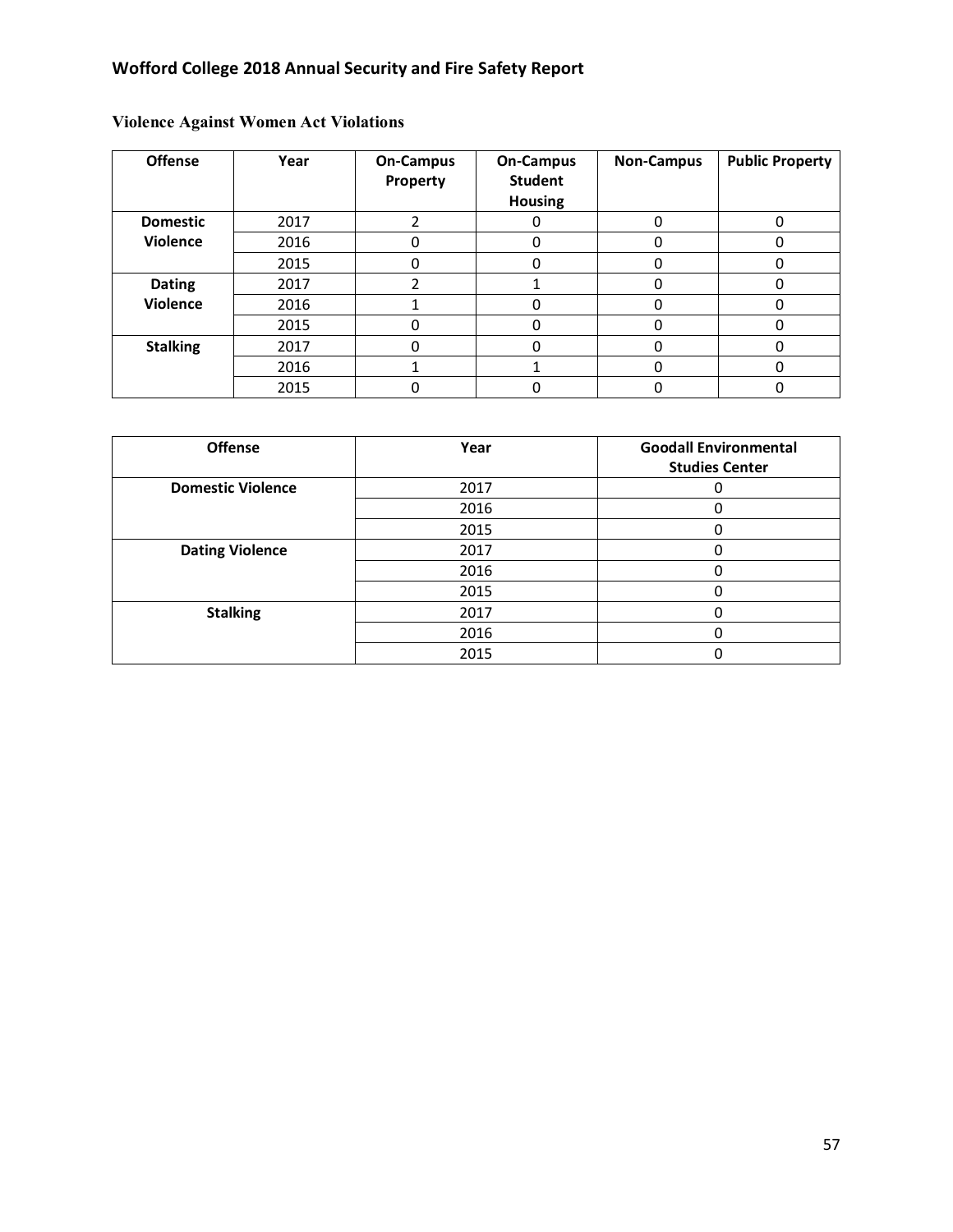**Arrest and Disciplinary Referrals**

| <b>Offense</b>                 | Year | <b>On-Campus</b> | <b>On-Campus</b> | <b>Non-Campus</b> | <b>Public</b> |
|--------------------------------|------|------------------|------------------|-------------------|---------------|
|                                |      | Property         | <b>Student</b>   |                   | Property      |
|                                |      |                  | <b>Housing</b>   |                   |               |
| <b>Arrests: Weapons:</b>       | 2017 | 0                | 0                | 0                 | 0             |
| <b>Carrying/Possessing</b>     | 2016 | 1                | 1                | 0                 | $\Omega$      |
|                                | 2015 | 0                | 0                | 0                 | 0             |
| <b>Disciplinary Referrals:</b> | 2017 | $\mathbf{1}$     | $\mathbf{1}$     | 0                 | 0             |
| Weapons:                       | 2016 | 0                | 0                | 0                 | 0             |
| <b>Carrying/Possessing</b>     | 2015 | 0                | $\Omega$         | 0                 | 0             |
| <b>Arrests: Drug Abuse</b>     | 2017 | $\mathbf{1}$     | 0                | 0                 | 0             |
| <b>Violations</b>              | 2016 | 1                | $\mathbf{1}$     | 0                 | 0             |
|                                | 2015 | $\overline{2}$   | $\overline{2}$   | 0                 | 0             |
| <b>Disciplinary Referrals:</b> | 2017 | 25               | 13               | 0                 | 0             |
| <b>Drug Abuse</b>              | 2016 | 13               | 8                | 0                 | 0             |
| <b>Violations</b>              | 2015 | 19               | 17               | 0                 | 0             |
| <b>Arrests: Liquor Law</b>     | 2017 | 0                | 0                | 0                 | 0             |
| <b>Violations</b>              | 2016 | 0                | 0                | 0                 | $\Omega$      |
|                                | 2015 | $\mathfrak{p}$   | 0                | 0                 | 0             |
| <b>Disciplinary Referrals:</b> | 2017 | 194              | 106              | 0                 | 0             |
| <b>Liquor Law Violations</b>   | 2016 | 171              | 128              | 0                 | 0             |
|                                | 2015 | 233              | 186              | 0                 | 0             |

| <b>Offense</b>                          | Year | <b>Goodall Environmental</b> |
|-----------------------------------------|------|------------------------------|
|                                         |      | <b>Studies Center</b>        |
| <b>Arrests: Weapons:</b>                | 2017 | 0                            |
| <b>Carrying/Possession</b>              | 2016 | 0                            |
|                                         | 2015 | 0                            |
| <b>Disciplinary Referrals: Weapons:</b> | 2017 | 0                            |
| <b>Carrying/Possession</b>              | 2016 | 0                            |
|                                         | 2015 | 0                            |
| <b>Arrests: Drug Abuse Violations</b>   | 2017 | 0                            |
|                                         | 2016 | 0                            |
|                                         | 2015 | 0                            |
| <b>Disciplinary Referrals: Drug</b>     | 2017 | 0                            |
| <b>Abuse Violations</b>                 | 2016 | 0                            |
|                                         | 2015 | 0                            |
| <b>Arrests: Liquor Law Violations</b>   | 2017 | 0                            |
|                                         | 2016 | 0                            |
|                                         | 2015 | 0                            |
| <b>Disciplinary Referrals: Liquor</b>   | 2017 | 0                            |
| <b>Law Violations</b>                   | 2016 | 0                            |
|                                         | 2015 | 0                            |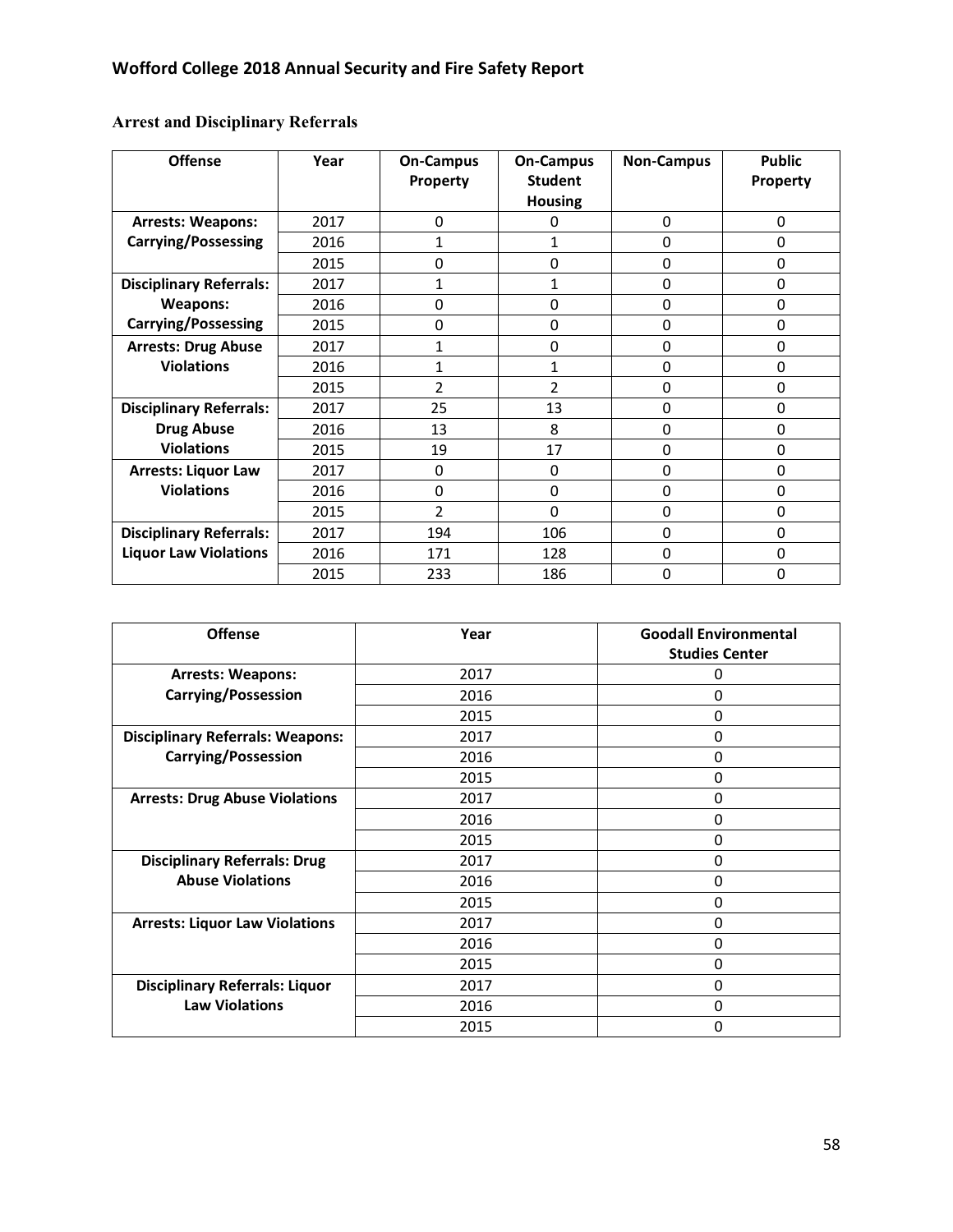**Hate Crime Reporting:** Hate crimes include any of the crimes listed above and any incidents of larceny/theft, simple assault, intimidation or destruction of property that are motivated by bias.

| <b>Hate Crime</b><br><b>Offense</b> | Year | <b>On-Campus</b><br>Property | <b>On-Campus</b><br><b>Student</b> | <b>Non-Campus</b> | <b>Public Property</b> |
|-------------------------------------|------|------------------------------|------------------------------------|-------------------|------------------------|
|                                     |      |                              | <b>Housing</b>                     |                   |                        |
| Murder/Non-                         | 2017 | $\pmb{0}$                    | 0                                  | $\pmb{0}$         | $\mathbf 0$            |
| <b>Negligent</b>                    | 2016 | 0                            | 0                                  | 0                 | $\mathbf 0$            |
| Manslaughter                        | 2015 | 0                            | $\mathbf 0$                        | $\pmb{0}$         | 0                      |
| Manslaughter                        | 2017 | 0                            | $\mathbf 0$                        | $\mathbf 0$       | $\mathbf 0$            |
| by Negligence                       | 2016 | 0                            | $\pmb{0}$                          | 0                 | $\mathbf 0$            |
|                                     | 2015 | 0                            | 0                                  | $\pmb{0}$         | $\mathbf 0$            |
| Rape                                | 2017 | 0                            | $\pmb{0}$                          | 0                 | 0                      |
|                                     | 2016 | 0                            | $\mathbf 0$                        | $\pmb{0}$         | $\mathbf 0$            |
|                                     | 2015 | 0                            | $\pmb{0}$                          | $\pmb{0}$         | $\mathbf 0$            |
| <b>Fondling</b>                     | 2017 | 0                            | $\mathsf{O}\xspace$                | $\pmb{0}$         | $\mathbf 0$            |
|                                     | 2016 | 0                            | $\pmb{0}$                          | $\pmb{0}$         | $\mathbf 0$            |
|                                     | 2015 | 0                            | $\mathbf 0$                        | $\pmb{0}$         | $\mathbf 0$            |
| Incest                              | 2017 | 0                            | $\mathbf 0$                        | $\mathbf 0$       | $\mathbf 0$            |
|                                     | 2016 | 0                            | $\pmb{0}$                          | 0                 | 0                      |
|                                     | 2015 | 0                            | 0                                  | $\pmb{0}$         | $\mathbf 0$            |
| <b>Statutory Rape</b>               | 2017 | 0                            | 0                                  | $\pmb{0}$         | $\mathbf 0$            |
|                                     | 2016 | 0                            | $\mathbf 0$                        | $\pmb{0}$         | 0                      |
|                                     | 2015 | 0                            | $\mathbf 0$                        | $\pmb{0}$         | 0                      |
| Robbery                             | 2017 | 0                            | $\pmb{0}$                          | $\pmb{0}$         | 0                      |
|                                     | 2016 | 0                            | $\pmb{0}$                          | $\pmb{0}$         | $\mathbf 0$            |
|                                     | 2015 | 0                            | $\mathbf 0$                        | $\pmb{0}$         | 0                      |
| Aggravated                          | 2017 | 0                            | $\mathbf 0$                        | $\pmb{0}$         | $\mathbf 0$            |
| <b>Assault</b>                      | 2016 | 0                            | $\mathsf{O}\xspace$                | $\pmb{0}$         | $\mathbf 0$            |
|                                     | 2015 | 0                            | $\pmb{0}$                          | 0                 | 0                      |
| <b>Burglary</b>                     | 2017 | 0                            | 0                                  | 0                 | $\mathbf 0$            |
|                                     | 2016 | 0                            | $\mathbf 0$                        | $\pmb{0}$         | 0                      |
|                                     | 2015 | 0                            | $\mathbf 0$                        | $\pmb{0}$         | $\mathbf 0$            |
| <b>Motor Vehicle</b>                | 2017 | 0                            | $\pmb{0}$                          | $\pmb{0}$         | $\pmb{0}$              |
| <b>Theft</b>                        | 2016 | 0                            | $\pmb{0}$                          | $\pmb{0}$         | $\mathbf 0$            |
|                                     | 2015 | 0                            | 0                                  | 0                 | 0                      |
| <b>Arson</b>                        | 2017 | 0                            | $\pmb{0}$                          | 0                 | 0                      |
|                                     | 2016 | 0                            | $\mathbf 0$                        | $\mathbf 0$       | 0                      |
|                                     | 2015 | 0                            | $\pmb{0}$                          | 0                 | 0                      |
| <b>Simple Assault</b>               | 2017 | 0                            | $\pmb{0}$                          | 0                 | 0                      |
|                                     | 2016 | 0                            | $\mathbf 0$                        | $\pmb{0}$         | 0                      |
|                                     | 2015 | 0                            | $\pmb{0}$                          | 0                 | 0                      |
| Larceny/Theft                       | 2017 | 0                            | $\pmb{0}$                          | $\pmb{0}$         | $\pmb{0}$              |
|                                     | 2016 | 0                            | 0                                  | 0                 | 0                      |
|                                     | 2015 | 0                            | 0                                  | 0                 | 0                      |
| Intimidation                        | 2017 | 0                            | $\mathbf 0$                        | 0                 | 0                      |
|                                     | 2016 | 0                            | $\mathbf 0$                        | $\pmb{0}$         | 0                      |
|                                     | 2015 | 1 (Gender)                   | 1 (Gender)                         | $\mathsf 0$       | $\mathsf 0$            |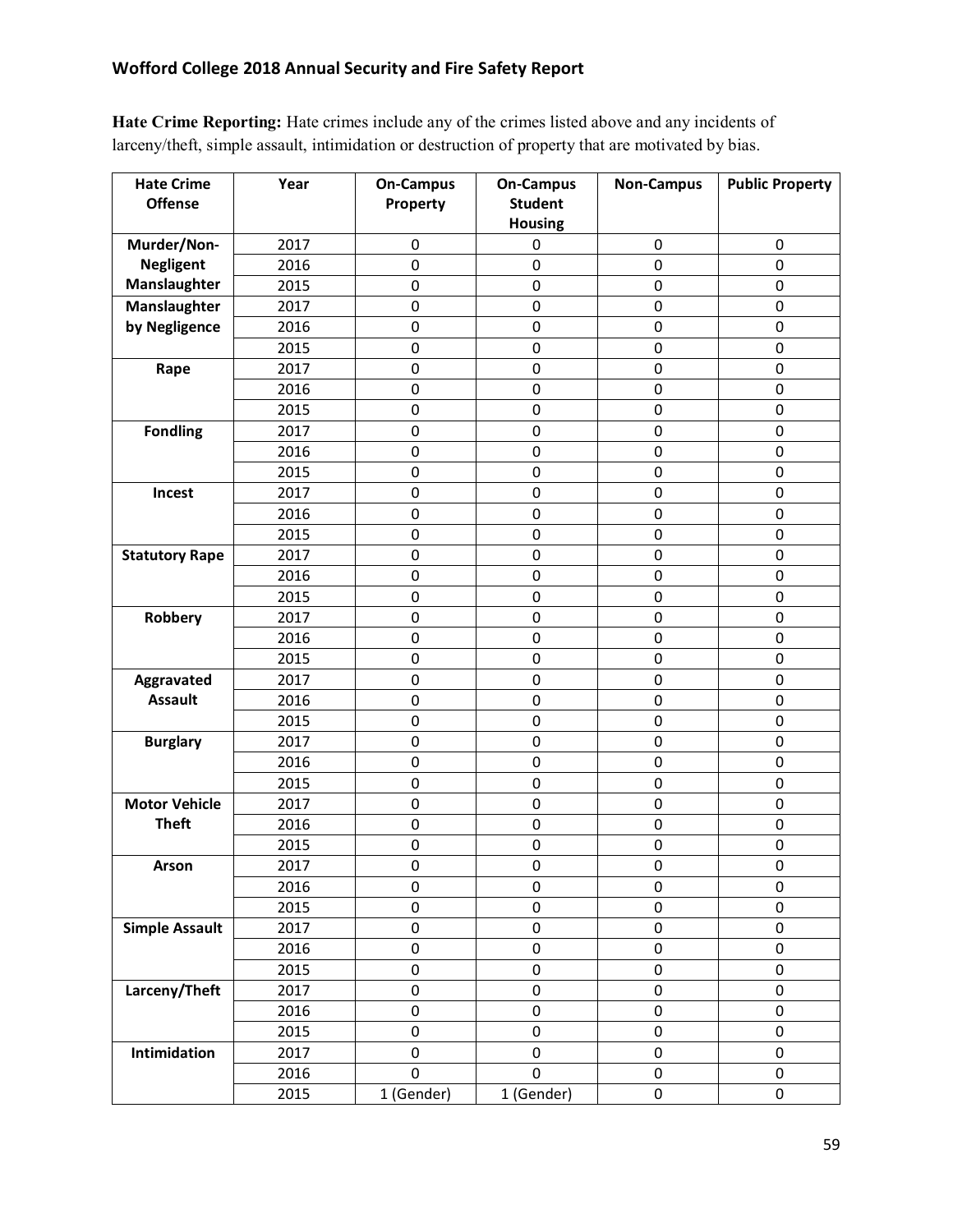| Vandalism       | 2017 | 2 (Race) | 1 (Race) | 0 | 0 |
|-----------------|------|----------|----------|---|---|
|                 | 2016 |          | 0        | 0 | 0 |
|                 | 2015 |          | 0        | 0 | 0 |
| <b>Domestic</b> | 2017 |          | 0        |   |   |
| Violence        | 2016 |          | O        | Ω |   |
|                 | 2015 |          |          |   |   |
| <b>Dating</b>   | 2017 |          |          |   |   |
| <b>Violence</b> | 2016 |          |          |   |   |
|                 | 2015 |          | ი        |   |   |
| <b>Stalking</b> | 2017 |          | ი        | በ |   |
|                 | 2016 |          | 0        | 0 |   |
|                 | 2015 |          | ი        |   |   |

| <b>Hate Crime Offense</b>         | Year | <b>Goodall Environmental</b><br><b>Studies Center</b> |
|-----------------------------------|------|-------------------------------------------------------|
| Murder/Non-Negligent              | 2017 | $\pmb{0}$                                             |
| Manslaughter                      | 2016 | $\pmb{0}$                                             |
|                                   | 2015 | $\mathbf 0$                                           |
| <b>Manslaughter by Negligence</b> | 2017 | $\mathsf{O}\xspace$                                   |
|                                   | 2016 | $\pmb{0}$                                             |
|                                   | 2015 | $\mathbf 0$                                           |
| Rape                              | 2017 | $\pmb{0}$                                             |
|                                   | 2016 | $\pmb{0}$                                             |
|                                   | 2015 | $\mathbf 0$                                           |
| <b>Fondling</b>                   | 2017 | $\mathbf 0$                                           |
|                                   | 2016 | 0                                                     |
|                                   | 2015 | $\mathbf 0$                                           |
| Incest                            | 2017 | $\mathbf 0$                                           |
|                                   | 2016 | $\pmb{0}$                                             |
|                                   | 2015 | $\mathbf 0$                                           |
| <b>Statutory Rape</b>             | 2017 | $\mathbf 0$                                           |
|                                   | 2016 | $\mathbf 0$                                           |
|                                   | 2015 | 0                                                     |
| Robbery                           | 2017 | $\mathbf 0$                                           |
|                                   | 2016 | $\mathsf{O}\xspace$                                   |
|                                   | 2015 | $\pmb{0}$                                             |
| <b>Aggravated Assault</b>         | 2017 | $\mathbf 0$                                           |
|                                   | 2016 | $\mathbf 0$                                           |
|                                   | 2015 | $\pmb{0}$                                             |
| <b>Burglary</b>                   | 2017 | $\mathbf 0$                                           |
|                                   | 2016 | $\pmb{0}$                                             |
|                                   | 2015 | $\pmb{0}$                                             |
| <b>Motor Vehicle Theft</b>        | 2017 | $\mathbf 0$                                           |
|                                   | 2016 | $\pmb{0}$                                             |
|                                   | 2015 | $\pmb{0}$                                             |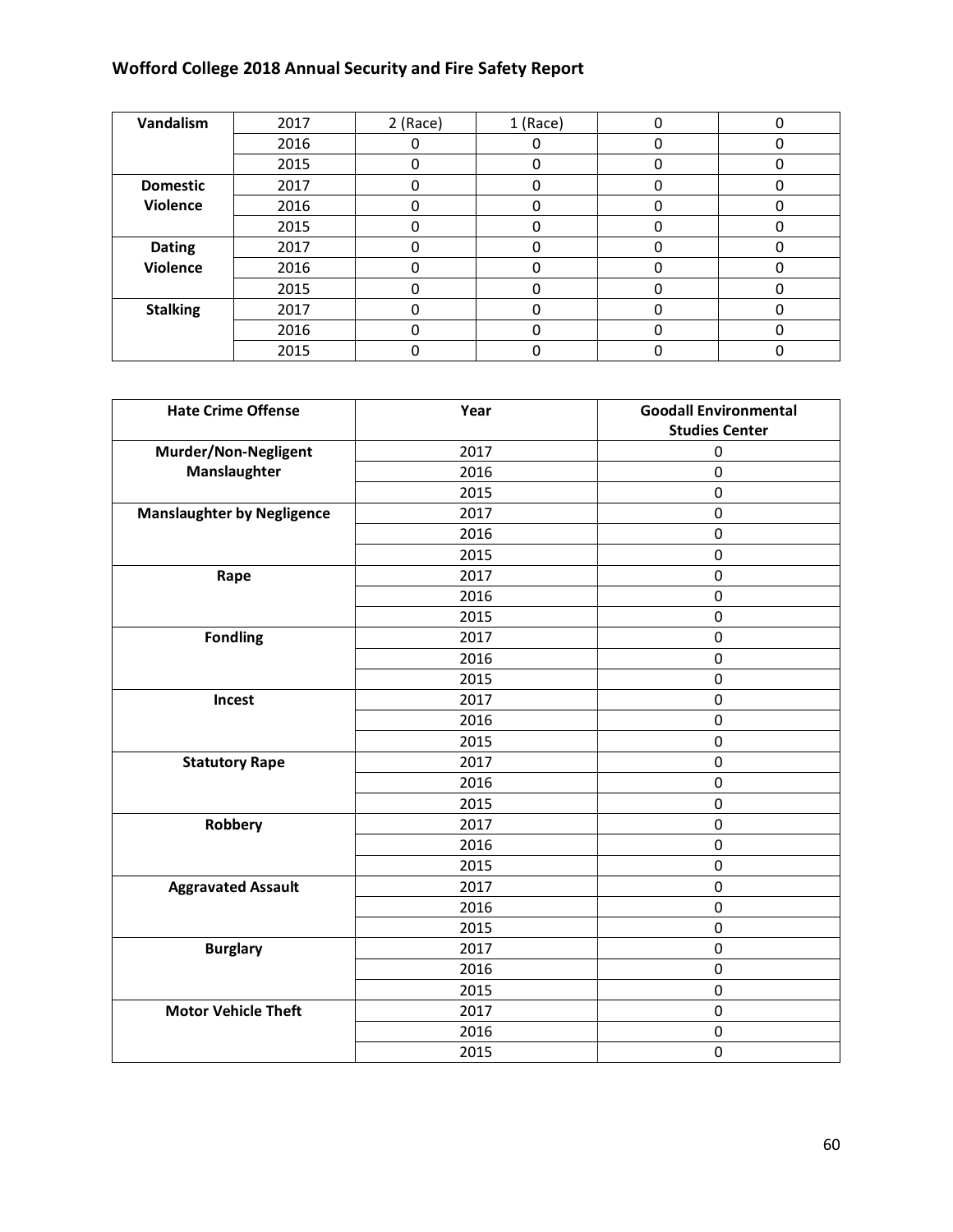| Arson                    | 2017 | 0         |
|--------------------------|------|-----------|
|                          | 2016 | $\pmb{0}$ |
|                          | 2015 | $\pmb{0}$ |
| <b>Simple Assault</b>    | 2017 | $\pmb{0}$ |
|                          | 2016 | $\pmb{0}$ |
|                          | 2015 | $\pmb{0}$ |
| Larceny/Theft            | 2017 | $\pmb{0}$ |
|                          | 2016 | $\pmb{0}$ |
|                          | 2015 | $\pmb{0}$ |
| Intimidation             | 2017 | $\pmb{0}$ |
|                          | 2016 | $\pmb{0}$ |
|                          | 2015 | $\pmb{0}$ |
| <b>Domestic Violence</b> | 2017 | $\pmb{0}$ |
|                          | 2016 | $\pmb{0}$ |
|                          | 2015 | $\pmb{0}$ |
| <b>Dating Violence</b>   | 2017 | $\pmb{0}$ |
|                          | 2016 | $\pmb{0}$ |
|                          | 2015 | 0         |
| <b>Stalking</b>          | 2017 | $\pmb{0}$ |
|                          | 2016 | $\pmb{0}$ |
|                          | 2015 | $\pmb{0}$ |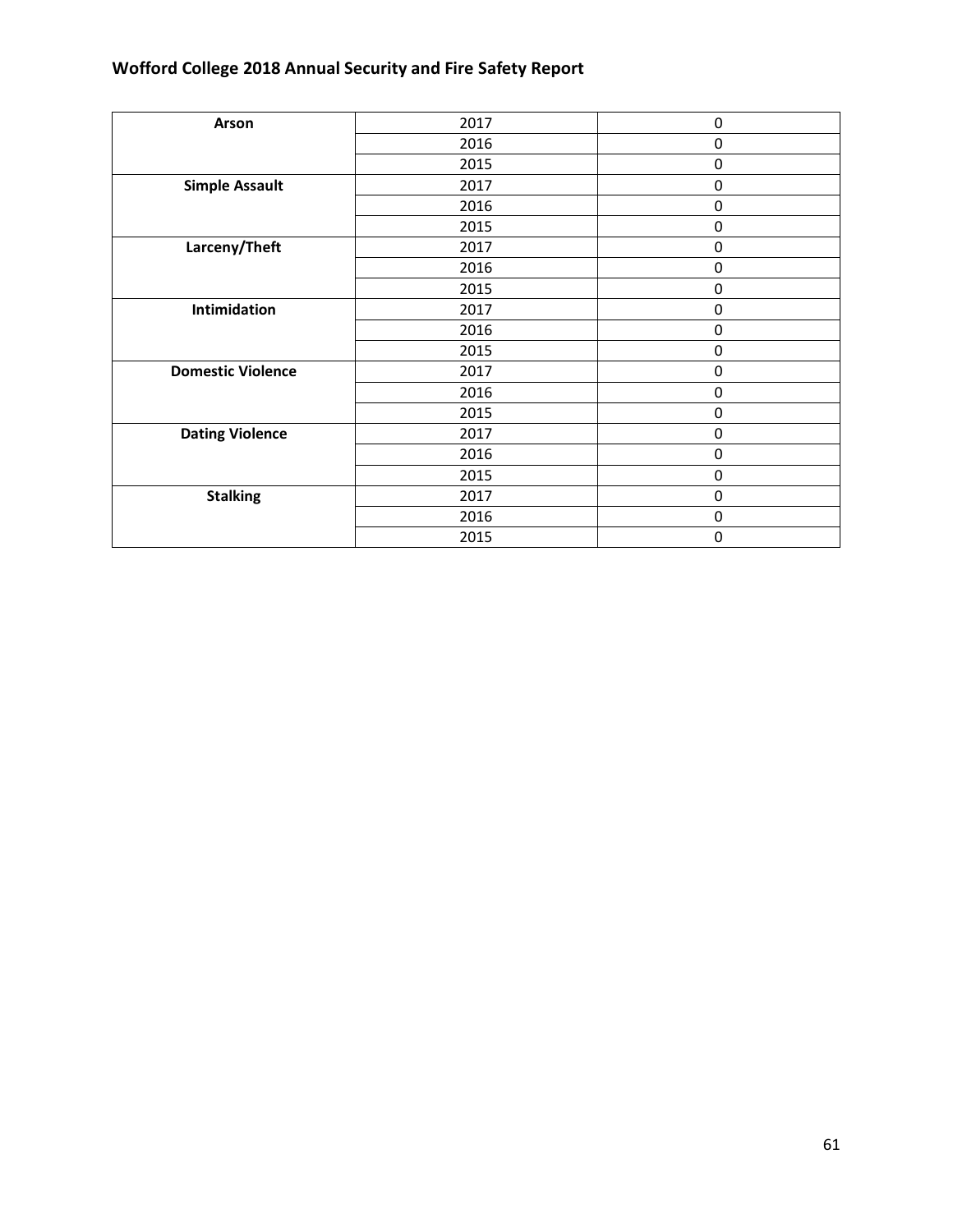#### **Annual Fire Safety Report**

The Annual Fire Report will be completed at the same time as the Annual Security Fire Safety Report. The report will contain statistics on fires on campus and in any residence halls and the cause of each, any deaths or injuries caused by fire and any property damage that resulted from a fire. The report will outline fire evacuation procedures for each residence facility, policies on contraband items that could cause fires, fire safety equipment on campus and residence halls, policies on fire safety training, fire reporting procedures and plans for future improvements in fire safety. The report also includes a fire log that records each fire, the time and date it occurred and the nature of the fire.

## **2017 Fire Statistics**

There was one fire in residence facilities in 2017 involving a candle that was left unattended and burning in a residence hall bathroom. The bathroom countertop was slightly damaged by the incident. No other part of the building was damaged or individuals injured.

#### **Fire Safety Equipment and Systems on Campus**

Residence Hall Fire Safety Systems Status:

- Marsh: Hardwired detectors tied to monitoring station throughout the building; the building has sprinklers throughout.
- Greene: Hardwired detectors tied to monitoring station throughout the building; the building has sprinklers throughout.
- Carlisle: Hardwired detectors tied to monitoring station throughout the building; the building has sprinklers throughout.
- Shipp: Hardwired detectors tied to monitoring station throughout the building; the building has sprinklers throughout.
- DuPre: Hardwired detectors tied to monitoring station throughout the building; the building has sprinklers throughout.
- Wightman: Detectors are hard-wired in hallways. Battery-operated detectors in rooms (except in designated handicap rooms) do not go to alarms; fully sprinkled.
- Lesesne: Detectors hard-wired and 100 percent tied to monitored alarms; fully sprinkled.
- Village Apartments (considered to be 30 separate residence hall facilities since each unit has its own fire safety system): Detectors hard-wired and 100 percent tied to monitored alarms; fully sprinkled. Each unit has smoke and heat detectors.
- Michael S. Brown Village Center: Same as the Village.

Administrative/Educational Buildings

- Andrews Field House: Detectors/alarms monitored; no sprinklers.
- Black Science Annex: Alarms not tied to detectors or monitored; no sprinklers: evacuees must pull alarm at sign of fire/smoke.
- Burwell: Alarms tied to detectors and monitored; no sprinklers.
- Cumming Street Facility: Alarms tied to detectors and monitored; no sprinklers.
- Campus Life: Detectors tied to alarms and are monitored; no sprinklers.
- Daniel Building: No detectors; must pull alarm.
- DuPre Administration: Alarm not monitored; building has no sprinklers.
- Gibbs Stadium: Alarms monitored; no sprinklers.
- Goodall Environmental Studies Center: Alarms monitored; no sprinklers.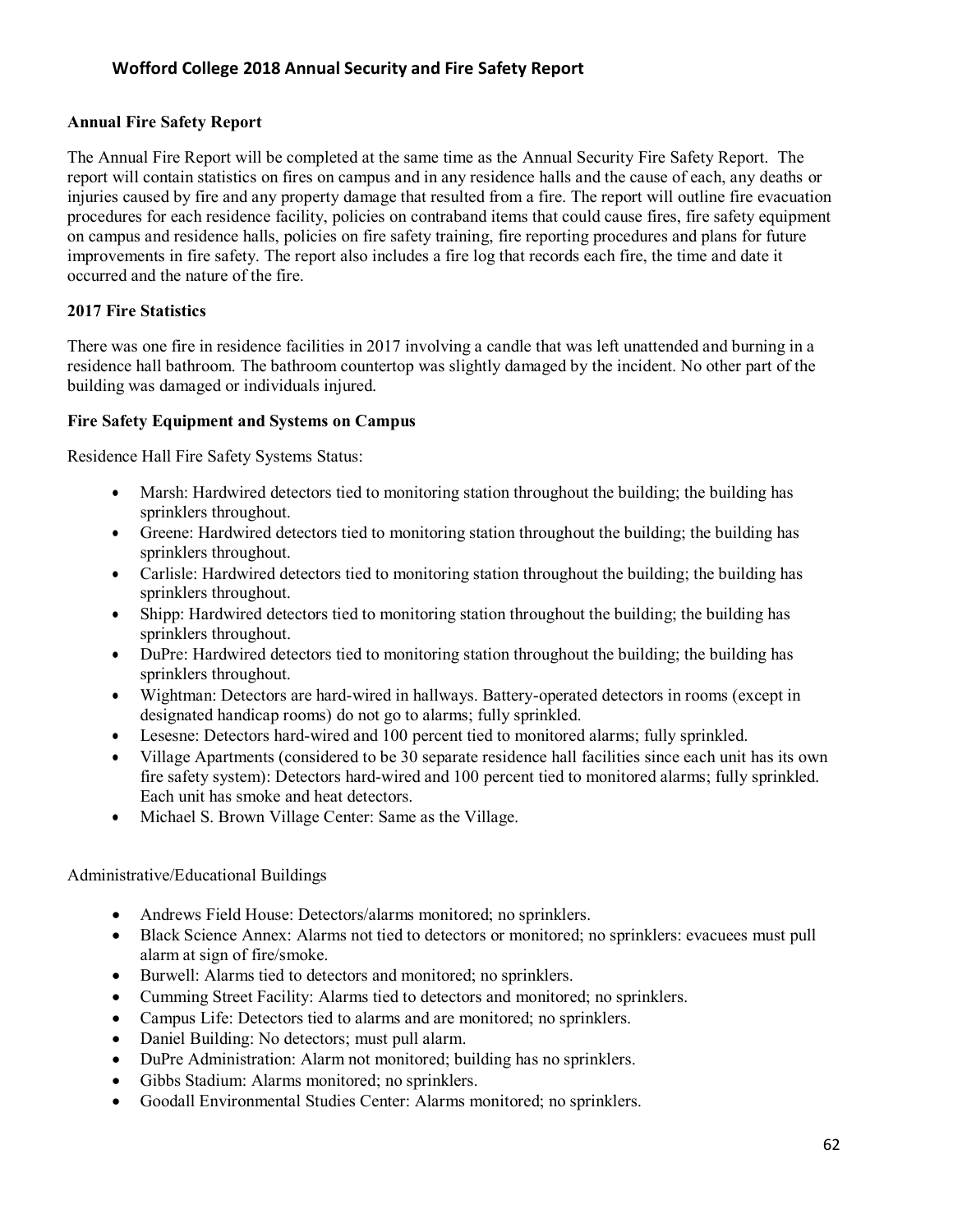- Main Building: Alarms monitored and has sprinklers.
- Roger Milliken Science Center: Alarms monitored and has sprinklers on west side addition.
- Franklin W. Olin Building: Alarms monitored with sprinklers.
- Papadopoulos/Hugh Black Buildings: Alarms not monitored; no sprinklers.
- Richardson Physical Activities Building: Alarms monitored; sprinklers only in weight room.
- Sandor Teszler Library: Alarm not monitored; building not sprinkled.
- Snyder House: Alarms not tied to detectors or monitored, no sprinklers; evacuees must pull alarm at sign of fire/smoke.
- Joe E. Taylor Center: Alarms monitored with sprinklers.

Note: All buildings have fire extinguishers in addition to alarms and or sprinkler systems.

## **Fire Drills**

The Department of Campus Safety conducts fire drills for each residence facility. Fire drills are observed and monitored by campus safety officers and residence life staff. Each drill concludes with an after-action review conducted by the officer and other staff present. At least one fire drill per semester will be conducted at night. Campus safety also conducts fire drills during the year for administrative and classroom buildings during business hours. All fire drills are recorded on a fire drill log. Campus safety conducted fire drills on each residence hall and apartment building a total of four times in 2017. Campus safety also conducted fire drills for 14 academic and administrative buildings during the year.

## **College Policies on Prohibited Items**

The college outlines specific rules for materials and items that are considered dangerous or that could cause fires. The current policy is located in the Wofford College Student Handbook, located at <http://www.wofford.edu/uploadedfiles/studentlife/Student%20Handbook.pdf> on the college website. In addition, incoming students and their parents are presented a list of prohibited items during the residence life/campus safety presentation at orientation. The student handbook includes the following rules:

## Open Flames:

No open flames, such as candles, oil lamps or incense are allowed in residence hall rooms. If observed, members of the residence life, student affairs or campus safety staff will confiscate these items. Students found in violation of this policy will be fined \$20 plus \$5 per item and will be subject to disciplinary actions.

## Prohibited Appliances:

The following appliances have been deemed fire hazards and are not allowed in the residence halls: hot plates, Bunsen burners, toasters, toaster ovens, George Foreman grills and halogen lamps. Additionally, microwave/toaster combination appliances are not permitted. Any student found in possession of these items will be subject to disciplinary action, and the items will be confiscated.

## **Procedures for Residence Facility Evacuation**

Campus safety provided fire safety and evacuation training for building captains and floor wardens (building emergency responders) in January 2017. Every resident assistant (RA) and resident director (RD) completed fire safety training that was conducted by campus safety before students arrive on campus in August. This training, conducted during RA/RD orientation and training in July and August 2017, consisted of evacuation assembly areas, primary and alternate routes and exits, fire safety equipment and systems for each residence facility, and hands-on extinguisher deployment training. Campus safety teamed up with the Spartanburg City Fire Marshall's Office to conduct this training. When students arrive on campus, RAs conduct evacuation procedures and route training for residents of their halls. Every resident is given a copy of both fire and severe weather evacuation locations. Campus safety conducts fire drills for each facility within the first 10 days of students'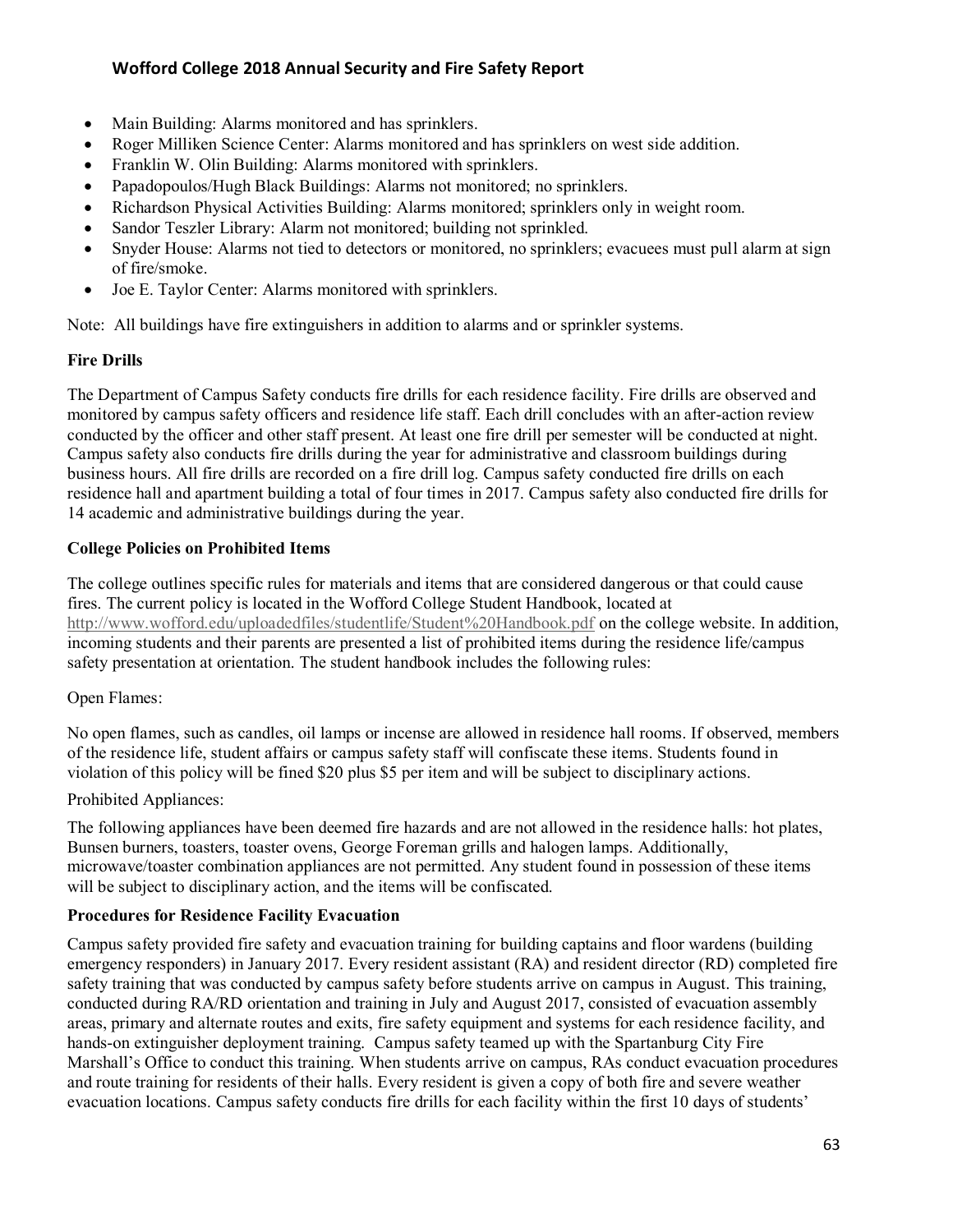arrival. RAs and RDs take a very active role in the drills and use these as training events and assist in conducting the after-action review at the end of the drill. These evacuation areas are:

| <b>BUILDING</b>                                  | <b>SAFE LOCATION</b>                                                                                                            |  |  |
|--------------------------------------------------|---------------------------------------------------------------------------------------------------------------------------------|--|--|
|                                                  |                                                                                                                                 |  |  |
| <b>Carlisle Hall</b>                             | Lawn at west end of Daniel Building between Daniel and Milliken                                                                 |  |  |
| <b>DuPre Hall</b>                                | Lawn of mall behind Main Building                                                                                               |  |  |
| <b>Greene Hall</b>                               | Lawn in front of building on south side of Daniel Building                                                                      |  |  |
| <b>Lesesne Hall</b>                              | Lawn beside Olin Building (stay away from curb and FDC at east end of<br>$bldg.$ ).                                             |  |  |
| <b>Marsh Hall</b>                                | Lawn in front of Greene Hall (to right of central sidewalk)                                                                     |  |  |
| <b>Michael S. Brown</b><br><b>Village Center</b> | Lawn vicinity of House 110                                                                                                      |  |  |
| <b>Shipp Hall</b>                                | Mall area behind Main (do not go to parking lots or paved roads)                                                                |  |  |
| Village Units 110-140;<br>210&220                | Central lawn area vicinity the trees (stay away from hydrants vicinity 170<br>and Osage St.)                                    |  |  |
| Village Units 150-170                            | Same as above                                                                                                                   |  |  |
| Village Units 230-250                            | Grass between 150/390 vic emergency pole                                                                                        |  |  |
| <b>Village Units 270 &amp; 280</b>               | Lawn in front of House 310                                                                                                      |  |  |
| <b>Village 300 Series Units</b>                  | Gravel lot behind units; stay away from fire lanes                                                                              |  |  |
| Wightman Hall                                    | Level grassy area between Pavilion and Papadopoulos Bldg. (stay away<br>from hydrant at Butler Circle and FDA on front of dorm) |  |  |

In the event of a fire, persons must pull an alarm if alarm has not yet sounded and get out the nearest exit. People should never attempt to use an elevator. If in a class, students and their professor should move directly to the assembly area. The faculty member will account for students. Students and staff must try to stay out of parking lots because that is a likely place for emergency vehicles to gather. Persons should never assemble near a hydrant or fire department connection (FDC). Persons should never gather along curbs or fire lanes. These will be used by the emergency vehicles and crews. Despite that some of the assembly areas seem a long distance from the residence halls, the assembly areas are clear of hydrants and FDCs.

In addition to fire drills, campus safety also conducted a tornado drill on March 1 in conjunction with county and state drills. Wofford exercised its siren-driven outdoor mass notification system as well as the college's text and email notification tools.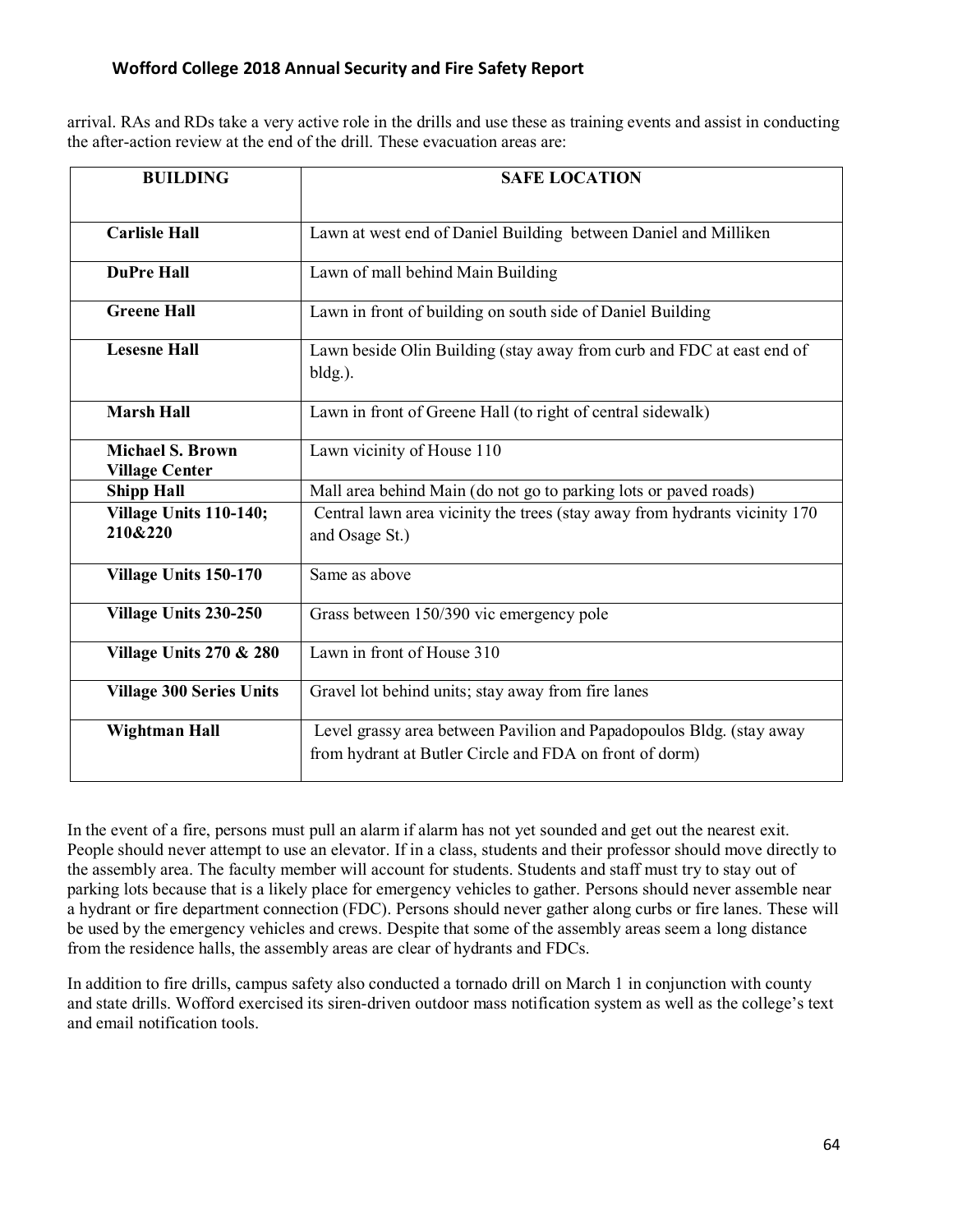#### **Reporting Fires on Campus**

Students, faculty and staff should report fires, alarms or annunciator horn activation immediately to campus safety at 864-597-4911. Notification of campus safety ensures that officer can respond immediately, often before the alarm monitoring company can call the office (always after local fire departments are called and dispatched). In addition to campus safety, anyone observing an actual fire on campus also should call 911 but always with a follow-up call with campus safety. If a fire is seen but no alarms are present, persons should attempt to activate a pull station if they can get to one safely.

## **Fire Log**

Campus safety will maintain a fire log similar to the daily crime log. This log will be available for review in the campus safety office or in printed form by request by calling 864-597-4352. The log will contain:

- The nature of the fire.
- The date and time of the fire.
- Location of the fire.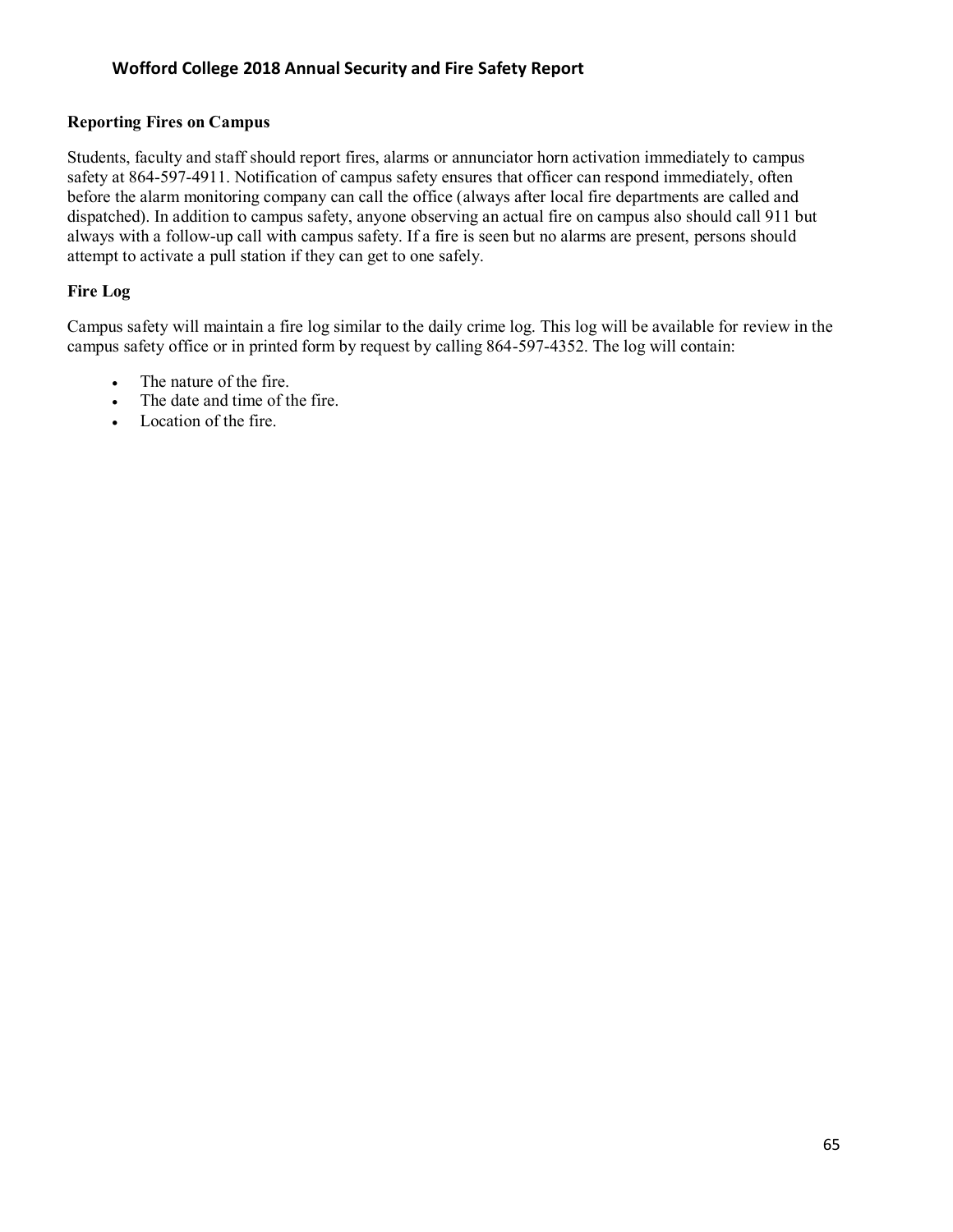| <b>Residence Hall Facility</b>  | <b>Address</b>                  | <b>Number of Fires</b> |              |              |
|---------------------------------|---------------------------------|------------------------|--------------|--------------|
|                                 |                                 | 2015                   | 2016         | 2017         |
| <b>Michael S. Brown Village</b> | <b>160 Evins Street</b>         | $\bf{0}$               | $\mathbf{0}$ | $\mathbf{0}$ |
| Center                          |                                 |                        |              |              |
| <b>Carlisle Hall</b>            | 275 Wofford Campus Drive        | $\bf{0}$               | $\bf{0}$     | $\mathbf{0}$ |
| <b>DuPre Hall</b>               | <b>235 Evins Street</b>         | $\bf{0}$               | $\bf{0}$     | $\bf{0}$     |
| <b>Greene Hall</b>              | 273 Wofford Campus              | $\bf{0}$               | $\bf{0}$     | $\mathbf{0}$ |
| <b>Lesesne Hall</b>             | <b>121 Evins Street</b>         | $\bf{0}$               | $\bf{0}$     | $\mathbf{0}$ |
| <b>Marsh Hall</b>               | <b>229 Wofford Campus Drive</b> | $\bf{0}$               | 1            | $\bf{0}$     |
| <b>Shipp Hall</b>               | <b>229 Evins Street</b>         | $\mathbf{0}$           | $\mathbf{0}$ | $\mathbf{0}$ |
| <b>The Village</b>              |                                 |                        |              |              |
| <b>Unit 110</b>                 | 180 Evins Street Unit 110       | $\bf{0}$               | $\bf{0}$     | $\bf{0}$     |
| 120                             | 180 Evins Street Unit 120       | $\bf{0}$               | $\bf{0}$     | $\bf{0}$     |
| 130                             | 180 Evins Street Unit 130       | $\bf{0}$               | $\bf{0}$     | $\bf{0}$     |
| 140                             | 180 Evins Street Unit 140       | $\bf{0}$               | $\bf{0}$     | $\bf{0}$     |
| 150                             | 180 Evins Street Unit 150       | $\bf{0}$               | $\bf{0}$     | $\mathbf{0}$ |
| 160                             | 180 Evins Street Unit 160       | $\bf{0}$               | $\bf{0}$     | $\bf{0}$     |
| 170                             | 180 Evins Street Unit 170       | $\bf{0}$               | $\bf{0}$     | $\mathbf{0}$ |
| 210                             | 180 Evins Street Unit 210       | $\bf{0}$               | $\bf{0}$     | $\bf{0}$     |
| 220                             | 180 Evins Street Unit 220       | $\bf{0}$               | $\bf{0}$     | $\bf{0}$     |
| 230                             | 180 Evins Street Unit 230       | $\bf{0}$               | $\bf{0}$     | $\bf{0}$     |
| 240                             | 180 Evins Street Unit 240       | $\bf{0}$               | $\bf{0}$     | $\bf{0}$     |
| 250                             | 180 Evins Street Unit 250       | $\bf{0}$               | $\bf{0}$     | $\mathbf{0}$ |
| 260                             | 180 Evins Street Unit 260       | $\bf{0}$               | $\bf{0}$     | $\bf{0}$     |
| 270                             | 180 Evins Street Unit 270       | $\bf{0}$               | $\bf{0}$     | $\bf{0}$     |
| 280                             | 180 Evins Street Unit 280       | $\bf{0}$               | $\bf{0}$     | $\bf{0}$     |
| 310                             | 180 Evins Street Unit 310       | $\bf{0}$               | $\bf{0}$     | $\bf{0}$     |
| 315                             | 180 Evins Street Unit 315       | $\bf{0}$               | $\bf{0}$     | $\bf{0}$     |
| 317                             | 180 Evins Street Unit 317       | $\bf{0}$               | $\bf{0}$     | $\bf{0}$     |
| 318                             | 180 Evins Street Unit 318       | $\bf{0}$               | $\bf{0}$     | $\bf{0}$     |
| 319                             | 180 Evins Street Unit 319       | $\bf{0}$               | $\bf{0}$     | $\mathbf{0}$ |
| 320                             | 180 Evins Street Unit 320       | $\bf{0}$               | $\bf{0}$     | $\mathbf{0}$ |
| 325                             | 180 Evins Street Unit 325       | $\bf{0}$               | $\bf{0}$     | $\bf{0}$     |
| 330                             | 180 Evins Street Unit 330       | $\bf{0}$               | $\bf{0}$     | $\bf{0}$     |
| 335                             | 180 Evins Street Unit 335       | $\bf{0}$               | $\bf{0}$     | $\bf{0}$     |
| 340                             | 180 Evins Street Unit 340       | $\bf{0}$               | $\bf{0}$     | $\mathbf{0}$ |
| 350                             | 180 Evins Street Unit 350       | $\bf{0}$               | $\bf{0}$     | $\mathbf{0}$ |
| 360                             | 180 Evins Street Unit 360       | $\bf{0}$               | $\bf{0}$     | $\bf{0}$     |
| 365                             | 180 Evins Street Unit 365       | $\bf{0}$               | $\mathbf{0}$ | $\mathbf{0}$ |
| 380                             | 180 Evins Street Unit 380       | $\bf{0}$               | $\bf{0}$     | $\bf{0}$     |
| 390                             | 180 Evins Street Unit 390       | $\boldsymbol{0}$       | $\bf{0}$     | $\bf{0}$     |
| <b>Wightman Hall</b>            | <b>101 Evins Street</b>         | $\bf{0}$               | $\bf{0}$     | 1            |
|                                 |                                 |                        |              |              |

## **Fires - On-campus Student Housing Facilities Three-Year Report**